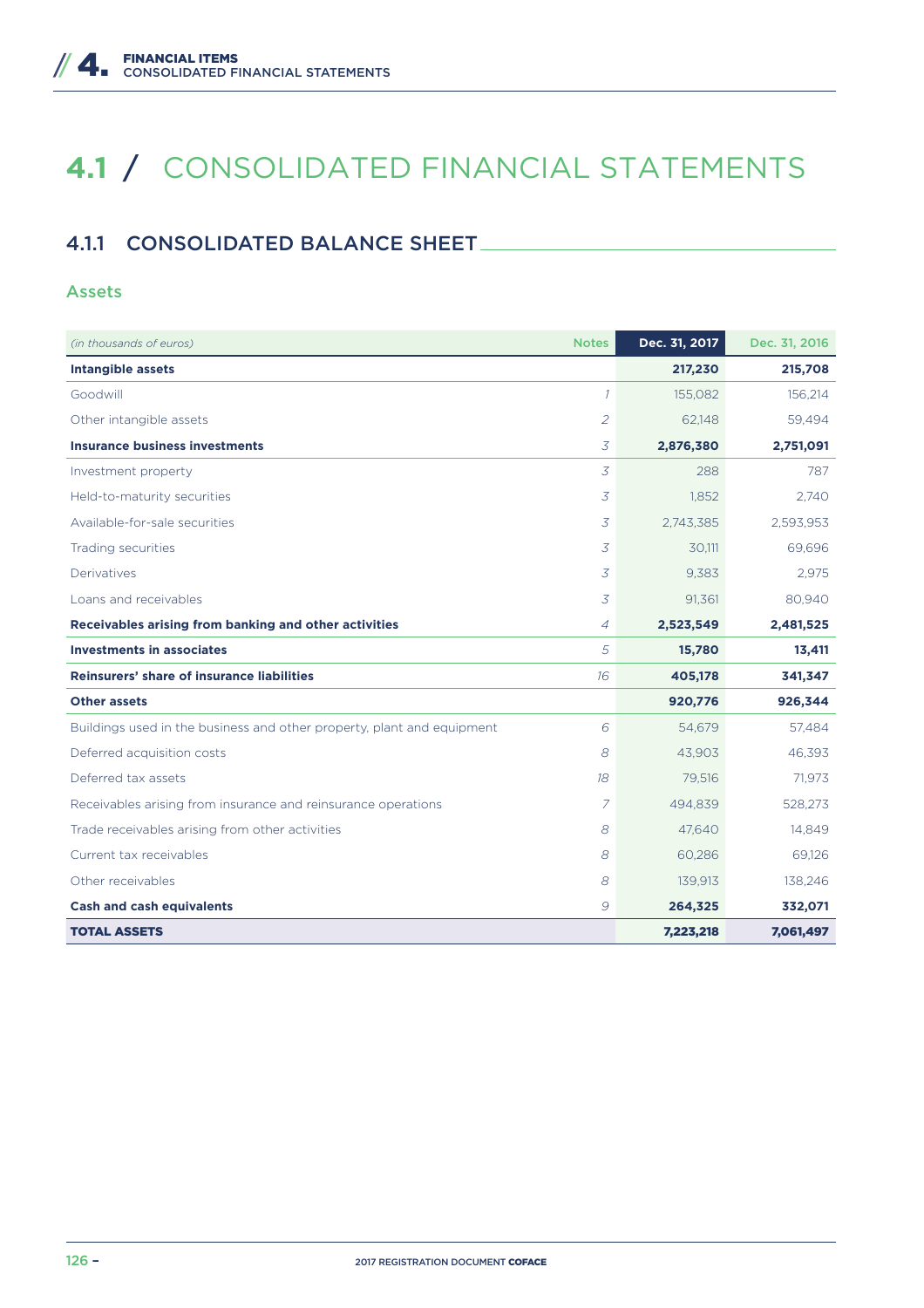# Equity and liabilities

| <b>Notes</b><br>(in thousands of euros)                          | Dec. 31, 2017 | Dec. 31, 2016 |
|------------------------------------------------------------------|---------------|---------------|
| Equity attributable to owners of the parent                      | 1,802,621     | 1,755,177     |
| 10 <sup>2</sup><br>Share capital                                 | 314,496       | 314,496       |
| Additional paid-in capital                                       | 810,420       | 810,420       |
| Retained earnings                                                | 518,361       | 501,734       |
| Other comprehensive income                                       | 76,131        | 86,996        |
| Consolidated net income for the year                             | 83,213        | 41,531        |
| <b>Non-controlling interests</b>                                 | 160           | 5,490         |
| <b>Total equity</b>                                              | 1,802,781     | 1,760,667     |
| <b>Provisions for liabilities and charges</b><br>13              | 121,716       | 151,074       |
| <b>Financing liabilities</b><br>15                               | 388,234       | 390,044       |
| <b>Liabilities relating to insurance contracts</b><br>16         | 1,682,258     | 1,678,249     |
| Payables arising from banking sector activities<br>17            | 2,527,716     | 2,409,691     |
| 17<br>Amounts due to banking sector companies                    | 568,711       | 452,144       |
| Amounts due to customers of banking sector companies<br>17       | 322,064       | 366,363       |
| Debt securities<br>17                                            | 1,636,941     | 1,591,184     |
| <b>Other liabilities</b>                                         | 700,513       | 671,772       |
| Deferred tax liabilities<br>18                                   | 113,595       | 104,500       |
| Payables arising from insurance and reinsurance operations<br>19 | 204,730       | 191,911       |
| Current taxes payable<br>20                                      | 76,996        | 110,847       |
| Derivative instruments with a negative fair value<br>20          | 267           | 7,508         |
| Other payables<br>20                                             | 304.925       | 257,006       |
| <b>TOTAL EQUITY AND LIABILITIES</b>                              | 7,223,218     | 7,061,497     |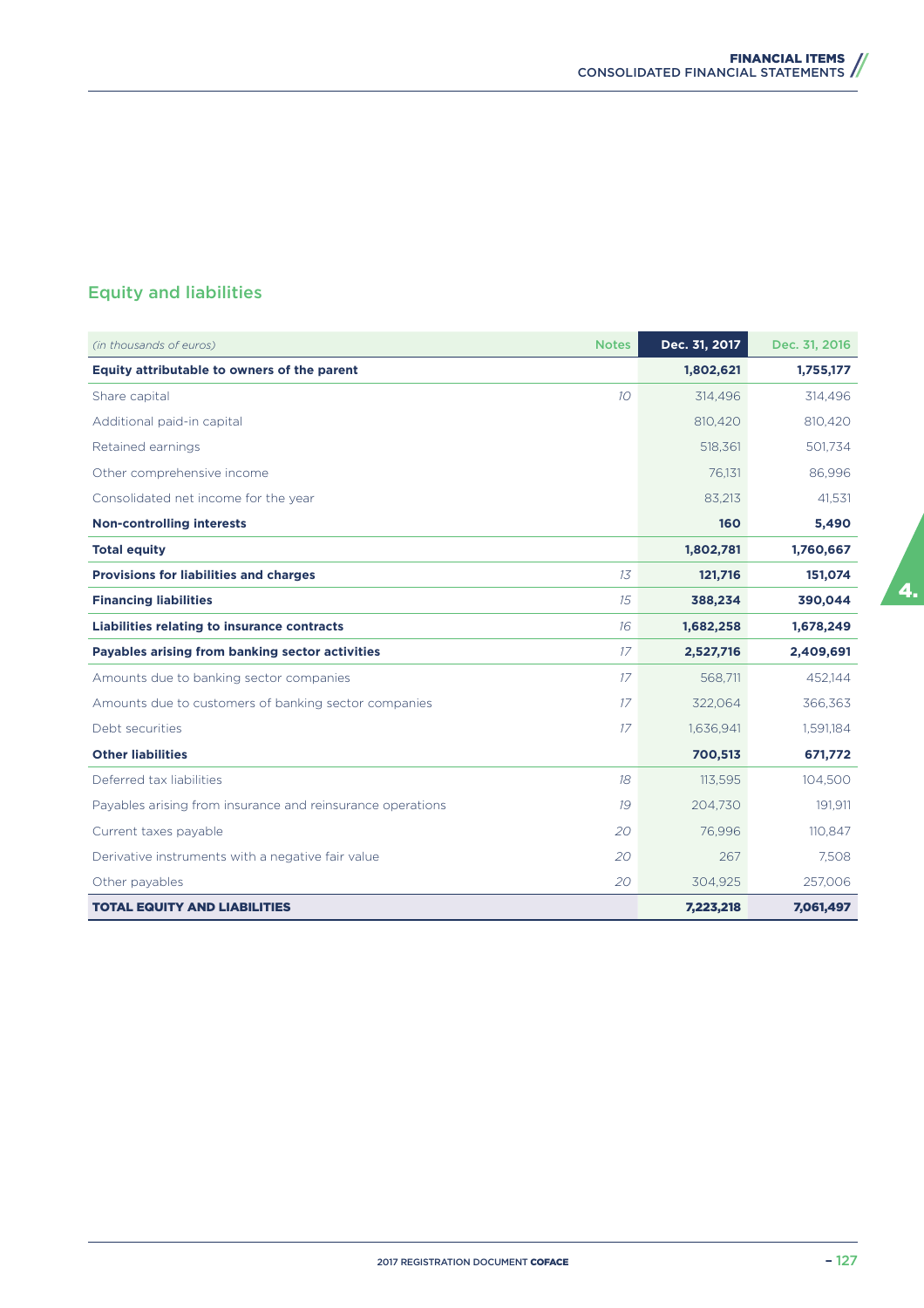# 4.1.2 CONSOLIDATED INCOME STATEMENT

| (in thousands of euros)                                                 | <b>Notes</b> | Dec. 31, 2017 | Dec. 31, 2016 |
|-------------------------------------------------------------------------|--------------|---------------|---------------|
| Gross written premiums                                                  |              | 1.219.612     | 1,202,440     |
| Premium refunds                                                         |              | (98, 954)     | (92, 876)     |
| Net change in unearned premium provisions                               |              | (10, 961)     | 5,576         |
| <b>Earned premiums</b>                                                  | 21           | 1,109,697     | 1,115,140     |
| Fee and commission income                                               |              | 128,914       | 128,795       |
| Net income from banking activities                                      |              | 72,043        | 70,619        |
| ncome from other activities                                             |              | 44,279        | 96,743        |
| <b>Other revenue</b>                                                    | 21           | 245,236       | 296,157       |
| <b>Revenue</b>                                                          |              | 1,354,933     | 1,411,297     |
| <b>Claims expenses</b>                                                  | 22           | (570, 863)    | (705, 655)    |
| Policy acquisition costs                                                | 23           | (262, 607)    | (255, 289)    |
| Administrative costs                                                    | 23           | (253, 532)    | (275,095)     |
| Other insurance activity expenses                                       | 23           | (70, 816)     | (83,004)      |
| Expenses from banking activities, excluding cost of risk                | 23/24        | (13, 779)     | (13, 193)     |
| Expenses from other activities                                          | 23           | (53,130)      | (44, 379)     |
| <b>Operating expenses</b>                                               | 23           | (653, 864)    | (670, 960)    |
| <b>Risk cost</b>                                                        | 24           | (4, 483)      | (4, 222)      |
| <b>UNDERWRITING INCOME BEFORE REINSURANCE</b>                           |              | 125,723       | 30,460        |
| Income and expenses from ceded reinsurance                              | 25           | (25,970)      | (17,599)      |
| UNDERWRITING INCOME AFTER REINSURANCE                                   |              | 99,753        | 12,861        |
| Investment income, net of management expenses (excluding finance costs) | 26           | 55,281        | 48,032        |
| <b>CURRENT OPERATING INCOME</b>                                         |              | 155,034       | 60,893        |
| Other operating income and expenses                                     | 27           | (589)         | 53,496        |
| <b>OPERATING INCOME</b>                                                 |              | 154,445       | 114,389       |
| Finance costs                                                           |              | (18,109)      | (18, 373)     |
| Share in net income of associates                                       | 28           | 2,369         | (5,838)       |
| Income tax expense                                                      | 29           | (55,651)      | (48, 124)     |
| <b>CONSOLIDATED NET INCOME BEFORE NON-CONTROLLING INTERESTS</b>         |              | 83,054        | 42,054        |
| Non-controlling interests                                               |              | 159           | (523)         |
| <b>NET INCOME FOR THE YEAR</b>                                          |              | 83,213        | 41,531        |
| Earnings per share (in $\epsilon$ )                                     | 31           | 0.53          | 0.26          |
| Diluted earnings per share (in $\epsilon$ )                             | $31$         | 0.53          | 0.26          |

The Group has changed the structure of the consolidated income statement to provide more consistency between the financial statements and the aggregates published and commented on in financial communications.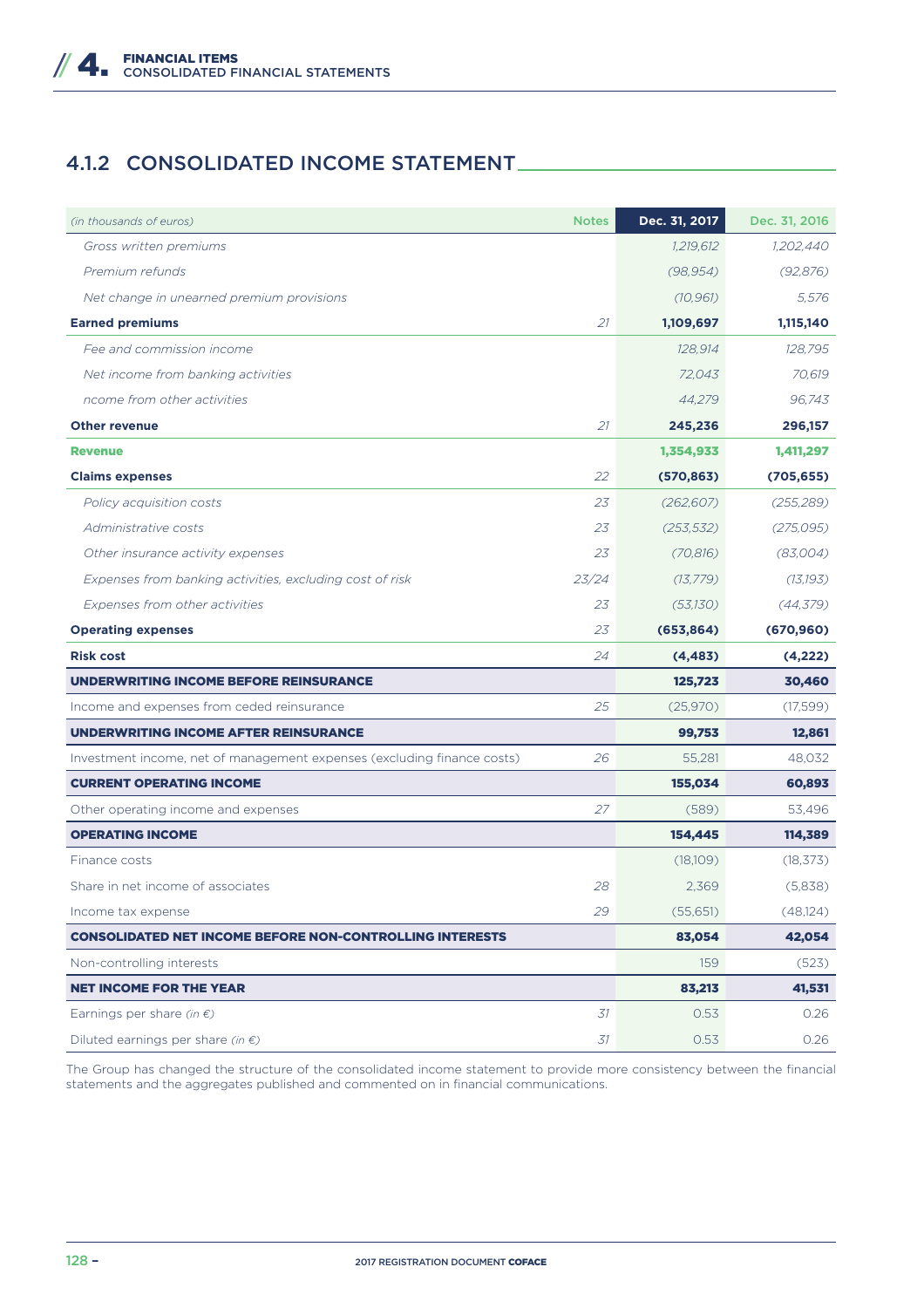- Reorganization of information on the composition of turnover
- 2 Elimination of subtotals that are not commented on in financial communications
- 3 Addition of subtotals facilitating understanding of cost ratio calculation (IAP)
- 4 And which are commented in financial communications (management report, presentations)

#### **Previous layout** New layout

| Reference                              | (in thousands of euros)                                                 | Dec. 31, 2016 |
|----------------------------------------|-------------------------------------------------------------------------|---------------|
| $ix = iv + viii$                       | Revenue                                                                 | 1,411,297     |
| ÷                                      | Gross written premiums                                                  | 1,202,440     |
| ii.                                    | Premium rebates                                                         | (92, 876)     |
| iii                                    | Net change in unearned premium provisions                               | 5.576         |
| $iv = i + ii + iii$                    | <b>Gross earned premiums</b>                                            | 1,115,140     |
|                                        | <b>Fee and commission income</b>                                        | 128,795       |
| vi                                     | Net income from banking activities                                      | 70.619        |
| xvii                                   | Cost of risk                                                            | (4,222)       |
| vii                                    | Revenue or income from other activities                                 | 96.743        |
| xxi                                    | Investment income, net of management expenses                           | 46.927        |
| xxii                                   | Gains and losses on disposals of investments                            | 1.105         |
| $xxiii = xxi + xxii$                   | Investment income, net of management expenses (excluding finance costs) | 48.032        |
| $ix + xvii + xxiii$                    | REVENUE (NET BANKING INCOME, AFTER COST OF RISK)                        | 1,455,107     |
| x                                      | Claims expenses                                                         | (705.655)     |
| xiv                                    | Expenses from banking activities, excluding cost of risk                | (13, 193)     |
| <b>XV</b>                              | Expenses from other activities                                          | (44, 379)     |
| xix'                                   | Income from ceded reinsurance                                           | 239.940       |
| xix"                                   | Expenses from ceded reinsurance                                         | (257, 539)    |
| $xix = xix' + xix''$                   | Income and expenses from after reinsurance cessions                     | (17, 599)     |
| xi                                     | Policy acquisition costs                                                | (255, 289)    |
| xii                                    | Administrative costs                                                    | (275.095)     |
| xiii                                   | Other current operating expenses                                        | (83.004)      |
| $x + xiv + xv + xix + xi + xii + xiii$ | <b>TOTAL CURRENT INCOME AND EXPENSES</b>                                | (1, 394, 214) |
| xxiv                                   | <b>Current operating income</b>                                         | 60.893        |
| <b>XXV</b>                             | Other current operating expenses                                        | (54.945)      |
| xxv"                                   | Other operating income                                                  | 108.441       |
| $xxvi = xxiv + xxv$                    | <b>Operating income</b>                                                 | 114,389       |
| xxvii                                  | Finance costs                                                           | (18, 373)     |
| xxviii                                 | Share in net income of associates                                       | (5,838)       |
| <b>xxix</b>                            | Income tax                                                              | (48, 124)     |
| xxvi + xxvii + xxviii + xxix           | Net income from continuing operations                                   | 42.054        |
|                                        | Net income from discontinued operations                                 | O             |
| $xxx = xxvi + xxvii + xxviii + xxix$   | Consolidated net income before non-controlling interests                | 42,054        |
| xxxi                                   | Non-controlling interests                                               | (523)         |
| xxxii                                  | Net income for the year                                                 | 41,531        |

|  | Detailed description of the changes |  |  |
|--|-------------------------------------|--|--|
|--|-------------------------------------|--|--|

References to the quoted lines, aggregates and subtotals are illustrated in Figures 1 and 2 below (for example, the turnover aggregate is referenced [ix]).

- ◆ The aggregate "Revenue" [ix] has been organized in order to add the two subtotals ("Earned premiums" [iv], "Other revenue" [viii]) and so that the subtotal presented corresponds to the sum of the lines located before it 1; the lines "Fee and commission income", "Net income from banking activities" and "Income from other activities" are part of a new aggregate entitled "Other Revenue" [viii] 3.
- ◆ The line "Risk cost" [xvii], which is not included in the calculation of turnover, is shifted lower in the income statement 1.
- ◆ The line "Revenue or income from other activities" [vii] is renamed "Income from other activities" [vii] 1 .
- ◆ The aggregate "Investment income, net of management expenses (excluding finance costs)" [xxiii] and the two lines that are included in its calculation ("Investment income, net of management expenses" [xxi] and "Gains and losses on disposals of investments" [xxii]) are shifted lower in the income statement 4 .
- ◆ The subtotals entitled "Total revenue and income from ordinary activities" and "Total current income and expenses" not being commented on in the Group's financial communications are no longer displayed 2 .

| Reference                            | (in thousands of euros)                                                 | Dec. 31, 2016 |
|--------------------------------------|-------------------------------------------------------------------------|---------------|
| ĩ                                    | Gross written premiums                                                  | 1202440       |
| ii                                   | Premium rebates                                                         | (92.876)      |
| iii                                  | Net change in unearned premium provisions                               | 5.576         |
| $iv = i + ii + iii$                  | <b>Gross earned premiums</b>                                            | 1,115,140     |
| v                                    | Fee and commission income                                               | 128.795       |
| vi                                   | Net income from banking activities                                      | 70.619        |
| vii                                  | Income from other activities                                            | 96.743        |
| $viii = v + vi + vii$                | <b>Other income</b>                                                     | 296.157       |
| $ix = iv + viii$                     | Revenue                                                                 | 1.411.297     |
| ×                                    | <b>Claims expenses</b>                                                  | (705, 655)    |
| хi                                   | Policy acquisition costs                                                | (255.289)     |
| xii                                  | Administrative costs                                                    | (275.095)     |
| xiii                                 | Other expenses from insurance activities                                | (83.004)      |
| xiv                                  | Expenses from banking activities, excluding cost of risk                | (13.193)      |
| <b>XV</b>                            | Expenses from other activities                                          | (44.379)      |
| $xvi = xi + xii + xiii + xiv + xv$   | <b>Operating expenses</b>                                               | (670, 960)    |
| xvii                                 | Cost of risk                                                            | (4.222)       |
| $XVIII = IX + X + XVI + XVII$        | UNDERWRITING INCOME BEFORE REINSURANCE                                  | 30,460        |
| $xix = xix' + xix''$                 | Income (loss) from ceded reinsurance                                    | (17,599)      |
| $XX = XVIII + XIX$                   | <b>UNDERWRITING INCOME AFTER REINSURANCE</b>                            | 12,861        |
| xxi                                  | Investment income, net of management expenses                           | 46.927        |
| xxii                                 | Gains and losses on disposals of investments                            | 1.105         |
| $xxiii = xxi + xxii$                 | Investment income, net of management expenses (excluding finance costs) | 48.032        |
| <b>XXIV</b>                          | <b>CURRENT OPERATING INCOME</b>                                         | 60.893        |
| $xxx = xxv' + xxv''$                 | Other operating income and expenses                                     | 53.496        |
| $XXVI = XXIV + XXV$                  | <b>OPERATING INCOME</b>                                                 | 114,389       |
| xxvii                                | <b>Einance costs</b>                                                    | (18.373)      |
| xxviii                               | Share in net income of associates                                       | (5.838)       |
| xxix                                 | Income tax                                                              | (48.124)      |
| $XXX = XXVI + XXVII + XXVIII + XXIX$ | <b>CONSOLIDATED NET INCOME BEFORE NON-CONTROLLING INTERESTS</b>         | 42.054        |
| xxxi                                 | Non-controlling interests                                               | (523)         |
|                                      |                                                                         |               |
|                                      | <b>NET INCOME FOR THE YEAR</b>                                          | 41,531        |
| <b>XXXII</b><br>xxxiii               | Earnings per share (in €)                                               | 0.26          |

- ◆ The aggregate "Income and expenses from ceded reinsurance"  $[x_i, y_j]$  is shifted lower in the income statement  $\frac{4}{3}$ ; the two lines in its calculation ("Income from ceded reinsurance" [xix'] and "Expenses from ceded reinsurance" [xix'']) are detailed in a note to the accounts and are no longer displayed in the income statement.
- $\triangle$  The presentation of the expenses has been changed  $\overline{3}$ :
	- the lines "Expenses from banking activities, excluding cost of risk" [xiv] and "Expenses from other activities" [xv] are shifted to the bottom;
	- the lines "Policy acquisition costs" [xi], "Administrative costs" [xii] and "Other current operating expenses" [xiii] are shifted to the top; the line "Other current operating expenses" [xiii] is renamed "Other insurance activity expenses" [xiii];
- all the components included in the calculation of Cost Ratio form the new aggregate entitled "Operating expenses" [xvi].
- ◆ The subtotals "Underwriting income before reinsurance" [xviii] and "Underwriting income after reinsurance" [xx] commented on in the Group's financial communications are added to the income statement 4 .

The following figure shows Coface's income statement 2016 according to the new structure adopted from the year ended December 31, 2017.

3

1

4

4.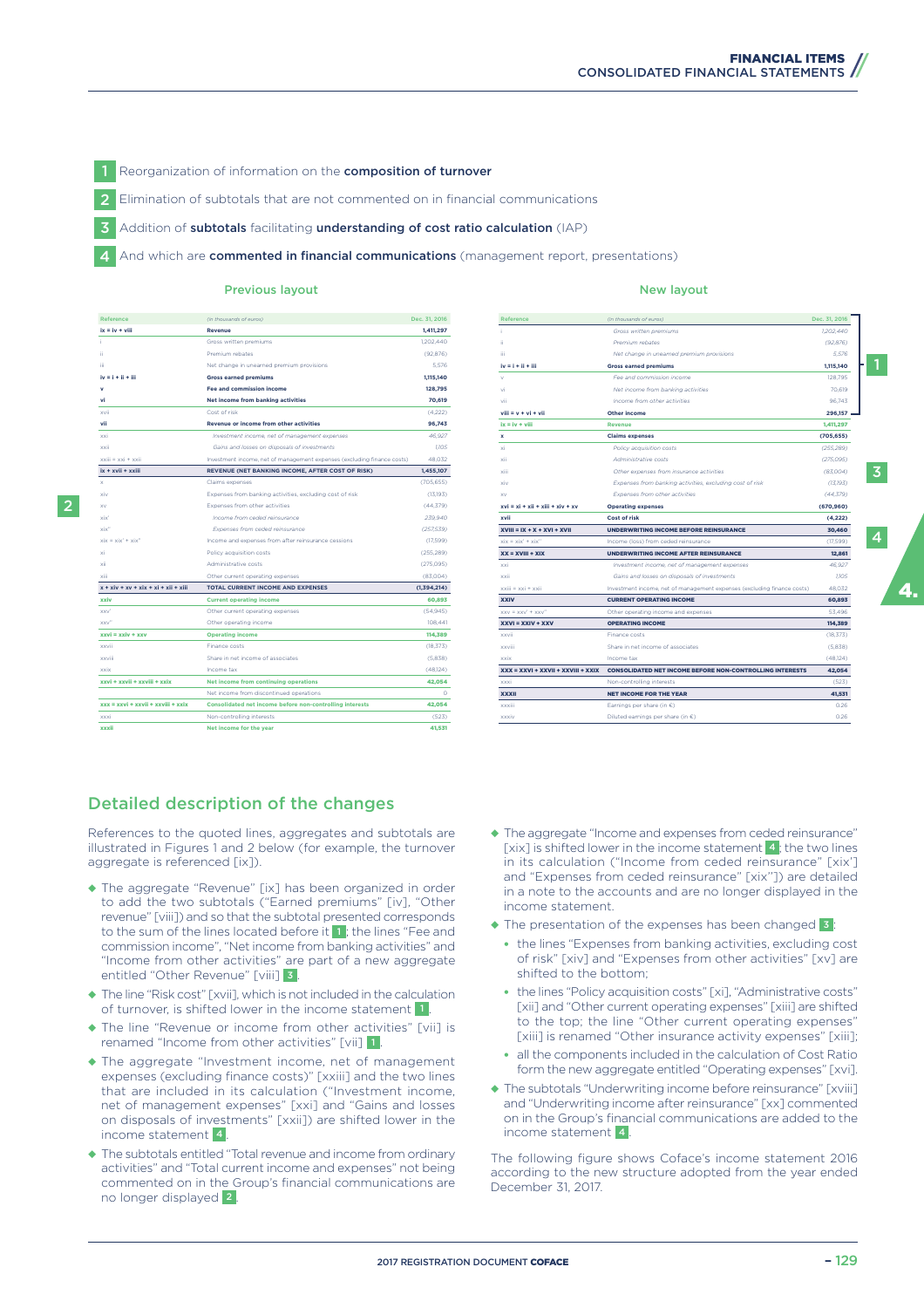## Figure 1. New presentation of Coface's Income Statement

| <b>Reference</b>                     | (in thousands of euros)                                                 | Dec. 31, 2016 |
|--------------------------------------|-------------------------------------------------------------------------|---------------|
| Ť                                    | Gross written premiums                                                  | 1,202,440     |
| Ϊİ.                                  | Premium rebates                                                         | (92, 876)     |
| Ш                                    | Net change in unearned premium provisions                               | 5,576         |
| $iv = i + ii + iii$                  | <b>Gross earned premiums</b>                                            | 1,115,140     |
| $\vee$                               | Fee and commission income                                               | 128,795       |
| Vİ                                   | Net income from banking activities                                      | 70.619        |
| vii                                  | Income from other activities                                            | 96,743        |
| $viii = v + vi + vii$                | <b>Other income</b>                                                     | 296,157       |
| $ix = iy + viii$                     | <b>REVENUE</b>                                                          | 1,411,297     |
| x                                    | <b>Claims expenses</b>                                                  | (705, 655)    |
| Xİ                                   | Policy acquisition costs                                                | (255, 289)    |
| Xİİ                                  | Administrative costs                                                    | (275,095)     |
| xiii                                 | Other expenses from insurance activities                                | (83,004)      |
| XİV                                  | Expenses from banking activities, excluding cost of risk                | (13, 193)     |
| XV                                   | <b>Expenses from other activities</b>                                   | (44, 379)     |
| $xvi = xi + xii + xiii + xiv + xv$   | <b>Operating expenses</b>                                               | (670, 960)    |
| xvii                                 | <b>Cost of risk</b>                                                     | (4, 222)      |
| $XVIII = IX + X + XVI + XVII$        | UNDERWRITING INCOME BEFORE REINSURANCE                                  | 30,460        |
| $xix = xix' + xix''$                 | Income (loss) from ceded reinsurance                                    | (17,599)      |
| $XX = XVIII + XIX$                   | UNDERWRITING INCOME AFTER REINSURANCE                                   | 12,861        |
| <b>XXI</b>                           | Investment income, net of management expenses                           | 46,927        |
| <b>XXII</b>                          | Gains and losses on disposals of investments                            | 1.105         |
| $xxiii = xxi + xxii$                 | Investment income, net of management expenses (excluding finance costs) | 48,032        |
| <b>XXIV</b>                          | <b>CURRENT OPERATING INCOME</b>                                         | 60,893        |
| $XXV = XXV' + XXV''$                 | Other operating income and expenses                                     | 53,496        |
| $XXVI = XXIV + XXV$                  | <b>OPERATING INCOME</b>                                                 | 114,389       |
| <b>XXVII</b>                         | Finance costs                                                           | (18, 373)     |
| <b>XXVIII</b>                        | Share in net income of associates                                       | (5,838)       |
| xxix                                 | Income tax                                                              | (48, 124)     |
| $XXX = XXVI + XXVII + XXVIII + XXIX$ | <b>CONSOLIDATED NET INCOME BEFORE NON-CONTROLLING INTERESTS</b>         | 42,054        |
| <b>XXXI</b>                          | Non-controlling interests                                               | (523)         |
| <b>XXXII</b>                         | <b>NET INCOME FOR THE YEAR</b>                                          | 41,531        |
| xxxiii                               | Earnings per share (in $\epsilon$ )                                     | 0.26          |
| <b>XXXIV</b>                         | Diluted earnings per share (in $\epsilon$ )                             | 0.26          |

Note on the "Income and expenses from ceded reinsurance" [xix]: The lines "Income from ceded reinsurance" [xix'] and "Expenses from ceded reinsurance" [xix''], the sum of which forms the "Income and expenses from ceded reinsurance" [xix] and which are detailed in a note, are no longer displayed in the income statement.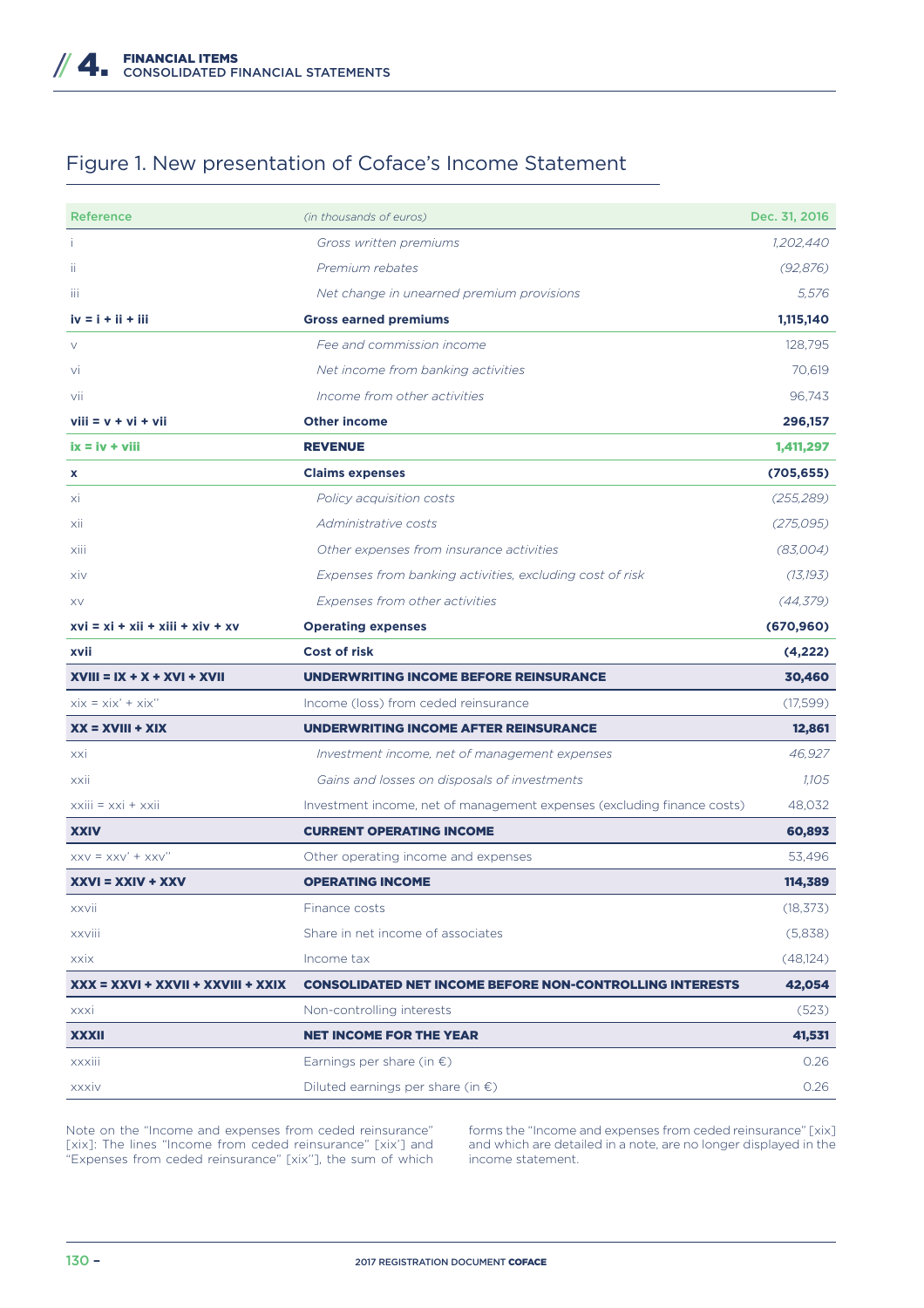# Figure 2. Old presentation of Coface's Income Statement

| <b>Reference</b>                       | (in thousands of euros)                                                 | Dec. 31, 2016 |
|----------------------------------------|-------------------------------------------------------------------------|---------------|
| $ix = iv + viii$                       | <b>Revenue</b>                                                          | 1,411,297     |
| Ť                                      | Gross written premiums                                                  | 1,202,440     |
| -ii                                    | Premium rebates                                                         | (92, 876)     |
| Ш                                      | Net change in unearned premium provisions                               | 5,576         |
| $iv = i + ii + iii$                    | <b>Gross earned premiums</b>                                            | 1,115,140     |
| v                                      | <b>Fee and commission income</b>                                        | 128,795       |
| vi                                     | Net income from banking activities                                      | 70,619        |
| xvii                                   | Cost of risk                                                            | (4,222)       |
| vii                                    | Revenue or income from other activities                                 | 96,743        |
| xxi                                    | Investment income, net of management expenses                           | 46,927        |
| xxii                                   | Gains and losses on disposals of investments                            | 1.105         |
| $xxiii = xxi + xxii$                   | Investment income, net of management expenses (excluding finance costs) | 48,032        |
| $ix + xvii + xxiii$                    | <b>REVENUE (NET BANKING INCOME, AFTER COST OF RISK)</b>                 | 1,455,107     |
| X                                      | Claims expenses                                                         | (705, 655)    |
| XIV                                    | Expenses from banking activities, excluding cost of risk                | (13, 193)     |
| XV                                     | Expenses from other activities                                          | (44,379)      |
| XIX'                                   | Income from ceded reinsurance                                           | 239,940       |
| xix''                                  | Expenses from ceded reinsurance                                         | (257, 539)    |
| $xix = xix' + xix''$                   | Income and expenses from after reinsurance cessions                     | (17,599)      |
| XI                                     | Policy acquisition costs                                                | (255, 289)    |
| xii                                    | Administrative costs                                                    | (275,095)     |
| xiii                                   | Other current operating expenses                                        | (83,004)      |
| $x + xiv + xv + xix + xi + xii + xiii$ | <b>TOTAL CURRENT INCOME AND EXPENSES</b>                                | (1,394,214)   |
| xxiv                                   | <b>Current operating income</b>                                         | 60,893        |
| XXV <sup>'</sup>                       | Other current operating expenses                                        | (54, 945)     |
| XXV"                                   | Other operating income                                                  | 108,441       |
| $xxvi = xxiv + xxv$                    | <b>Operating income</b>                                                 | 114,389       |
| <b>XXVII</b>                           | Finance costs                                                           | (18, 373)     |
| <b>XXVIII</b>                          | Share in net income of associates                                       | (5,838)       |
| xxix                                   | Income tax                                                              | (48, 124)     |
| xxvi + xxvii + xxviii + xxix           | <b>Net income from continuing operations</b>                            | 42.054        |
|                                        | Net income from discontinued operations                                 | $\circ$       |
| $XXX = XXVI + XXVII + XXVIII + XXIX$   | <b>Consolidated net income before non-controlling interests</b>         | 42,054        |
| <b>XXXI</b>                            | Non-controlling interests                                               | (523)         |
| xxxii                                  | <b>Net income for the year</b>                                          | 41,531        |
| <b>XXXIII</b>                          | Earnings per share (in $\epsilon$ )                                     | 0.26          |
| <b>XXXIV</b>                           | Diluted earnings per share (In $\epsilon$ )                             | 0.26          |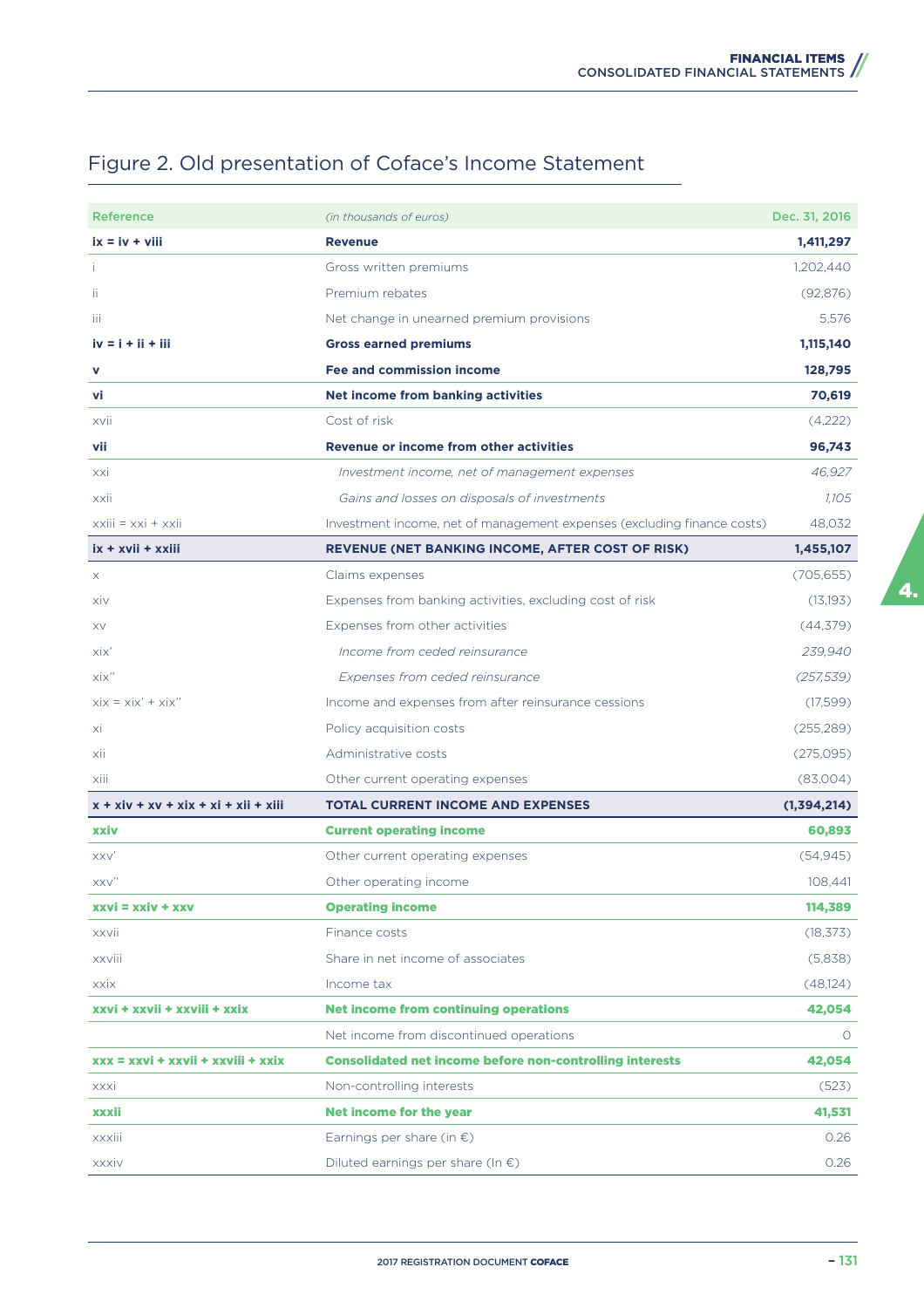# 4.1.3 CONSOLIDATED STATEMENT OF COMPREHENSIVE INCOME

| <b>Notes</b><br>(in thousands of euros)                                    | Dec. 31, 2017  | Dec. 31, 2016 |
|----------------------------------------------------------------------------|----------------|---------------|
| Net income for the period                                                  | 83,213         | 41,531        |
| Non-controlling interests                                                  | (159)          | 523           |
| Other comprehensive income                                                 |                |               |
| <b>Currency translation differences reclassifiable to income</b>           | (19, 233)      | 12,413        |
| Reclassified to income                                                     | $\overline{O}$ | $\Omega$      |
| Recognised in equity                                                       | (19,233)       | 12,413        |
| 3: 12: 18<br>Fair value adjustments on available-for-sale financial assets | 6,646          | 20,727        |
| Recognised in equity - reclassifiable to income - gross                    | 23,002         | 29.751        |
| Recognised in equity - reclassifiable to income - tax effect               | (7,840)        | (9,602)       |
| Reclassified to income - gross                                             | (11, 201)      | 1.906         |
| Reclassified to income - tax effect                                        | 2.685          | (1,328)       |
| Fair value adjustments on employee benefit obligations<br>3: 12: 18        | (797)          | (5,378)       |
| Recognised in equity - not reclassifiable to income - gross                | 1,024          | (7,811)       |
| Recognised in equity - not reclassifiable to income - tax effect           | (1,821)        | 2.433         |
| Other comprehensive income for the period, net of tax                      | (13, 384)      | 27,762        |
| <b>TOTAL COMPREHENSIVE INCOME FOR THE PERIOD</b>                           | 69,670         | 69,816        |
| • attributable to owners of the parent                                     | 70.011         | 69,654        |
| ◆ attributable to non-controlling interests                                | (341)          | 162           |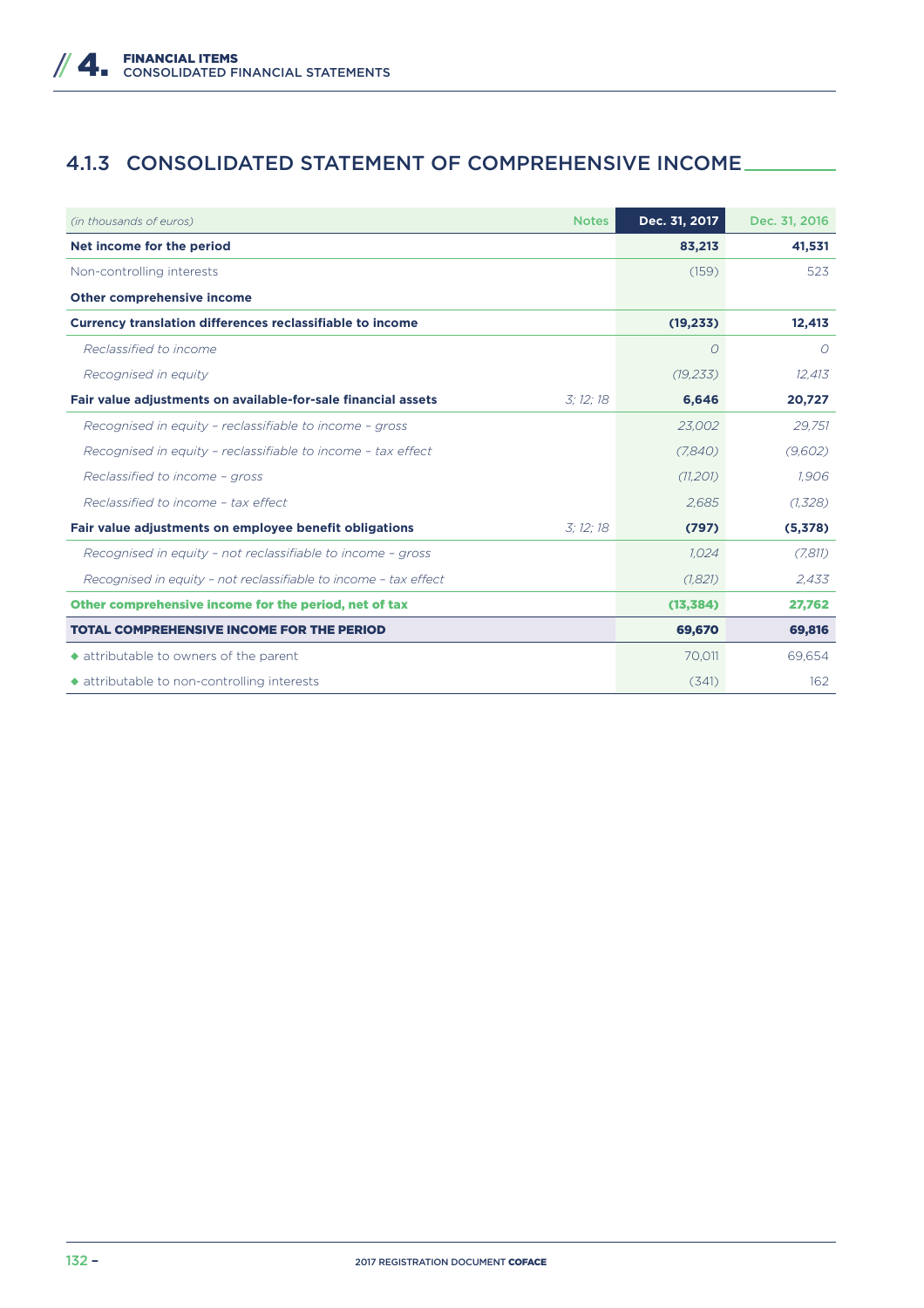This page was intentionnally left blank.

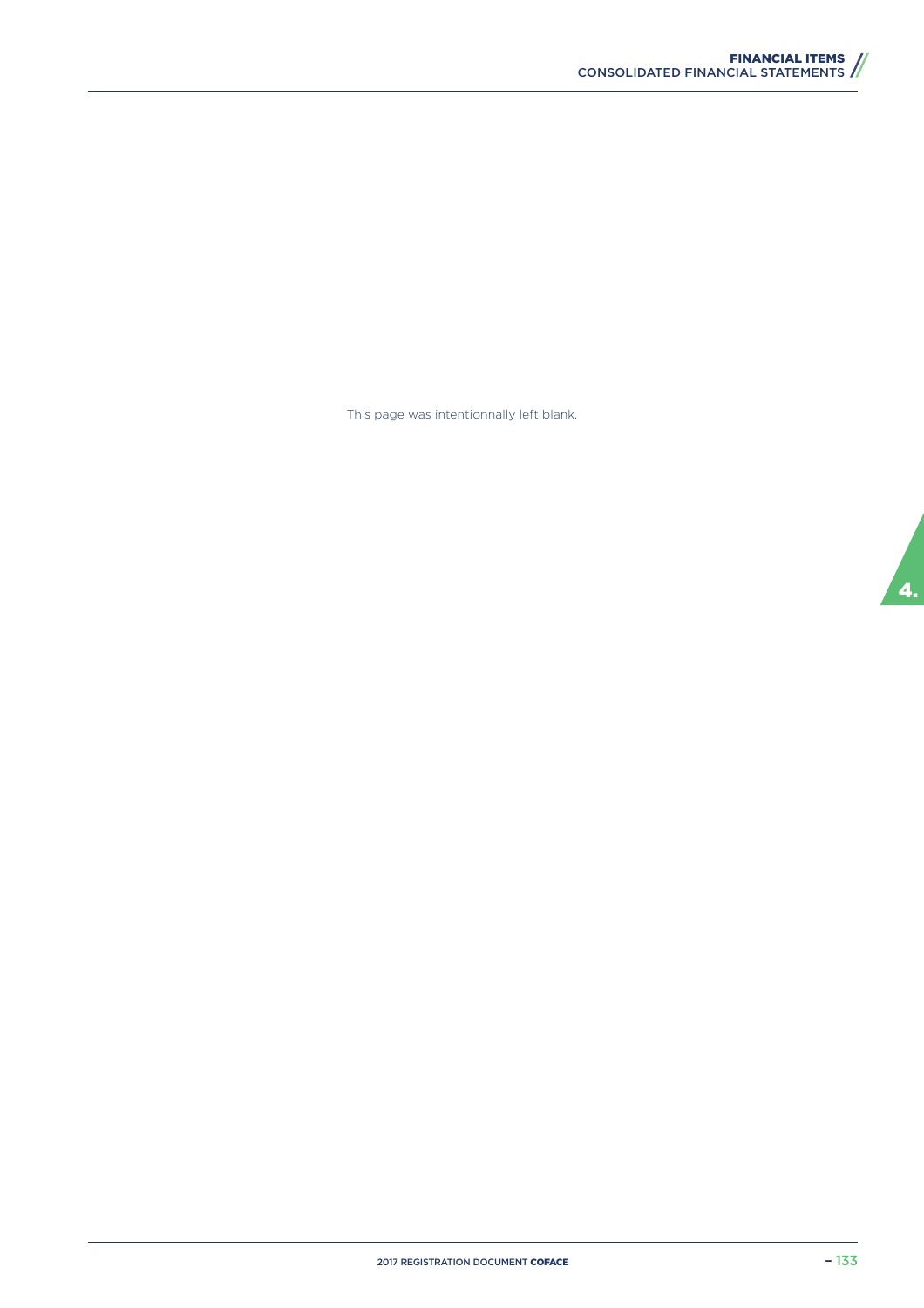# 4.1.4 STATEMENT OF CHANGES IN EQUITY

|                                                                                         |               | <b>Share</b> |                 | <b>Consolidated</b> | <b>Treasury</b> |  |
|-----------------------------------------------------------------------------------------|---------------|--------------|-----------------|---------------------|-----------------|--|
| (in thousands of euros)                                                                 | <b>Notes</b>  | capital      | <b>Premiums</b> | reserves            | shares          |  |
| <b>Equity at December 31, 2015</b>                                                      |               | 786,241      | 347,371         | 444,874             | (2,643)         |  |
| Reduction of the value of the shares                                                    |               | (471,745)    | 471,745         |                     |                 |  |
| 2015 net income to be appropriated                                                      |               |              |                 | 126,239             |                 |  |
| Payment of 2015 dividends in 2016                                                       |               |              | (8,696)         | (66, 616)           |                 |  |
| <b>Total transactions with owners</b>                                                   |               | (471,745)    | 463,049         | 59,623              |                 |  |
| December 31, 2016 net income                                                            |               |              |                 |                     |                 |  |
| Fair value adjustments on available-for-sale financial assets<br>recognized in equity   |               |              |                 |                     |                 |  |
| Fair value adjustments on available-for-sale financial assets<br>reclassified to income |               |              |                 |                     |                 |  |
| Change in actuarial gains and losses (IAS 19R)                                          |               |              |                 |                     |                 |  |
| Currency translation differences                                                        |               |              |                 |                     |                 |  |
| Treasury shares elimination                                                             |               |              |                 |                     | (327)           |  |
| Free share plans expenses                                                               |               |              |                 | 207                 |                 |  |
| Transactions with shareholders                                                          |               |              |                 |                     |                 |  |
| <b>Equity at December 31, 2016</b>                                                      |               | 314,496      | 810,420         | 504,704             | (2,970)         |  |
| 2016 net income to be appropriated                                                      |               |              |                 | 41,531              |                 |  |
| Payment of 2016 dividends in 2017                                                       |               |              |                 | (20, 398)           |                 |  |
| <b>Total transactions with owners</b>                                                   |               | $\mathbf{o}$ | $\mathbf{o}$    | 21,133              | $\mathbf{o}$    |  |
| June 30, 2017 net income                                                                |               |              |                 |                     |                 |  |
| Fair value adjustments on available-for-sale financial assets<br>recognized in equity   | 3: 12: 14: 18 |              |                 |                     |                 |  |
| Fair value adjustments on available-for-sale financial assets<br>reclassified to income | 3; 12; 14; 18 |              |                 |                     |                 |  |
| Change in actuarial gains and losses (IAS 19R)                                          |               |              |                 |                     |                 |  |
| Currency translation differences                                                        |               |              |                 |                     |                 |  |
| Treasury shares elimination                                                             |               |              |                 |                     | (1,696)         |  |
| Free share plans expenses                                                               |               |              |                 | 695                 |                 |  |
| Transactions with shareholders                                                          |               |              |                 | (3,505)             |                 |  |
| <b>EQUITY AT DECEMBER 31, 2017</b>                                                      |               | 314,496      | 810,420         | 523,027             | (4,666)         |  |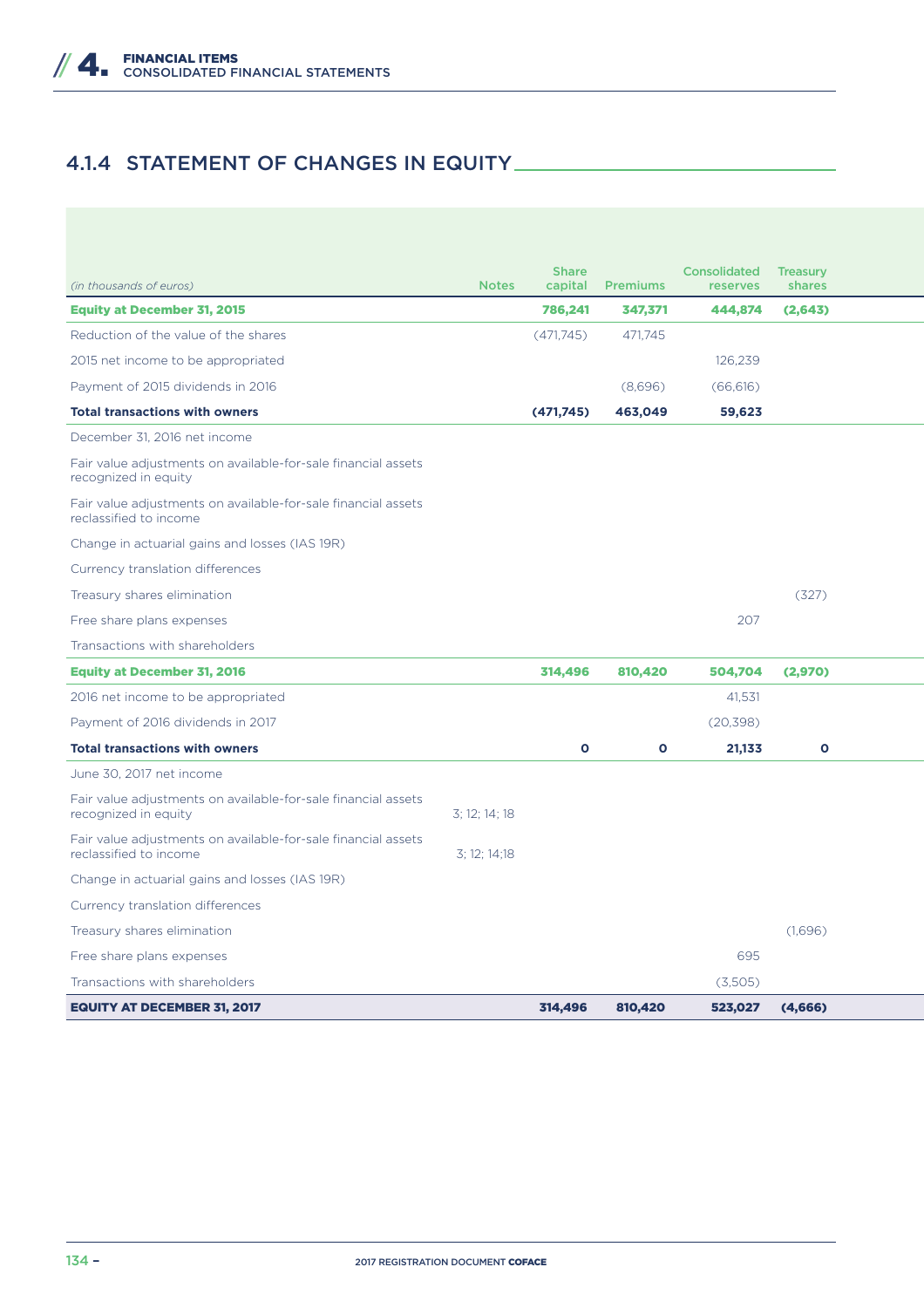|                                               | Other comprehensive income                |                                                   |                              |                                                             |                              |                     |
|-----------------------------------------------|-------------------------------------------|---------------------------------------------------|------------------------------|-------------------------------------------------------------|------------------------------|---------------------|
| Foreign<br>currency<br>translation<br>reserve | Reclassifiable<br>revaluation<br>reserves | Non-<br>reclassifiable<br>revaluation<br>reserves | Net income for<br>the period | <b>Equity</b><br>attributable<br>to owners of<br>the parent | Non-controlling<br>interests | <b>Total equity</b> |
| (18,002)                                      | 94,278                                    | (17, 404)                                         | 126,239                      | 1,760,954                                                   | 6,073                        | 1,767,027           |
|                                               |                                           |                                                   |                              |                                                             |                              |                     |
|                                               |                                           |                                                   | (126, 239)                   |                                                             |                              |                     |
|                                               |                                           |                                                   |                              | (75, 312)                                                   | (771)                        | (76,083)            |
|                                               |                                           |                                                   | (126, 239)                   | (75, 312)                                                   | (771)                        | (76,083)            |
|                                               |                                           |                                                   | 41,531                       | 41,531                                                      | 523                          | 42,054              |
|                                               | 20,745                                    |                                                   |                              | 20,745                                                      | (596)                        | 20,149              |
|                                               |                                           |                                                   |                              |                                                             |                              |                     |
|                                               | 578                                       |                                                   |                              | 578                                                         |                              | 578                 |
|                                               |                                           | (5,378)                                           |                              | (5,378)                                                     |                              | (5,378)             |
| 12,179                                        |                                           |                                                   |                              | 12,179                                                      | 234                          | 12,413              |
|                                               |                                           |                                                   |                              | (327)                                                       |                              | (327)               |
|                                               |                                           |                                                   |                              | 207                                                         |                              | 207                 |
|                                               |                                           |                                                   |                              |                                                             | 27                           | 27                  |
| (5,823)                                       | 115,601                                   | (22,782)                                          | 41,531                       | 1,755,177                                                   | 5,490                        | 1,760,667           |
|                                               |                                           |                                                   | (41, 531)                    |                                                             |                              |                     |
|                                               |                                           |                                                   |                              | (20, 398)                                                   |                              | (20, 398)           |
| $\mathbf 0$                                   | $\bullet$                                 | $\mathbf{o}$                                      | (41, 531)                    | (20, 398)                                                   | $\mathbf{o}$                 | (20, 398)           |
|                                               |                                           |                                                   | 83,213                       | 83,213                                                      | (159)                        | 83,054              |
|                                               | 15,162                                    |                                                   |                              | 15,162                                                      | (1)                          | 15,161              |
|                                               |                                           |                                                   |                              |                                                             |                              |                     |
|                                               | (8,514)                                   |                                                   |                              | (8,514)                                                     | (1)                          | (8,515)             |
|                                               |                                           | (797)                                             |                              | (797)                                                       |                              | (797)               |
| (19, 052)                                     |                                           |                                                   |                              | (19, 052)                                                   | (181)                        | (19, 233)           |
|                                               |                                           |                                                   |                              | (1,696)                                                     |                              | (1,696)             |
|                                               |                                           |                                                   |                              | 695                                                         |                              | 695                 |
| (38)                                          | 2,374                                     |                                                   |                              | (1,169)                                                     | (4,988)                      | (6,157)             |
| (24, 913)                                     | 124,623                                   | (23, 579)                                         | 83,213                       | 1,802,621                                                   | 160                          | 1,802,781           |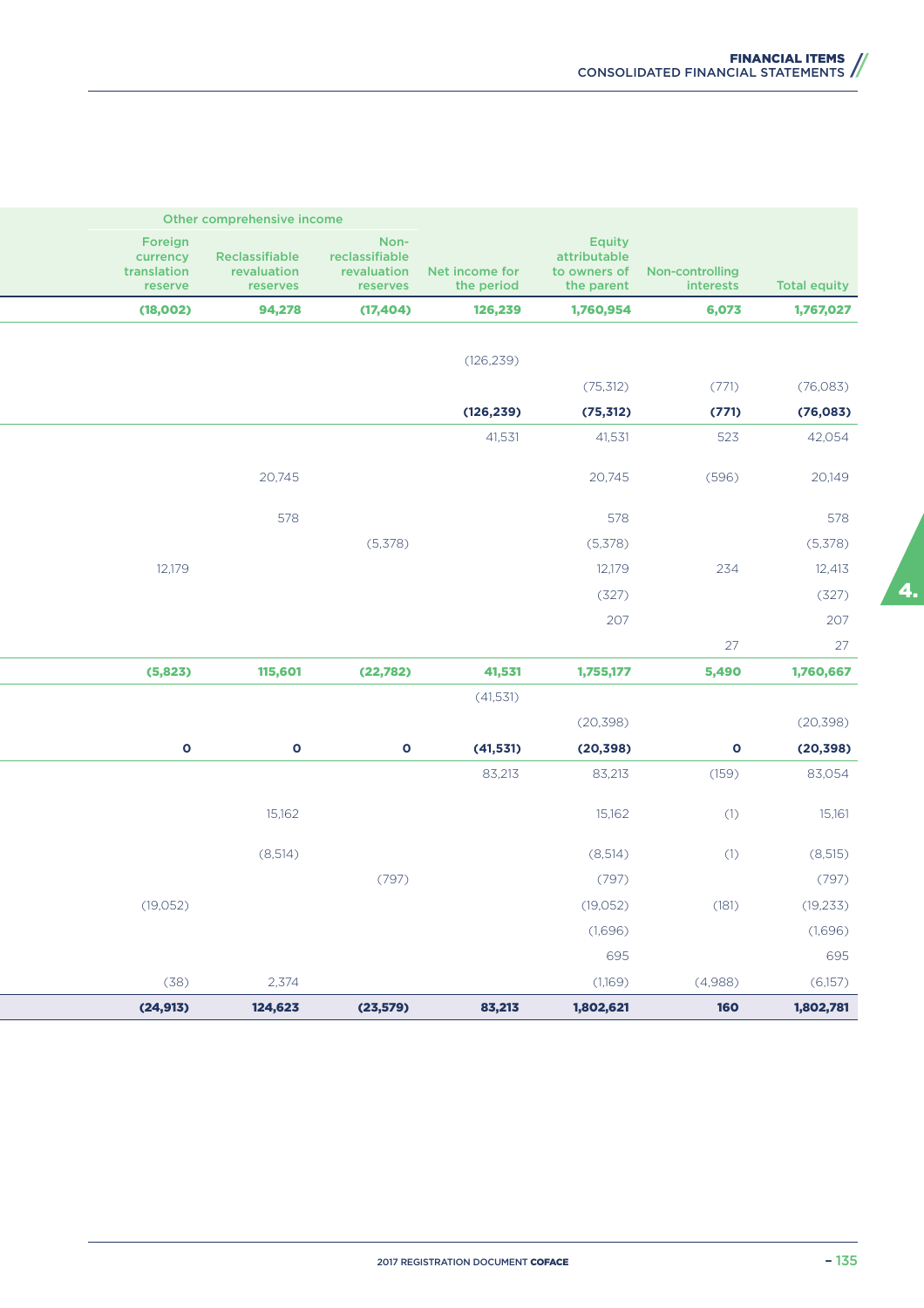# 4.1.5 CONSOLIDATED STATEMENT OF CASH FLOWS

| (in thousands of euros)                                                                                                    | Dec. 31, 2017 | Dec. 31, 2016 |
|----------------------------------------------------------------------------------------------------------------------------|---------------|---------------|
| Net income for the period                                                                                                  | 83,213        | 41,531        |
| Non-controlling interests                                                                                                  | (159)         | 523           |
| Income tax expense                                                                                                         | 55,651        | 48,124        |
| +/- Share in net income of associates                                                                                      | (2,369)       | 5,838         |
| Finance costs                                                                                                              | 18,109        | 18,373        |
| <b>Operating income (A)</b>                                                                                                | 154,445       | 114,389       |
| +/- Depreciation, amortization and impairment losses                                                                       | (11,742)      | 51,148        |
| +/- Net additions to/reversals from technical provisions                                                                   | 26,362        | 140,474       |
| + Dividends received from associates                                                                                       |               | 1,008         |
| +/- Unrealized foreign exchange income/loss                                                                                | (2,898)       | 8,340         |
| +/- Non-cash items                                                                                                         | 615           | 37,896        |
| Total non-cash items (B)                                                                                                   | 12,336        | 238,866       |
| Gross cash flows from operations $(C) = (A) + (B)$                                                                         | 166,780       | 353,255       |
| Change in operating receivables and payables                                                                               | 14,964        | (60, 418)     |
| Net taxes paid                                                                                                             | (47,699)      | (89,060)      |
| Net cash related to operating activities (D)                                                                               | (32, 735)     | (149, 478)    |
| Increase (decrease) in receivables arising from factoring operations                                                       | (24,117)      | (117, 473)    |
| Increase (decrease) in payables arising from factoring operations                                                          | 1,458         | (59,736)      |
| Increase (decrease) in factoring liabilities                                                                               | 99,343        | 106,219       |
| Net cash generated from banking and factoring operations (E)                                                               | 76,684        | (70, 990)     |
| Net cash generated from operating activities $(F) = (C+D+E)$                                                               | 210,730       | 132,787       |
| Acquisitions of investments                                                                                                | (1,531,312)   | (1,608,009)   |
| Disposals of investments                                                                                                   | 1,331,927     | 1,510,745     |
| Net cash used in movements in investments (G)                                                                              | (199, 385)    | (97, 264)     |
| Acquisitions of consolidated subsidiaries, net of cash acquired                                                            | (6,500)       |               |
| Disposals of consolidated companies, net of cash transferred                                                               |               |               |
| Net cash used in changes in scope of consolidation (H)                                                                     | (6,500)       |               |
| Disposals of property, plant and equipment and intangible assets                                                           | (18,085)      | (8,210)       |
| Acquisitions of property, plant and equipment and intangible assets                                                        | 2,045         | 250           |
| Net cash generated from (used in) acquisitions and disposals of property,<br>plant and equipment and intangible assets (I) | (16, 040)     | (7,960)       |
| Net cash used in investing activities (J) = (G+H+I)                                                                        | (221, 925)    | (105, 224)    |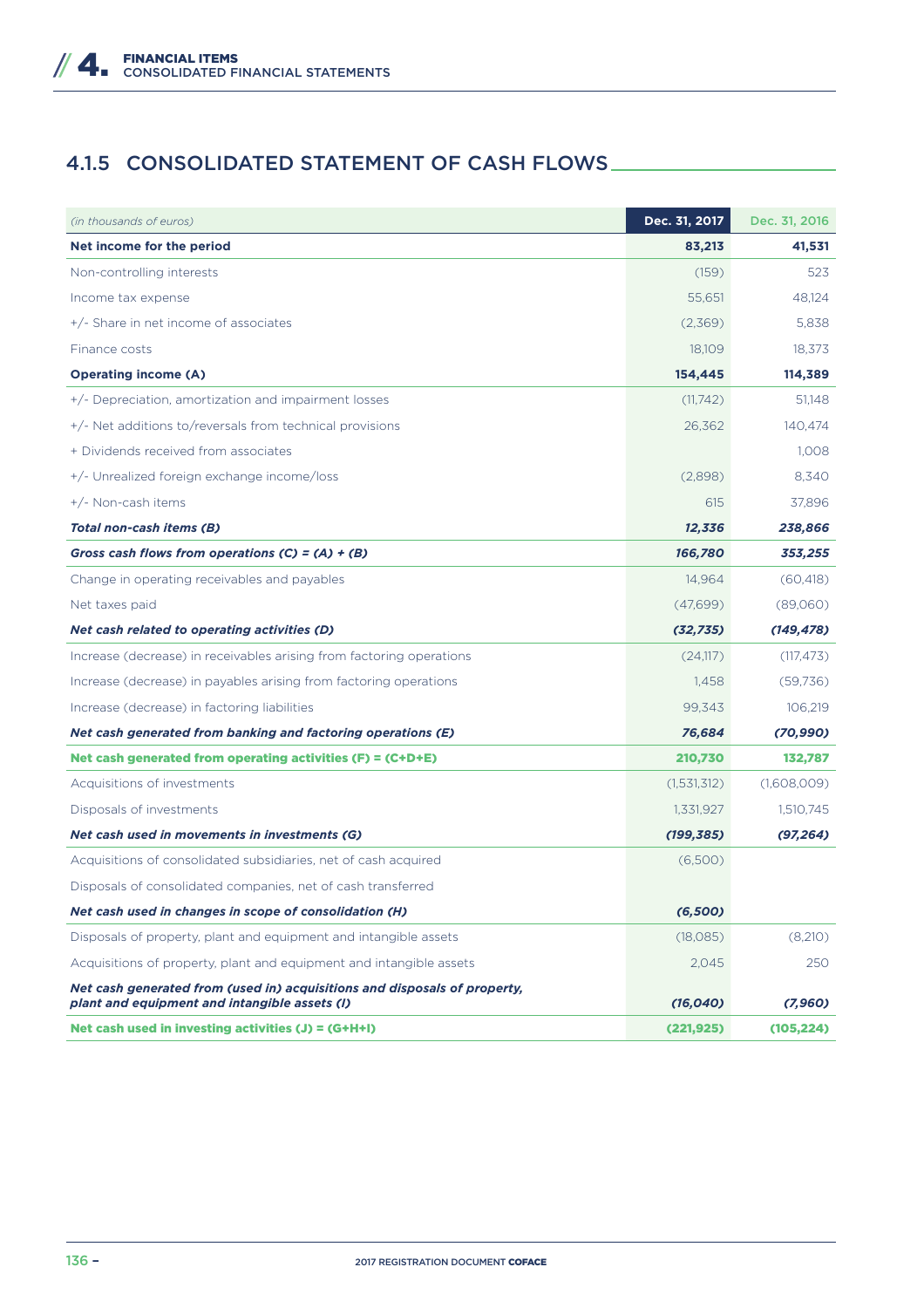| (in thousands of euros)                                              | Dec. 31, 2017 | Dec. 31, 2016 |
|----------------------------------------------------------------------|---------------|---------------|
| Proceeds from the issue of equity instruments                        |               |               |
| Treasury share transactions                                          | (1,696)       | (327)         |
| Dividends paid to owners of the parent                               | (20, 398)     | (75, 312)     |
| Dividends paid to non-controlling interests                          |               | (771)         |
| Cash flows related to transactions with owners                       | (22, 114)     | (76, 410)     |
| Proceeds from the issue of debt instruments                          |               |               |
| Cash used in the redemption of debt instruments                      | (2,290)       | (2,882)       |
| Interests paid                                                       | (17,583)      | (17,911)      |
| Cash flows related to the financing of Group operations              | (19, 873)     | (20, 793)     |
| Net cash generated from (used in) financing activities (K)           | (41, 987)     | (97, 203)     |
| Impact of changes in exchange rates on cash and cash equivalents (L) | (14, 564)     | 4.874         |
| <b>NET INCREASE IN CASH AND CASH EQUIVALENTS (F+J+K+L)</b>           | (67,746)      | (64,766)      |
| Net cash generated from operating activities (F)                     | 210,730       | 132,787       |
| Net cash used in investing activities (J)                            | (221, 925)    | (105, 224)    |
| Net cash generated from (used in) financing activities (K)           | (41,987)      | (97,203)      |
| Impact of changes in exchange rates on cash and cash equivalents (L) | (14, 564)     | 4.874         |
| Cash and cash equivalents at beginning of period                     | 332,071       | 396,837       |
| Cash and cash equivalents at end of period                           | 264,325       | 332,071       |
| <b>NET CHANGE IN CASH AND CASH EQUIVALENTS</b>                       | (67,746)      | (64,766)      |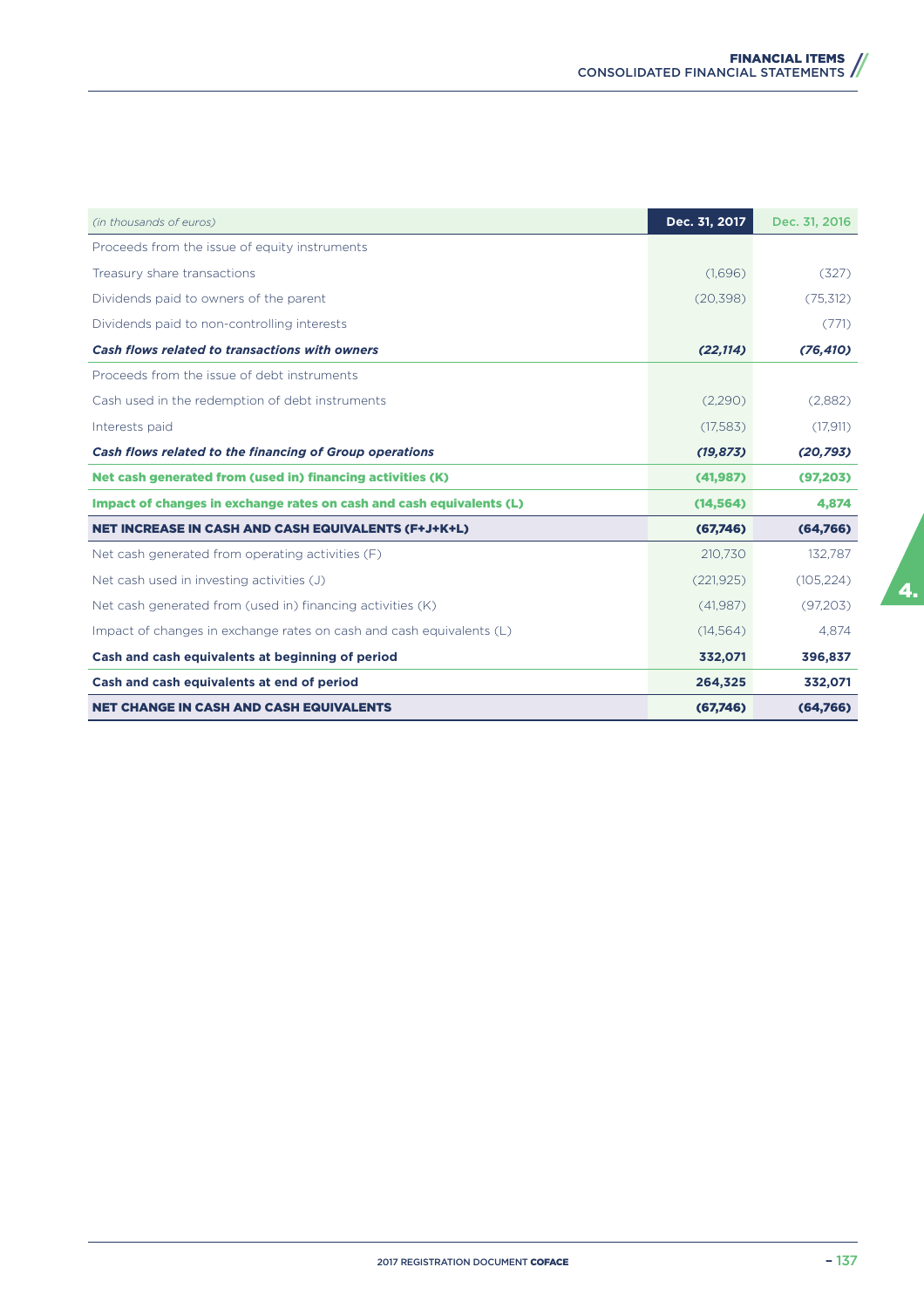# **4.2** / NOTES TO THE CONSOLIDATED FINANCIAL STATEMENTS

| <b>Introduction</b> |                                                                   | 139 |
|---------------------|-------------------------------------------------------------------|-----|
|                     | <b>BASIS OF PREPARATION</b>                                       | 139 |
|                     | <b>SIGNIFICANT EVENTS</b>                                         | 139 |
|                     | <b>SCOPE OF CONSOLIDATION</b>                                     | 140 |
|                     | <b>ACCOUNTING PRINCIPLES</b>                                      | 147 |
|                     | Notes to the consolidated balance sheet                           | 161 |
| <b>NOTE1</b>        | Goodwill                                                          | 161 |
| <b>NOTE 2</b>       | Other intangible assets                                           | 163 |
| <b>NOTE 3</b>       | Insurance business investments                                    | 165 |
| <b>NOTE 4</b>       | Receivables arising from banking<br>and other activities          | 170 |
| <b>NOTE 5</b>       | Investments in associates                                         | 171 |
| <b>NOTE 6</b>       | Tangible assets                                                   | 172 |
| <b>NOTE 7</b>       | Receivables arising from insurance<br>and reinsurance operations  | 174 |
| <b>NOTE 8</b>       | Other assets                                                      | 175 |
| <b>NOTE 9</b>       | Cash and cash equivalents                                         | 175 |
| <b>NOTE 10</b>      | Share capital                                                     | 175 |
| <b>NOTE 11</b>      | Share-based payments                                              | 176 |
| <b>NOTE 12</b>      | <b>Revaluation reserves</b>                                       | 177 |
| <b>NOTE 13</b>      | Provisions for liabilities and charges                            | 178 |
| <b>NOTE 14</b>      | Employee benefits                                                 | 180 |
| <b>NOTE 15</b>      | <b>Financing liabilities</b>                                      | 185 |
| <b>NOTE 16</b>      | Liabilities relating to insurance<br>contracts                    | 186 |
| <b>NOTE 17</b>      | Payables arising from banking<br>sector activities                | 186 |
|                     | <b>NOTE 18</b> Deferred tax                                       | 186 |
|                     | <b>NOTE 19</b> Payables arising from insurance<br>and reinsurance | 188 |
|                     | <b>NOTE 20</b> Other liabilities                                  | 188 |

|                | Notes to the consolidated profit and losses                                   | 189 |
|----------------|-------------------------------------------------------------------------------|-----|
| <b>NOTE 21</b> | Revenue                                                                       | 189 |
| <b>NOTE 22</b> | Claim expenses                                                                | 190 |
| <b>NOTE 23</b> | Overheads by function                                                         | 191 |
| <b>NOTE 24</b> | Expenses from banking activities                                              | 191 |
| <b>NOTE 25</b> | Income and expenses from ceded<br>reinsurance                                 | 192 |
| <b>NOTE 26</b> | Investment income, net<br>of management expenses<br>(excluding finance costs) | 192 |
| <b>NOTE 27</b> | Other operating income and expenses                                           | 193 |
| <b>NOTE 28</b> | Share in net income of associates                                             | 194 |
| <b>NOTE 29</b> | Income tax expense                                                            | 194 |
|                | <b>Other information</b>                                                      | 196 |
| <b>NOTE 30</b> | Breakdown of net income by segment                                            | 196 |
| <b>NOTE 31</b> | Earnings per share                                                            | 200 |
| <b>NOTE 32</b> | Group's headcount                                                             | 201 |
| <b>NOTE 33</b> | <b>Related parties</b>                                                        | 201 |
| <b>NOTE 34</b> | Key management compensation                                                   | 203 |
| <b>NOTE 35</b> | Breakdown of audit fees                                                       | 203 |
| <b>NOTE 36</b> | Off-balance sheet commitments                                                 | 204 |
| <b>NOTE 37</b> | <b>Operating leases</b>                                                       | 205 |
| <b>NOTE 38</b> | Relationship between parent<br>company and subsidiaries                       | 205 |
| <b>NOTE 39</b> | Events after the reporting period                                             | 205 |
| <b>NOTE 40</b> | Risk management                                                               | 205 |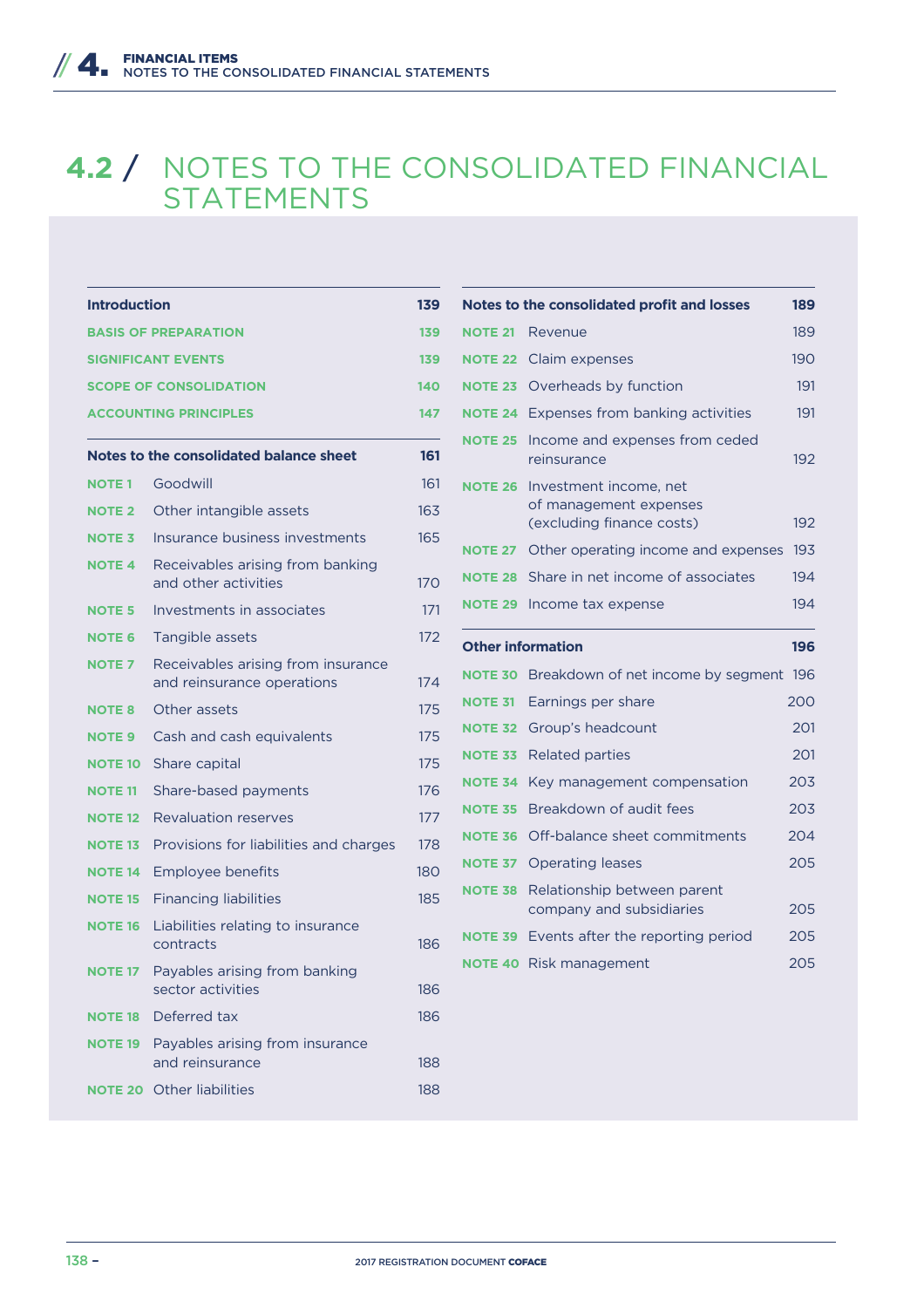# **INTRODUCTION**

# Basis of preparation

These IFRS consolidated financial statements of the COFACE Group as at December 31, 2017 are established in accordance with the International Financial Reporting Standards (IFRS) as published by the IASB and as adopted by the European Union (1). They are detailed in the note "Accounting principles" of the present consolidated financial statements as at December 31, 2017.

They are presented with comparative financial information at December 31, 2016.

These IFRS consolidated financial statements for the year ended December 31, 2017 have been reviewed by the COFACE Group's Board of Directors on February 12, 2018.

# / Significant events

## COFACE CENTRAL EUROPE HOLDING: MINORITY INTERESTS BUYOUT

Coface now holds the entire share capital of its subsidiary Coface Central Europe Holding, following the acquisition of 25% held since 1990 by KSV1870, the Austrian specialist in debt collection and corporate information. Shares were acquired on March 27, 2017 for an amount of €6.5 million.

# TAX AUDIT IN FRANCE

Compagnie française d'assurance pour le commerce extérieur received an account verification notice on January 10, 2017, issued by the Direction des vérifications nationales et internationales. The audit covers the 2014 and 2015 fiscal years. The impact of

the tax assessment amounts to €12 million recorded in the 2017 income statement. Moreover, income tax income for €2.6 million is recorded for refunds of the 3% taxes already paid.

### SIGNING OF SOCIAL AGREEMENTS IN FRANCE AND GERMANY

In France, a new framework agreement was signed on May 17, 2017 with employee representative bodies. This agreement provides for the setting up, starting in January 2018, of a working time organization more in line with market practices and taking better account of the Group social and economic issues.

In Germany, the voluntary redundancy plan, which was presented last November to the employee representative bodies, was signed on May 10, 2017.

This plan resulted in an accrual constitution for restructuring recorded in the accounts closed at December 31, 2016.

## ESTABLISHMENT OF A SYNDICATED LINE OF CREDIT

As part of the refinancing of its factoring business, on July 28, 2017 COFACE SA signed an agreement with a group of partner banks to set up a €700 million syndicated loan in euros. This credit replaces existing bilateral credit lines.

Coface relies on a panel of six relationship banks: Natixis, Société Générale, BNP Paribas, Crédit Agricole CIB, acting as mandated arrangers and bookkeepers, HSBC and BRED acting as mandated arrangers. Natixis acts as documentation agent

and Société Générale as a facility agent. The credit is set up for a three year period with two extension options of one year each, on the initiative of the lenders.

This transaction enables the Group to improve its financial flexibility and extend its maturity refinancing, while taking advantage of favourable market conditions and strengthening relations with its leading banks, thereby confirming their medium-term commitment from Coface.

*(1) The standards adopted by the European Union can be consulted on the website of the European Commission at: https://ec.europa.eu/info/ business-economy-euro/company-reporting-and-auditing/company-reporting/financial-reporting\_en#ifrs-financial-statements.*

4.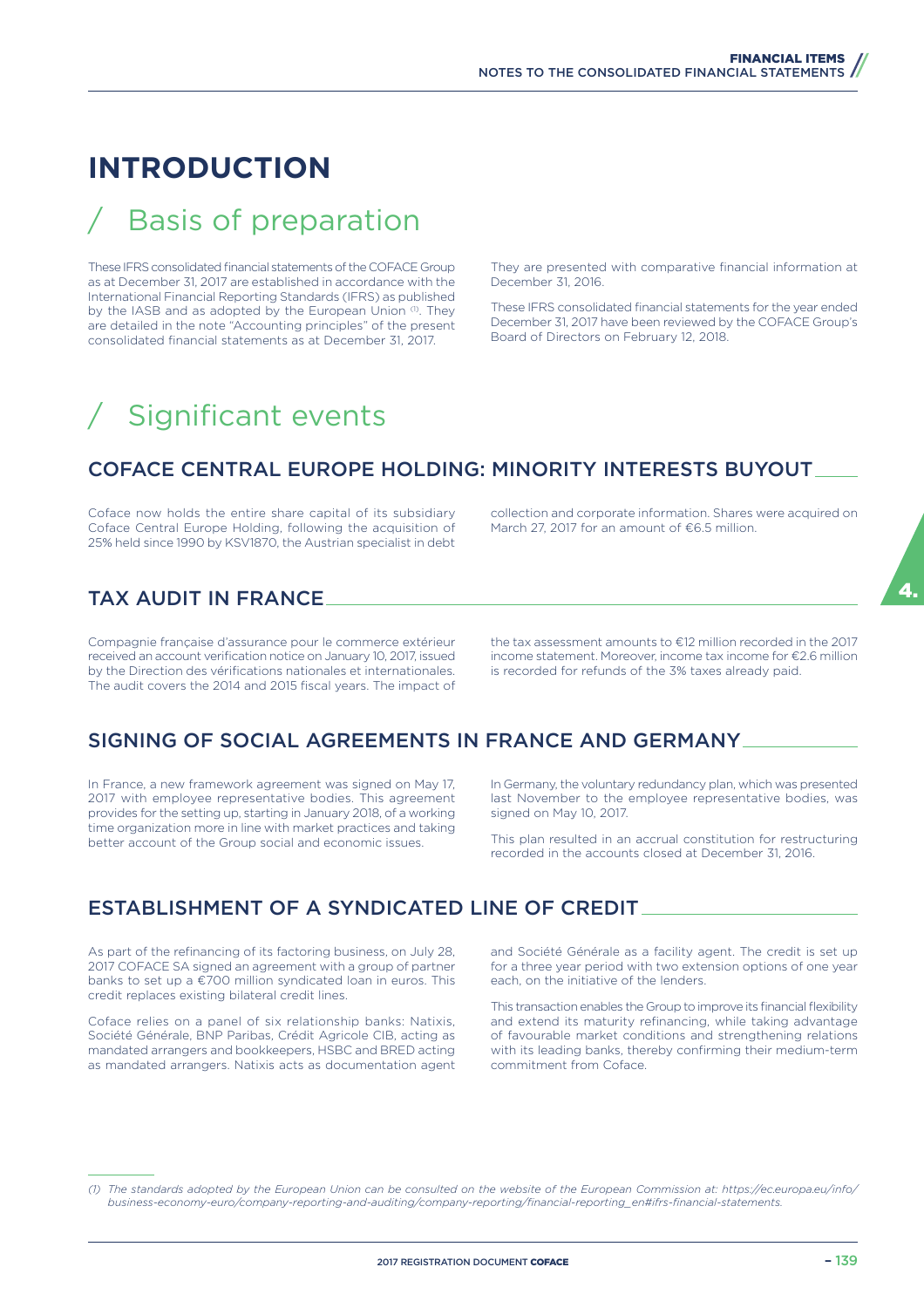### SECURITISATION PROGRAM RENEWAL

As part of the refinancing of its factoring activities, the Group renewed in advance its entire securitisation program of €1,195 million for a five-year period. This renewal allows the Group

to sustain a significant and competitive source of refinancing for another five years while strengthening relationships with its leading banking partners.

# Scope of consolidation

## CHANGE IN THE SCOPE OF CONSOLIDATION IN 2017

#### First-time consolidation

Coface now holds the entire share capital of its subsidiary Coface Central Europe Holding, following the acquisition of 25% held since 1990 by KSV1870, the Austrian specialist in debt collection and corporate information. For the Central Europe region, it concerns Coface Central Europe Holding, Coface Poland CMS and Coface Romania CMS entities, which are now fully consolidated.

Moreover, the Fonds Colombes 3 Quatter mutual fund (*fonds communs de placement* or FCP) owned by Coface Europe and Lausanne 3 *bis* owned by Coface Re were created during the 1st quarter 2017.

#### Exit from consolidation scope

The Fonds Colombes 5 mutual fund (*fonds communs de placement* or FCP) owned by Coface Europe were dissolved during the 3rd quarter 2017.

### SPECIAL PURPOSE ENTITIES

#### SPEs used for the credit insurance business

Coface's credit enhancement operations consist of insuring, *via* a special purpose entity (SPE), receivables securitised by a third party through investors, for losses in excess of a predefined amount. In this type of operation, Coface has no role whatsoever in determining the SPE's activity or its operational management. The premium received on the insurance policy represents a small sum compared to all the benefits generated by the SPE, the bulk of which flow to the investors.

Coface does not sponsor securitisation arrangements. It plays the role of mere service provider to the special purpose entity by signing a contract with the SPE. In fact, Coface holds no power over the relevant activities of the SPEs involved in these arrangements (selection of receivables in the portfolio, receivables management, etc.). No credit insurance SPEs were consolidated within the financial statements at December 31, 2015.

#### SPEs used for financing operations

Since 2012, Coface has put in place an alternative refinancing solution to the liquidity line granted by Natixis for the Group's factoring business in Germany and Poland (SPEs used for financing operations).

Under this solution, every month, Coface Finanz – a Group factoring company – sells its factored receivables to a French SPV (special purpose vehicle), the FCT Vega securitisation fund. The sold receivables are covered by credit insurance provided by Coface Deutschland (formerly Coface Kreditversicherung AG).

The securitisation fund acquires the receivables at their nominal value less a discount (determined on the basis of the portfolio's past losses and refinancing costs). To obtain refinancing, the fund issues (i) senior units to the conduits (one conduit per bank) which in turn issue ABCP (asset-backed commercial paper) on the market, and (ii) subordinated units to Coface

Factoring Poland. The COFACE Group holds control over the relevant activities of the FCT.

The FCT Vega securitisation fund is consolidated in the Group financial statements.

#### SPEs used for investing operations

The "Colombes" mutual funds were set up in 2013 to centralise the management of the COFACE Group's investments. The administrative management of these funds has been entrusted to Amundi, and Caceis has been selected as custodian and asset servicing provider.

The European branches of Compagnie française d'assurance pour le commerce extérieur, which do not have any specific local regulatory requirements, participate in the centralized management of their assets, set up by the Compagnie française d'assurance pour le commerce extérieur. They receive a share of the global income resulting from the application of an allocation key representing the risks subscribed by each branch and determined by the technical accruals.

Fonds Lausanne was created in 2015 in order to allow to Coface Re to subscribe to units in investment funds, the management is delegated to Amundi, the custodian is Caceis Switzerland and the asset servicing provider is Caceis.

The three criteria established by IFRS 10 for consolidation of the FCP Colombes and FCP Lausanne funds are met. Units in dedicated mutual funds (UCITS) have been included in the scope of consolidation and are fully consolidated. They are fully controlled by the Group.

All Coface entities are consolidated by the full integration method, except Cofacredit, which is consolidated by the equity method.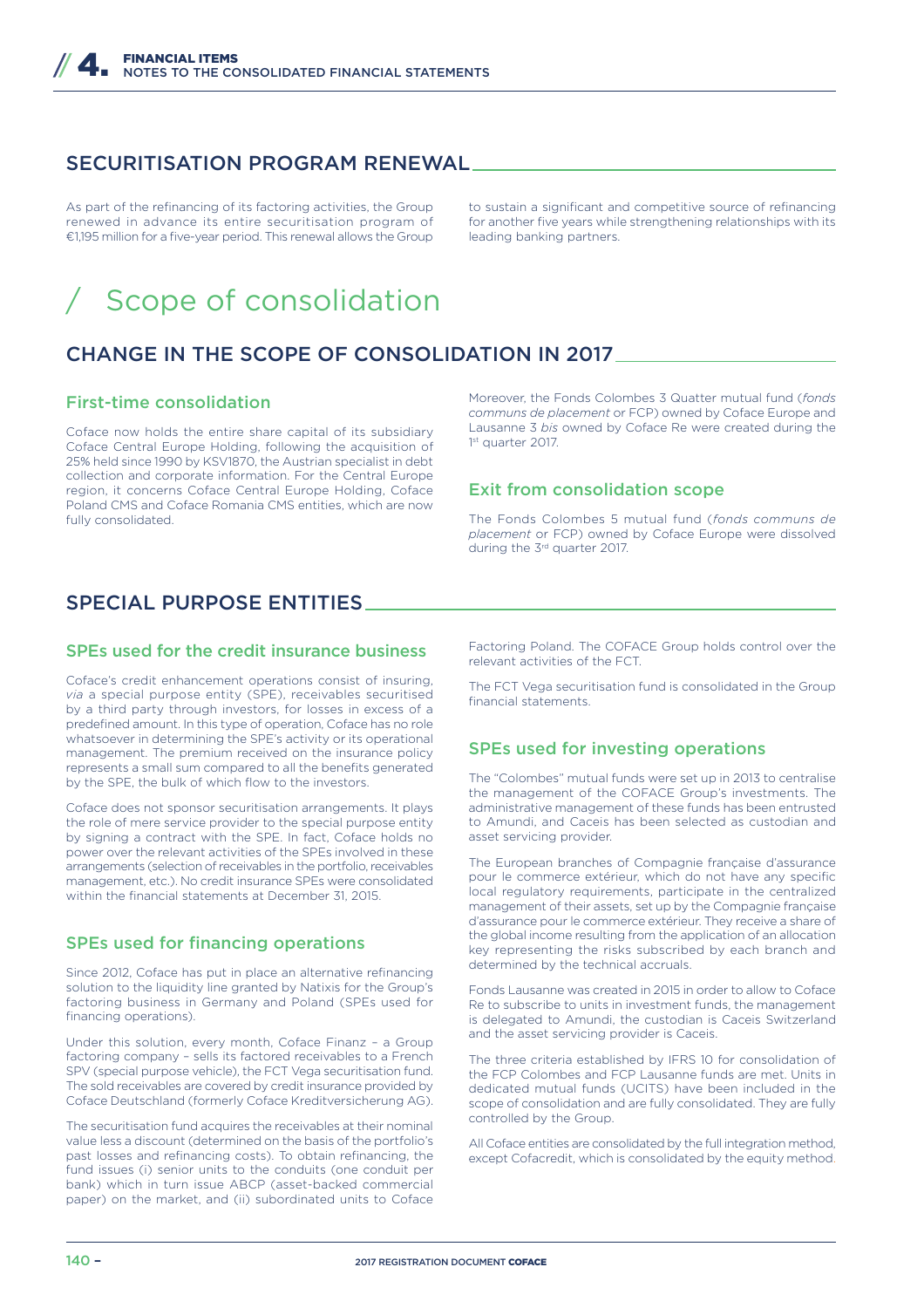|                        |                                                                                                                     |                                | Percentage                         |                                                                                                                                                                 |                                                                            |                                     |
|------------------------|---------------------------------------------------------------------------------------------------------------------|--------------------------------|------------------------------------|-----------------------------------------------------------------------------------------------------------------------------------------------------------------|----------------------------------------------------------------------------|-------------------------------------|
| Country                | <b>Entity</b>                                                                                                       | <b>Consolidation</b><br>method | <b>Control</b><br>Dec. 31,<br>2017 | <b>Interest</b><br>Dec. 31,<br>2017                                                                                                                             | Control<br>Dec. 31,<br>2016                                                | <b>Interest</b><br>Dec. 31.<br>2016 |
| <b>Northern Europe</b> |                                                                                                                     |                                |                                    |                                                                                                                                                                 |                                                                            |                                     |
| Germany                | Coface, Niederlassung in Deutschland<br>(ex Coface Kreditversicherung)<br>Isaac - Fulda - Allee 1<br>55124 Mainz    |                                | française d'assurance pour         | Branch of Compagnie<br>le commerce extérieur                                                                                                                    | Branch of Compagnie<br>française d'assurance pour<br>le commerce extérieur |                                     |
| Germany                | Coface Finanz GmbH<br>Isaac - Fulda - Allee 1<br>55124 Mainz                                                        | Full                           | 100.00%                            | 100.00%                                                                                                                                                         | 100.00%                                                                    | 100.00%                             |
| Germany                | Coface Debitorenmanagement GmbH<br>Isaac - Fulda - Allee 1<br>55124 Mainz                                           | Full                           | 100.00%                            | 100.00%                                                                                                                                                         | 100.00%                                                                    | 100.00%                             |
| Germany                | Coface Rating Holding GmbH<br>Isaac - Fulda - Allee 1<br>55124 Mainz                                                | Full                           | 100.00%                            | 100.00%                                                                                                                                                         | 100.00%                                                                    | 100.00%                             |
| Germany                | Coface Rating GmbH<br>Isaac - Fulda - Allee 1<br>55124 Mainz                                                        | Full                           | 100.00%                            | 100.00%                                                                                                                                                         | 100.00%                                                                    | 100.00%                             |
| Germany                | Kisselberg<br>Isaac-Fulda-Allee 1<br>55124 Mainz                                                                    | Full                           | 100.00%                            | 100.00%                                                                                                                                                         | 100.00%                                                                    | 100.00%                             |
| Germany                | Fct Vega (Fonds de titrisation)<br>41 rue Délizy<br>93500 Pantin                                                    | Full                           | 100.00%                            | 100.00%                                                                                                                                                         | 100.00%                                                                    | 100.00%                             |
|                        | Netherlands Coface Nederland Services<br>STADIONSTRAAT 20<br>4815 NG Breda                                          | Full                           | 100.00%                            | 100.00%                                                                                                                                                         | 100.00%                                                                    | 100.00%                             |
|                        | Netherlands Coface Nederland<br>Claudius Prinsenlaan 126<br>4815 NG Breda                                           |                                |                                    | <b>Branch of Compagnie</b><br>Branch of Compagnie<br>française d'assurance pour<br>française d'assurance pour<br>le commerce extérieur<br>le commerce extérieur |                                                                            |                                     |
| Denmark                | Coface Danmark<br>11C Jens Ravnsvei<br>7100 Vejle                                                                   |                                | française d'assurance pour         | Branch of Compagnie<br>le commerce extérieur                                                                                                                    | Branch of Compagnie<br>française d'assurance pour<br>le commerce extérieur |                                     |
| Sweden                 | Coface Sverige<br>Kungsgatan 33<br>111 56 Stockholm                                                                 |                                | française d'assurance pour         | Branch of Compagnie<br>le commerce extérieur                                                                                                                    | Branch of Compagnie<br>française d'assurance pour<br>le commerce extérieur |                                     |
| <b>Western Europe</b>  |                                                                                                                     |                                |                                    |                                                                                                                                                                 |                                                                            |                                     |
| France                 | COFACE SA<br>1, place Costes et Bellonte<br>92270 Bois-Colombes                                                     | Parent<br>company              | 100.00%                            | 100.00%                                                                                                                                                         | 100.00%                                                                    | 100.00%                             |
| France                 | Compagnie française d'assurance<br>pour le commerce extérieur<br>1, place Costes et Bellonte<br>92270 Bois-Colombes | Full                           | 100.00%                            | 100.00%                                                                                                                                                         | 100.00%                                                                    | 100.00%                             |
| France                 | Cofacredit<br>Tour D2 - 17 bis place des reflets<br>92988 Paris-La Défense cedex                                    | Equity<br>method               | 36.00%                             | 36.00%                                                                                                                                                          | 36.00%                                                                     | 36.00%                              |
| France                 | Cofinpar<br>1, place Costes et Bellonte<br>92270 Bois-Colombes                                                      | Full                           | 100.00%                            | 100.00%                                                                                                                                                         | 100.00%                                                                    | 100.00%                             |
| France                 | Cogeri<br>Place Costes et Bellonte<br>92270 Bois-Colombes                                                           | Full                           | 100.00%                            | 100.00%                                                                                                                                                         | 100.00%                                                                    | 100.00%                             |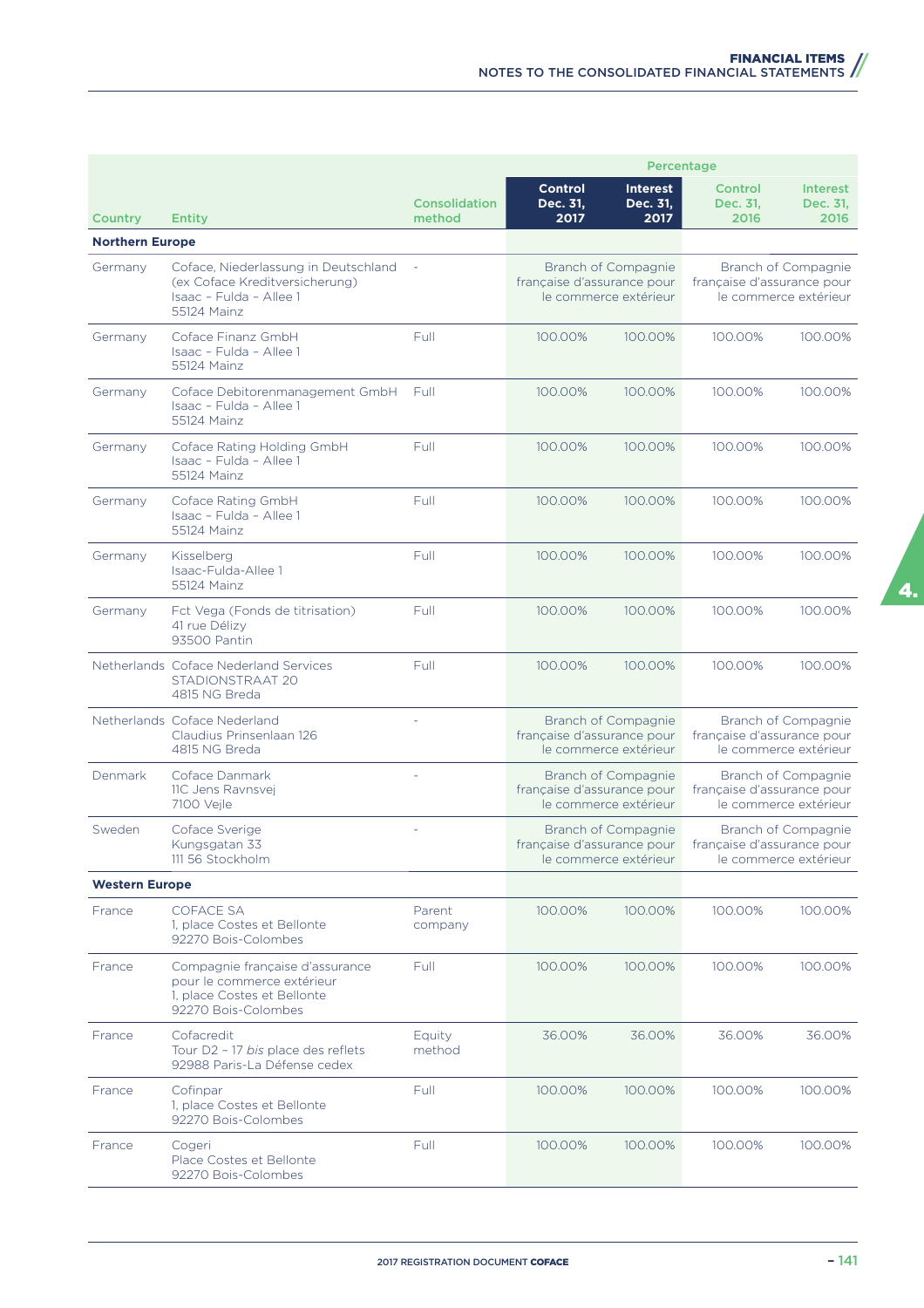|                       |                                                                                            |                         | Percentage                                                                                                                                                      |                                              |                             |                                              |
|-----------------------|--------------------------------------------------------------------------------------------|-------------------------|-----------------------------------------------------------------------------------------------------------------------------------------------------------------|----------------------------------------------|-----------------------------|----------------------------------------------|
| <b>Country</b>        | <b>Entity</b>                                                                              | Consolidation<br>method | <b>Control</b><br>Dec. 31,<br>2017                                                                                                                              | <b>Interest</b><br>Dec. 31,<br>2017          | Control<br>Dec. 31,<br>2016 | Interest<br>Dec. 31,<br>2016                 |
| France                | Fimipar<br>1, place Costes et Bellonte<br>92270 Bois-Colombes                              | Full                    | 100.00%                                                                                                                                                         | 100.00%                                      | 100.00%                     | 100.00%                                      |
| France                | Fonds Colombes 2<br>90, boulevard Pasteur<br>75015 Paris                                   | Full                    | 100.00%                                                                                                                                                         | 100.00%                                      | 100.00%                     | 100.00%                                      |
| France                | Fonds Colombes 2 bis<br>90, boulevard Pasteur<br>75015 Paris                               | Full                    | 100.00%                                                                                                                                                         | 100.00%                                      | 100.00%                     | 100.00%                                      |
| France                | Fonds Colombes 3<br>90, boulevard Pasteur<br>75015 Paris                                   | Full                    | 100.00%                                                                                                                                                         | 100.00%                                      | 100.00%                     | 100.00%                                      |
| France                | Fonds Colombes 3 bis<br>90. boulevard Pasteur<br>75015 Paris                               | Full                    | 100.00%                                                                                                                                                         | 100.00%                                      | 100.00%                     | 100.00%                                      |
| France                | Fonds Colombes 3 ter<br>90, boulevard Pasteur<br>75015 Paris                               | Full                    | 100.00%                                                                                                                                                         | 100.00%                                      | 100.00%                     | 100.00%                                      |
| France                | Fonds Colombes 3 quater<br>90, boulevard Pasteur<br>75015 Paris                            | Full                    | 100.00%                                                                                                                                                         | 100.00%                                      |                             |                                              |
| France                | Fonds Colombes 4<br>90, boulevard Pasteur<br>75015 Paris                                   | Full                    | 100.00%                                                                                                                                                         | 100.00%                                      | 100.00%                     | 100.00%                                      |
| France                | Fonds Colombes 4 bis<br>90, boulevard Pasteur<br>75015 Paris                               | Full                    | 100.00%                                                                                                                                                         | 100.00%                                      | 100.00%                     | 100.00%                                      |
| France                | Fonds Colombes 5<br>90, boulevard Pasteur<br>75015 Paris                                   | Full                    | 100.00%                                                                                                                                                         | 100.00%                                      | 100.00%                     | 100.00%                                      |
| France                | Fonds Colombes 6<br>90, boulevard Pasteur<br>75015 Paris                                   | Full                    | 100.00%                                                                                                                                                         | 100.00%                                      | 100.00%                     | 100.00%                                      |
| <b>Belgium</b>        | Coface Belgium Services Holding<br>100 Boulevard du Souverain<br>1170 Bruxelles            | Full                    | 100.00%                                                                                                                                                         | 100.00%                                      | 100.00%                     | 100.00%                                      |
| Belgium               | Coface Belgique<br>100, Boulevard du Souverain<br>B-1170 Bruxelles (Watermael-Boitsfort)   |                         | française d'assurance pour                                                                                                                                      | Branch of Compagnie<br>le commerce extérieur | française d'assurance pour  | Branch of Compagnie<br>le commerce extérieur |
|                       | Luxembourg Coface Luxembourg<br>2. Route d'Arlon<br>L-8399 Windhof (Koerich)<br>Luxembourg |                         | <b>Branch of Compagnie</b><br>Branch of Compagnie<br>française d'assurance pour<br>française d'assurance pour<br>le commerce extérieur<br>le commerce extérieur |                                              |                             |                                              |
|                       | Switzerland Coface Suisse<br>Rue Belle-Fontaine 18<br>1003 Lausanne                        |                         | Branch of Compagnie<br>française d'assurance pour<br>le commerce extérieur                                                                                      |                                              | française d'assurance pour  | Branch of Compagnie<br>le commerce extérieur |
| Switzerland Coface Re | Rue Belle-Fontaine 18<br>1003 Lausanne                                                     | Full                    | 100.00%                                                                                                                                                         | 100.00%                                      | 100.00%                     | 100.00%                                      |
|                       | Switzerland Fonds Lausanne 2<br>90, boulevard Pasteur<br>75015 Paris                       | Full                    | 100.00%                                                                                                                                                         | 100.00%                                      | 100.00%                     | 100.00%                                      |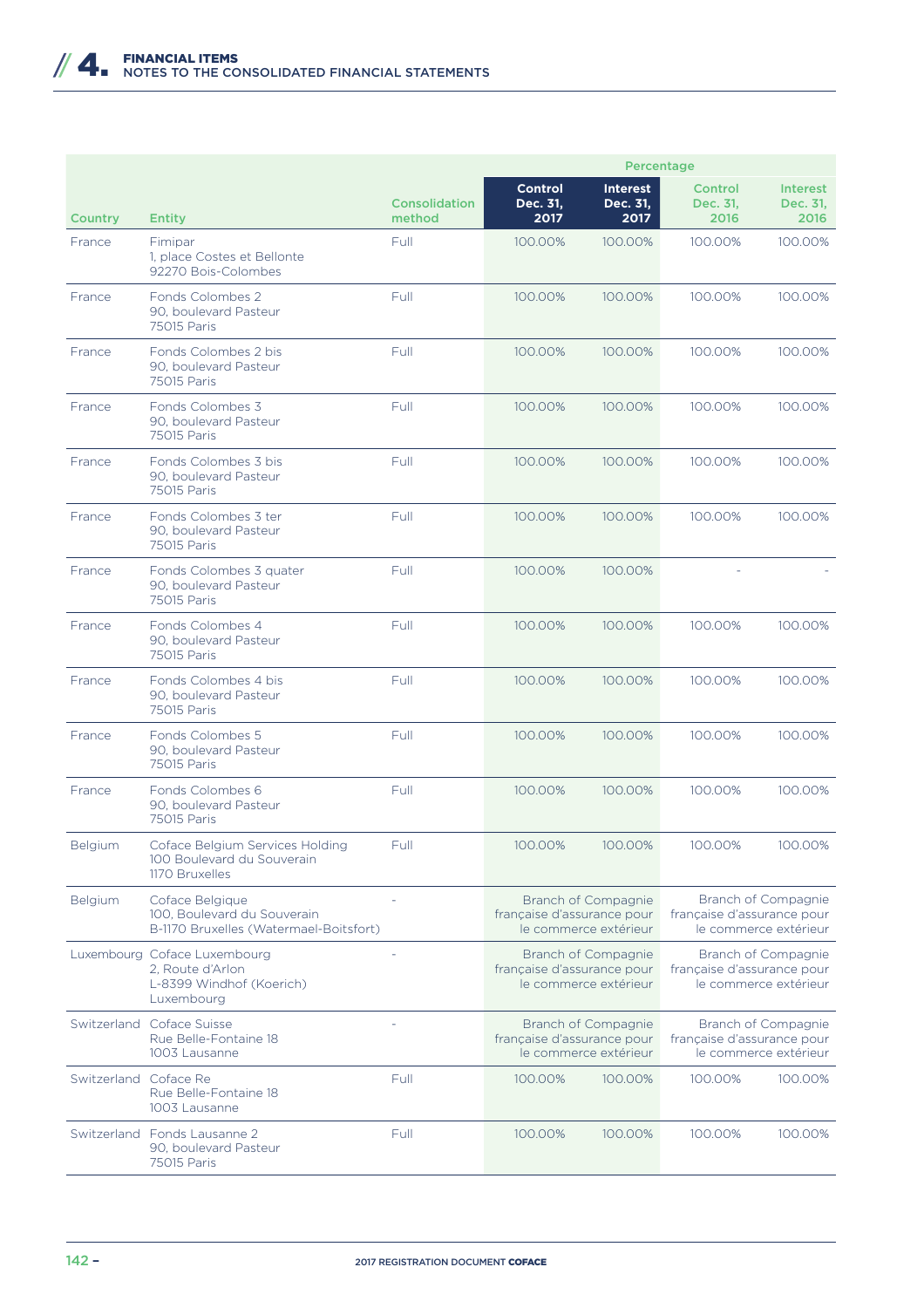|                       |                                                                                                                                                 |                                | Percentage                                                                 |                                              |                                                                            |                                                                            |  |
|-----------------------|-------------------------------------------------------------------------------------------------------------------------------------------------|--------------------------------|----------------------------------------------------------------------------|----------------------------------------------|----------------------------------------------------------------------------|----------------------------------------------------------------------------|--|
| Country               | <b>Entity</b>                                                                                                                                   | <b>Consolidation</b><br>method | <b>Control</b><br>Dec. 31,<br>2017                                         | <b>Interest</b><br>Dec. 31,<br>2017          | Control<br>Dec. 31,<br>2016                                                | <b>Interest</b><br>Dec. 31,<br>2016                                        |  |
|                       | Switzerland Fonds Lausanne 2 bis<br>90, boulevard Pasteur<br>75015 Paris                                                                        | Full                           | 100.00%                                                                    | 100.00%                                      | 100.00%                                                                    | 100.00%                                                                    |  |
|                       | Switzerland Fonds Lausanne 3<br>90, boulevard Pasteur<br>75015 Paris                                                                            | Full                           | 100.00%                                                                    | 100.00%                                      | 100.00%                                                                    | 100.00%                                                                    |  |
|                       | Switzerland Fonds Lausanne 3 bis<br>90, boulevard Pasteur<br>75015 Paris                                                                        | Full                           | 100.00%                                                                    | 100.00%                                      |                                                                            |                                                                            |  |
| <b>UK</b>             | Coface UK Holdings<br>Egale 1, 80 St Albans Rd. Watford<br>Hertfordshire. WD17 1RP                                                              | Full                           | 100.00%                                                                    | 100.00%                                      | 100.00%                                                                    | 100.00%                                                                    |  |
| <b>UK</b>             | Coface UK Services<br>Egale 1, 80 St Albans Rd. Watford<br>Hertfordshire. WD17 1RP                                                              | Full                           | 100.00%                                                                    | 100.00%                                      | 100.00%                                                                    | 100.00%                                                                    |  |
| <b>UK</b>             | Coface UK<br>Egale 1, 80 St Albans Rd. Watford<br>Hertfordshire. WD17 1RP                                                                       |                                | Branch of Compagnie<br>française d'assurance pour<br>le commerce extérieur |                                              |                                                                            | Branch of Compagnie<br>française d'assurance pour<br>le commerce extérieur |  |
| Ireland               | Coface Ireland<br>Unit 5, Adelphi House. Upper George's<br><b>Street</b><br>Dun Laoghaire - Co Dublin                                           |                                | Branch of Compagnie<br>française d'assurance pour<br>le commerce extérieur |                                              | Branch of Compagnie<br>française d'assurance pour<br>le commerce extérieur |                                                                            |  |
| <b>Central Europe</b> |                                                                                                                                                 |                                |                                                                            |                                              |                                                                            |                                                                            |  |
| Austria               | Coface Austria Kreditversicherung<br>Service GmbH<br>Marxergasse 4c<br>1030 Vienna                                                              | Full                           | 100.00%                                                                    | 100.00%                                      | 100.00%                                                                    | 100.00%                                                                    |  |
| Austria               | Coface Central Europe Holding AG<br>Marxergasse 4c<br>1030 Vienna                                                                               | Full                           | 100.00%                                                                    | 100.00%                                      | 74.99%                                                                     | 74.99%                                                                     |  |
| Austria               | Compagnie francaise d'assurance<br>pour le Commerce Exterieur SA<br>Niederlassung Austria<br>Marxergasse 4c<br>1030 Vienna                      |                                | française d'assurance pour                                                 | Branch of Compagnie<br>le commerce extérieur | française d'assurance pour                                                 | Branch of Compagnie<br>le commerce extérieur                               |  |
| Hungary               | Compagnie francaise d'assurance<br>pour le commerce extérieur Hungarian<br><b>Branch Office</b><br>Váci út 45. H/7<br>1134 Budapest             |                                | française d'assurance pour                                                 | Branch of Compagnie<br>le commerce extérieur | française d'assurance pour                                                 | Branch of Compagnie<br>le commerce extérieur                               |  |
| Poland                | Coface Poland Credit Management<br>Services Sp. z o.o.<br>Al. Jerozolimskie 142 A.<br>02-305 Warszawa                                           | Full                           | 100.00%                                                                    | 100.00%                                      | 100.00%                                                                    | 74.99%                                                                     |  |
| Poland                | Coface Poland Factoring Sp. z o.o.<br>Al. Jerozolimskie 142 A.<br>02-305 Warszawa                                                               | Full                           | 100.00%                                                                    | 100.00%                                      | 100.00%                                                                    | 100.00%                                                                    |  |
| Poland                | Compagnie francaise d'assurance<br>pour le commerce exterieur Spółka<br>Akcyjna Oddział w Polsce<br>Al. Jerozolimskie 142 A.<br>02-305 Warszawa |                                | française d'assurance pour                                                 | Branch of Compagnie<br>le commerce extérieur | française d'assurance pour                                                 | Branch of Compagnie<br>le commerce extérieur                               |  |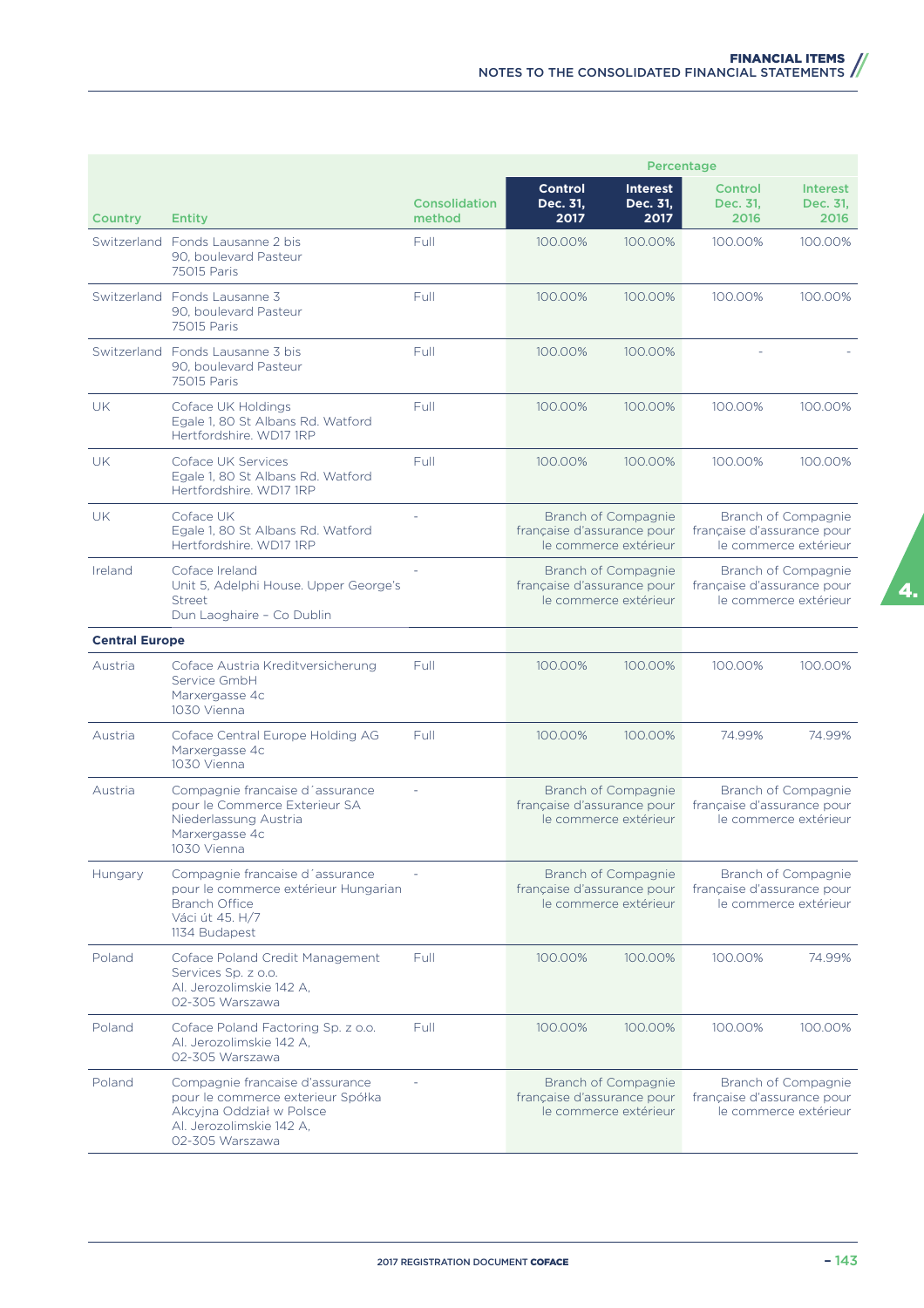|                   |                                                                                                                                                                                  |                                | Percentage                         |                                              |                             |                                              |
|-------------------|----------------------------------------------------------------------------------------------------------------------------------------------------------------------------------|--------------------------------|------------------------------------|----------------------------------------------|-----------------------------|----------------------------------------------|
| Country           | <b>Entity</b>                                                                                                                                                                    | <b>Consolidation</b><br>method | <b>Control</b><br>Dec. 31,<br>2017 | <b>Interest</b><br>Dec. 31,<br>2017          | Control<br>Dec. 31,<br>2016 | Interest<br>Dec. 31.<br>2016                 |
| Czech<br>Republic | Compagnie francaise d'assurance pour -<br>le commerce exterieur organizační<br>složka Česko<br>I.P. Pavlova 5<br>120 00 Praha 2                                                  |                                | francaise d'assurance pour         | Branch of Compagnie<br>le commerce extérieur | française d'assurance pour  | Branch of Compagnie<br>le commerce extérieur |
| Romania           | Coface Romania CMS<br>Street Pipera number 42, Floor 6,<br>Sector 2.<br>020112, Bucuresti                                                                                        | Full                           | 100.00%                            | 100.00%                                      | 100.00%                     | 74.99%                                       |
| Romania           | Compagnie francaise d'assurance<br>pour le commerce exterieur SA Bois<br>- Colombes - Sucursala Bucuresti<br>Street Pipera number 42, Floor 6,<br>Sector 2.<br>020112, Bucuresti |                                | française d'assurance pour         | Branch of Compagnie<br>le commerce extérieur | française d'assurance pour  | Branch of Compagnie<br>le commerce extérieur |
| Slovakia          | Compagnie francaise d'assurance<br>pour le commerce extérieur, pobočka<br>poisťovne z iného členského štátu<br>Šoltésovej 14<br>811 08 Bratislava                                |                                | française d'assurance pour         | Branch of Compagnie<br>le commerce extérieur | française d'assurance pour  | Branch of Compagnie<br>le commerce extérieur |
| Lithuania         | Compagnie Francaise d'Assurance<br>pour le Commerce Exterieur Lietuvos<br>filialas<br>A. Tumeno str. 4<br>Vilnius                                                                |                                | française d'assurance pour         | Branch of Compagnie<br>le commerce extérieur | française d'assurance pour  | Branch of Compagnie<br>le commerce extérieur |
| Latvia            | Coface Latvia Insurance<br>Berzaunes iela 11a<br>LV-1039 Riga                                                                                                                    |                                | française d'assurance pour         | Branch of Compagnie<br>le commerce extérieur | française d'assurance pour  | Branch of Compagnie<br>le commerce extérieur |
| <b>Bulgaria</b>   | Compagnie Francaise d'Assurance<br>pour le Commerce Exterieur SA<br>- Branch Bulgaria<br>42 Petar Parchevich Str.<br>1000 Sofia                                                  |                                | française d'assurance pour         | Branch of Compagnie<br>le commerce extérieur | française d'assurance pour  | Branch of Compagnie<br>le commerce extérieur |
| Russia            | CJSC Coface Rus Insurance Company<br>23-1, 1st Tverskaya-Yamskaya str.<br>125047 Moscow                                                                                          | Full                           | 100.00%                            | 100.00%                                      | 100.00%                     | 100.00%                                      |
|                   | <b>Mediterranean &amp; Africa</b>                                                                                                                                                |                                |                                    |                                              |                             |                                              |
| Italy             | Coface Italy (Branch)<br>Via Giovanni Spadolini 4<br>20141 Milan                                                                                                                 |                                | française d'assurance pour         | Branch of Compagnie<br>le commerce extérieur | française d'assurance pour  | Branch of Compagnie<br>le commerce extérieur |
| Italy             | Coface ITALIA<br>Via Giovanni Spadolini 4<br>20141 Milan                                                                                                                         | Full                           | 100.00%                            | 100.00%                                      | 100.00%                     | 100.00%                                      |
| Israel            | Coface ISRAEL<br>23 Bar Kochva st, Bnei Brak<br>5126002 PB 76                                                                                                                    |                                | française d'assurance pour         | Branch of Compagnie<br>le commerce extérieur | française d'assurance pour  | Branch of Compagnie<br>le commerce extérieur |
| Israel            | Coface Holding Israel<br>11 Ben Gurion st, Bnei Brak<br>5126015 Bnei Brak                                                                                                        | Full                           | 100.00%                            | 100.00%                                      | 100.00%                     | 100.00%                                      |
| Israel            | BDI - Coface (business data Israel)<br>11 Ben Gurion st, Bnei Brak<br>5126015 Bnei Brak                                                                                          | Full                           | 100.00%                            | 100.00%                                      | 100.00%                     | 100.00%                                      |
| South<br>Africa   | Coface South Africa<br>3021 William Nicol Drive Block A<br>2021 Bryanston - Johannesburg                                                                                         | Full                           | 100.00%                            | 100.00%                                      | 100.00%                     | 100.00%                                      |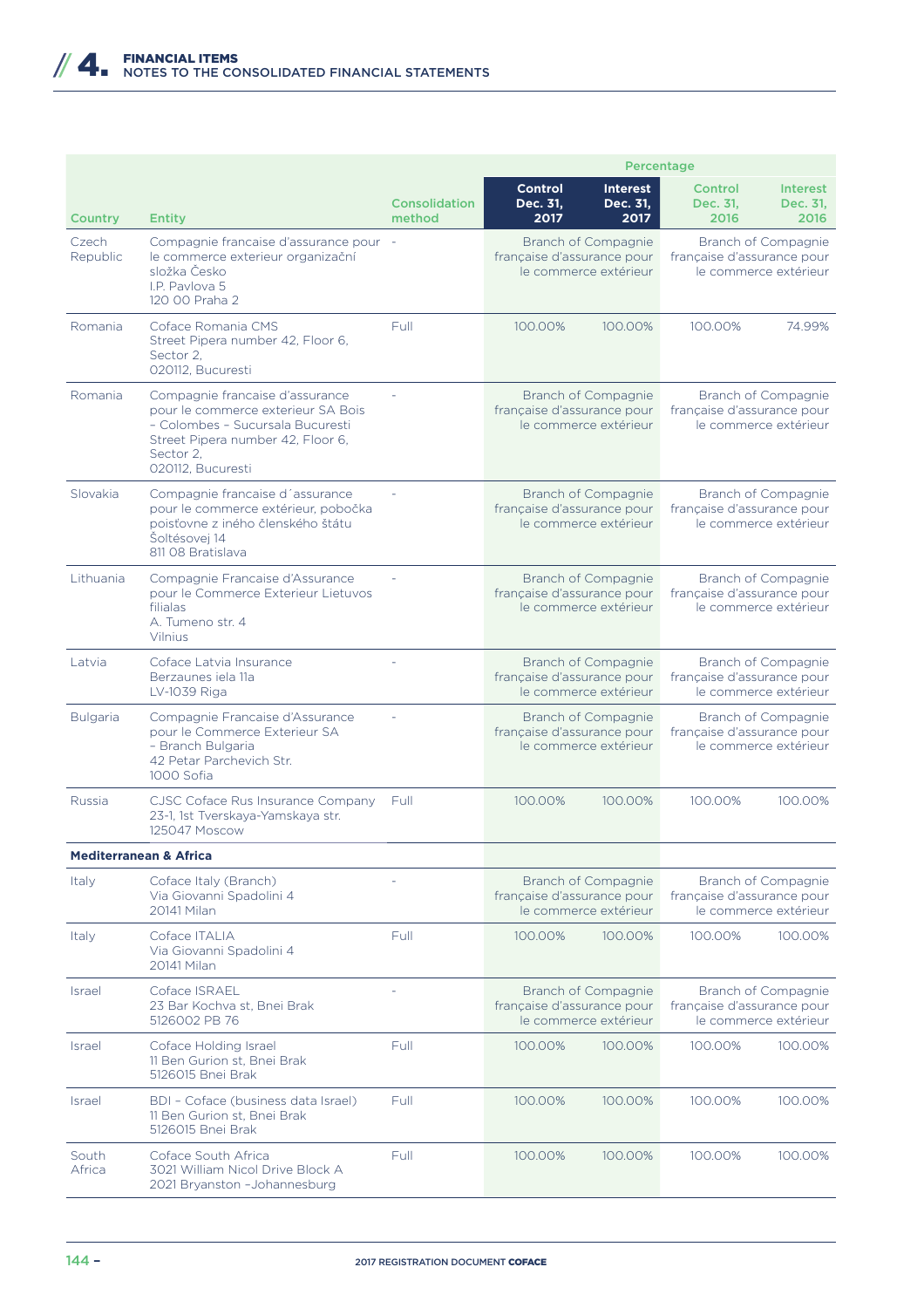|                         |                                                                                                                                                                    |                                | <b>Percentage</b>                  |                                                     |                             |                                              |
|-------------------------|--------------------------------------------------------------------------------------------------------------------------------------------------------------------|--------------------------------|------------------------------------|-----------------------------------------------------|-----------------------------|----------------------------------------------|
| Country                 | <b>Entity</b>                                                                                                                                                      | <b>Consolidation</b><br>method | <b>Control</b><br>Dec. 31,<br>2017 | <b>Interest</b><br>Dec. 31,<br>2017                 | Control<br>Dec. 31,<br>2016 | <b>Interest</b><br>Dec. 31,<br>2016          |
| South<br>Africa         | Coface South Africa Services<br>3021 William Nicol Drive Block A<br>2021 Bryanston - Johannesburg                                                                  | Full                           | 100.00%                            | 100.00%                                             | 100.00%                     | 100.00%                                      |
| Spain                   | Coface Servicios España,<br>SL Calle Aravaca, 22<br>28040 Madrid                                                                                                   | Full                           | 100.00%                            | 100.00%                                             | 100.00%                     | 100.00%                                      |
| Spain                   | Coface Iberica<br>C/Aravaca 22<br>28040 Madrid                                                                                                                     |                                | française d'assurance pour         | Branch of Compagnie<br>le commerce extérieur        | française d'assurance pour  | Branch of Compagnie<br>le commerce extérieur |
| Portugal                | Coface Portugal<br>Av. José Malhoa, 16B - 7º Piso, Fracção<br>B.1<br>Edifício Europa 1070 - 159 Lisboa                                                             |                                | française d'assurance pour         | Branch of Compagnie<br>le commerce extérieur        | française d'assurance pour  | Branch of Compagnie<br>le commerce extérieur |
| Turkey                  | Coface Sigorta<br>Buyukdere Caddesi, Yapi Kredi Plaza,<br>B-Blok Kat:6 Levent<br>34330 Istanbul                                                                    | Full                           | 100.00%                            | 100.00%                                             | 100.00%                     | 100.00%                                      |
| <b>North America</b>    |                                                                                                                                                                    |                                |                                    |                                                     |                             |                                              |
| United<br><b>States</b> | Coface North America Holding<br>Company<br>650 College road east, suite 2005,<br>Princeton, NJ 08540 - USA                                                         | Full                           | 100.00%                            | 100.00%                                             | 100.00%                     | 100.00%                                      |
| United<br><b>States</b> | Coface North America<br>650 College road east, suite 2005,<br>Princeton, NJ 08540 - USA                                                                            | Full                           | 100.00%                            | 100.00%                                             | 100.00%                     | 100.00%                                      |
| United<br><b>States</b> | Coface Services North America<br>900 Chapel Street<br>New Haven, CT 06510                                                                                          | Full                           | 100.00%                            | 100.00%                                             | 100.00%                     | 100.00%                                      |
| United<br><b>States</b> | Coface North America Insurance<br>company<br>650 College road east, suite 2005,<br>Princeton, NJ 08540 - USA                                                       | Full                           | 100.00%                            | 100.00%                                             | 100.00%                     | 100.00%                                      |
| Canada                  | Coface Canada<br>251 Consumer Road Suite 910<br>Toronto - On M2J 1R3                                                                                               |                                | française d'assurance pour         | <b>Branch of Compagnie</b><br>le commerce extérieur | française d'assurance pour  | Branch of Compagnie<br>le commerce extérieur |
| <b>Latin America</b>    |                                                                                                                                                                    |                                |                                    |                                                     |                             |                                              |
| Mexico                  | Coface Seguro De Credito Mexico SA<br>de CV<br>Av. Insurgentes Sur #1685 Piso 15, Col.<br>Guadalupe Inn, Delegación: Alvaro<br>Obregon - 01020 Mexico City, México | Full                           | 100.00%                            | 100.00%                                             | 100.00%                     | 100.00%                                      |
| Mexico                  | Coface Holding America Latina SA<br>de CV<br>Av. Insurgentes Sur #1685 Piso 15, Col.<br>Guadalupe Inn, Delegación: Alvaro<br>Obregon - 01020 Mexico City, México   | Full                           | 100.00%                            | 100.00%                                             | 100.00%                     | 100.00%                                      |
| <b>Brazil</b>           | Coface Do brasil Seguros de Credito<br><b>SA</b><br>34, João Duran Alonso Square<br><b>Brooklin Novo District</b><br>Saõ Paulo 12 floor                            | Full                           | 100.00%                            | 100.00%                                             | 100.00%                     | 100.00%                                      |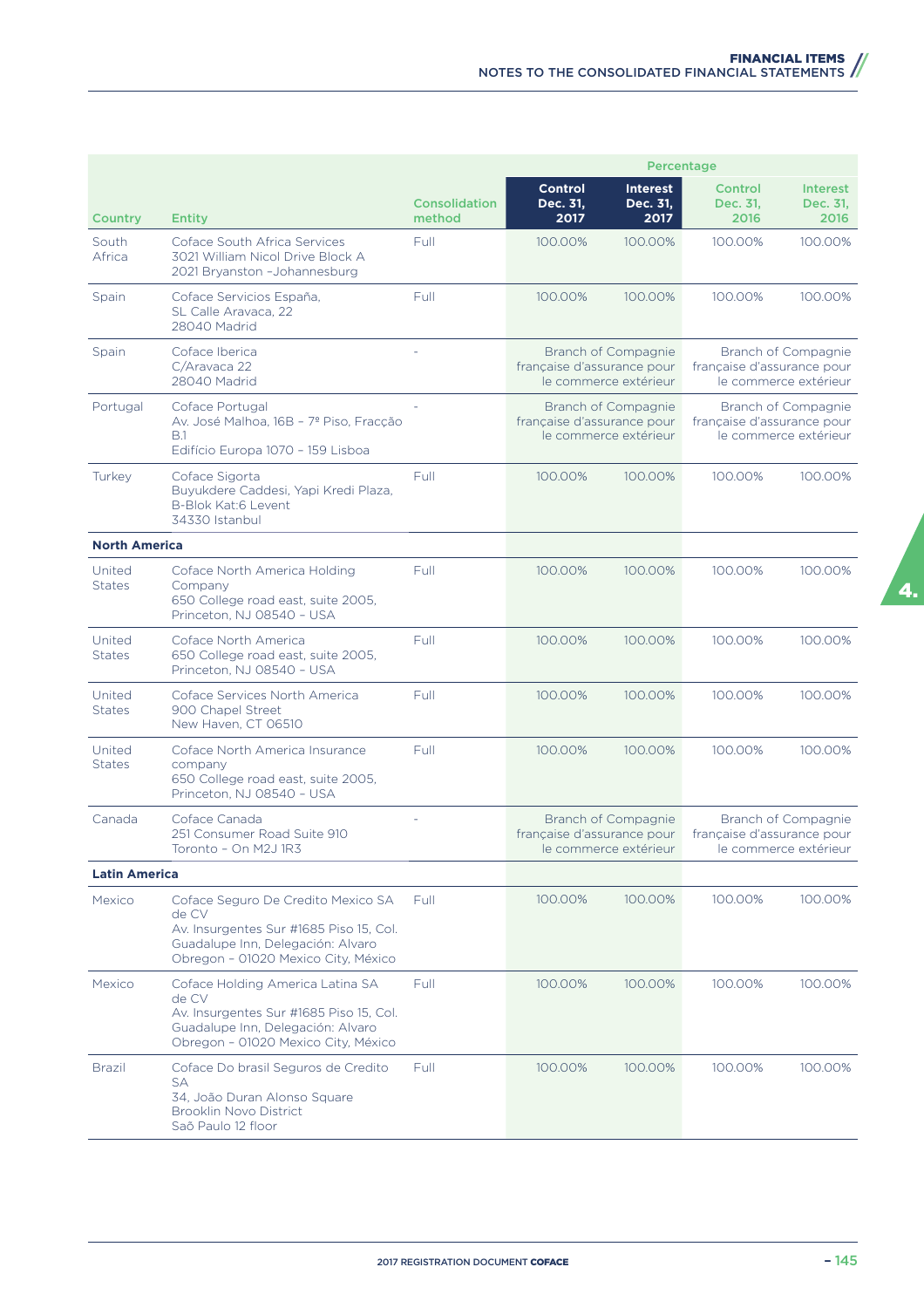|                               |                                                                                                                                                    |                                | Percentage                                                                 |                                              |                                                                            |                                              |
|-------------------------------|----------------------------------------------------------------------------------------------------------------------------------------------------|--------------------------------|----------------------------------------------------------------------------|----------------------------------------------|----------------------------------------------------------------------------|----------------------------------------------|
| Country                       | <b>Entity</b>                                                                                                                                      | <b>Consolidation</b><br>method | <b>Control</b><br>Dec. 31,<br>2017                                         | <b>Interest</b><br>Dec. 31,<br>2017          | Control<br>Dec. 31,<br>2016                                                | Interest<br>Dec. 31,<br>2016                 |
| <b>Brazil</b>                 | Seguradora Brasileira De Credito<br>Interno SA (SBCE)<br>Pca. João Duran Alonso, 34 -<br>12º Andar<br>Brooklin Novo - Sao Paulo, CEP:<br>04571-070 | Full                           | 75.82%                                                                     | 75.82%                                       | 75.82%                                                                     | 75.82%                                       |
| Chile                         | Coface Chile<br>Nueva Tajamar 555. Piso 17 Torre<br>Costanera - Las Condes.<br>Santiago                                                            |                                | française d'assurance pour                                                 | Branch of Compagnie<br>le commerce extérieur | Branch of Compagnie<br>française d'assurance pour<br>le commerce extérieur |                                              |
| Argentina                     | Coface Argentina<br>Ricardo Rojas 401 - 7 Floor<br>CP 1001 Buenos Aires - Argentina                                                                |                                | Branch of Compagnie<br>française d'assurance pour<br>le commerce extérieur |                                              | Branch of Compagnie<br>française d'assurance pour<br>le commerce extérieur |                                              |
| Ecuador                       | Coface Ecuador<br>Irlanda E10-16 y República del<br>Salvador<br>Edificio Siglo XXI, PH                                                             |                                | Branch of Compagnie<br>française d'assurance pour<br>le commerce extérieur |                                              | Branch of Compagnie<br>française d'assurance pour<br>le commerce extérieur |                                              |
| <b>Asia</b><br><b>Pacific</b> |                                                                                                                                                    |                                |                                                                            |                                              |                                                                            |                                              |
| Australia                     | Coface Australia<br>LEVEL 11, 1 MARKET STREET,<br>SYDNEY NSW 2000, AUSTRALIA                                                                       |                                | Branch of Compagnie<br>française d'assurance pour<br>le commerce extérieur |                                              | Branch of Compagnie<br>française d'assurance pour<br>le commerce extérieur |                                              |
|                               | Hong-Kong Coface Hong Kong<br>29th Floor, No. 169 Electric Road<br>North Point, Hong Kong                                                          |                                | Branch of Compagnie<br>française d'assurance pour<br>le commerce extérieur |                                              | Branch of Compagnie<br>française d'assurance pour<br>le commerce extérieur |                                              |
| Japan                         | Coface Japon<br>Atago Green Hills MORI Tower 38F,<br>2-5-1 Atago, Minato-ku - Tokyo<br>105-6238                                                    |                                | Branch of Compagnie<br>française d'assurance pour<br>le commerce extérieur |                                              | Branch of Compagnie<br>française d'assurance pour<br>le commerce extérieur |                                              |
| Singapore                     | Coface Singapour<br>16 Collyer Quay #15-00<br>Singapore 049318                                                                                     |                                | française d'assurance pour                                                 | Branch of Compagnie<br>le commerce extérieur | française d'assurance pour                                                 | Branch of Compagnie<br>le commerce extérieur |
| Taiwan                        | Coface Taiwan<br>Room A5, 6F, No. 16, Section 4,<br>Nanjing East Road,<br><b>Taipei 10553</b>                                                      |                                | française d'assurance pour                                                 | Branch of Compagnie<br>le commerce extérieur | française d'assurance pour                                                 | Branch of Compagnie<br>le commerce extérieur |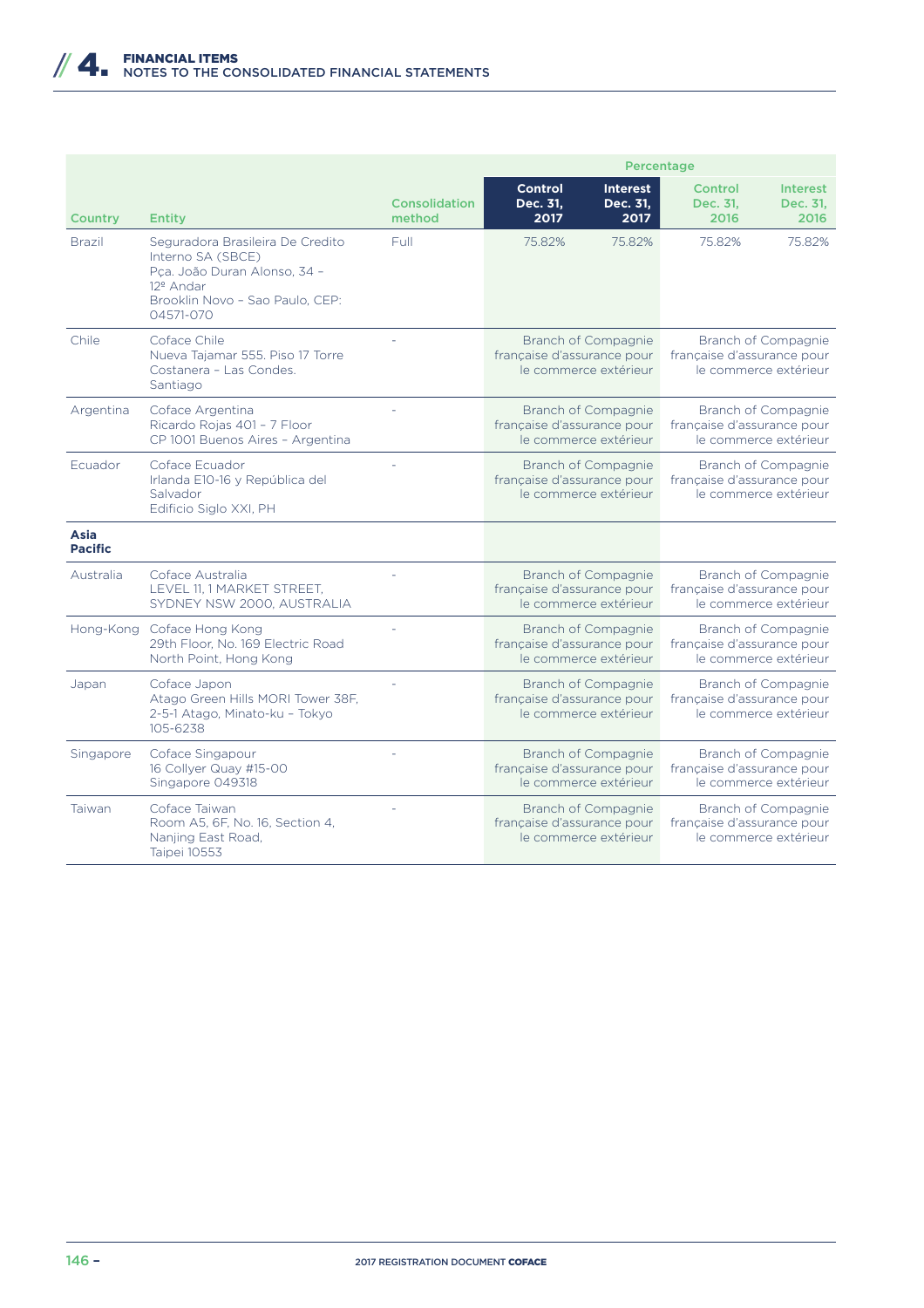# / Accounting principles

# APPLICABLE ACCOUNTING STANDARDS

Standards adopted by the European Union as at December 31, 2017 but not yet in force at that date, and not applied by Coface in the financial statements at the end of December 2017

#### IFRS 9

The new IFRS 9, "Financial Instruments", was adopted by the European Commission on November 22, 2016 and will retroactively apply beginning on January 1, 2018. This replaced the corresponding requirements in IAS 39 "Financial Instruments: Recognition and Measurement".

IFRS 9 sets out new rules for classifying and measuring financial assets and liabilities, new impairment rules for credit risk on financial assets and the treatment of hedging transactions, with the exception of macro-hedging transactions, which are subject to a separate standard currently being examined by the IASB.

The following treatments will apply to fiscal years beginning on or after January 1, 2018, replacing the accounting standards currently used to recognize financial instruments. In application of the option allowed by IFRS 9, Coface does not plan to communicate comparative information for its financial statements.

#### **/** Exemption

The amendment to IFRS 4 relating to the joint application of IFRS 9 "Financial Instruments" with IFRS 4 "Insurance Contracts" with specific provisions for financial conglomerates was adopted on November 3, 2017 and is applicable on January 1, 2018. This European Regulation allows European financial conglomerates to opt to postpone application of IFRS 9 for their insurance sector until January 1, 2021 (date of application of the new IFRS 17 "Insurance Contracts standard") under conditions:

- ◆ not to transfer financial instruments between the insurance sector and the other sectors of the conglomerate (with the exception of instruments at fair value through profit or loss);
- $\triangle$  to indicate the insurance entities that apply the IAS 39 standard;
- ◆ to provide additional specific information in the attached notes.

Coface, meeting the eligibility criteria of a financial conglomerate, plans to apply this provision for its insurance entities, which will therefore remain under IAS 39 until December 31, 2020. The entities concerned by this measure are all insurance entities and entities whose activity is directly related to insurance (service entities, consolidated funds).

#### **/** Scope of application

Consequently, the entities concerned by the application of IFRS 9 are exclusively entities in the factoring business, an activity operated by Coface in Germany and in Poland.

#### **/** Classification

On initial recognition, financial assets are classified at amortized cost, at fair value through equity or at fair value through profit or loss, and for debt instruments based on the entity's management of its financial instruments (management model or business model) and the characteristics of their contractual flows (SPPI solely payments of principal & interests).

#### **/** Business model

The portfolio business model represents the way in which the entity manages its financial assets portfolio in order to generate cashflow. Judgment is necessary for the entity to assess the economic model implemented.

The business model determination must take into account all the information on how cash flows have been achieved in the past, as well as all other relevant information.

In addition, the business model determination must take place at a level that reflects the way in which financial asset groups are collectively managed in order to achieve the given economic objective. The economic model is thus not determined instrument by instrument, but at a higher aggregation level, by portfolio.

The standard retains three management models:

- ◆ a management model whose objective is to hold financial assets in order to collect the contractual cash flows ("collection model");
- ◆ a blended management model in which assets are managed with the objective of both collecting the contractual cash flows and disposing of the financial assets ("collection and sales model");
- ◆ a management model whose objective is to bank cash flows generated by the disposal of financial assets ("held for trading").

#### **/** Basic character determination or "SPPI"

A financial asset is basic if the financial asset contractual terms give rise, on specified dates, to cash flows corresponding only to principal repayments and interest calculated on the principal outstanding.

The "principal" is defined as the financial asset fair value at the acquisition date. "Interest" is the time value counterpart of the money and the credit risk associated with the principal, but also other risks such as liquidity risk, administrative costs and trading margin.

To assess if the contractual cash flows are only principal and interest payments, the instrument contractual terms must be considered. This involves analysing any element that might call into question the exclusive representation of the money time value.

Debt instruments (loans, receivables or debt securities) may be measured at amortized cost, at fair value through equity or at fair value through profit or loss.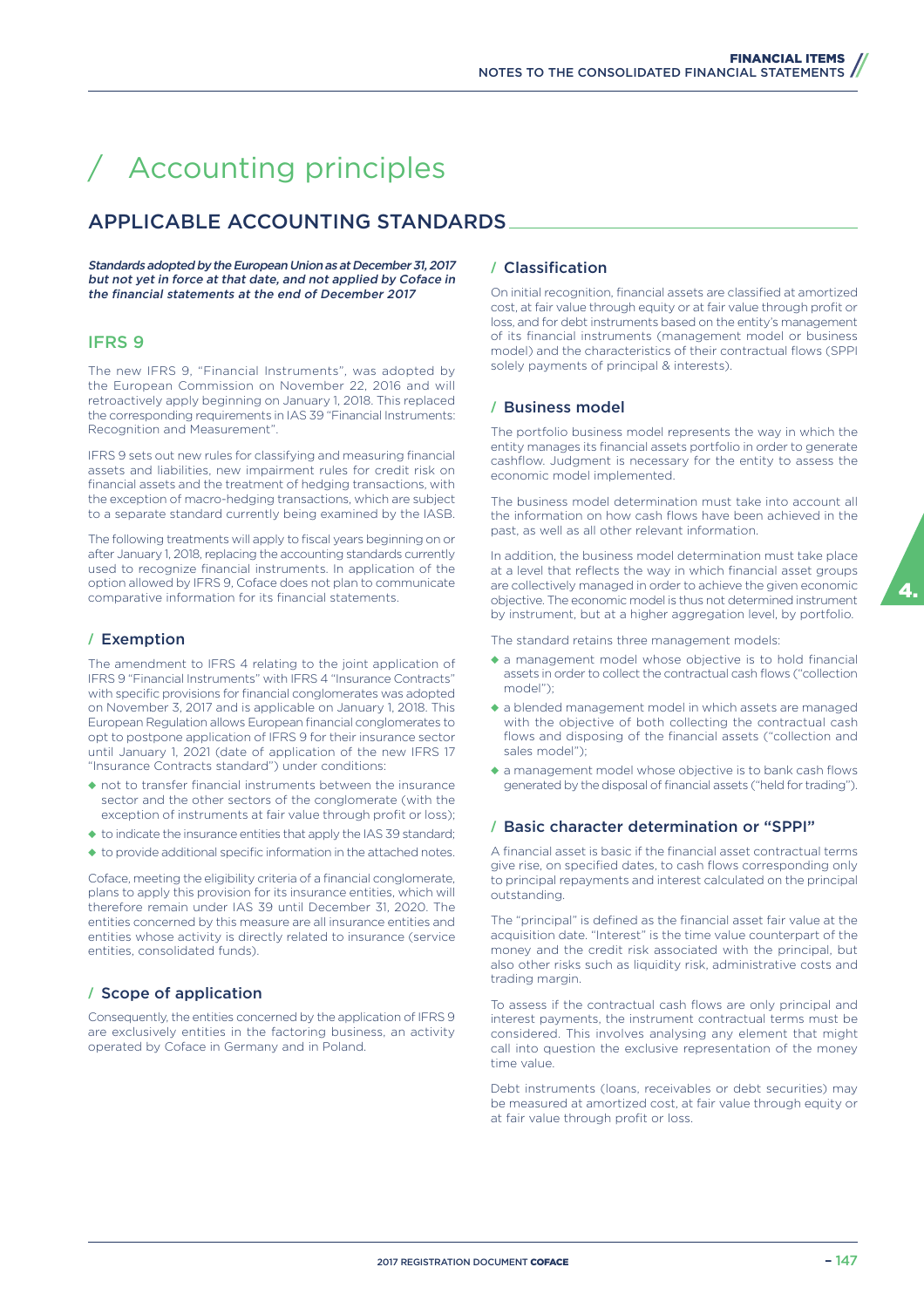A debt instrument is measured at amortized cost if it satisfies the following two conditions:

- ◆ the asset is held in a management model whose target is the collection of contractual cash flows; and
- ◆ the financial asset contractual terms give rise, on specific dates, to cash flows corresponding only to principal repayments and interest calculated on the outstanding capital. In this case, the asset is said to be basic and these flows are deemed "SPPI".

A debt instrument is measured at fair value by OCI if it satisfies the following two conditions:

- ◆ the asset is held in a management model whose target is both the collection of contractual cash flows and the sale of financial assets; and
- ◆ the financial asset contractual terms give rise, on specific dates, to cash flows corresponding only to principal repayments and interest calculated on the outstanding capital. In this case, the asset is said to be basic and these flows are deemed "SPPI".

The debt instruments included in the two business models of collection or collection and sales that do not meet the "SPPI" criteria are measured at fair value through profit or loss.

Debt instruments included in a business model transaction are measured at fair value.

Embedded derivatives are not booked separately from host contracts any more when those contracts deal with financial assets.

Regarding financial liabilities, classification and evaluation rules under IAS 39 are identical under IFRS 9, apart from rules on financial assets that one entity evaluates at fair value through profits and losses (fair value option), for which revaluation differences related to its own credit risk variations are booked in gains and losses recorded directly in equity, without any later reclassification in fair value through profits and losses.

IAS 39 standard rules related to derecognition of financial assets and liabilities are strictly identical under IFRS 9 standard.

#### **/** Impairment

#### *General model*

IFRS 9 initiates a unique forward-looking impairment model, based, not on the occurred credit losses, but on the expected credit losses (ECL) calculated on all debt portfolios recorded at amortized cost or at fair value by other comprehensive income (OCI recyclable), and also calculated on financing-lease receivables under IAS 17 and on assets backing contracts under IFRS 15. This unique impairment model is also applicable to the provisioning of financing-lease commitments outside the scope of application of the standard (for evaluation) and to the provisioning of financial guarantees commitments, apart those measured at fair value through profits and losses.

Within this new impairment model in IFRS 9, it is mandatory to record, on initiation, expected losses over one year (Stage 1), and then secondly, if the credit risk increases significantly since the initial recognition, expected losses at maturity (Stage 2). Thirdly, if the credit risk downgrades to the point that the

debt payment is threatened, a provision should be booked for expected losses at maturity (Stage 3), in perfect line with IAS 39 requirements about individual-based impairment on bad debts.

#### *Simplified approach*

IFRS 9 proposes a simplified approach for impairment of trade receivables, contract assets and lease receivables, which consists of classifying assets in two categories instead of three and measuring the amount equal to lifetime expected credit losses (usually less than 12 months).

#### Category 1: unused.

Category 2: Receivables whose credit risk has increased significantly since initial recognition but for which there is no evidence of default at the reporting date:

- ◆ impairment is measured at the amount of lifetime expected losses of the receivables;
- ◆ the amount of expected losses is calculated on a collective basis (by portfolio).

Category 3: Doubtful receivables for which there is objective evidence of default at the reporting date:

- ◆ impairment is measured at the amount of lifetime expected losses of the receivables;
- ◆ the amount of expected losses is calculated on an individual basis (by receivable).

The entity shall apply the simplified impairment approach to all trade receivables which do not contain a significant financing component.

The entity may choose between the two methods (general or simplified) for receivables which contain a significant financing component and for lease receivables. When the entity applies the general impairment method for these receivables, it will be forced to modify its systems to assess the level of credit risk, as well as the amount of expected losses over the next 12 months or over the entire life cycle.

#### **/** Hedge accounting

IFRS 9 introduces a modified hedge accounting model, which is more in line with risk management activities.

#### **/** Implementation of the standard

For factoring entities, Coface has carried out the implementation of the standard within the framework of project organization which involves all the related business lines and support functions.

#### **/** Classification of financial assets

The main activity of Coface's factoring entities is the purchase of receivables held by its customers, by assuming counterparty risk.

◆ Coface does not hold financial assets for trading purposes and financial assets are not managed at fair value (in the context of risk management or investment strategy).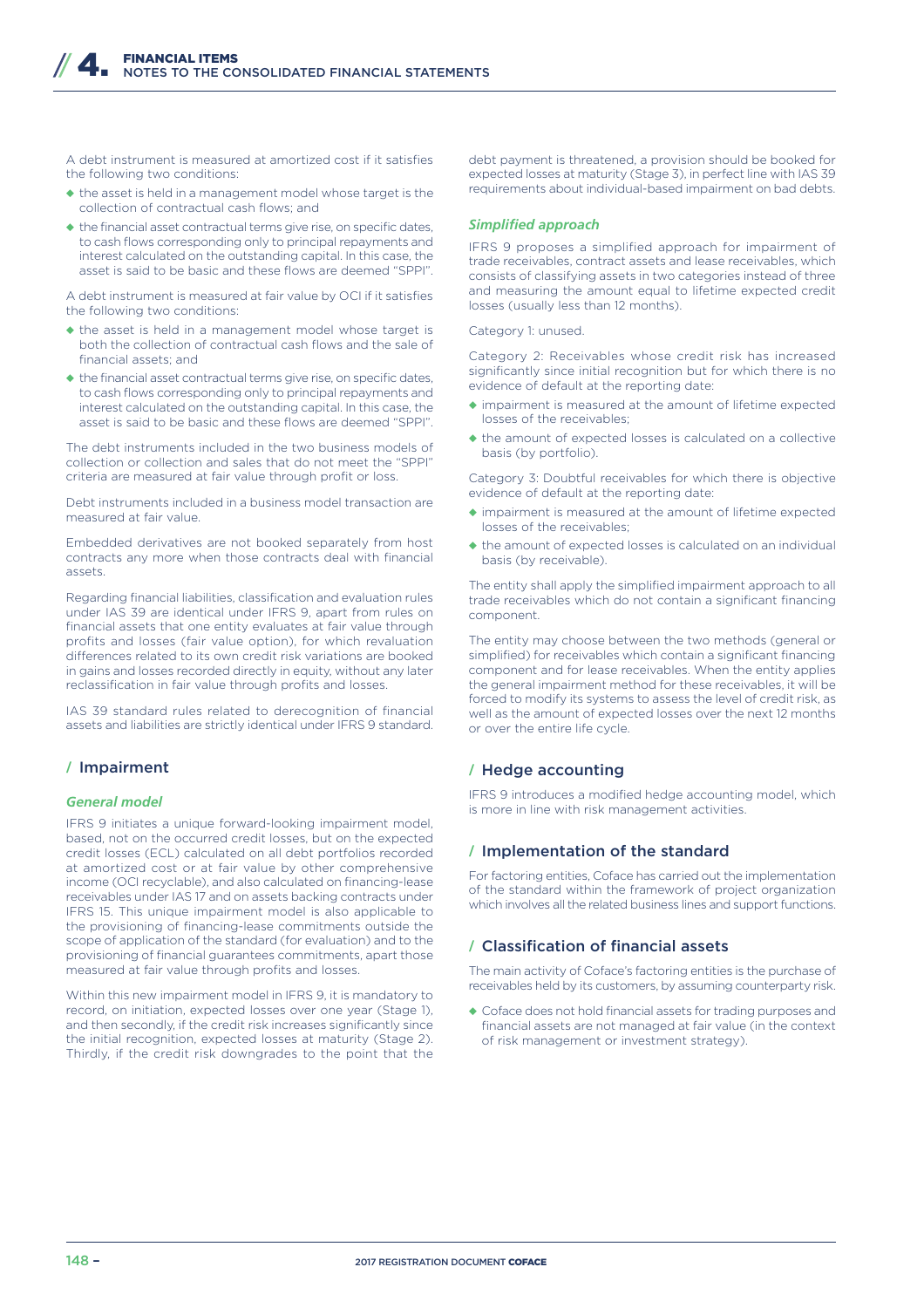$\triangle$  The predominant economic model is based on the collection of contractual cash flows. Sales (in frequency and value) are not necessary to achieve the commercial target.

On the basis of the work carried out on the Classification and Evaluation component, it appears that all the financial assets concerned (*i.e*. factoring receivables) which were previously recorded at the amortized cost under IAS 39 would continue to meet conditions for a depreciated cost accounting under IFRS 9.

#### **/** Depreciation of assets

An analysis of Coface's factoring contracts of showed that the maximum payment period falls in the range 61-180 days. As a result, all receivables must expire within one year or less. Since the maximum repayment period is one year or less, the expected loss at 12 months (Category 1) is conceptually equal to the expected life loss (Category 2). On the basis of the contractual structure, a separate modelling of Category 1 and 2 degradation is not necessary. The classification in the general and simplified approach is useless because there is ultimately only one step for non-depreciated receivables.

#### **/** Depreciation methodology

Coface will rely on the calculation of depreciation on the calculation models using the internal ratings of debtors ("DRA").

The methodology for calculating depreciation (expected loss or "ECL") will be based on the three main parameters: the probability of default "PD", the loss given default "LGD" and the amount of exposure in case of default "EAD" (exposure at default). The depreciation will be the product of the PD by the LGD and the EAD, over the lifetime of the receivables (Category 2).

The expectancy loss over the lifetime will be estimated on the basis of the current value of all cash shortfalls over the remaining life of the financial instrument. The expected loss at 12 months is a part of the expected loss over the lifetime associated with the probability of occurrence of default events within 12 months from the reporting date. As already explained, due to the short maturity of the purchased receivables, the estimate of the expected loss of credit only focuses on the expected losses at 12 months.

Specific adjustments will be made to take into account the current conditions and the prospective macroeconomic projections (forward looking).

#### **/** Financial impact

Due to the factoring receivables structuring, most of which are covered by credit insurance contracts subscribed by Coface entities, the factoring receivables impairment is already taken into account in the Group's consolidated financial statements through insurance provisions calculated from actuarial methods and currently classified in IBNR (incurred but nor received) provisions.

At this point of assessment, it is therefore not anticipated that the first IFRS 9 application will have a significant impact, either on opening equity at January 1, 2018 or the income statement items for the 2018 financial year.

#### IFRS 15

The new standard IFRS 15 "Revenue from Contracts with Customers" adopted by the European Commission on September 22, 2016 and of mandatory application on or after January 1, 2018.

The amendment "IFRS 15 clarification" adopted by the European Commission on October 31, 2017 is also applicable in a mandatory manner from January 1, 2018.

IFRS 15 will replace the current accounting standards and interpretations related to revenues recognition and now imposes a single accounting model for all revenues from customers' contracts.

According to this standard, the accounting of the proceeds from the ordinary activities will now have to reflect the transfer of control of the goods and services promised to the customers for an amount corresponding to the consideration that the entity expects to receive in exchange for these goods and services.

IFRS 15 introduces new guidance to recognizing revenue in five steps:

- ◆ identification of contracts with customers;
- ◆ identification of separate performance obligations (or elements) to be counted separately from each other;
- ◆ determination of the price of the transaction as a whole;
- $\bullet$  allocation of the transaction price to different performance obligations;
- ◆ accounting of products when performance obligations are met.

The standard IFRS 15 applies to all contracts with customers except for, in particular, leases within the scope of IAS 17 Leases, insurance contracts within the scope of IFRS 4 Insurance Contracts, financial instruments within the scope of IAS 39 Financial Instruments. If specific requirements regarding revenue or contract costs are provided by another standard, this one should be firstly applied.

In accordance with the option provided by IFRS 15, Coface does not plan to communicate comparative information in its financial statements.

#### IFRS 16

The standard IFRS 16 "Leases" adopted by the European Commission on October 31, 2017 will replace IAS 17 "Leasing contracts" and interpretations relating to the accounting of such contracts. It will be applicable on January 1, 2019 retrospectively following specific transitional arrangements.

According to IFRS 16, the definition of leasing contracts implies, on one hand, the identification of an asset and, on the other hand, the control by the taker of the right to use this asset.

From the lessor's point of view, the expected impact should be limited, the retained provisions remaining substantially unchanged from the present IAS 17 standard.

For the taker, the standard will impose the accounting on the balance sheet of all leases as a right of use on the leased assets, registered in the fixed assets and in the liabilities, the accounting

4.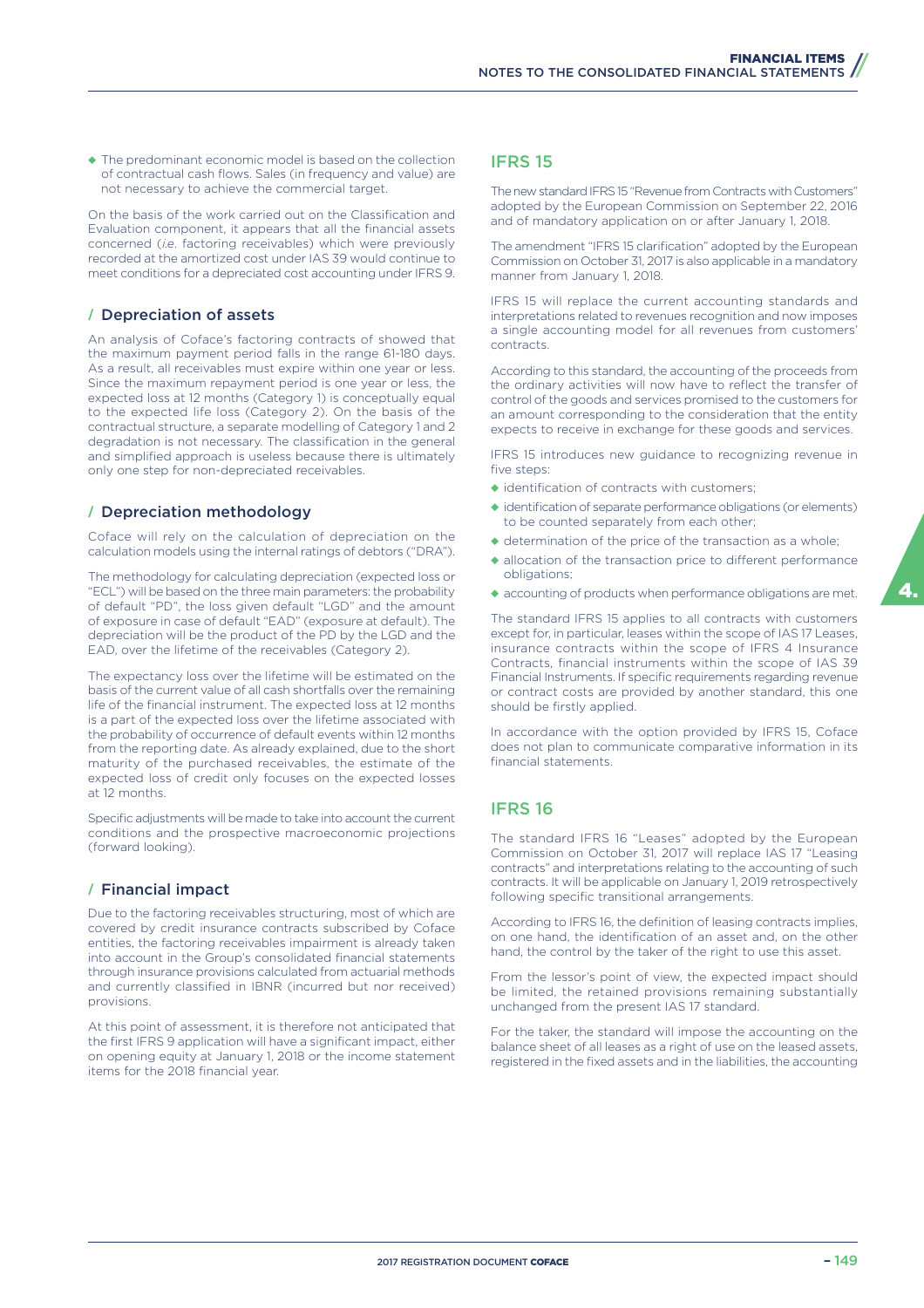of a financial debt for rents and other payments to be made during the rental period. Coface plans to use the exception provided by the standard by not modifying the accounting treatment of short-term leases (less than 12 months) or relating to low-value underlying assets (unit value €5,000 at most).

The right of use will be amortized linearly and the financial debt actuarially over the duration of the lease. The interest expenses on the financial debt and the amortization expenses of the right to use will be made separately to the income statement. Conversely, according to current IAS 17, the so-called simple or operational leases do not induce a registration on the balance sheet and only the related rents are recorded in the income statement.

The work to estimate the amount of user fees to be recorded on the balance sheet was carried out during the financial year 2017. At this stage, the effects of the implementation of IFRS 16 relate mainly to real estate assets leased for the needs of operating as offices. Coface expects the income statement impact not to be significant and the balance sheet impact on fixed assets and financial liabilities to be the same order as amounts presented in Note 37 "Operating lease contracts".

## CONSOLIDATION METHODS USED

In accordance with IAS 1 "Presentation of Financial Statements", IFRS 10 and IFRS 3 on business combinations, certain interests that are not material in relation to the COFACE Group's consolidated financial statements were excluded from the scope of consolidation. The consolidation methods applied are as follows:

- ◆ companies over which the COFACE Group exercises exclusive control are fully consolidated;
- ◆ companies over which the COFACE Group exercises significant influence are accounted for by the equity method.

All the entities of the COFACE Group scope are fully consolidated except Cofacrédit, which is consolidated at equity method.

IFRS 10 supersedes IAS 27 "Consolidated and Separate Financial Statements" in relation to consolidated financial statements

as well as SIC-12 on special purpose entities. The control of an entity must now be analysed through three aggregate criteria: the power on the relevant activities of the entity, exposure to the variable returns of the entity and the investor's ability to affect the variable returns through its power over the entity. The analysis of special purpose entities (SPE's) of the COFACE Group is presented in the Note 2 "Scope of consolidation".

#### Inter-company transactions

Material inter-company transactions are eliminated on the balance sheet and on the income statement.

# NON-CURRENT ASSETS HELD FOR SALE AND DISCONTINUED OPERATIONS

In accordance with IFRS 5, a non-current asset (or disposal group) is classified as held for sale if its carrying amount will be recovered principally through a sale transaction. For this to be the case, the asset (or disposal group) must be available for immediate sale in its present condition and it must be highly probable that the sale will take place within 12 months.

A sale is deemed to be highly probable if:

- ◆ management is committed to a plan to sell the asset (or disposal group);
- ◆ a non-binding offer has been submitted by at least one potential buyer;
- ◆ it is unlikely that significant changes will be made to the plan or that it will be withdrawn.

Once assets meet these criteria, they are classified under "Non-current assets held for sale" in the balance sheet at the subsequent reporting date, and cease to be depreciated/ amortised as from the date of this classification. An impairment loss is recognised if their carrying amount exceeds their fair value less costs to sell. Liabilities related to assets held for sale are presented in a separate line on the liabilities side of the balance sheet.

If the disposal does not take place within 12 months of an asset being classified as "Non-current assets held for sale", the asset ceases to be classified as held for sale, except in specific circumstances that are beyond Coface's control.

A discontinued operation is a clearly identifiable component of an entity that either has been disposed of, or is classified as held for sale, and:

- ◆ the component represents a separate major line of business or geographical area of operations;
- ◆ without representing a separate major line of business or geographical area of business, the component is part of a single coordinated plan to dispose of a separate major line of business or geographical area of operations; or
- ◆ the component is a subsidiary acquired exclusively with a view to resale.

The income from these operations is presented on a separate line of the income statement for the period during which the criteria are met and for all comparative periods presented. The amount recorded in this income statement line includes the net income from discontinued operations until they are sold, and the post -tax net income recognised on the measurement to fair value less costs to sell or on the disposal of the assets or disposal group(s) constituting the discontinued operation.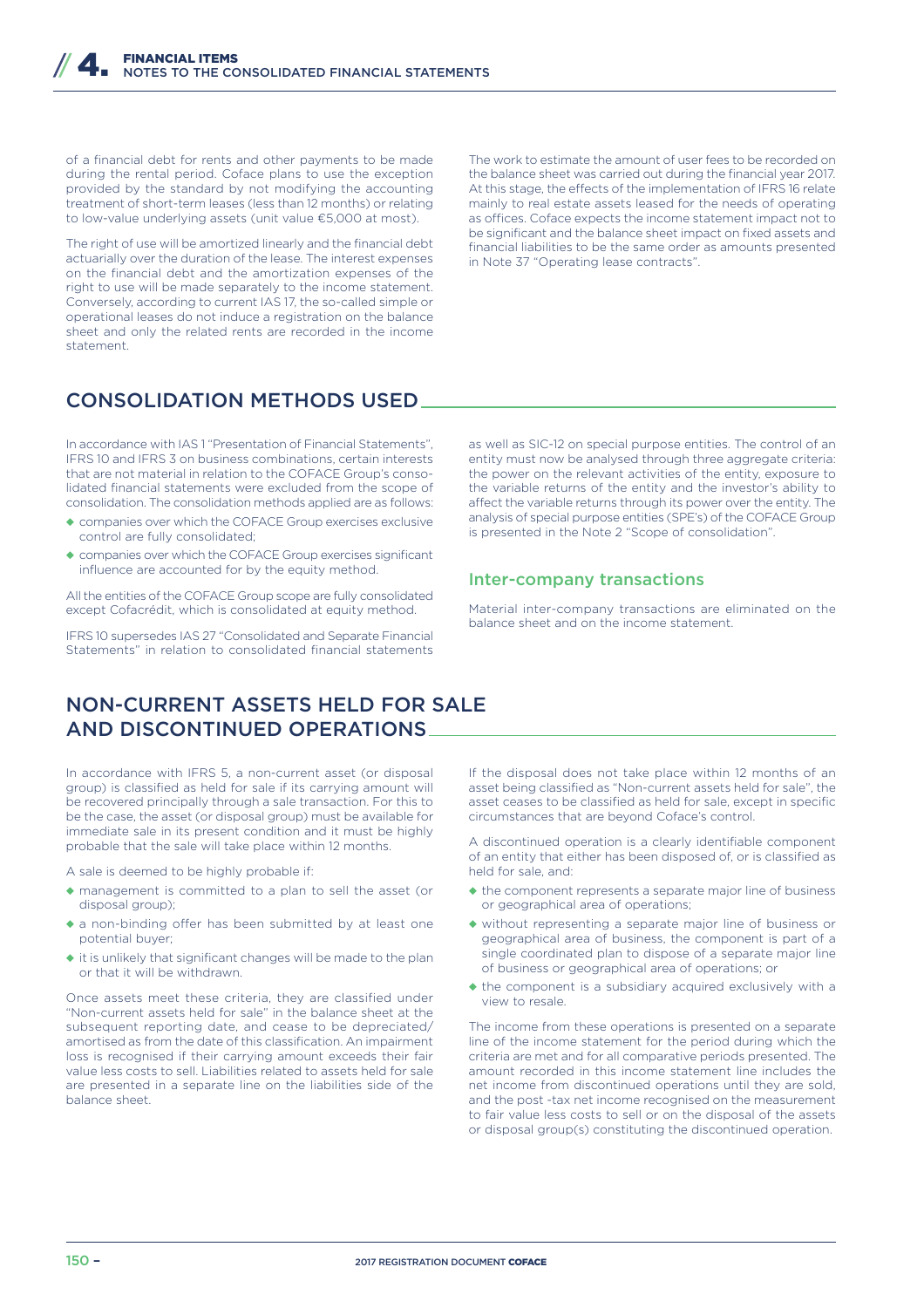## YEAR-END AND ACCOUNTING PERIOD

All consolidated companies have a December 31 year-end and an accounting period of 12 months.

# FOREIGN CURRENCY TRANSLATION

#### Translation of foreign currency transactions

In accordance with IAS 21, transactions carried out in foreign currencies (*i.e.,* currencies other than the functional currency) are translated into the functional currency of the entity concerned using the exchange rates prevailing at the dates of the transactions. The Group's entities generally use the closing rate for the month preceding the transaction date, which is considered as approximating the transaction-date exchange rate provided there are no significant fluctuations in rates.

#### Translation of the financial statements of subsidiaries and foreign branches

Coface's consolidated financial statements are presented in euros.

The balance sheets of foreign subsidiaries whose functional currency is not the euro are translated into euros at the year-end exchange rate, except for capital and reserves, which are translated at the historical exchange rate. All resulting foreign currency translation differences are recognised in the consolidated statement of comprehensive income.

Income statement items are translated using the average exchange rate for the year, which is considered as approximating the transaction-date exchange rate provided there are no significant fluctuations in rates (see IAS 21.40). All exchange differences arising on translation of these items are also recognised in other comprehensive income.

### GENERAL PRINCIPLES

#### The insurance business

An analysis of all of Coface's credit insurance policies shows that they fall within the scope of IFRS 4, which permits insurers to continue to use the recognition and measurement rules applicable under local GAAP when accounting for insurance contracts.

Coface has therefore used French GAAP for the recognition of its insurance contracts.

However, IFRS 4:

- ◆ prohibits the use of equalisation and natural disaster provisions;
- ◆ and requires insurers to carry out liability adequacy tests.

#### The services business

Companies engaged in the sale of business information and debt collection services fall within the scope of IAS 18 "Revenue".

In accordance with IAS 18, revenue is recognised when: (i) the entity has transferred to the buyer the significant risks and rewards of ownership of the goods; (ii) it is probable that the economic benefits associated with the transaction will flow to

the entity; and (iii) the amount of revenue and costs incurred or to be incurred in respect of the transaction can be measured reliably.

#### The factoring business

Companies engaged in the factoring business are directly impacted by IAS 39 "Financial Instruments: Recognition and Measurement": a financial instrument is a contract that gives rise to a financial asset of one entity (contractual right to receive cash or another financial asset from another entity) and a financial liability or equity instrument of another entity (contractual obligation to deliver cash or another financial asset to another entity).

In application of IAS 39, Application Guidance 26, trade receivables are classified within the "Loans and receivables" category. After initial recognition at fair value, these receivables are measured at amortised cost using the effective interest method (EIM). The financing fee is recorded over the term of the factoring transactions, which is equivalent to it being included in the EIM in view of the short-term nature of the transactions concerned.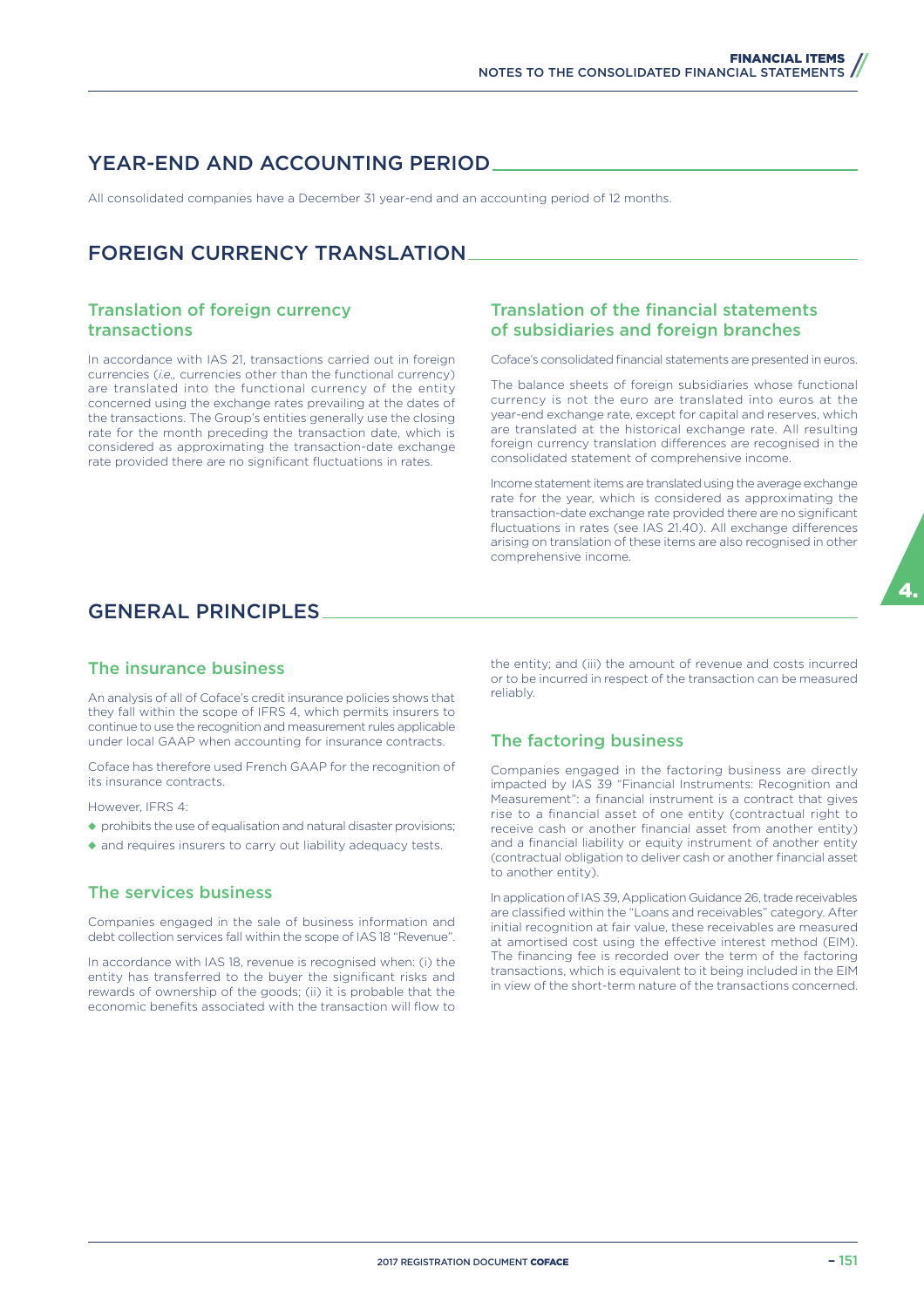## CLASSIFICATION OF INCOME AND EXPENSES FOR THE GROUP'S DIFFERENT BUSINESSES

#### Breakdown by function of insurance company expenses

The expenses of French and international insurance subsidiaries are initially accounted for by nature and are then analysed by function in income statement items using appropriate cost allocation keys. Investment management expenses are included under investment expenses. Claims handling expenses are included under claims expenses. Policy acquisition costs, administrative costs and other current operating expenses are shown separately in the income statement.

#### Factoring companies

Operating income and expenses of companies involved in the factoring business are reported as "Income from banking activities" and "Expenses from banking activities" respectively.

#### Other companies outside the insurance business and factoring business

Operating income and expenses of companies not involved in the insurance or factoring businesses are reported under "Income from other activities" and "Expenses from other activities", respectively.

### REVENUE

Consolidated revenue includes:

- ◆ premiums, corresponding to the sums paid by the policyholders in return for the Group's commitment to cover the risks planned in their insurance policy: credit insurance (short term), single risk (medium term) and surety (medium term). The bond is not a credit insurance product because it represents a different risk nature (in terms of the underlying and the duration of the risk), but its remuneration takes the form of a premium; it responds to the definitions of insurance contracts given in IEDS  $A<sub>1</sub>$
- ◆ other revenues which include:
	- revenue from services related to credit insurance contracts ("fee and commission income"), corresponding to debtors' information services, credit limit monitoring, management and debt recovery. They are included in the calculation of the turnover of the credit insurance activity,
	- the compensation received by Compagnie française d'assurance pour le commerce extérieur from the French government for its management of public credit insurance procedures. The terms and procedures applicable to the compensation paid by the French government was set out

INSURANCE OPERATIONS

#### Earned premiums

#### **/** Gross written premiums

Gross premiums correspond to written premiums, excluding tax and net of premium cancellations. They include an estimate of pipeline premiums and premiums to be cancelled after the reporting date.

The estimate of pipeline premiums includes premiums negotiated but not yet invoiced as well as premium adjustments corresponding to the difference between minimum and final premiums. It also includes a provision for future economic risks that may impact end-of-year premiums.

in the "Financial Agreement" signed between the French government and Compagnie française d'assurance pour le commerce extérieur. This agreement was terminated on December 31, 2016,

- revenue from services which consist of providing customer access to credit and marketing information and debt collection services to clients without credit insurance contracts,
- net income from banking activities is revenues from factoring entities. They consist mainly of factoring fees (collected for the management of factored receivables) and net financing fees (financing margin, corresponding to the amount of financial interest received from factoring customers, less interest paid on refinancing of the factoring debt). Premiums paid by factoring companies to insurance companies (in respect of debtor and ceding risk) are deducted from net banking income.

Consolidated revenue is analysed by country of invoicing (in the case of direct business, the country of invoicing is that in which the issuer of the invoice is located and for inward reinsurance, the country of invoicing is that in which the ceding insurer is located) and by business line (credit insurance, bonding, factoring, and information & other services).

The estimate of final premiums relies on the use of statistical methods that draw on historical data and assumptions calling for Management's judgement.

Premiums invoiced are primarily based on policyholders' revenue or trade receivables balances, which vary according to changes in revenue. Premium income therefore depends directly on the volume of sales made in the countries where the Group is present, especially French exports and German domestic and export sales.

#### **/** Premium refunds

Premium refunds include policyholders' bonuses and rebates, gains and no claims bonus, mechanisms designed to return a part of the premium to a policyholder according to contract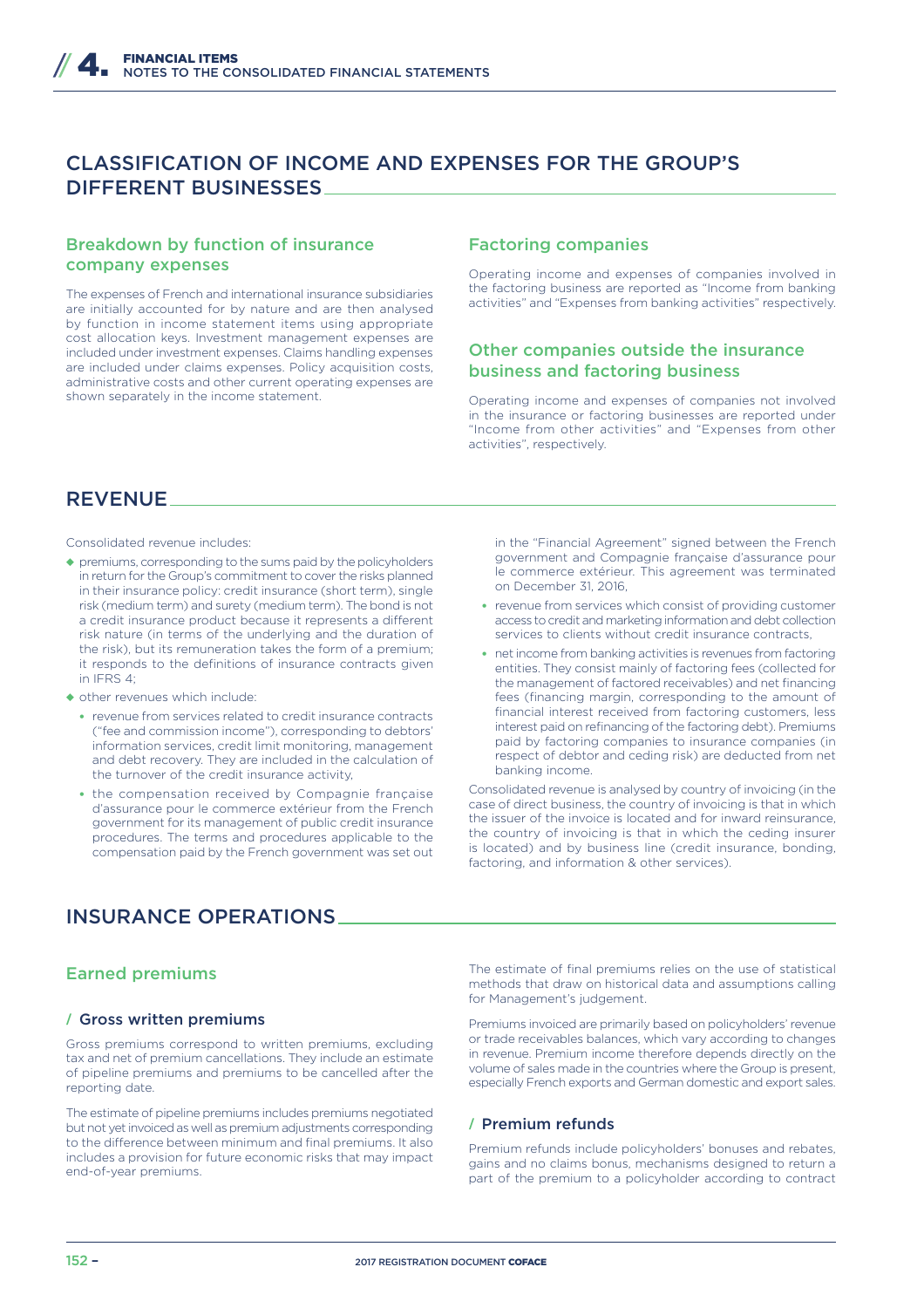profitability. They also include the penalties, taking the form of an additional premium invoiced to policyholders with the loss attributed to the policy.

The "premium refunds" item includes provisions established through an estimation of rebates to be paid.

#### **/** Reserves for unearned premiums

Reserves for unearned premiums are calculated separately for each policy, on an accruals basis. The amount charged to the provision corresponds to the fraction of written premiums relating to the period between the year-end and the next premium payment date.

#### **/** Gross earned premiums

Gross earned premiums consist of gross premiums issued, net of premium refunds, and variation in reserves for unearned premiums.

#### Deferred acquisition costs

Policy acquisition costs, including commissions are deferred over the life of the contracts concerned according to the same rules as unearned premium provisions.

The amount deferred corresponds to policy acquisition costs related to the period between the year-end and the next premium payment date. Deferred acquisition costs are included in the balance sheet under "Other assets".

Changes in deferred acquisition costs are included under "Policy acquisition costs" in the income statement.

#### Claims expenses

#### **/** Paid claims

Paid claims correspond to insurance settlements net of recoveries, plus claims handling expenses.

#### **/** Claims provisions

Claims provisions include provisions to cover the estimated total cost of reported claims not settled at the year-end. Claims provisions also include provisions for claims incurred but not yet reported, determined by reference to the final amount of paid claims.

The provisions also include a provision for collection costs and claims handling expenses.

Specific provisions are also recorded for major claims based on the probability of default and level of risk exposure, estimated on a case-by-case basis.

In the guarantee business, local methods are applied. Provisions are only recorded for claims of which the Company concerned has been notified by the year-end. However, an additional provision is recorded when the risk that the guarantee will be called on is higher due to the principal (guaranteed) becoming insolvent, even if no related bonds have been called on. This additional provision is calculated based on the probability of default and the level of risk exposure.

#### **/** Subrogation and salvage

Subrogation and salvage represent estimated recoveries determined on the basis of the total amount expected to be recovered in respect of all open underwriting periods.

The subrogation and salvage includes a provision for debt collection costs.

In accordance with the applicable French Regulations, separate provisions are set aside for claims and recoveries.

## REINSURANCE OPERATIONS

All of the Group's inward and ceded reinsurance operations involve transfers of risks.

#### Inward reinsurance

Inward reinsurance is accounted for on a contract-by-contract basis using data provided by the ceding insurers.

Technical provisions are determined based on amounts reported by ceding insurers, adjusted upwards by Coface where appropriate.

Commissions paid to ceding insurers are deferred and recognised in the income statement on the same basis as reserves for unearned premiums. Where these commissions vary depending on the level of losses accepted, they are estimated at each period-end.

#### Ceded reinsurance

Ceded reinsurance is accounted for in accordance with the terms and conditions of the related treaties.

Reinsurers' share of technical provisions is determined on the basis of technical provisions recorded under liabilities.

Funds received from reinsurers are reported under liabilities.

Commissions received from reinsurers are calculated by reference to written premiums. They are deferred and recognised in the income statement on the same basis as ceded reserves for unearned premiums.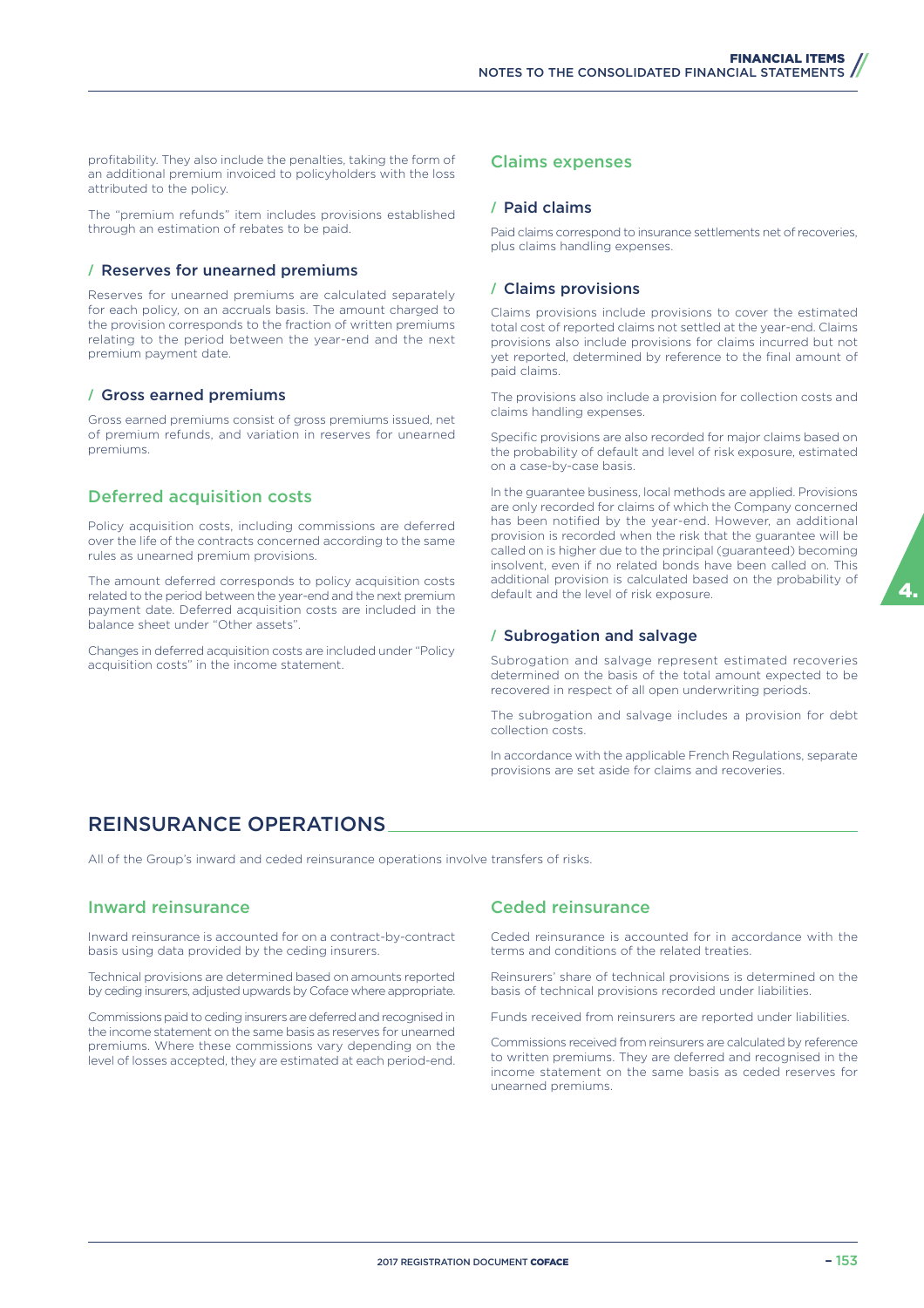## OTHER OPERATING INCOME AND EXPENSES

In accordance with Recommendation no. 2013-03 issued by the ANC (the French accounting standards setter), "Other operating income" and "Other operating expenses" should only be used to reflect a major event arising during the reporting period that could distort the understanding of the Company's performance. Accordingly, limited use is made of this caption for unusual, abnormal and infrequent income and expenses of a material amount which Coface has decided to present separately in the income statement so that readers can better understand its recurring operating performance and to make a meaningful comparison between accounting periods, in accordance with the relevance principle set out in the IFRS Conceptual Framework.

Other operating income and expenses are therefore limited, clearly identified, non-recurring items which are material to the performance of the Group as a whole.

### GOODWILL

In accordance with the revised version of IFRS 3, the Group measures goodwill at the acquisition date as:

- ◆ the fair value of the consideration transferred;
- ◆ to which we add the amount of any non-controlling interest in the acquiree;
- ◆ and, in a business combination achieved in stages, the acquisition-date fair value of the acquirer's previously held equity interest in the acquiree;
- $\triangleq$  less the net of the acquisition-date amounts of the identifiable assets acquired and the liabilities assumed (generally measured at fair value).

In the case of a bargain purchase, the resulting gain is recognised in net income on the acquisition date.

If new information comes to light within the 12 months following the initial consolidation of a newly-acquired company and that new information affects the initial fair values attributed to the assets acquired and liabilities assumed at the acquisition date, the fair values are adjusted with a corresponding increase or decrease in the gross value of goodwill.

Goodwill is allocated, at the acquisition date, to the cash-generating unit (CGU) or group of CGUs that is expected to derive benefits from the acquisition. In accordance with paragraph 10 of IAS 36, goodwill is not amortised but is tested for impairment at least once a year or whenever events or circumstances indicate that impairment losses may occur. Impairment testing consists of comparing the carrying amount of the CGU or group of CGUs (including allocated goodwill) with its recoverable amount, which corresponds to the higher of value in use and fair value less costs to sell. Value in use is determined using the discounted cash flow method.

# IMPAIRMENT TESTS ON GOODWILL AND INTANGIBLE ASSETS

In accordance with IAS 36, for the purpose of impairment testing the strategic entities included in the Group's scope of consolidation are allocated to groups of CGUs.

A group of CGUs is the smallest identifiable group of assets that generates cash inflows that are largely independent of the cash inflows from other groups of assets (other CGUs). Paragraph 80 of IAS 36 stipulates that goodwill acquired in a business combination must, from the acquisition date, be allocated to each of the acquirer's groups of CGUs that is expected to benefit from the synergies of the combination.

Coface has identified groups of CGUs, based on its internal organisation as used by management for making operating decisions.

The seven groups of CGUs are as follows:

- ◆ Northern Europe;
- ◆ Western Europe;
- ◆ Central Europe;
- ◆ Mediterranean & Africa;
- ◆ North America;
- ◆ Latin America;
- $\triangle$  Asia-Pacific.

#### Measuring groups of CGUs and performing goodwill impairment tests

Existing goodwill is allocated to a group of CGUs for the purpose of impairment testing. Goodwill is tested for impairment at least once a year or whenever there is an objective indication that it may be impaired.

Goodwill impairment tests are performed by testing the group of CGUs to which the goodwill has been allocated.

If the recoverable amount of the group of CGUs is less than its carrying amount, an impairment loss is recognised and allocated to reduce the carrying amount of the assets of the group of CGUs, in the following order:

- ◆ first, by reducing the carrying amount of any goodwill allocated to the group of CGUs (which may not be subsequently reversed); and
- ◆ then, the other assets of the group of CGUs pro rata to the carrying amount of each asset in the Group.

The recoverable amount represents the higher of value in use (determined using the discounted cash flow method) and fair value less costs to sell (determined using multiples data from comparable listed companies as well as comparable recent transactions).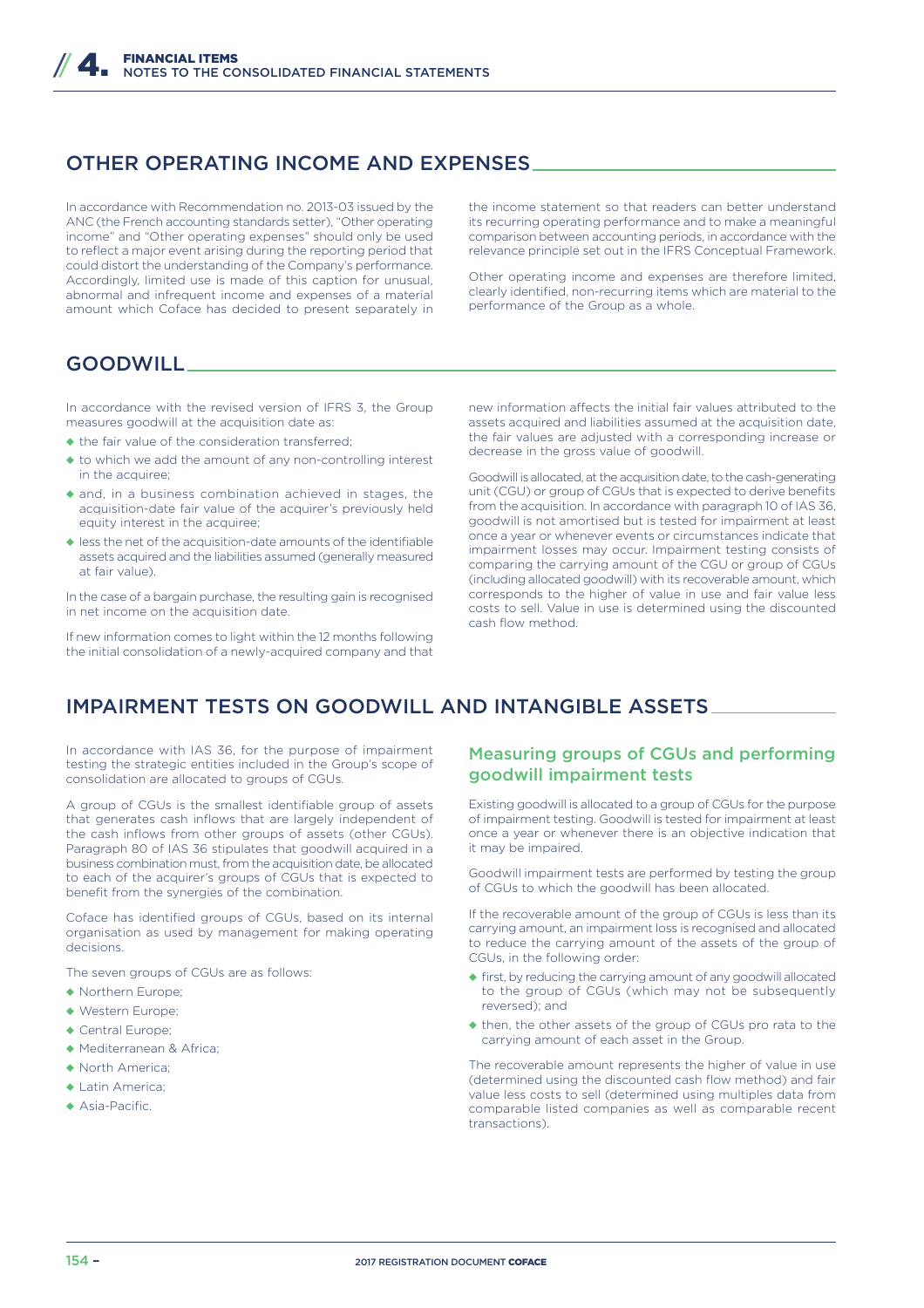#### Method used for measuring the value of Coface entities

#### **/** Value in use: Discounted cash flow method

Cash flow projections were derived from the three-year business plans drawn up by the Group's operating entities as part of the budget process and approved by COFACE Group management.

These projections are based on the past performance of each entity and take into account assumptions relating to Coface's business line development. Coface draws up cash flow projections beyond the period covered in its business plans by extrapolating the cash flows over two additional years.

The assumptions used for growth rates, margins, cost ratios and claims ratios are based on the entity's maturity, business history, market prospects, and geographic region.

Under the discounted cash flow method, Coface applies a discount rate to insurance companies and a perpetuity growth rate to measure the value of its companies.

#### **/** Fair value

Under this approach, Coface values its companies by applying multiples of (i) revenue (for services companies), revalued net assets (for insurance companies) or net banking income (for factoring companies), and (ii) net income. The benchmark multiples are based on stock market comparables or recent transactions in order to correctly reflect the market values of the assets concerned.

The multiples-based valuation of an entity is determined by calculating the average valuation obtained using net income multiples and that obtained using multiples of revenue (in the case of services companies), revalued net assets (insurance companies) or net banking income (factoring companies).

# INTANGIBLE ASSETS: IT DEVELOPMENT COSTS

Coface capitalises IT development costs and amortises them over their estimated useful lives when it can demonstrate:

- $\triangle$  the technical feasibility of completing the intangible asset so that it will be available for use or sale;
- ◆ its intention to complete the intangible asset and use or sell it;
- ◆ its ability to use or sell the intangible asset:
- ◆ how the intangible asset will generate probable future economic benefits;
- ◆ the current and future availability of adequate resources to complete the development; and
- ◆ its ability to reliably measure the expenditure attributable to the intangible asset during its development.

Internally generated software is amortised over its useful life, which is capped at 15 years.

# PROPERTY, PLANT AND EQUIPMENT: PROPERTY ASSETS

Property, plant and equipment are measured using the amortised cost model. Coface applies this model to measure its property, plant and equipment, including buildings used in the business. IFRS requires the breakdown of these buildings into components where the economic benefits provided by one or more components of a building reflect a pattern that differs from that of the building as a whole. These components are depreciated over their own useful life.

Coface has identified the following components of property assets:

| Land                           | Not depreciated           |
|--------------------------------|---------------------------|
| Enclosed/covered structure     | Depreciated over 30 years |
| Technical equipment            | Depreciated over 15 years |
| Interior fixtures and fittings | Depreciated over 10 years |

Properties acquired under finance leases are included in assets and an obligation in the same amount is recorded under liabilities.

A lease is classified as a finance lease if it transfers to the lessee substantially all the risks and rewards incidental to ownership.

An impairment loss is recognised if the carrying amount of a building exceeds its market value.

4.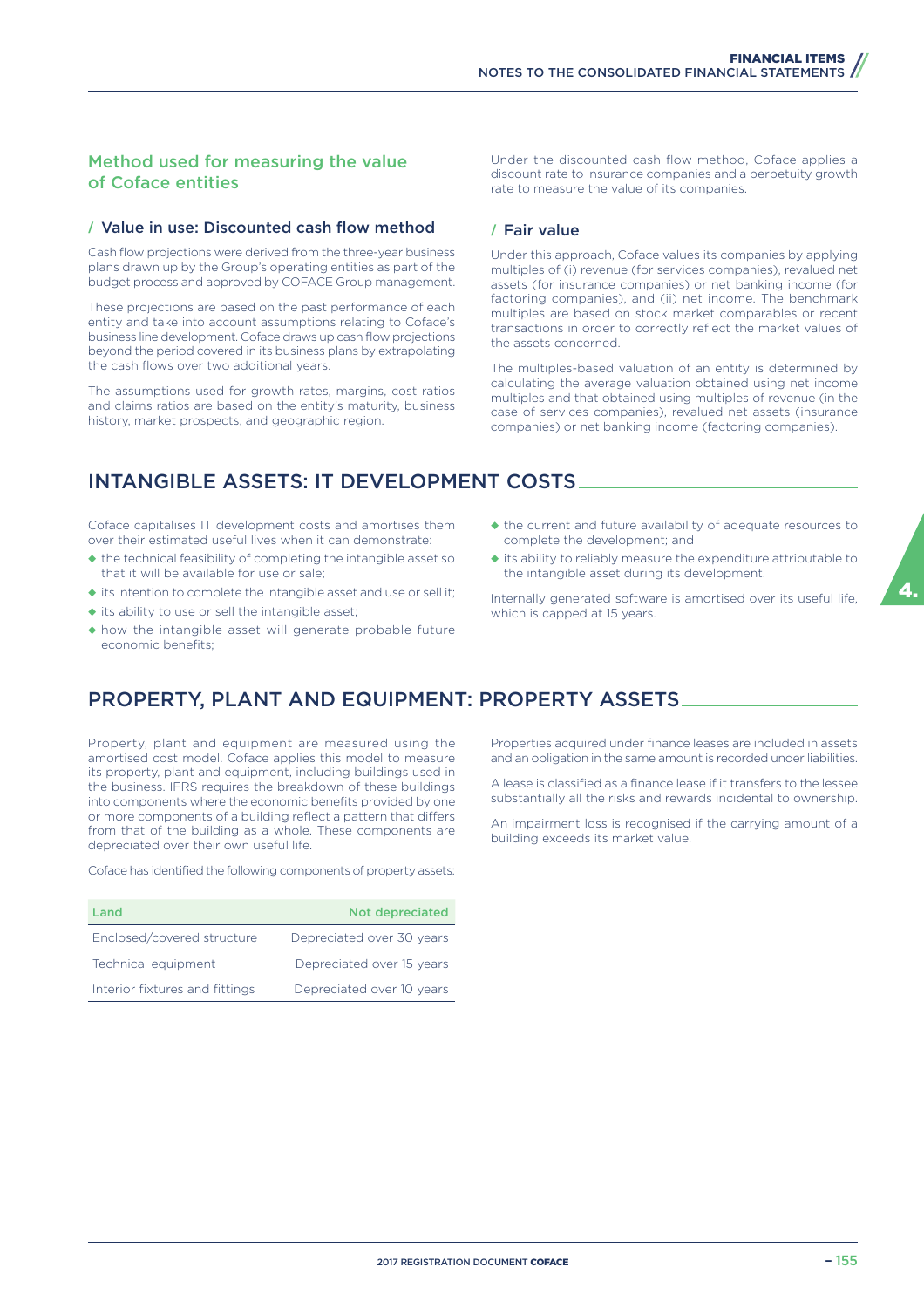## FINANCIAL ASSETS

The Group classifies its financial assets into the following five categories: available-for-sale financial assets, financial assets held for trading, held-to-maturity investments, financial assets at fair value through income, and loans and receivables.

The date used by Coface for initially recognising a financial asset in its balance sheet corresponds to the asset's trade date.

#### Available-for-sale financial assets (AFS)

Available-for-sale financial assets are carried at fair value plus transaction costs that are directly attributable to the acquisition (hereafter referred to as the purchase price). The difference between the fair value of the securities at year-end and their purchase price (less actuarial amortisation for debt instruments) is recorded under "Available-for-sale financial assets" with a corresponding adjustment to revaluation reserves (no impact on net income). Investments in non-consolidated companies are included in this category.

#### Financial assets held for trading

Financial assets held for trading are recorded at the fair value of the securities at year-end. Changes in fair value of securities held for trading during the accounting period are taken to the income statement.

#### Held-to-maturity investments (HTM)

Held-to-maturity investments are carried at amortised cost. Premiums and discounts are included in the calculation of amortised cost and are recognised over the useful life of the financial asset using the yield-to-maturity method.

#### Financial assets at fair value through profit or loss

Financial assets at fair value through income are accounted for in the same way as securities held for trading.

#### Loans and receivables

The "Loans and receivables" category includes cash deposits held by ceding insurers lodged as collateral for underwriting commitments. The amounts recognised in relation to these deposits corresponds to the cash amount actually deposited.

Non-derivative financial assets with fixed or determinable payments that are not quoted on an active market are also included in this caption. These assets are recognised at amortised cost using the effective interest method.

Loans and receivables also include short-term deposits whose maturity at the date of purchase or deposit is more than three months but less than 12 months.

#### Fair value

The fair value of listed securities is their market price at the measurement date. For unlisted securities fair value is determined using the discounted cash flow method.

#### Impairment test

Available-for-sale financial assets are tested for impairment at each period-end. When there is objective evidence that such an asset is impaired and a decline in the fair value of that asset has previously been recognised directly in equity, the cumulative loss is reclassified from equity to income through "Investment income, net of management expenses".

A multi-criteria analysis is used to assess whether there is any objective indication of impairment. An independent expert is used for these analyses, particularly in the case of debt instruments.

Impairment indicators include the following:

- ◆ for debt instruments: default on the payment of interest or principal, the existence of a mediation, alert or insolvency procedure, bankruptcy of a counterparty or any other indicator that reveals a significant decline in the counterparty's financial position (such as evidence of losses to completion based on stress tests or projections of recoverable amounts using the discounted cash flow method);
- ◆ for equity instruments (excluding investments in unlisted companies): indicators showing that the entity will be unable to recover all or part of its initial investment. In addition, an impairment test is systematically performed on securities that represent unrealised losses of over 30% or which have represented unrealised losses for a period of more than six consecutive months. This test consists of carrying out a qualitative analysis based on various factors such as an analysis of the equity instrument's market price over a given period, or information relating to the issuer's financial position. Where appropriate, an impairment loss is recognised based on the instrument's market price at the period-end. Independently of this analysis, an impairment loss is systematically recognised when an instrument represents an unrealised loss of over 50% at the period-end, or has represented an unrealised loss for more than 24 months;
- ◆ for investments in unlisted companies: an unrealised loss of over 20% over a period of more than 18 months, or the occurrence of significant changes in the technological, market, economic or legal environment that have an adverse effect on the issuer and indicate that the amount of the investment in the equity instrument will not be recovered.

If the fair value of an instrument classified as available-for-sale increases in a subsequent period, and the increase can be objectively related to an event occurring after the impairment loss was recognised in income, the impairment loss is reversed, with the amount of the reversal recognised in:

- ◆ equity, for equity instruments;
- ◆ income, for debt instruments, in an amount corresponding to the previously-recognised impairment loss.

In accordance with IFRIC 10, impairment losses recognised on equity instruments in an interim reporting period are not reversed from income until the securities concerned are divested.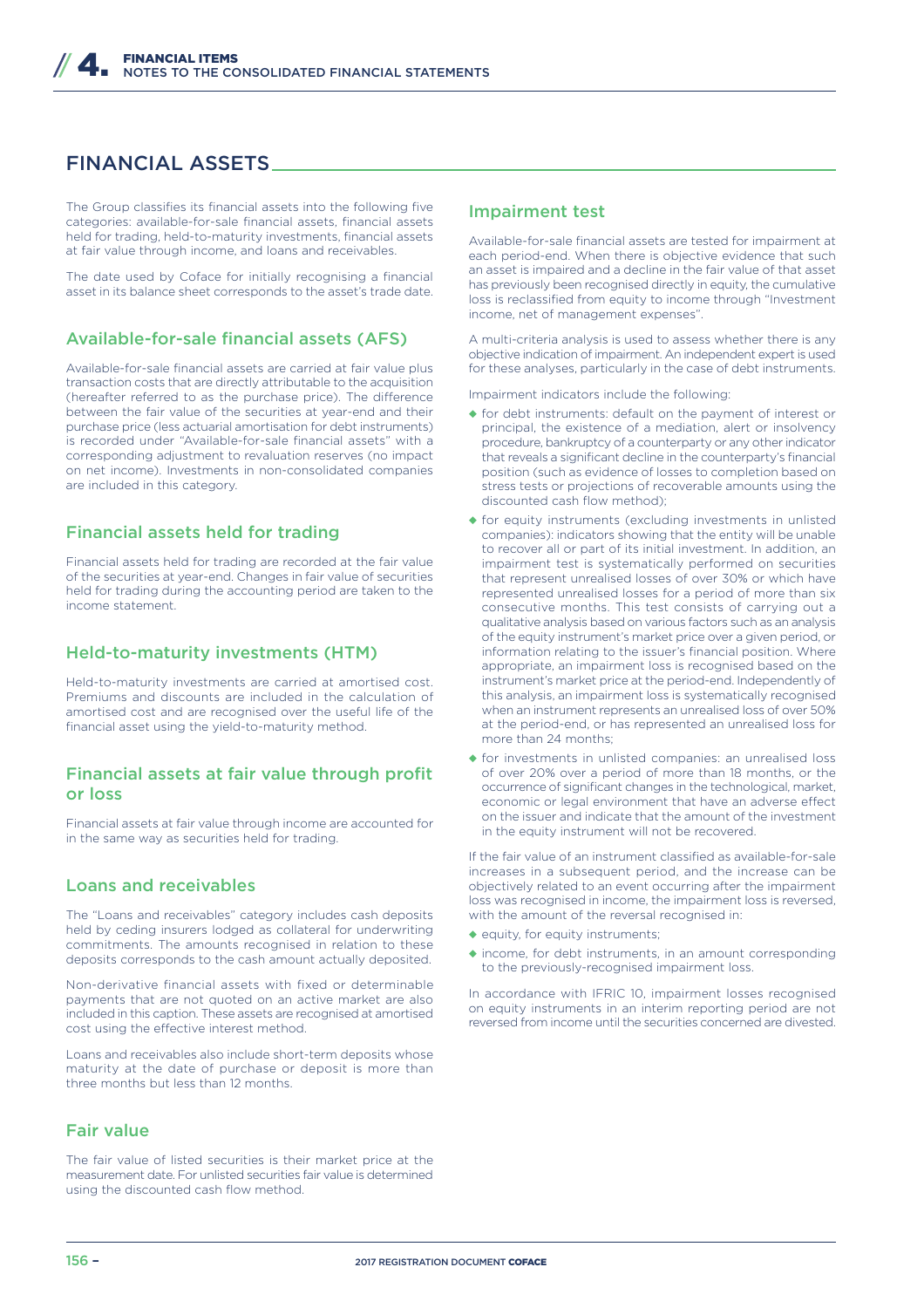## DERIVATIVES AND HEDGING TRANSACTIONS

A derivative is a financial instrument (IAS 39):

- ◆ whose value changes in response to the change in the interest rate or price of a product (known as the "underlying");
- ◆ that requires no or a very low initial net investment; and
- ◆ that is settled at a future date.

A derivative is a contract between two parties – a buyer and a seller – under which future cash flows between the parties are based on the changes in the value of the underlying asset.

In accordance with IAS 39, derivatives are measured at fair value through income, except in the case of effective hedges, for which gains and losses are recognised depending on the underlying hedging relationship.

Derivatives that qualify for hedge accounting are derivatives which, from their inception and throughout the hedging relationship, meet the criteria set out in IAS 39. These notably include a requirement for entities to formally document and designate the hedging relationship, including information demonstrating that the hedging relationship is effective, based on prospective and retrospective tests. A hedge is deemed to be effective when changes in the actual value of the hedge fall within a range of 80% and 125% of the change in value of the hedged item.

- ◆ For fair value hedges, gains or losses from remeasuring the hedging instrument at fair value are systematically recognised in income. These amounts are partially offset by symmetrical gains or losses on changes in the fair value of the hedged items, which are also recognised in income. The net impact on the income statement therefore solely corresponds to the ineffective portion of the hedge.
- ◆ For cash flow hedges, the portion of the gain or loss on the hedging instrument that is determined to be an effective hedge is recognised directly in equity and the ineffective portion of the gain or loss on the hedging instrument is recognised in income.

Coface's derivatives were used for hedging purposes, notably to hedge currency risks, interest rate risks and changes in fair value of equities in the portfolios of the "Colombes" funds. Coface does not carry out any hedging transactions within the meaning of IAS 39. The financial instruments that it does use are recognised at fair value through income.

## FINANCING LIABILITIES

This item mainly includes the subordinated debt and liabilities relating to financing agreements (finance leases).

Borrowings are initially recognised at fair value after taking account of directly-attributable transaction costs.

They are subsequently measured at amortised cost using the effective interest method. Amortised cost corresponds to:

- ◆ the measurement of the financial liability on initial recognition; minus
- ◆ repayments of principal; plus or minus

◆ cumulative amortisation (calculated using the effective interest rate) and any discounts or premiums between the initial amount and the maturity amount.

Premiums and discounts are not included in the initial cost of the financial liability. However, they are included in the calculation of amortised cost and are recognised over the life of the financial liability using the yield-to-maturity method. As and when they are amortised, premiums and discounts impact the amortised cost of the financial liability.

# ACCOUNTING TREATMENT OF DEBT ISSUANCE COSTS

Transaction costs directly attributable to the issuance of financial liabilities are included in the initial fair value of the liability. Transaction costs are defined as incremental costs directly attributable to the issuance of the financial liability, *i.e.,* that would not have been incurred if the Group had not acquired, issued or disposed of the financial instrument.

#### Transaction costs include:

- ◆ fees and commissions paid to agents, advisers, brokers and other intermediaries;
- ◆ levies by regulatory agencies and securities exchanges;
- ◆ transfer taxes and duties.

Transaction costs do not include:

- ◆ debt premiums or discounts;
- ◆ financing costs;
- ◆ internal administrative or holding costs.

4.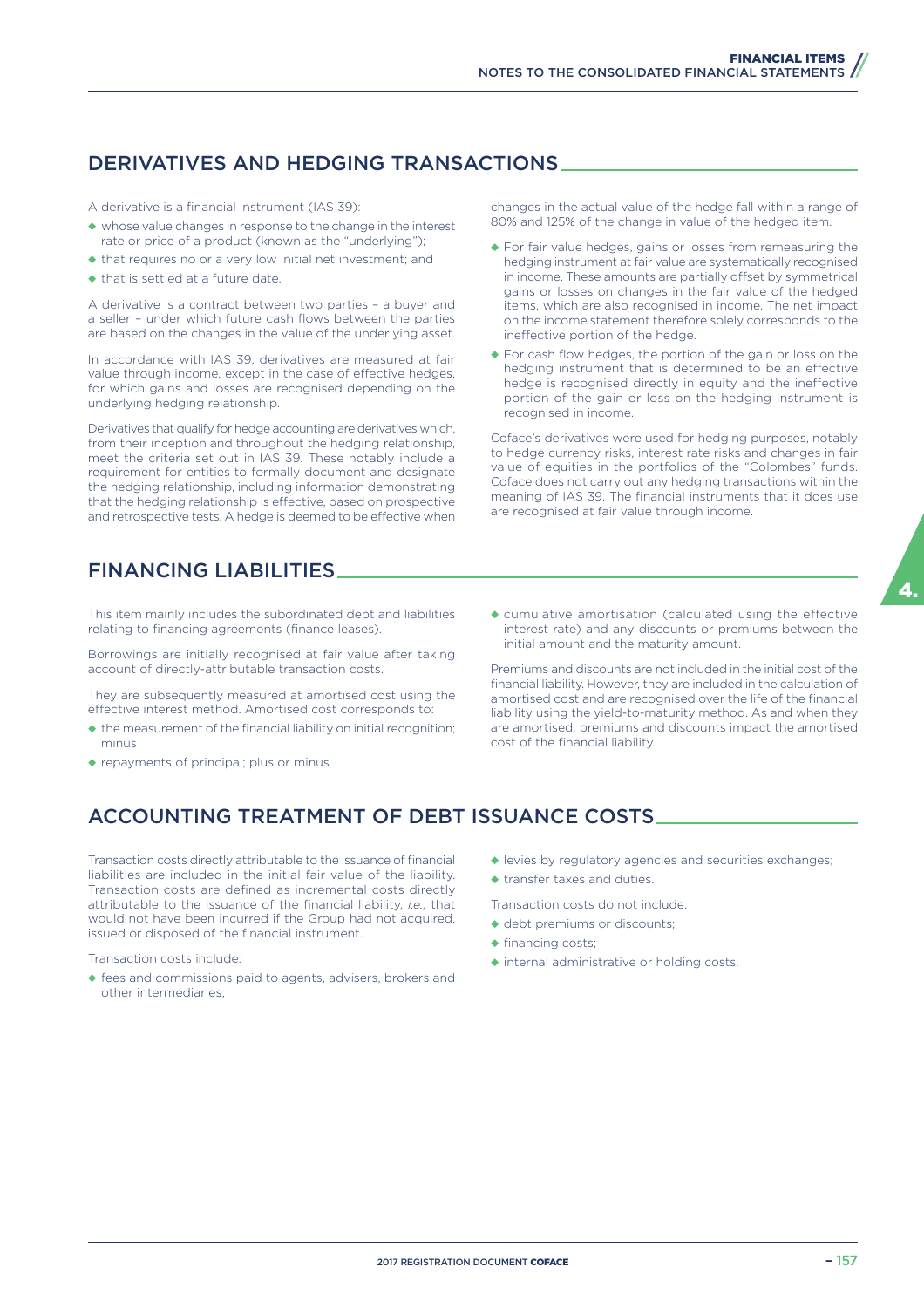## PAYABLES ARISING FROM BANKING SECTOR ACTIVITIES

This item includes:

- ◆ amounts due to banking sector companies; the item corresponds to bank credit lines. The amounts represent the refinancing of the credit extended to factoring clients;
- ◆ amounts due to customers of banking sector companies, corresponding to payables arising from factoring operations. They include:
	- amounts credited to factoring clients' current accounts that have not been paid out in advance by the factor, and
	- factoring contract guarantee deposits;

◆ debt securities. This item includes subordinated borrowings and non-subordinated bond issues. These borrowings are classified as "Payables arising from banking sector activities" as they are used for financing the factoring business line.

All borrowings are initially recognised at fair value less any directly attributable transaction costs. After initial recognition, they are measured at amortised cost using the effective interest method.

# RECEIVABLES ARISING FROM FACTORING OPERATIONS

Receivables arising from factoring operations represent total receivables not recovered at the reporting date. They are stated at nominal value, corresponding to the amount of factored invoices, including tax. When it appears probable that all or part of the amount receivable will not be collected, a provision is recorded by way of a charge to the income statement (under

"Cost of risk"). The receivables shown in the balance sheet are stated net of provisions.

The net carrying amount of receivables arising from factoring operations is included in the consolidated balance sheet under "Receivables arising from banking and other activities".

# CASH AND CASH EQUIVALENTS

Cash includes all bank accounts and demand deposits. Cash equivalents include units in money-market funds (SICAV) with maturities of less than three months.

## PROVISIONS FOR LIABILITIES AND CHARGES

In accordance with IAS 37 "Provisions, Contingent Liabilities and Contingent Assets", a provision is recorded at the reporting date if a present obligation towards a third party resulting from a past event exists at that date and it is probable or certain, as of the date when the financial statements are drawn up, that an outflow of resources embodying economic benefits to that third party will be required to settle the obligation and that a reliable estimate can be made of the amount of the obligation.

Provisions are discounted when the effect of the time value of money is material.

## EMPLOYEE BENEFITS

In certain countries in which Coface operates, employees are awarded short-term benefits (such as paid leave), long-term benefits (including "long-service awards") and post-employment benefits, such as statutory retirement benefits.

Short-term benefits are recognised as a liability in the accounts of the Coface companies that grant such benefits.

Other benefits, including long-term and post-employment benefits are subject to different coverage and are classified as follows:

◆ defined contribution plans: consequently, the Company's legal or constructive obligation is limited to the amount that it agrees to pay to the fund, which will pay due amounts to the employees. These plans are generally state pension plans, which is the case in France;

The provisions for liabilities and charges include the provisions for fiscal risks, for litigations with third-parties and on the vacant premises. These provisions are reviewed at each closing.

The provision for vacant premises is calculated taking into account the future rents that the Company committed to pay until the end of the lease, from which are deducted the future income expected from potential subleases.

◆ defined benefit plans, under which the employer has a legal or constructive obligation to provide agreed benefits to employees.

In accordance with IAS 19, Coface records a provision to cover its liability, regarding primarily:

- ◆ statutory retirement benefits and termination benefits;
- ◆ early retirement and supplementary pension payments;
- ◆ employer contributions to post-employment health insurance schemes;
- ◆ long-service awards.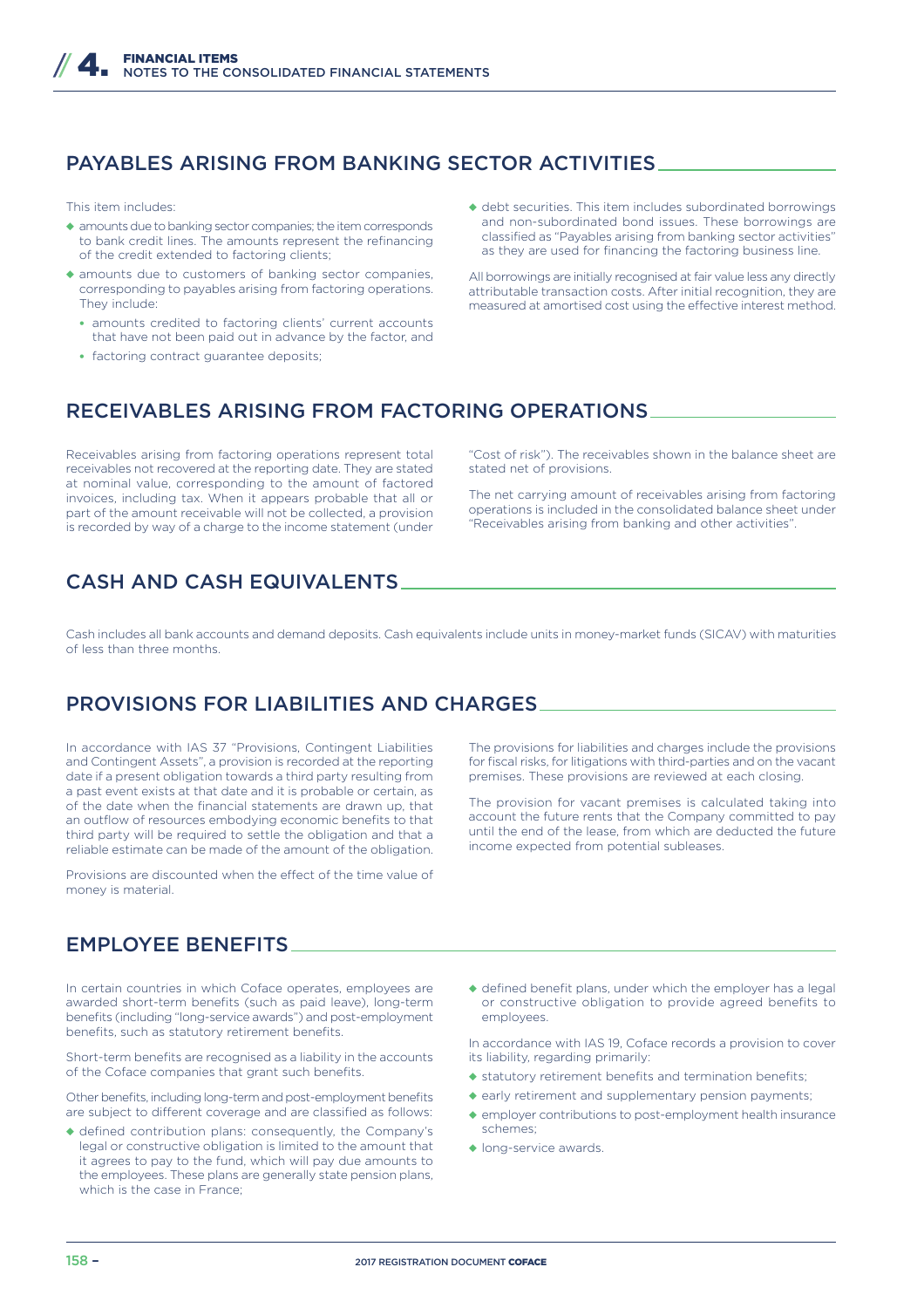• an evaluation of each of the factors included in the calculation of the benefits, such as future salary increases,

• the interest rate used to discount future benefits at the

◆ the actuarial value of benefits related to service cost (including the impact of future salary increases), determined using the projected unit credit method which spreads the actuarial value of benefits evenly over the expected average remaining working lives of the employees participating in the plan.

measurement date;

Based on the regulations specific to the plan and country concerned, independent actuaries calculate:

- ◆ the actuarial value of future benefits, corresponding to the present value of all benefits to be paid. The measurement of this present value is essentially based on:
	- demographic assumptions,
	- future benefit levels (statutory retirement benefits, long service awards, etc.),
	- the probability that the specified event will occur,

## STOCK OPTIONS

In accordance with IFRS 2 "Share-based Payment", which defines the recognition and measurement rules concerning stock options the options are measured at the grant date. The Group uses the Black and Scholes option pricing model for measuring stock options. Changes in fair value subsequent to the grant date do not impact their initial measurement.

The fair value of options takes into account their expected life, which the Group considers as corresponding to their compulsory holding period for tax purposes. This value is recorded in personnel costs on a straight-line basis from the grant date and over the vesting period of the options, with a corresponding adjustment directly in equity.

In connection with its stock market listing, the COFACE Group awarded to certain beneficiaries (employees of COFACE SA subsidiaries) bonus shares (cf. Note 14).

In accordance with the IFRS 2 rules, only stock options granted under plans set up after November 7, 2002 and which had not vested at January 1, 2005 have been measured at fair value and recognised in personnel costs.

# INCOME TAX

Income tax expense includes both current taxes and deferred taxes.

The tax expense is calculated on the basis of the latest known tax rules in force in each country where the results are taxable.

On January 1, 2015, COFACE SA opted for the tax integration regime by integrating French subsidiaries held directly or indirectly at more than 95% (Compagnie française d'assurance pour le commerce extérieur, Cofinpar, Cogeri and Fimipar).

Temporal differences between the values of assets and liabilities in the consolidated accounts, and those used to determine the taxable income, give rise to the recording of deferred taxes.

Deferred taxes are recorded by the liability method for temporary differences between the carrying amount of assets and liabilities at each period-end and their tax base.

Deferred tax assets and liabilities are calculated for all temporary differences, based on the tax rate that will be in force when the differences are expected to reverse, if this is known, or, failing that, at the tax rate in force at the period-end.

Deferred tax assets are recorded only when it is probable that sufficient taxable profits against which the asset can be utilised will be available within a reasonable time frame.

## RECEIVABLES AND PAYABLES DENOMINATED IN FOREIGN CURRENCIES

Receivables and payables denominated in foreign currencies are translated into euros at the year-end exchange rate.

Unrealised exchange gains and losses on receivables and payables denominated in foreign currencies are recorded in the consolidated income statement, except for those related to the technical provisions carried in the accounts of the subsidiaries of Compagnie française d'assurance pour le commerce extérieur and those concerning consolidated companies' long-term receivables and payables whose settlement is neither planned nor likely to occur in the foreseeable future.

Exchange differences concerning receivables and payables denominated in a foreign currency and relating to a consolidated company are treated as part of Coface's net investment in that company. In accordance with IAS 21, these exchange differences are recorded in other comprehensive income until the disposal of the net investment.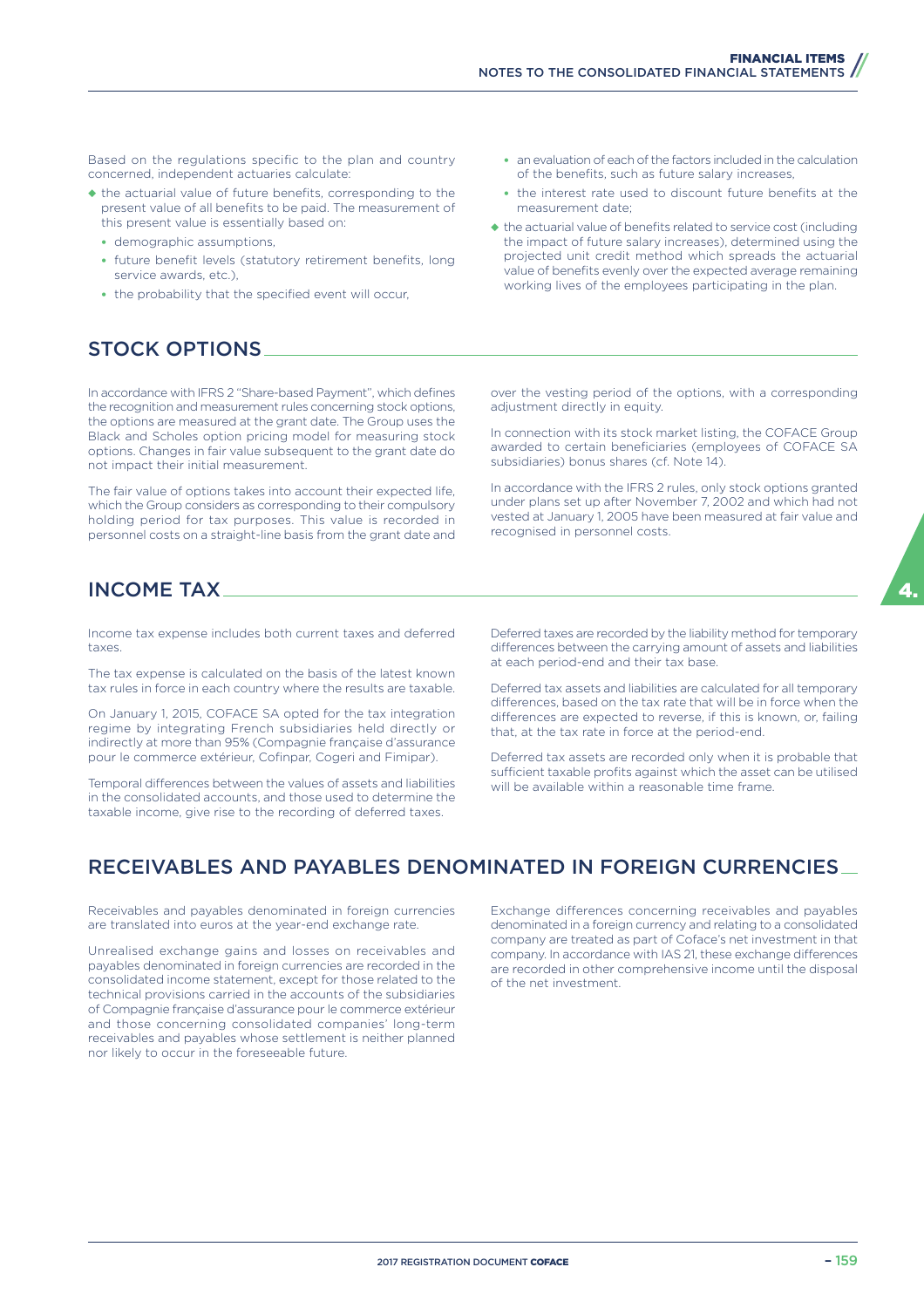## SEGMENT INFORMATION

Coface applies IFRS 8 for segment information reporting, which requires an entity's operating segments to be based on its internal organisation as used by management for the allocation of resources and the measurement of performance.

The segment information used by management corresponds to the following geographic regions:

- ◆ Northern Europe;
- ◆ Western Europe;
- ◆ Central Europe;
- ◆ Mediterranean & Africa;
- ◆ North America;
- ◆ Latin America:
- ◆ Asia Pacific.

No operating segments have been aggregated for the purposes of published segment information.

The Group's geographic industry sector segmentation is based on the country of invoicing.

### RELATED PARTIES

A related party is a person or entity that is related to the entity preparing its financial statements (referred to in IAS 24 as "the reporting entity").

### ESTIMATES

The main balance sheet items for which management is required to make estimates are presented in the table below:

| <b>Estimates</b>                                 | <b>Notes</b> | <b>Type of information required</b>                                                                                                                                                                                                                                                                |
|--------------------------------------------------|--------------|----------------------------------------------------------------------------------------------------------------------------------------------------------------------------------------------------------------------------------------------------------------------------------------------------|
| Goodwill impairment                              |              | Impairment is recognised when the recoverable amount of goodwill, defined as the<br>higher of value in use and fair value, is below its carrying amount.<br>The value in use of cash-generating units is calculated based on cost of capital, long-term<br>growth rate and loss ratio assumptions. |
| Provision for earned<br>premiums not yet written | 16           | This provision is calculated based on the estimated amount of premiums expected in<br>the period less premiums recognised.                                                                                                                                                                         |
| Provision for premium<br>refunds                 | 16:21        | This provision is calculated based on the estimated amount of rebates and bonuses payable<br>to policyholders in accordance with the terms and conditions of the policies written.                                                                                                                 |
| Provision for subrogation<br>and salvage         | 16:22        | This provision is calculated based on the estimated amount potentially recovered on<br>settled claims.                                                                                                                                                                                             |
| Claims reserves                                  | 16: 22: 40   | It includes an estimate of the total cost of claims reported but not settled at year end.                                                                                                                                                                                                          |
| <b>IBNR</b> provision                            | 16: 22: 40   | The IBNR provision is calculated on a statistical basis using an estimate of the final<br>amount of claims that will be settled after the risk has been extinguished and after any<br>action taken to recover amounts paid out.                                                                    |
| Pension benefit<br>obligations                   | 14           | Pension benefit obligations are measured in accordance with IAS 19 and annually reviewed<br>by actuaries according to the Group's actuarial assumptions.                                                                                                                                           |

The policies managed by the COFACE Group's insurance subsidiaries meet the definition of insurance contracts set out in IFRS 4. In accordance with this standard, these contracts give rise to the recognition of technical provisions on the liabilities side of the balance sheet, which are measured based on local GAAP pending the publication of an IFRS that deals with insurance liabilities.

The recognition of technical provisions requires the Group to carry out estimates, which are primarily based on assumptions concerning changes in events and circumstances related to the insured and their debtors as well as to their economic, financial, social, regulatory and political environment. These assumptions may differ from actual events and circumstances, particularly if they simultaneously affect the Group's main portfolios. The

use of assumptions requires a high degree of judgement on the part of the Group, which may affect the level of provisions recognised and therefore have a material adverse effect on the Group's financial position, results, and solvency margin.

For certain financial assets held by the Group there is no active market, there are no observable inputs, or the observable inputs available are not representative. In such cases the assets' fair value is measured using valuation techniques which include methods or models that are based on assumptions or assessments requiring a high degree of judgement. The Group cannot guarantee that the fair value estimates obtained using these valuation techniques represent the price at which a security will ultimately be sold, or at which it could be sold at a given moment. The valuations and estimates are revised when circumstances change or when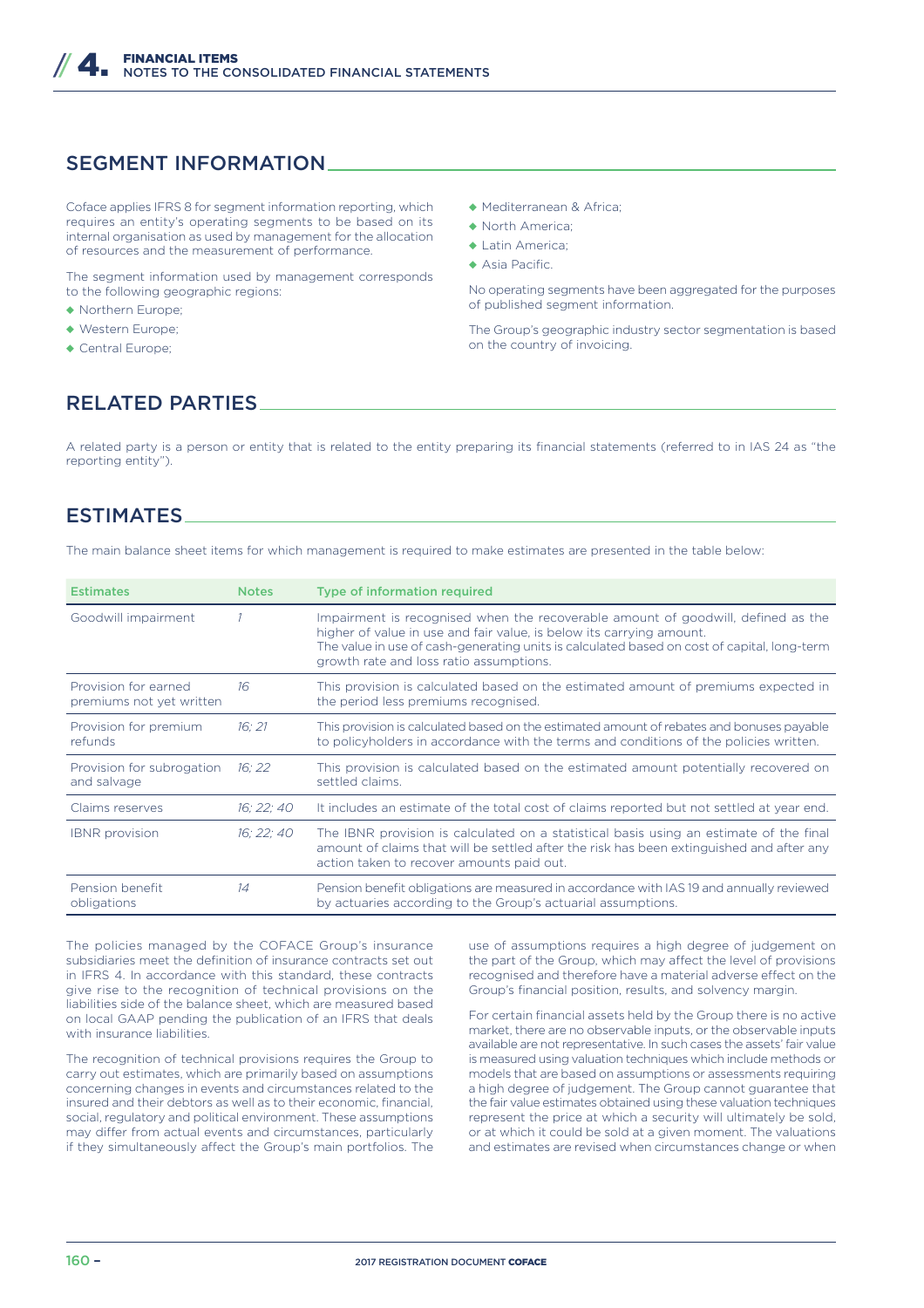new information becomes available. Using this information, and respecting the objective principles and methods described in the consolidated and combined financial statements, the Group's management bodies regularly analyse, assess and discuss the reasons for any decline in the estimated fair value of securities, the likelihood of their value recovering in the short term, and the amount of any ensuing impairment losses that should be

recognised. It cannot be guaranteed that any impairment losses or additional provisions recognised will not have a material adverse effect on the Group's results, financial position and solvency margin.

All amounts are stated (in thousands of euros) in the following notes, unless specified otherwise.

# **NOTES TO THE CONSOLIDATED BALANCE SHEET**

# **NOTE 1** */* Goodwill

In accordance with IAS 36, goodwill is not amortised but is systematically tested for impairment at the year-end or whenever there is an impairment indicator.

Breakdown of goodwill by region:

| (in thousands of euros) | Dec. 31, 2017 | Dec. 31, 2016 |
|-------------------------|---------------|---------------|
| Northern Europe         | 112,603       | 112,603       |
| Western Europe          | 5,068         | 5,068         |
| Central Europe          | 8,417         | 8,397         |
| Mediterranean & Africa  | 22,183        | 22,371        |
| North America           | 5,795         | 6,598         |
| Latin America           | 1.016         | 1,177         |
| <b>TOTAL</b>            | 155,082       | 156,214       |

The change in goodwill amounted to €1,132 thousand due to the fluctuation of the exchange rate.

## IMPAIRMENT TESTING METHODS

Goodwill and other non-financial assets were tested for impairment losses at December 31, 2017. Coface performed the tests by comparing the value in use of the groups of CGUs to which goodwill was allocated with their carrying amounts.

Value in use corresponds to the present value of the future cash flows expected to be derived from an asset or a CGU. This value is determined using the discounted cash flow method, based on the three-year business plan drawn up by the subsidiaries and

validated by Management. The cash flows are extrapolated for an additional two years using normalised loss ratios and target cost ratios. Beyond this five-year period, the terminal value is calculated by projecting to infinity the cash flows for the last year.

The main assumptions used to determine the value in use of the groups of CGUs were a long-term growth rate of 1.5% for all entities and the weighted average cost of capital.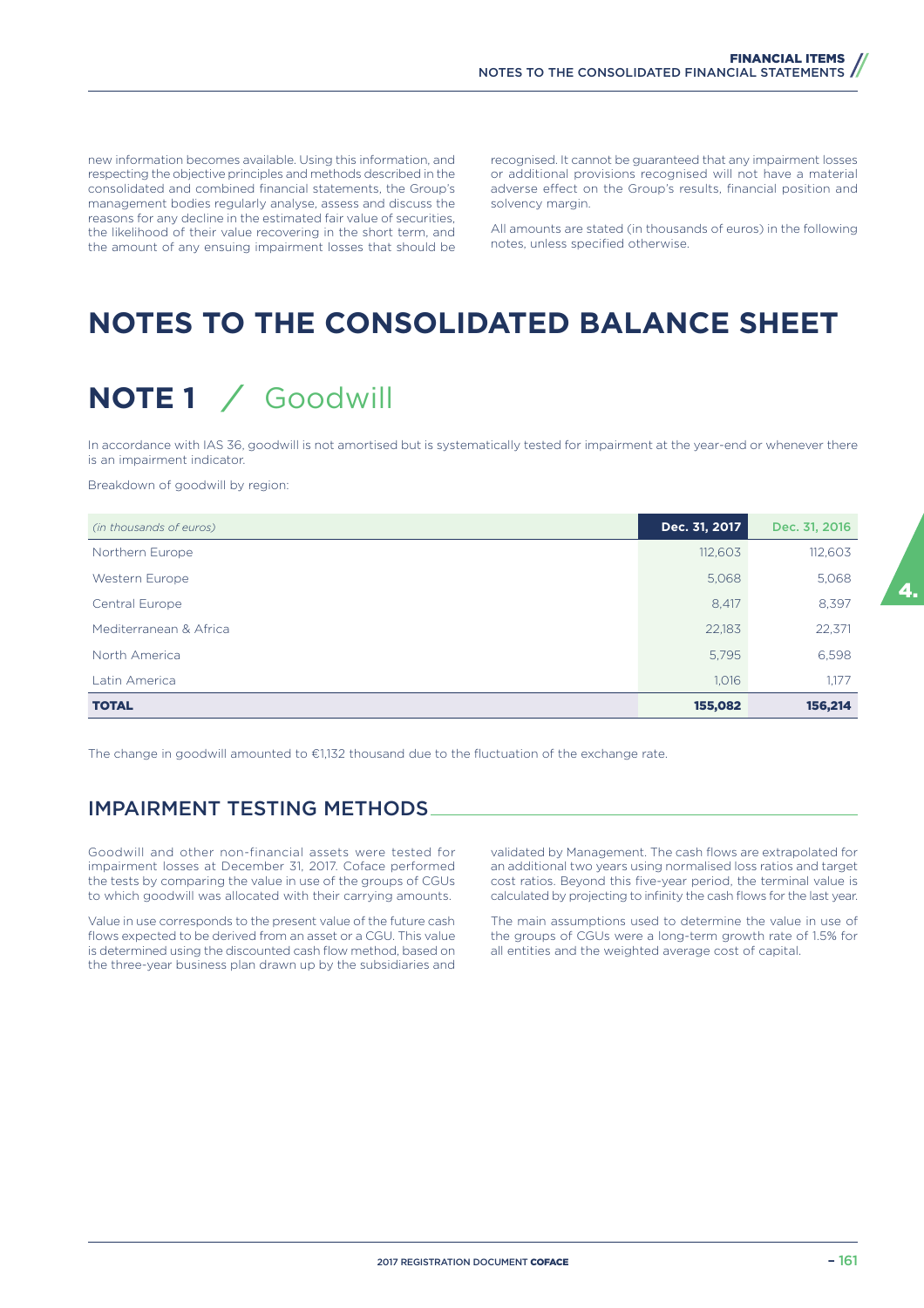| (in millions of euros)                     | <b>Northern</b><br><b>Europe</b> | Western<br><b>Europe</b> | Central<br><b>Europe</b> | Mediterranean<br>and Africa | <b>North</b><br>America | Latin<br>America |
|--------------------------------------------|----------------------------------|--------------------------|--------------------------|-----------------------------|-------------------------|------------------|
| Cost of capital                            | 10.8%                            | 10.8%                    | 10.8%                    | 10.8%                       | 10.8%                   | 10.8%            |
| Perpetual growth rate                      | 1.5%                             | .5%                      | 1.5%                     | 1.5%                        | .5%                     | 1.5%             |
| Contribution to consolidated<br>net assets | 586.2                            | 520.2                    | 171.9                    | 184.8                       | 41.8                    | 56.7             |

The assumptions used for goodwill impairment testing were as follows by group of CGUs at December 31, 2017:

The assumptions used in 2016 were as follows:

| (in millions of euros)                     | <b>Northern</b><br><b>Europe</b> | Western<br><b>Europe</b> | Central<br><b>Europe</b> | Mediterranean<br>and Africa | <b>North</b><br>America | Latin<br>America |
|--------------------------------------------|----------------------------------|--------------------------|--------------------------|-----------------------------|-------------------------|------------------|
| Cost of capital                            | 10.5%                            | 10.5%                    | 10.5%                    | 10.5%                       | 10.5%                   | 10.5%            |
| Perpetual growth rate                      | .5%                              | 1.5%                     | 1.5%                     | 1.5%                        | 1.5%                    | 1.5%             |
| Contribution to consolidated<br>net assets | 490.9                            | 658.0                    | 171.8                    | 160.6                       | 45.9                    | 49.4             |

#### SENSITIVITY OF IMPAIRMENT TESTS

Sensitivity analyses were performed for the impairment tests, based on the following sensitivity factors:

- ◆ long-term growth rate sensitivity: the impairment tests were tested for sensitivity based on a 0.5-point decrease in the perpetual growth rate applied. The analysis showed that such a 0.5-point decrease would not have an impact on the outcome of the impairment tests or therefore on the Group's consolidated financial statements for the year ended December 31, 2017;
- ◆ cost of capital sensitivity: the impairment tests were tested for sensitivity based on a 0.5-point increase in the cost of capital applied. The analysis showed that such a 0.5-point increase would not have an impact on the outcome of the

impairment tests or therefore on the Group's consolidated financial statements for the year ended December 31, 2017;

◆ loss ratio and the cost ratio sensitivity for the last two years of the business plan (2021 and 2022): additional impairment tests were performed based on a 2-point increase in the loss ratio and a 1-point increase in the cost ratio. The sensitivity analysis showed that such increases in the assumptions used would not have an impact on the outcome of the original impairment tests or therefore on the Group's consolidated financial statements for the year ended December 31, 2017.

For the Group's main goodwill items, the sensitivity of enterprise values to the assumptions used is shown in the following table:

#### OUTCOME OF IMPAIRMENT TESTS

| (in millions of euros)                          | <b>Northern</b><br><b>Europe</b> | Western<br><b>Europe</b> | Central<br><b>Europe</b> | Mediterranean<br>and Africa | <b>North</b><br><b>America</b> | Latin<br><b>America</b> |
|-------------------------------------------------|----------------------------------|--------------------------|--------------------------|-----------------------------|--------------------------------|-------------------------|
| Contribution to consolidated<br>net assets      | 586.2                            | 520.2                    | 171.9                    | 184.8                       | 41.8                           | 56.7                    |
| Value in use of CGU                             | 721.3                            | 671.2                    | 354.O                    | 443.3                       | 54.6                           | 116.9                   |
| Sensitivity Long-term growth<br>rate -0.5 point | 704.9                            | 639.4                    | 341.8                    | 424.9                       | 50.4                           | 111.2                   |
| Sensitivity WACC +0.5 point                     | 699.3                            | 644.1                    | 339.6                    | 4211                        | 49.5                           | 110.8                   |
| Sensitivity Loss Ratio 2022<br>+1 point         | 716.0                            | 635.7                    | 350.1                    | 433.9                       | 50.1                           | 113.2                   |
| Sensitivity Loss Ratio 2022<br>$+2$ points      | 710.8                            | 591.6                    | 346.3                    | 424.4                       | 45.7                           | 109.5                   |
| Sensitivity Cost Ratio 2022<br>$+1$ point       | 710.8                            | 624.7                    | 346.8                    | 425.5                       | 49.0                           | 113.1                   |
| Sensitivity Cost Ratio 2022<br>$+2$ points      | 700.4                            | 578.2                    | 339.7                    | 407.7                       | 43.4                           | 109.2                   |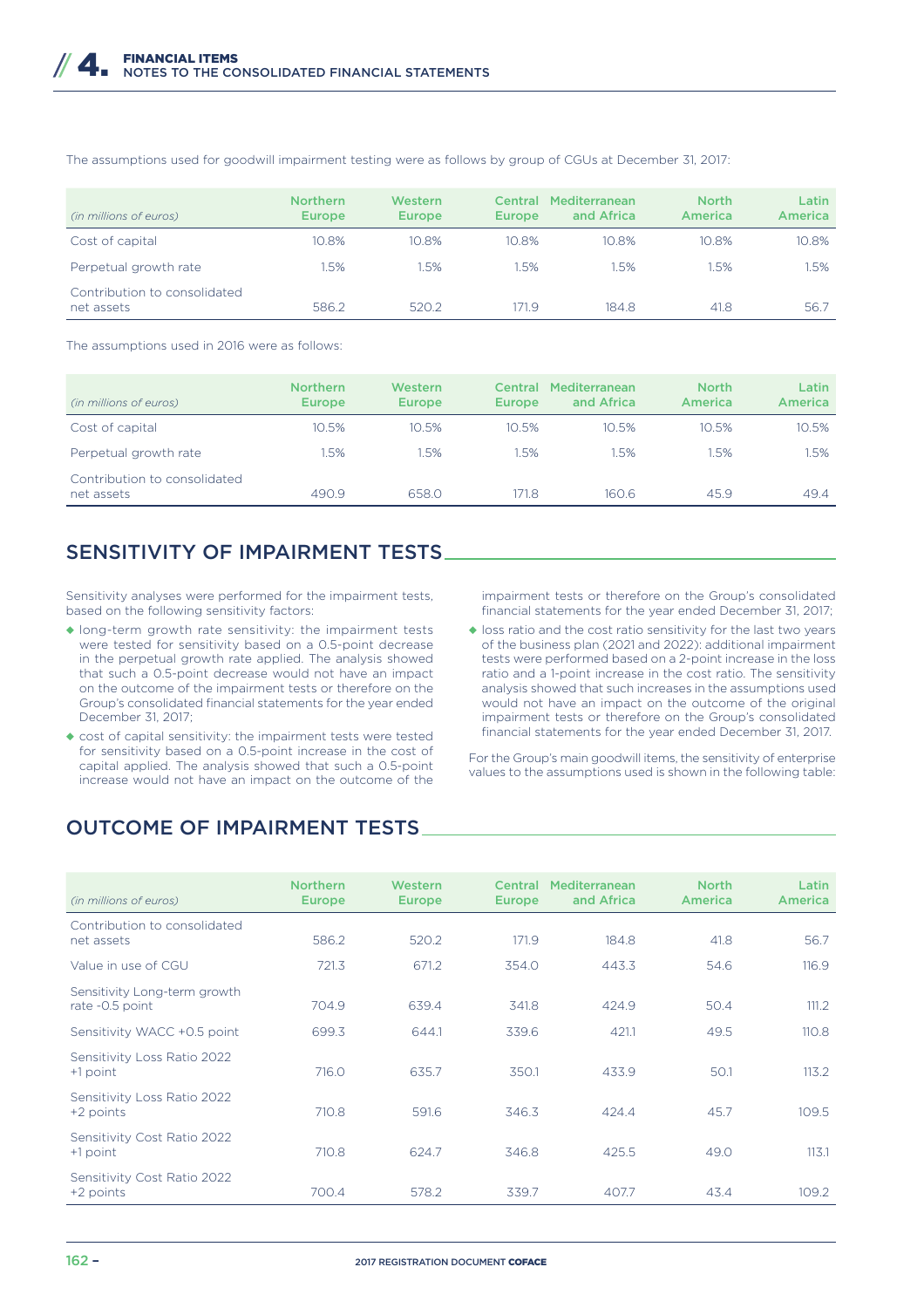## **NOTE 2** */* Other intangible assets

|                                | Dec. 31, 2017    | Dec. 31, 2016 |
|--------------------------------|------------------|---------------|
| (in thousands of euros)        | <b>Net value</b> | Net value     |
| Development costs and software | 59.463           | 56,336        |
| Purchased goodwill             | 2.291            | 2.738         |
| Other intangible assets        | 394              | 420           |
| <b>TOTAL</b>                   | 62,148           | 59,494        |

|                                | Dec. 31, 2017 |                                                    |                  |
|--------------------------------|---------------|----------------------------------------------------|------------------|
| (in thousands of euros)        |               | <b>Amortisation</b><br>Gross amount and impairment | <b>Net value</b> |
| Development costs and software | 187,177       | (127,714)                                          | 59,463           |
| Purchased goodwill             | 7.832         | (5.541)                                            | 2.291            |
| Other intangible assets        | 2.722         | (2,328)                                            | 394              |
| <b>TOTAL</b>                   | 197,731       | (135, 583)                                         | 62,148           |

| (in thousands of euros)        | <b>Gross amount</b> | Amortisation<br>and impairment | <b>Net value</b> |
|--------------------------------|---------------------|--------------------------------|------------------|
| Development costs and software | 183.821             | (127, 485)                     | 56,336           |
| Purchased goodwill             | 8.608               | (5,870)                        | 2.738            |
| Other                          | 2.676               | (2,256)                        | 420              |
| <b>TOTAL</b>                   | 195,105             | (135, 611)                     | 59,494           |

The Group mainly makes investments in hardware and IT licenses.

These investments amounted to €15.5 million in financial year 2017 compared to €6.3 million in financial year 2016.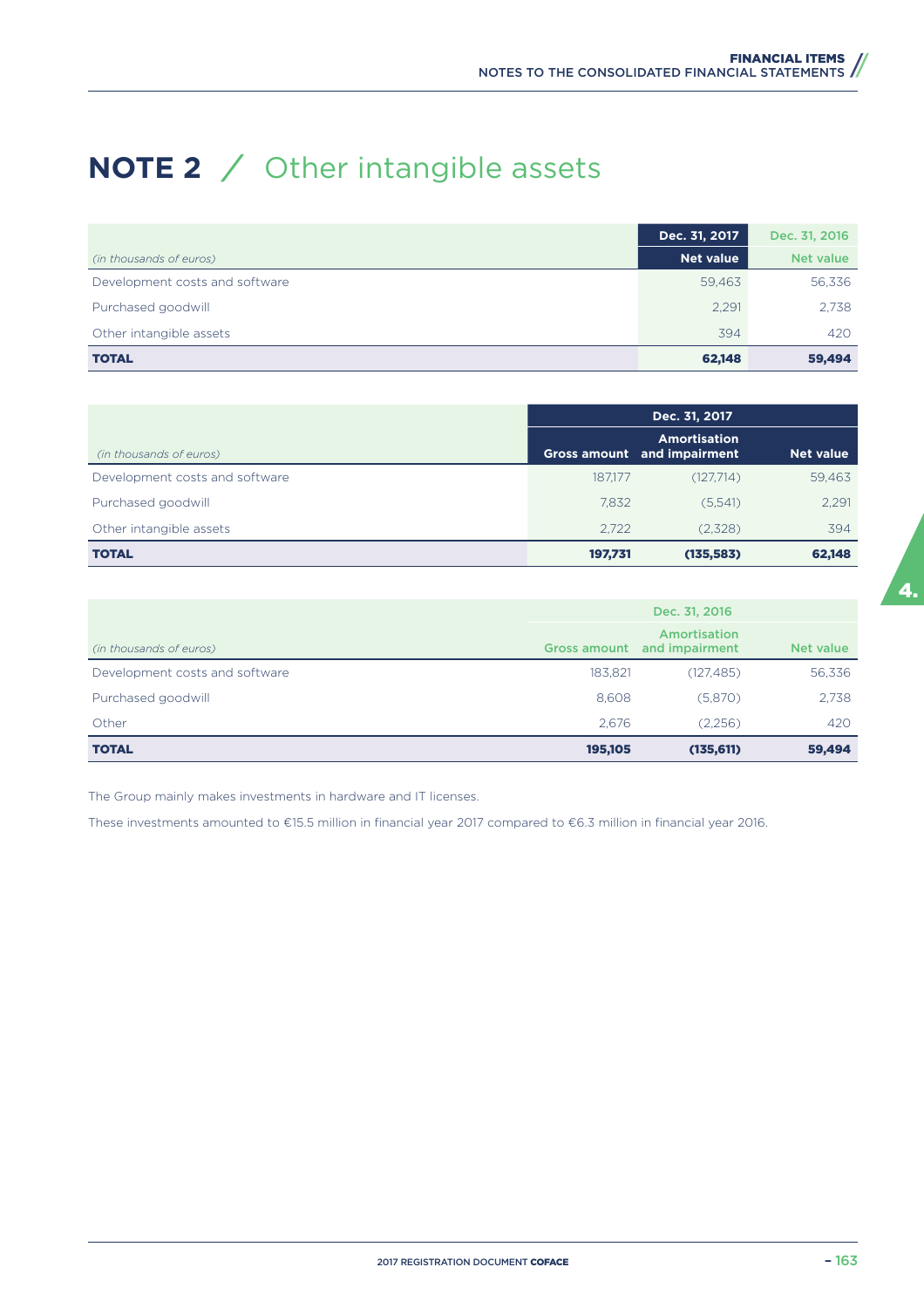#### CHANGE IN THE GROSS AMOUNT OF INTANGIBLE ASSETS

| (in thousands of euros)        | Dec. 31, 2016 | <b>Increases</b> | <b>Decreases</b> | <b>Exchange</b><br>rate and<br>other effects | Dec. 31, 2017 |
|--------------------------------|---------------|------------------|------------------|----------------------------------------------|---------------|
| Development costs and software | 183.821       | 15.350           | (11, 055)        | (938)                                        | 187,178       |
| Purchased goodwill             | 8.608         | Ω                | $\Omega$         | (777)                                        | 7,831         |
| Other intangible assets        | 2.676         | 117              | O                | (71)                                         | 2,722         |
| <b>TOTAL</b>                   | 195.105       | 15.467           | (11, 055)        | (1,786)                                      | 197,731       |

| (in thousands of euros)        | Dec. 31, 2015 | <b>Increases</b> | <b>Decreases</b> | <b>Exchange</b><br>rate and<br>other effects | Dec. 31, 2016 |
|--------------------------------|---------------|------------------|------------------|----------------------------------------------|---------------|
| Development costs and software | 184.790       | 6.255            | (8,383)          | 1.159                                        | 183,821       |
| Purchased goodwill             | 8.367         | Ω                | $\Omega$         | 241                                          | 8,608         |
| Other intangible assets        | 3.191         | 44               | (177)            | (382)                                        | 2,676         |
| <b>TOTAL</b>                   | 196,348       | 6,299            | (8,560)          | 1.018                                        | 195,105       |

#### CHANGE IN ACCUMULATED AMORTISATION AND IMPAIRMENT OF INTANGIBLE ASSETS

|                                                                       |               |                  |                  | <b>Exchange</b><br>rate and |               |
|-----------------------------------------------------------------------|---------------|------------------|------------------|-----------------------------|---------------|
| (in thousands of euros)                                               | Dec. 31, 2016 | <b>Additions</b> | <b>Reversals</b> | other effects               | Dec. 31, 2017 |
| Accumulated amortisation -<br>development costs and software          | (124.148)     | (10,622)         | 9.047            | 769                         | (124, 954)    |
| Accumulated impairment -<br>development costs and software            | (3,337)       | O                | 576              | $\Omega$                    | (2,761)       |
| Total amortisation and impairment -<br>development costs and software | (127, 485)    | (10, 622)        | 9,623            | 769                         | (127, 715)    |
| Accumulated amortisation -<br>purchased goodwill                      | (5,870)       | (308)            | $\circ$          | 637                         | (5,541)       |
| Accumulated impairment -<br>purchased goodwill                        | $\Omega$      | $\circ$          | $\circ$          | $\Omega$                    | $\Omega$      |
| Total amortisation and impairment -<br>purchased goodwill             | (5,870)       | (308)            | $\mathbf{o}$     | 637                         | (5, 541)      |
| Accumulated amortisation -<br>other intangible assets                 | (2,236)       | (131)            | 0                | 59                          | (2,308)       |
| Accumulated impairment -<br>other intangible assets                   | (20)          | $\circ$          | $\circ$          |                             | (19)          |
| Total amortisation and impairment -<br>other intangible assets        | (2, 256)      | (131)            | $\mathbf{o}$     | 60                          | (2,327)       |
| <b>TOTAL</b>                                                          | (135, 611)    | (11,061)         | 9,623            | 1,466                       | (135, 583)    |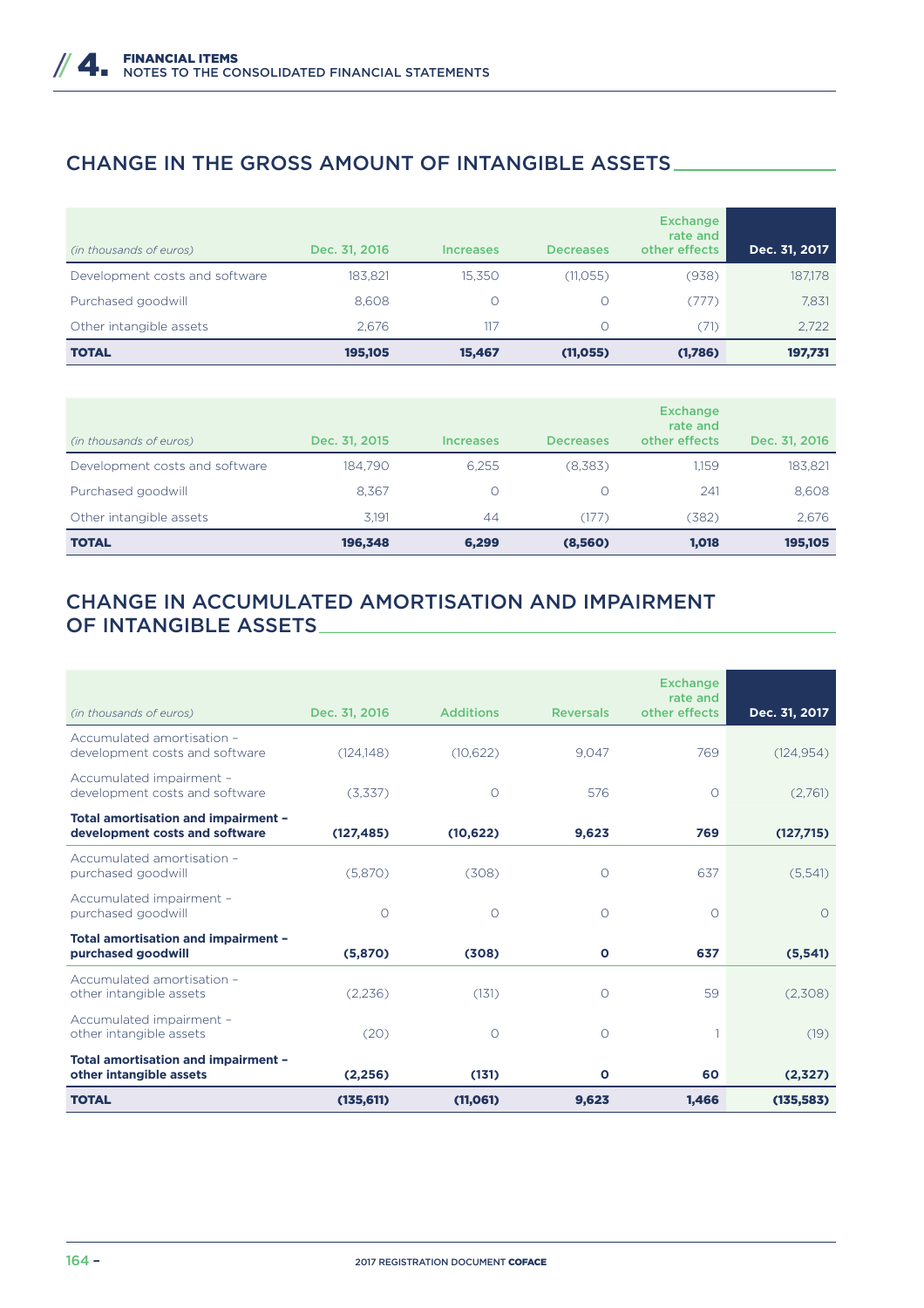# **NOTE 3** */* Insurance business investments

#### 3.1 Analysis by category

At December 31, 2017, the carrying amount of available-for-sale (AFS) securities amounted to €2,743,385 thousand, securities held for trading ("trading securities") came to €30,111 thousand and held-to-maturity (HTM) securities was €1,852 thousand.

As an insurance group, Coface's investment allocation is heavily weighted towards fixed-income instruments.

The distribution of the bonds portfolio by rating at December 31, 2017 was as follows:

- ◆ bonds rated "AAA": 19%;
- ◆ bonds rated "AA" and "A": 37%;
- ◆ bonds rated "BBB": 33%;
- ◆ bonds rated "BB" and lower: 11%.

|                                                          |                   |         | Dec. 31, 2017                         |           |                                               |                          |         | Dec. 31, 2016                         |           |                                                  |
|----------------------------------------------------------|-------------------|---------|---------------------------------------|-----------|-----------------------------------------------|--------------------------|---------|---------------------------------------|-----------|--------------------------------------------------|
| (in thousands of euros)                                  | Amortized<br>cost | Revalu- | ation Net value Fair value            |           | Unrea-<br>lized<br>gains and<br><b>losses</b> | <b>Amortized</b><br>cost | Revalu- | ation Net value Fair value            |           | Unrea-<br>lized<br>gains<br>and<br><b>losses</b> |
| <b>AFS securities</b>                                    |                   |         | 2,599,727 143,658 2,743,385 2,743,385 |           |                                               |                          |         | 2,459,575 134,378 2,593,953 2,593,953 |           |                                                  |
| Equities and other<br>variable-income securities         | 211,479           | 111.806 | 323,285                               | 323.285   |                                               | 140.734                  | 106.714 | 247.448                               | 247.448   |                                                  |
| Bonds and government<br>securities                       | 2,175,164         |         | 26,090 2,201,254 2,201,254            |           |                                               | 2,183,369                |         | 25,997 2,209,366 2,209,366            |           |                                                  |
| o/w direct investments<br>in securities                  | 1.757.587         | 25.326  | 1.782.913                             | 1.782.913 |                                               | 1.768.986                |         | 24.414 1.793.400 1.793.400            |           |                                                  |
| o/w investments in UCITS                                 | 417.577           | 764     | 418,341                               | 418,341   |                                               | 414,383                  | 1.583   | 415,966                               | 415,966   |                                                  |
| Shares in non-trading<br>property companies              | 213,084           | 5,762   | 218,846                               | 218,846   |                                               | 135,472                  | 1.667   | 137,139                               | 137,139   |                                                  |
| <b>HTM</b> securities                                    |                   |         |                                       |           |                                               |                          |         |                                       |           |                                                  |
| <b>Bonds</b>                                             | 1.852             |         | 1.852                                 | 2.564     | 712                                           | 2.740                    |         | 2.740                                 | 3.460     | 720                                              |
| <b>Fair value through income</b><br>- trading securities |                   |         |                                       |           |                                               |                          |         |                                       |           |                                                  |
| Money market funds<br>(UCITS)                            | 30,111            | $\circ$ | 30,111                                | 30,111    |                                               | 69,696                   |         | 69,696                                | 69.696    |                                                  |
| <b>Derivatives</b><br>(positive fair value)              |                   | 9,383   | 9,383                                 | 9.383     |                                               |                          | 2.975   | 2.975                                 | 2,975     |                                                  |
| (derivatives negative fair<br>value for information)     |                   | (267)   | (267)                                 | (267)     |                                               |                          | (7.508) | (7,508)                               | (7,508)   |                                                  |
| <b>Loans and receivables</b>                             | 91,362            |         | 91,361                                | 91,361    |                                               | 80,940                   |         | 80,940                                | 80,940    |                                                  |
| <b>Investment property</b>                               | 695               | (408)   | 288                                   | 288       |                                               | 716                      | 71      | 787                                   | 787       |                                                  |
| <b>TOTAL</b>                                             | 2,723,747         |         | 152,633 2,876,380 2,877,092           |           | 712                                           |                          |         | 2,613,667 137,424 2,751,091           | 2,751,811 | 720                                              |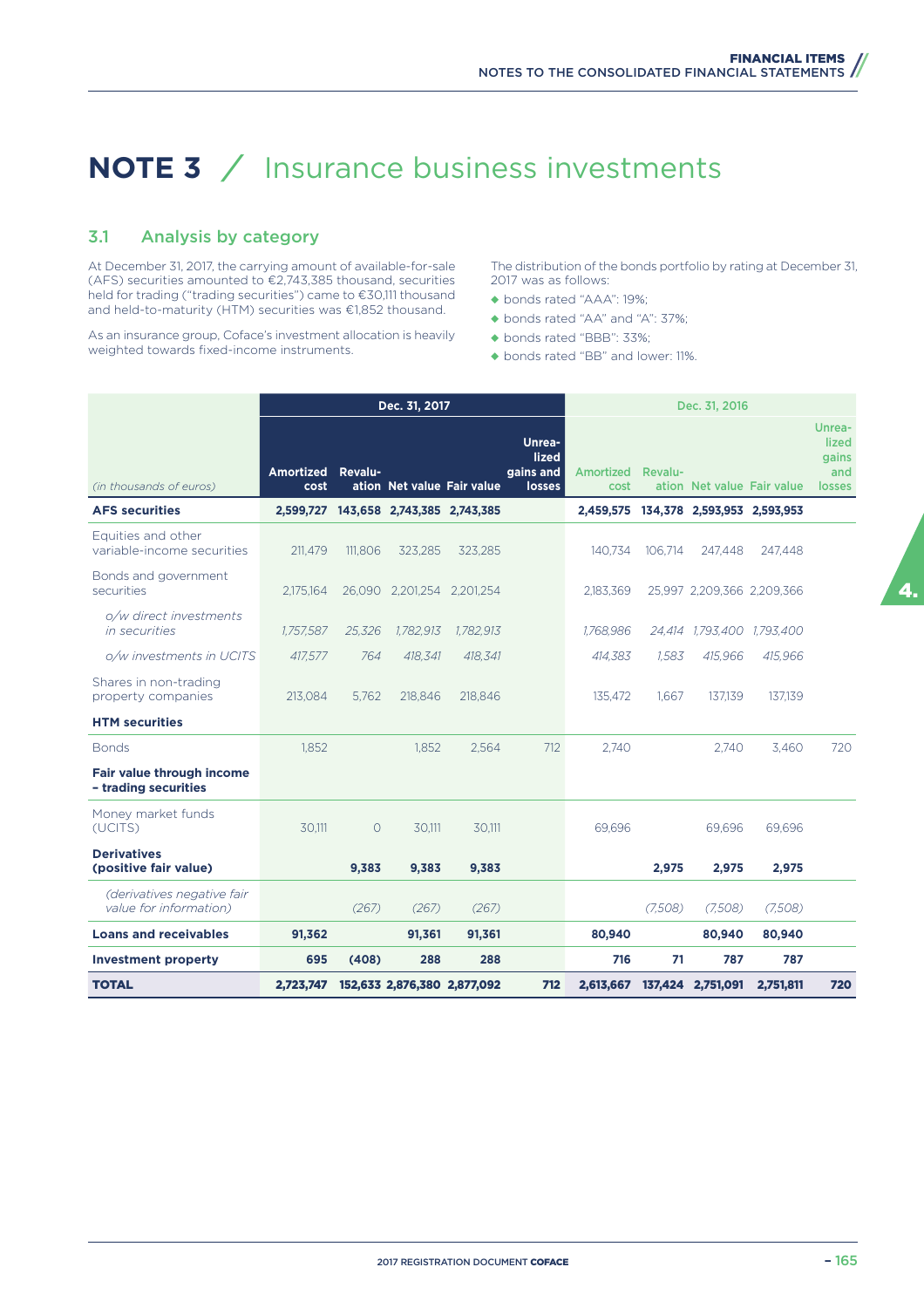| (in thousands of euros)                                   | <b>Gross</b><br>Dec. 31, 2017 | <b>Impairment</b> | <b>Net</b><br>Dec. 31, 2017 | <b>Net</b><br>Dec. 31, 2016 |
|-----------------------------------------------------------|-------------------------------|-------------------|-----------------------------|-----------------------------|
| <b>AFS securities</b>                                     | 2,773,560                     | (30, 175)         | 2,743,385                   | 2,593,953                   |
| Equities and other variable-income securities             | 353.452                       | (30,167)          | 323.285                     | 247,448                     |
| Bonds and government securities                           | 2,201,254                     |                   | 2,201,254                   | 2,209,366                   |
| o/w direct investments in securities                      | 1,782,913                     |                   | 1,782,913                   | 1,793,400                   |
| o/w investments in UCITS                                  | 418.341                       |                   | 418.341                     | 415,966                     |
| Shares in non-trading property companies                  | 218.854                       | (8)               | 218,846                     | 137,139                     |
| <b>HTM</b> securities                                     |                               |                   |                             |                             |
| Bond                                                      | 1,852                         |                   | 1.852                       | 2,740                       |
| Fair value through income - trading securities            |                               |                   |                             |                             |
| Money market funds (UCITS)                                | 30,111                        |                   | 30,111                      | 69,696                      |
| Derivatives (positive fair value)                         | 9,383                         |                   | 9,383                       | 2,975                       |
| (for information, derivatives with a negative fair value) | (267)                         |                   | (267)                       | (7,508)                     |
| <b>Loans and receivables</b>                              | 91,361                        |                   | 91,361                      | 80,940                      |
| <b>Investment property</b>                                | 288                           |                   | 288                         | 787                         |
| <b>TOTAL</b>                                              | 2,906,555                     | (30,175)          | 2,876,380                   | 2,751,091                   |

#### IMPAIRMENTS

| (in thousands of euros)                          | Dec. 31, 2016 | <b>Additions</b> | <b>Reversals</b> | <b>Exchange</b><br>rate effects<br>and other | Dec. 31, 2017 |
|--------------------------------------------------|---------------|------------------|------------------|----------------------------------------------|---------------|
| <b>AFS securities</b>                            | 30,510        | 2,273            | (2,586)          | (22)                                         | 30,175        |
| Equities and other variable-income<br>securities | 29.411        | 2.273            | (1,495)          | (22)                                         | 30,167        |
| Bonds and government securities                  | 1.091         | $\circ$          | (1,091)          | $\Omega$                                     | $\Omega$      |
| Shares in non-trading property<br>companies      | 8             |                  |                  |                                              | 8             |
| <b>TOTAL</b>                                     | 30,510        | 2,273            | (2,586)          | (22)                                         | 30,175        |

Reversals are related to the disposal of AFS securities.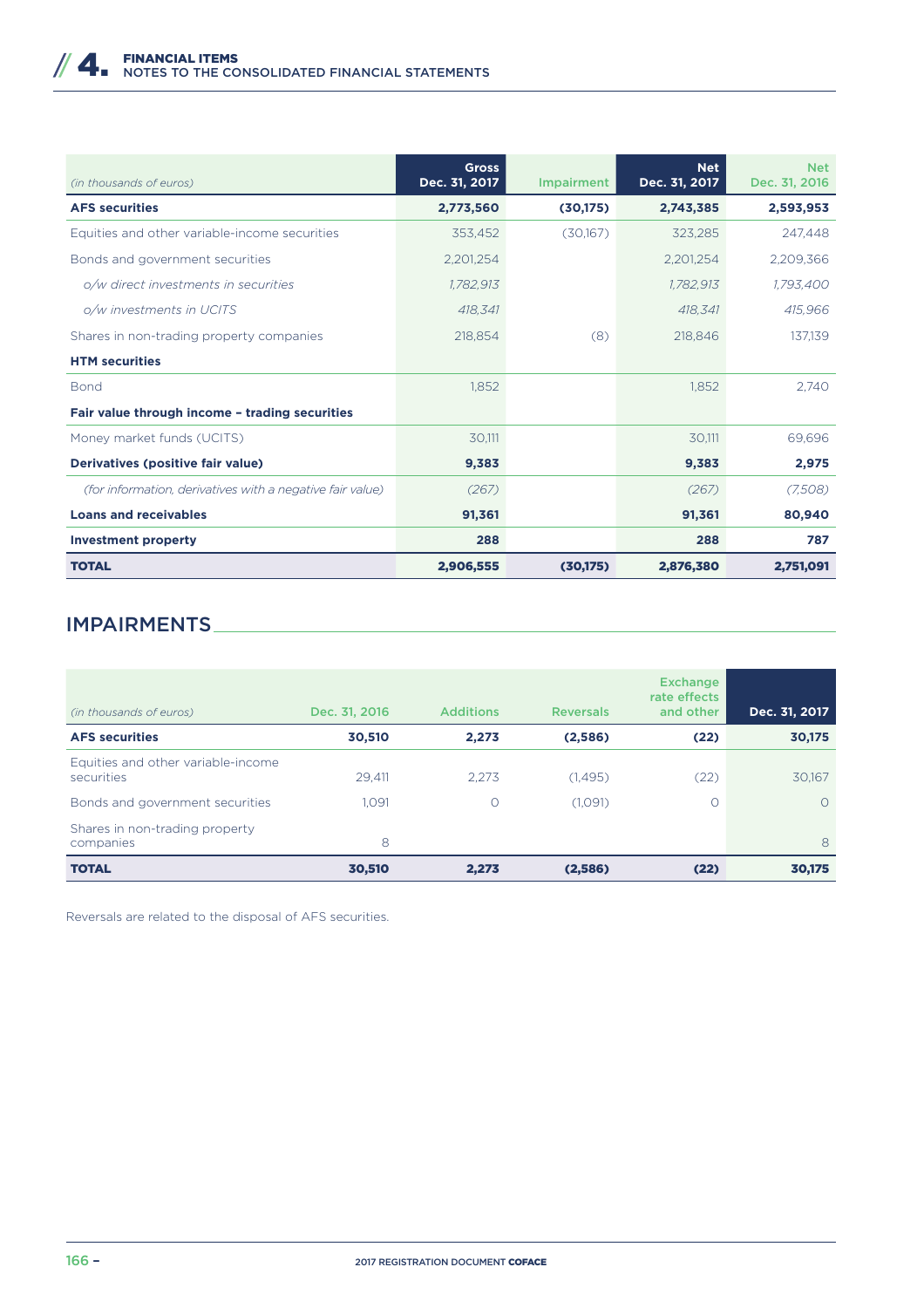|                                                                        |                    |                  |                  | Dec. 31, 2017      |                             |              |                           |
|------------------------------------------------------------------------|--------------------|------------------|------------------|--------------------|-----------------------------|--------------|---------------------------|
| (in thousands of euros)                                                | Carrying<br>amount | <b>Increases</b> | <b>Decreases</b> | <b>Revaluation</b> | <b>Impairment movements</b> | <b>Other</b> | <b>Carrying</b><br>amount |
| <b>AFS securities</b>                                                  | 2,593,953          | 1,482,729        | (1, 279, 397)    | 11,789             | 313                         | (66,001)     | 2,743,385                 |
| Equities and other<br>variable-income securities                       | 247,448            | 165,973          | (94,095)         | 7,120              | (778)                       | (2,383)      | 323,285                   |
| Bonds and government<br>securities                                     | 2,209,366          | 1,235,072        | (1,185,303)      | 573                | 1,091                       | (59, 545)    | 2,201,254                 |
| Shares in non-trading<br>property companies                            | 137,139            | 81,685           | $\circ$          | 4,095              |                             | (4,073)      | 218,846                   |
| <b>HTM</b> securities                                                  |                    |                  |                  |                    |                             |              |                           |
| <b>Bonds</b>                                                           | 2,740              | 119              | (1,007)          | $\circ$            |                             | $\circ$      | 1,852                     |
| <b>Fair value through</b><br>income - trading<br>securities            | 69,696             | $\mathbf{o}$     | (39, 585)        | $\mathbf{o}$       |                             | $\mathbf{o}$ | 30,111                    |
| <b>Loans, receivables</b><br>and other financial<br><b>investments</b> | 84,702             | 25,195           | (7, 293)         | 1,061              |                             | (2,634)      | 101,031                   |
| <b>TOTAL</b>                                                           | 2,751,091          | 1,508,043        | (1,327,282)      | 12,850             | 313                         | (68, 635)    | 2,876,380                 |

#### CHANGE IN INVESTMENTS BY CATEGORY

#### **DERIVATIVES**

The structural use of derivatives is strictly limited to hedging. The notional amounts of the hedges therefore do not exceed the amounts of the underlying assets in the portfolio.

During 2017, the majority of the derivative transactions carried out by the Group concerned the systematic hedging of currency risks *via* swaps or currency futures for primarily USD-denominated bonds held in the investment portfolio that covers all of Coface's European entities (whose currency risks are systematically hedged).

Investments in equities were subject to systematic partial hedging through purchases of put options. The hedging strategy applied by the Group is aimed at protecting the portfolio against a sharp drop in the equities market in the eurozone.

Regarding the bond portfolio, some of our exposure to European sovereign debt is hedged through future rates. Some one-off interest rate hedging transactions were also set up on negotiable debt securities.

None of these transactions qualified for hedge accounting under IFRS as they were mainly currency transactions and partial market hedges.

Derivatives also includes, from the first quarter of 2016, the fair value of the contingent capital instrument. This fair value corresponds to the fees due. This asset is shown in level 3.

The criteria triggering the exercise of the contingent capital line have not changed since the inception.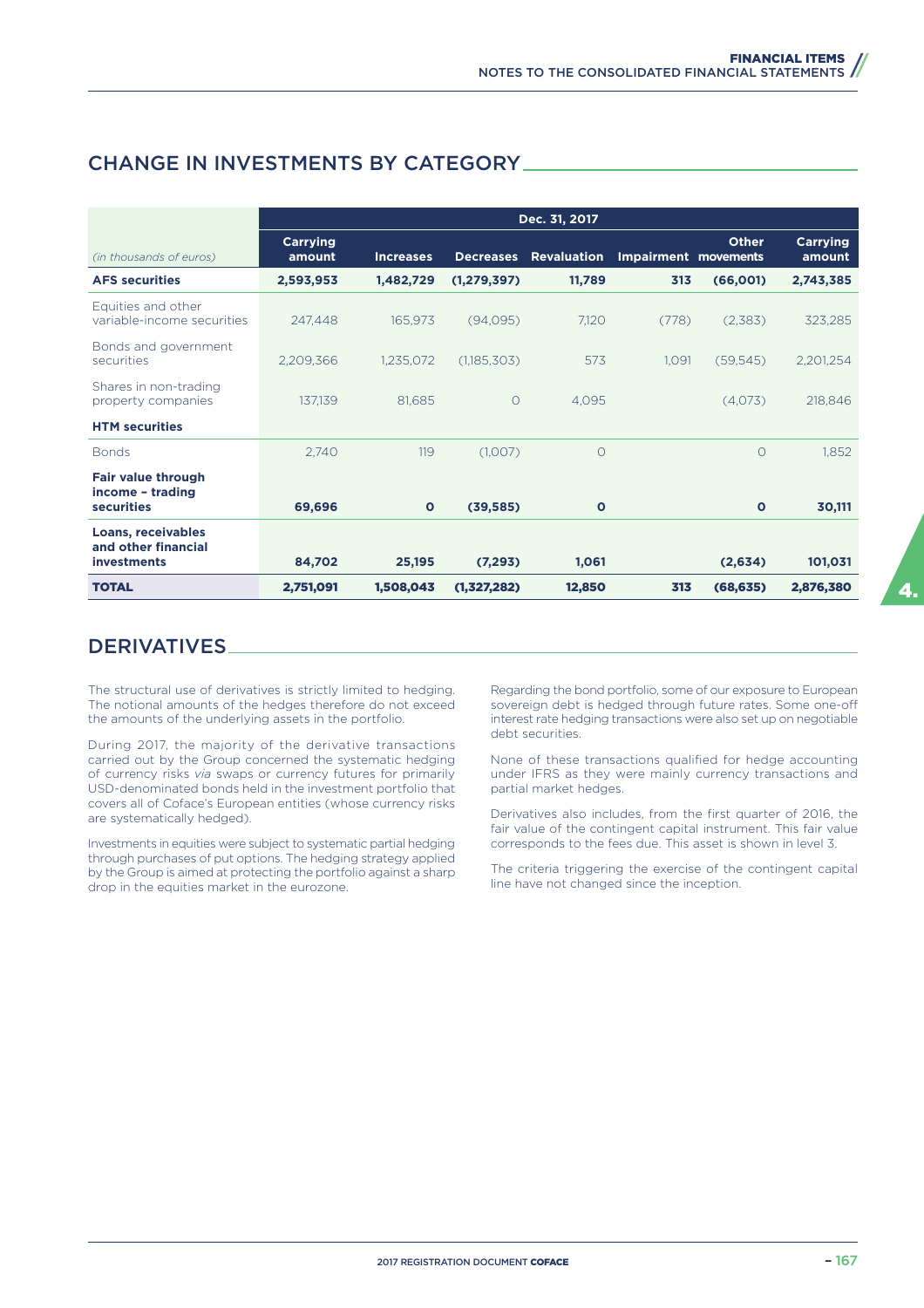#### 3.2 Financial instruments recognized at fair value

The fair values of financial instruments recorded in the balance sheet are measured according to a hierarchy that categorizes into three levels the inputs used to measure fair value. These levels are as follows:

Level 1: Quoted prices in active markets for an identical financial instrument.

Securities classified as level 1 represent 85% of the Group's portfolio. They correspond to:

- ◆ equities, bonds and government securities listed on organized markets, as well as units in dedicated mutual funds whose net asset value is calculated and published on a very regular basis and is readily available (AFS securities);
- ◆ government bonds and bonds indexed to variable interest rates (HTM securities);
- ◆ French units money-market funds, SICAV (trading securities).

Level 2: Use of inputs, other than quoted prices for an identical instrument that are directly or indirectly observable in the market (inputs corroborated by the market such as yield curves, swap rates, multiples method, etc.).

Securities classified as level 2 represent 3% of the Group's portfolio. This level is used for the following instruments:

- ◆ unlisted equities;
- ◆ loans and receivables due from banks or clients and whose fair value is determined using the historical cost method.

Level 3: Valuation techniques based on unobservable inputs such as projections or internal data.

Securities classified as level 3 represent 12% of the Group's portfolio. This level corresponds to unlisted equities, investment securities and units in dedicated mutual funds, as well as investment property.

Value in use is the present value of future cash flows that may result from an asset or cash-generating unit. The valuation, based on the discounted cash flow method, is based on the three-year projected budget prepared by the subsidiaries and validated by management with two years built on the basis of standardized management ratios (loss ratios and target cost ratios). Beyond the fifth year, the terminal value is evaluated on a basis of infinite capitalization of the last year cash flow.

#### BREAKDOWN OF FINANCIAL INSTRUMENT FAIR VALUE MEASUREMENTS AS AT DECEMBER 31, 2017 BY LEVEL IN THE FAIR VALUE HIERARCHY

|                                                          |                           |                      | Level 1                               | Level 2                                               | Level 3                                               |
|----------------------------------------------------------|---------------------------|----------------------|---------------------------------------|-------------------------------------------------------|-------------------------------------------------------|
|                                                          |                           |                      | <b>Fair value</b><br>determined based | <b>Fair value</b><br>determined based<br>on valuation | <b>Fair value</b><br>determined based<br>on valuation |
| (in thousands of euros)                                  | <b>Carrying</b><br>amount | <b>Fair</b><br>value | on quoted prices<br>in active markets | techniques that use<br>observable inputs              | techniques that use<br>unobservable inputs            |
| <b>AFS securities</b>                                    |                           | 2,743,385 2,743,385  | 2,395,995                             | 23                                                    | 347,367                                               |
| Equities and other variable-<br>income securities        | 323.285                   | 323.285              | 194.741                               | 23                                                    | 128.521                                               |
| Bonds and government<br>securities                       | 2.201.254                 | 2.201.254            | 2.201.254                             | $\circ$                                               |                                                       |
| Shares in non-trading<br>property companies              | 218.846                   | 218.846              |                                       |                                                       | 218.846                                               |
| <b>HTM</b> securities                                    |                           |                      |                                       |                                                       |                                                       |
| <b>Bonds</b>                                             | 1.852                     | 2.564                | 2.564                                 |                                                       |                                                       |
| <b>Fair value through income</b><br>- trading securities |                           |                      |                                       |                                                       |                                                       |
| Money market funds (UCITS)                               | 30.111                    | 30.111               | 30,111                                |                                                       |                                                       |
| <b>Derivatives</b>                                       | 9,383                     | 9,383                | 3,770                                 | 5,004                                                 | 609                                                   |
| <b>Loans and receivables</b>                             | 91,361                    | 91,361               |                                       | 91,361                                                |                                                       |
| <b>Investment property</b>                               | 288                       | 288                  |                                       |                                                       | 288                                                   |
| <b>TOTAL</b>                                             | 2,876,380 2,877,092       |                      | 2.432.440                             | 96,388                                                | 348,264                                               |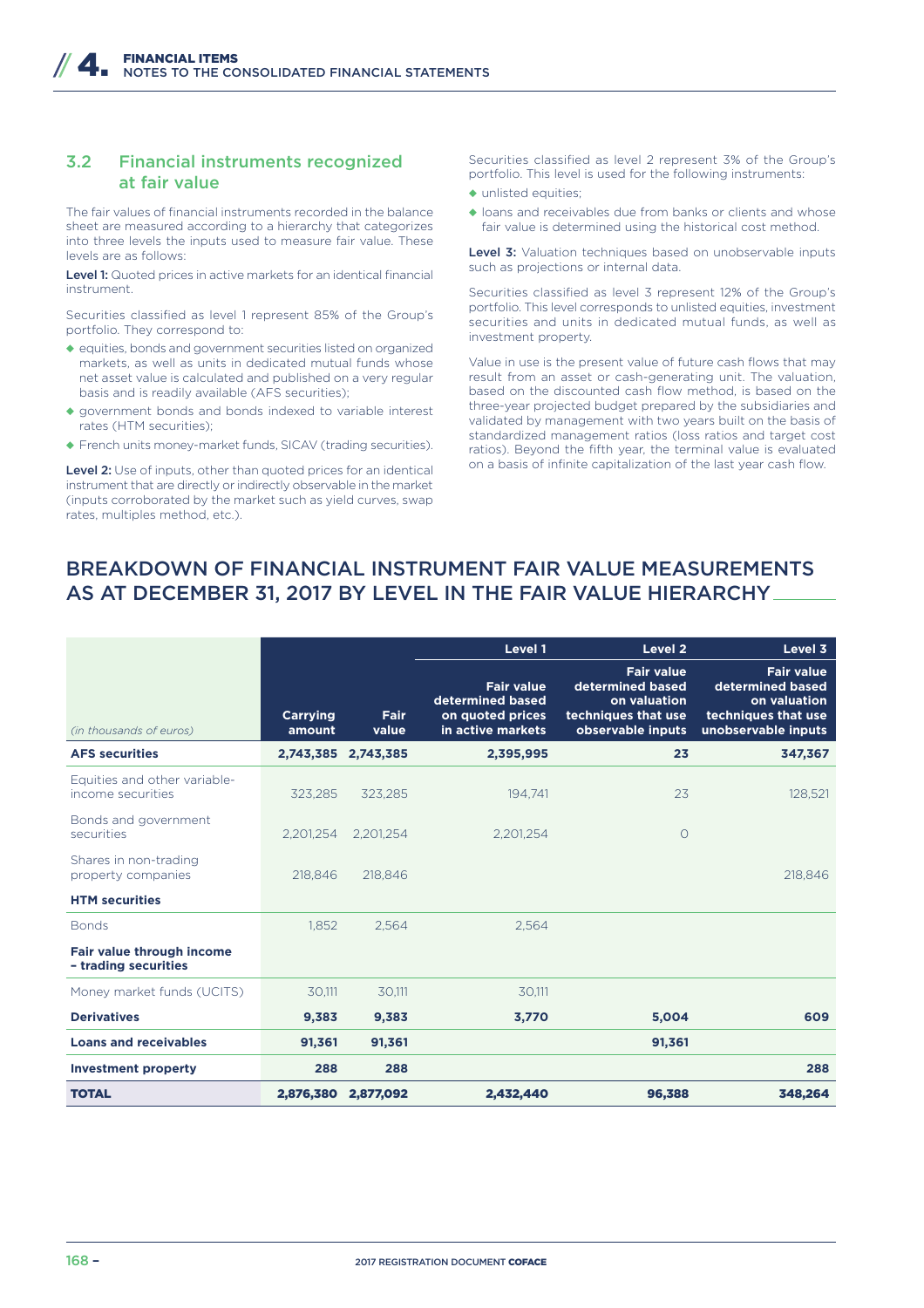#### MOVEMENTS IN LEVEL 3 SECURITIES AS AT DECEMBER 31, 2017

|                                                  |                  | <b>Gains and losses</b><br>recognized in the period |                              |                             | Transactions for the period  | <b>Exchange</b> |                  |
|--------------------------------------------------|------------------|-----------------------------------------------------|------------------------------|-----------------------------|------------------------------|-----------------|------------------|
| (in thousands of euros)                          | Dec. 31,<br>2016 | In income                                           | <b>Directly</b><br>in equity | Purchases/<br><b>Issues</b> | Sales/<br><b>Redemptions</b> | rate<br>effects | Dec. 31,<br>2017 |
| <b>AFS securities</b>                            | 269,595          | (2, 273)                                            | 1,635                        | 84,897                      | (237)                        | (6,250)         | 347,367          |
| Equities and other<br>variable-income securities | 132.456          | (2,273)                                             | (2.460)                      | 3.212                       | (237)                        | (2,177)         | 128.521          |
| Shares in non-trading<br>property companies      | 137.139          |                                                     | 4.095                        | 81.685                      | $\circ$                      | (4,073)         | 218.846          |
| <b>Derivatives</b>                               | 1,122            |                                                     |                              | (513)                       |                              |                 | 609              |
| <b>Investment property</b>                       | 787              |                                                     |                              |                             | (499)                        |                 | 288              |
| <b>TOTAL</b>                                     | 271.504          | (2.273)                                             | 1.635                        | 84.384                      | (736)                        | (6.250)         | 348,264          |

#### BREAKDOWN OF FINANCIAL INSTRUMENT FAIR VALUE MEASUREMENTS AS AT DECEMBER 31, 2016 BY LEVEL IN THE FAIR VALUE HIERARCHY

|                                                   |                    |                     | Level 1                                                                        | Level <sub>2</sub>                                                                                | Level 3                                                                                             |
|---------------------------------------------------|--------------------|---------------------|--------------------------------------------------------------------------------|---------------------------------------------------------------------------------------------------|-----------------------------------------------------------------------------------------------------|
| (in thousands of euros)                           | Carrying<br>amount | Fair<br>value       | <b>Fair value</b><br>determined based<br>on quoted prices<br>in active markets | <b>Fair value</b><br>determined based<br>on valuation<br>techniques that use<br>observable inputs | <b>Fair value</b><br>determined based<br>on valuation<br>techniques that use<br>unobservable inputs |
| <b>AFS securities</b>                             | 2,593,953          | 2,593,953           | 2,324,334                                                                      | 23                                                                                                | 269,595                                                                                             |
| Equities and other variable-<br>income securities | 247.448            | 247.448             | 114.969                                                                        | 23                                                                                                | 132.456                                                                                             |
| Bonds and government<br>securities                |                    | 2,209,366 2,209,366 | 2,209,366                                                                      |                                                                                                   |                                                                                                     |
| Shares in non-trading<br>property companies       | 137,139            | 137.139             |                                                                                |                                                                                                   | 137,139                                                                                             |
| <b>HTM</b> securities                             |                    |                     |                                                                                |                                                                                                   |                                                                                                     |
| <b>Bonds</b>                                      | 2.740              | 3.460               | 3.460                                                                          |                                                                                                   |                                                                                                     |
| Fair value through income<br>- trading securities |                    |                     |                                                                                |                                                                                                   |                                                                                                     |
| Money market funds (UCITS)                        | 69.696             | 69.696              | 69.696                                                                         |                                                                                                   |                                                                                                     |
| <b>Derivatives</b>                                | 2,975              | 2,975               | 993                                                                            | 860                                                                                               | 1,122                                                                                               |
| <b>Loans and receivables</b>                      | 80,940             | 80,940              |                                                                                | 80,940                                                                                            |                                                                                                     |
| <b>Investment property</b>                        | 787                | 787                 |                                                                                |                                                                                                   | 787                                                                                                 |
| <b>TOTAL</b>                                      | 2,751,091          | 2,751,811           | 2,398,483                                                                      | 81,823                                                                                            | 271,504                                                                                             |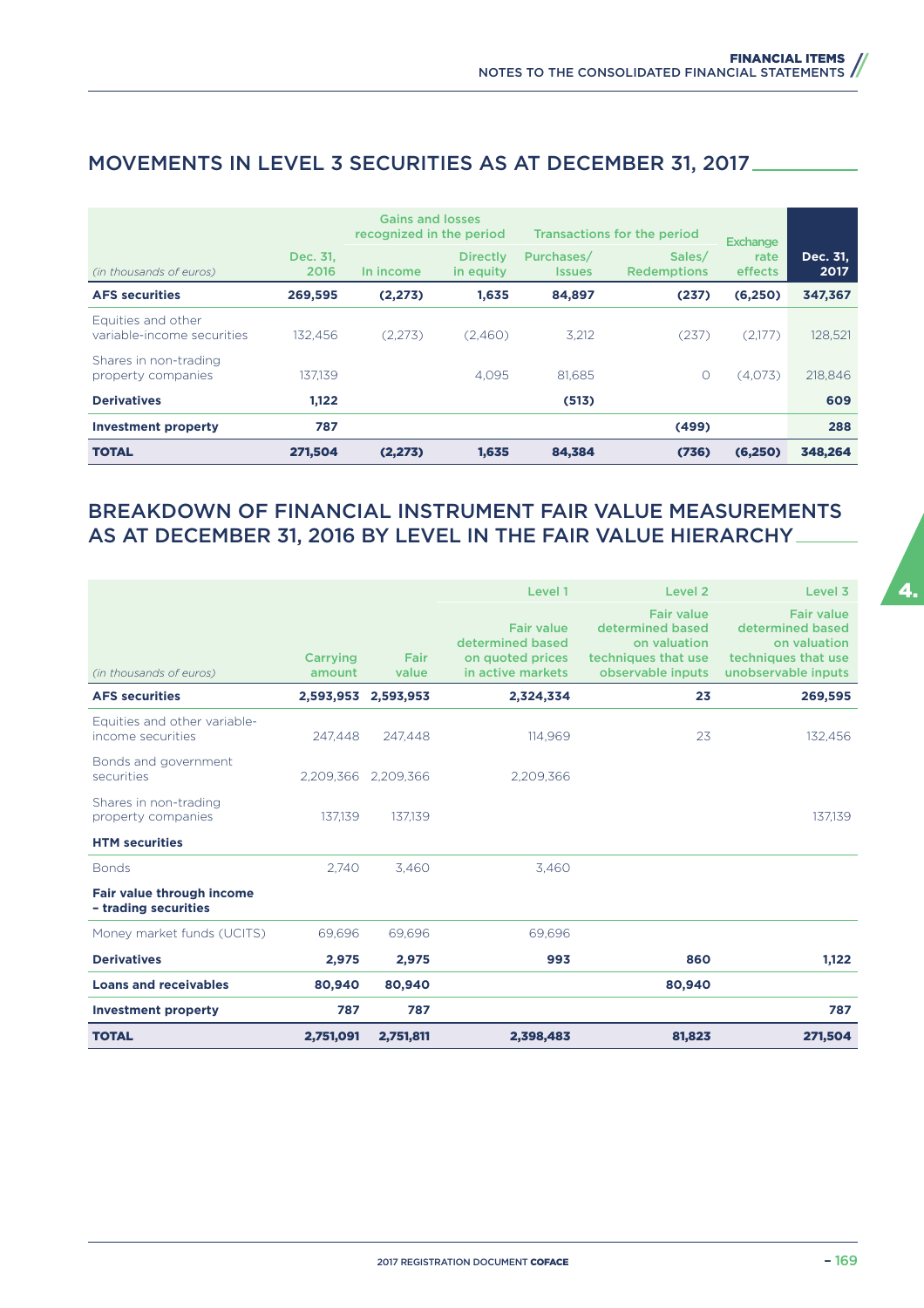#### MOVEMENTS IN LEVEL 3 SECURITIES AS AT DECEMBER 31, 2016

|                                                  |                     | <b>Gains and losses</b><br>recognized in the period |                              | <b>Transactions</b><br>for the period |                              | <b>Exchange</b> |                     |
|--------------------------------------------------|---------------------|-----------------------------------------------------|------------------------------|---------------------------------------|------------------------------|-----------------|---------------------|
| (in thousands of euros)                          | At Dec. 31,<br>2015 | In income                                           | <b>Directly</b><br>in equity | Purchases/<br><b>Issues</b>           | Sales/<br><b>Redemptions</b> | rate<br>effects | At Dec. 31,<br>2016 |
| <b>AFS securities</b>                            | 240,219             | 445                                                 | 5,178                        | 46,411                                | (17,058)                     | (5,600)         | 269,595             |
| Equities and other<br>variable-income securities | 129.297             | 445                                                 | 3.427                        | 2.850                                 |                              | (3,563)         | 132.456             |
| Shares in non-trading<br>property companies      | 110.922             |                                                     | 1.751                        | 43.561                                | (17.058)                     | (2.037)         | 137,139             |
| <b>Derivatives</b>                               |                     |                                                     |                              | 1,122                                 |                              |                 | 1,122               |
| <b>Investment property</b>                       | 800                 | (13)                                                |                              |                                       |                              |                 | 787                 |
| <b>TOTAL</b>                                     | 241,019             | 432                                                 | 5,178                        | 47,533                                | (17,058)                     | (5,600)         | 271,504             |

### **NOTE 4** */* Receivables arising from banking and other activities

#### BREAKDOWN BY NATURE

| (in thousands of euros)                                              | Dec. 31, 2017 | Dec. 31, 2016 |
|----------------------------------------------------------------------|---------------|---------------|
| Receivables arising from banking and other activities                | 2.523.549     | 2.412.543     |
| Non-performing receivables arising from banking and other activities | 56.501        | 86.579        |
| Allowances for receivables arising from banking and other activities | (56.501)      | (17,597)      |
| <b>TOTAL</b>                                                         | 2,523,549     | 2,481,525     |

#### BREAKDOWN BY AGE

Receivables arising from banking and other activities represent receivables acquired within the scope of factoring agreements.

They are recognised at cost within assets in the balance sheet and they are classified as level 2. Factoring receivables include both receivables whose future recovery is guaranteed by Coface and receivables for which the risk of future recovery is borne by the customer.

Where applicable, the Group recognises a valuation allowance against receivables to take account of any potential difficulties in their future recovery, it being specified that the receivables are also covered by a credit insurance agreement. Accordingly, the related risks are covered by claims provisions.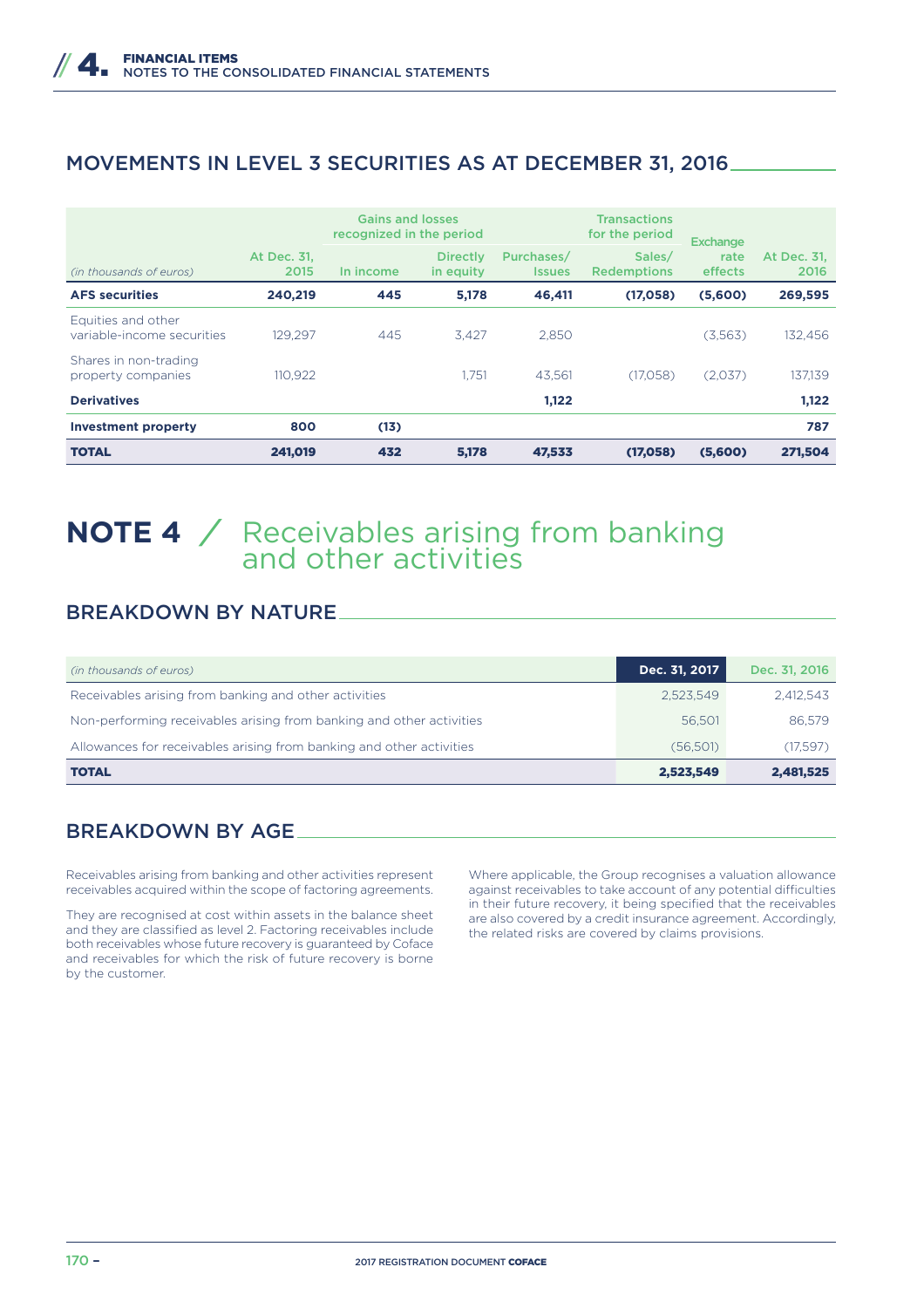|                                                                                                              | Dec. 31, 2017 |           |                       |                       |              |              |
|--------------------------------------------------------------------------------------------------------------|---------------|-----------|-----------------------|-----------------------|--------------|--------------|
|                                                                                                              |               |           | <b>Due</b>            |                       |              |              |
| (in thousands of euros)                                                                                      | Not due       | -3 months | 3 months<br>to 1 year | 1 to 5 years +5 years |              | <b>Total</b> |
| Receivables arising from banking<br>and other activities                                                     | 1,862,396     | 661.153   |                       |                       |              | 2,523,549    |
| Non-performing receivables arising<br>from banking and other activities                                      |               |           | 6,972                 | 22,407                | 27,122       | 56,501       |
| Allowances for receivables arising<br>from banking and other activities                                      |               |           | (6,972)               | (22, 407)             | (27,122)     | (56, 501)    |
| <b>Total receivables arising from banking</b><br>and other activities                                        | 1,862,396     | 661,153   | $\mathbf{o}$          | $\mathbf{o}$          | $\mathbf{o}$ | 2,523,549    |
| Claims reserve as hedge for factoring<br>receivables                                                         |               |           |                       |                       |              |              |
| <b>TOTAL RECEIVABLES ARISING</b><br><b>FROM BANKING AND OTHER ACTIVITIES</b><br><b>AFTER CLAIMS RESERVES</b> | 1,862,396     | 661,153   | ο                     | $\mathbf{o}$          | $\mathbf o$  | 2,523,549    |

|                                                                                                              | Dec. 31, 2016 |           |                       |              |             |           |
|--------------------------------------------------------------------------------------------------------------|---------------|-----------|-----------------------|--------------|-------------|-----------|
|                                                                                                              | <b>Due</b>    |           |                       |              |             |           |
| (in thousands of euros)                                                                                      | Not due       | -3 months | 3 months<br>to 1 year | 1 to 5 years | +5 years    | Total     |
| Receivables arising from banking<br>and other activities                                                     | 1,895,174     | 517,369   |                       |              |             | 2,412,543 |
| Non-performing receivables arising<br>from banking and other activities                                      |               |           | 10,285                | 64.474       | 11.820      | 86,579    |
| Allowances for receivables arising<br>from banking and other activities                                      |               |           | (2,674)               | (3,165)      | (11.758)    | (17,597)  |
| <b>Total receivables arising from banking</b><br>and other activities                                        | 1,895,174     | 517,369   | 7,611                 | 61,309       | 62          | 2,481,525 |
| Claims reserve as hedge for factoring<br>receivables                                                         |               |           | (7,611)               | (61, 309)    | (62)        | (68,982)  |
| <b>TOTAL RECEIVABLES ARISING</b><br><b>FROM BANKING AND OTHER ACTIVITIES</b><br><b>AFTER CLAIMS RESERVES</b> | 1,895,174     | 517,369   | $\mathbf{o}$          | $\bullet$    | $\mathbf o$ | 2,412,543 |

## **NOTE 5** */* Investments in associates

| (in thousands of euros)                | Dec. 31, 2017 | Dec. 31, 2016 |
|----------------------------------------|---------------|---------------|
| Investments in associates at January 1 | 13.411        | 20.258        |
| Dividends paid                         | O             | (1,009)       |
| Share in net income of associates      | 2.369         | (5,838)       |
| <b>TOTAL INVESTMENTS IN ASSOCIATES</b> | 15,780        | 13,411        |

Investment in associates are related to Cofacredit, entity owned at 36% and accounted by the equity method. Investments in associates increased by €2,369 thousand during the year 2017.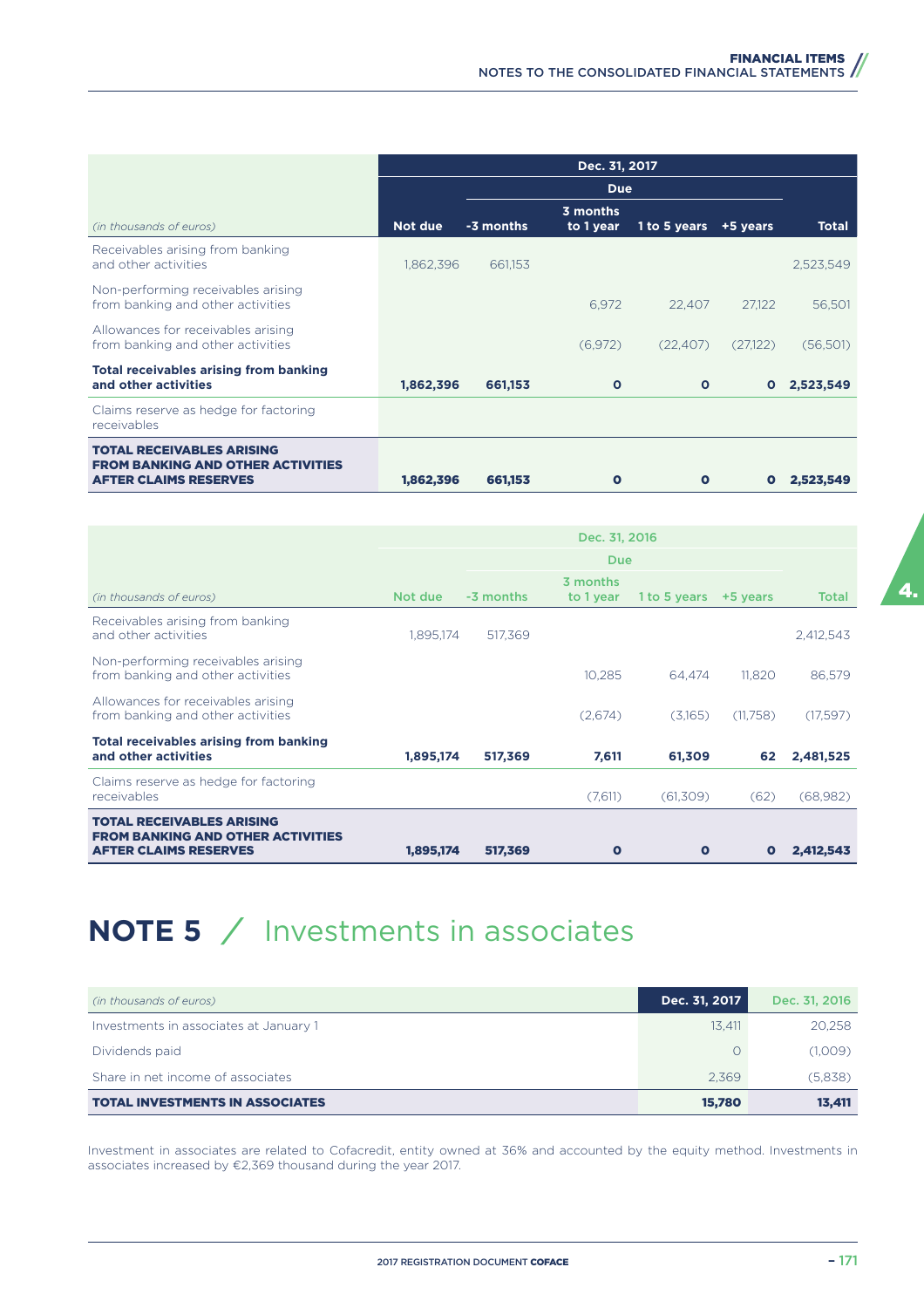### **NOTE 6** */* Tangible assets

|                                     | Dec. 31, 2017    | Dec. 31, 2016 |
|-------------------------------------|------------------|---------------|
| (in thousands of euros)             | <b>Net value</b> | Net value     |
| Buildings used in the business      | 35.344           | 38,528        |
| Other property, plant and equipment | 19.335           | 18.956        |
| <b>TOTAL</b>                        | 54.679           | 57,484        |

|                                     | Dec. 31, 2017 |                                                           |                  |
|-------------------------------------|---------------|-----------------------------------------------------------|------------------|
| (in thousands of euros)             |               | <b>Amortisation</b><br><b>Gross amount</b> and impairment | <b>Net value</b> |
| Buildings used in the business      | 107.795       | (72.451)                                                  | 35,344           |
| Other property, plant and equipment | 55.832        | (36.497)                                                  | 19,335           |
| <b>TOTAL</b>                        | 163,627       | (108, 948)                                                | 54,679           |

|                                     |              | Dec. 31, 2016                  |           |
|-------------------------------------|--------------|--------------------------------|-----------|
| (in thousands of euros)             | Gross amount | Amortisation<br>and impairment | Net value |
| Buildings used in the business      | 109.016      | (70.488)                       | 38,528    |
| Other property, plant and equipment | 57.434       | (38.478)                       | 18.956    |
| <b>TOTAL</b>                        | 166,450      | (108, 966)                     | 57,484    |

#### CHANGE IN THE GROSS AMOUNT OF PROPERTY, PLANT AND EQUIPMENT

| (in thousands of euros)                        | Dec. 31, 2016 | <b>Increases</b> | <b>Decreases</b> | <b>Exchange</b><br>rate and<br>other effects | Dec. 31, 2017 |
|------------------------------------------------|---------------|------------------|------------------|----------------------------------------------|---------------|
| Land used in the business                      | 14,010        | 0                | $\circ$          | $\Omega$                                     | 14,010        |
| Buildings used in the business                 | 95,006        | 7                | (1,228)          | $\Omega$                                     | 93.785        |
| <b>Total buildings used</b><br>in the business | 109,016       | 7                | (1,228)          | $\mathbf{o}$                                 | 107,795       |
| Operating guarantees<br>and deposits           | 5.247         | 122              | (25)             | (87)                                         | 5.257         |
| Other property, plant<br>and equipment         | 52.187        | 4.071            | (5,085)          | (598)                                        | 50,575        |
| Total other property, plant<br>and equipment   | 57,434        | 4,192            | (5,110)          | (684)                                        | 55,832        |
| <b>TOTAL</b>                                   | 166,450       | 4,199            | (6,338)          | (684)                                        | 163,627       |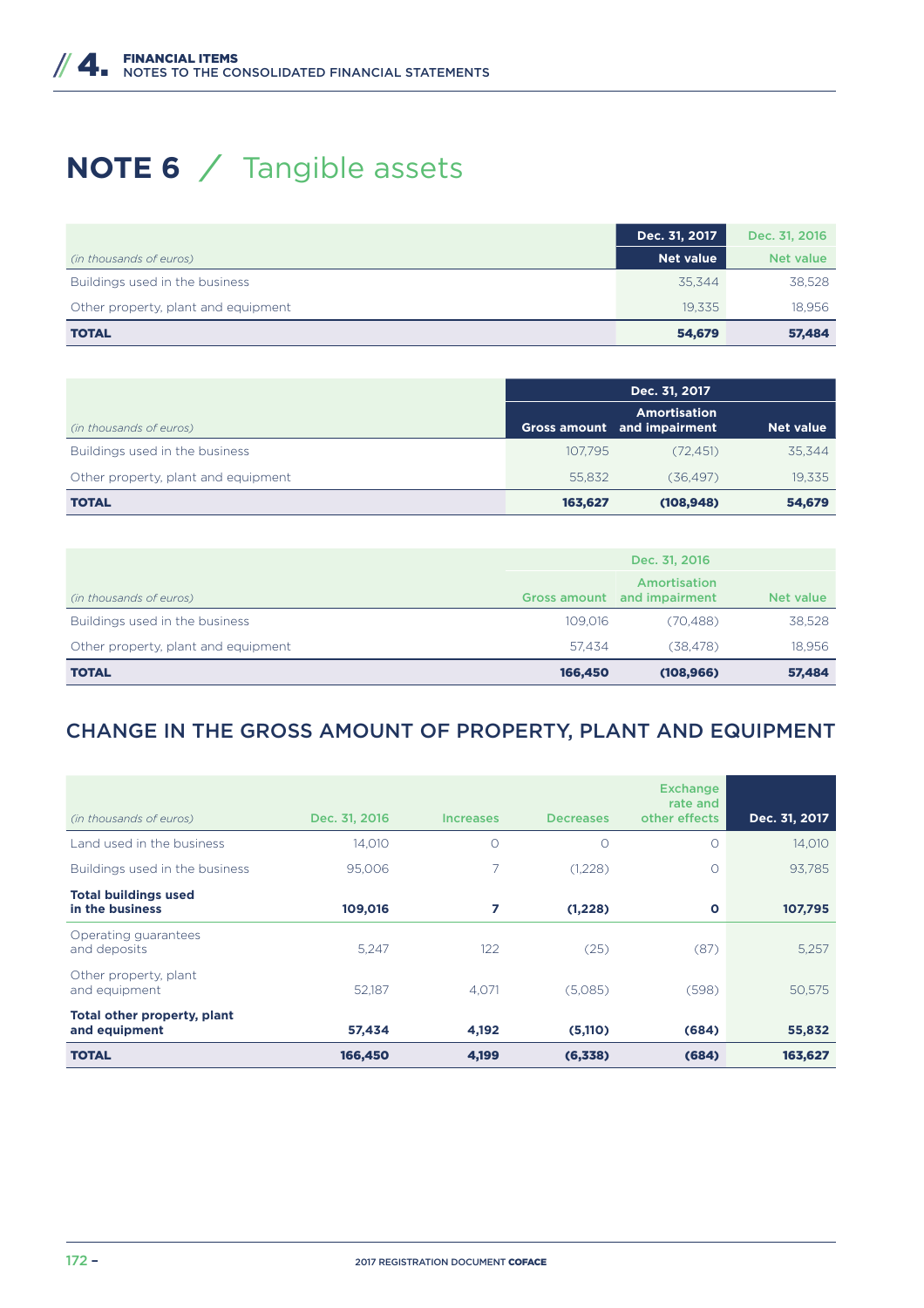| (in thousands of euros)                        | Dec. 31, 2015 | <b>Increases</b> | <b>Decreases</b> | <b>Exchange</b><br>rate and<br>other effects | Dec. 31, 2016 |
|------------------------------------------------|---------------|------------------|------------------|----------------------------------------------|---------------|
| Land used in the business                      | 14,010        | $\Omega$         | 0                | O                                            | 14,010        |
| Buildings used in the business                 | 94.978        | 28               | $\circ$          | 0                                            | 95,006        |
| <b>Total buildings used</b><br>in the business | 108,988       | 28               | O                | $\mathbf{o}$                                 | 109,016       |
| Operating guarantees<br>and deposits           | 5.202         | 19               | (31)             | 57                                           | 5.247         |
| Other property, plant<br>and equipment         | 54.175        | 1.864            | (3.758)          | (94)                                         | 52.187        |
| Total other property, plant<br>and equipment   | 59,377        | 1,883            | (3,789)          | (37)                                         | 57,434        |
| <b>TOTAL</b>                                   | 168,365       | 1,911            | (3,789)          | (37)                                         | 166,450       |

The Group mainly makes investments in tangible assets relating to the arrangement or layout of operated office buildings. These investments amounted to €4.2 million in the 2017 financial year compared to €1.9 million in the 2016 financial year.

#### CHANGE IN ACCUMULATED DEPRECIATION AND IMPAIRMENT OF PROPERTY, PLANT AND EQUIPMENT

| (in thousands of euros)                                       | Dec. 31, 2016 | <b>Additions</b> | <b>Reversals</b> | <b>Exchange</b><br>rate and<br>other effects | Dec. 31, 2017 |
|---------------------------------------------------------------|---------------|------------------|------------------|----------------------------------------------|---------------|
| Accumulated depreciation<br>- Building used in the business   | (70.488)      | (2,231)          | 268              | $\Omega$                                     | (72, 451)     |
| Accumulated impairment<br>- Buildings used in the business    | $\Omega$      | Ω                | $\circ$          | $\Omega$                                     | $\Omega$      |
| <b>Buildings used in the business</b>                         | (70, 488)     | (2,231)          | 268              | $\mathbf{o}$                                 | (72, 451)     |
| Accumulated depreciation other<br>property, plant & equipment | (36.031)      | (3.563)          | 4.802            | 394                                          | (34,398)      |
| Accumulated impairment other<br>property, plant & equipment   | (2.447)       | (19)             | 333              | 34                                           | (2,099)       |
| Other property, plant<br>and equipment                        | (38, 478)     | (3,582)          | 5,135            | 428                                          | (36, 497)     |
| <b>TOTAL</b>                                                  | (108, 966)    | (5,813)          | 5,403            | 428                                          | (108, 948)    |

| (in thousands of euros)                                       | Dec. 31, 2015 | <b>Additions</b> | <b>Reversals</b> | <b>Exchange</b><br>rate and<br>other effects | Dec. 31, 2016 |
|---------------------------------------------------------------|---------------|------------------|------------------|----------------------------------------------|---------------|
| Accumulated depreciation<br>- Building used in the business   | (68, 232)     | (2,256)          | $\circ$          | $\circ$                                      | (70, 488)     |
| Accumulated impairment<br>- Buildings used in the business    | $\Omega$      | $\Omega$         | $\circ$          | $\Omega$                                     | $\circ$       |
| <b>Buildings used in the business</b>                         | (68, 232)     | (2,256)          | O                | $\mathbf{o}$                                 | (70, 488)     |
| Accumulated depreciation other<br>property, plant & equipment | (34.858)      | (3,496)          | 2.209            | 114                                          | (36,031)      |
| Accumulated impairment other<br>property, plant & equipment   | (168)         | (2,233)          | (1)              | (45)                                         | (2,447)       |
| Other property, plant<br>and equipment                        | (35,026)      | (5,729)          | 2,208            | 69                                           | (38, 478)     |
| <b>TOTAL</b>                                                  | (103, 258)    | (7,985)          | 2,208            | 69                                           | (108, 966)    |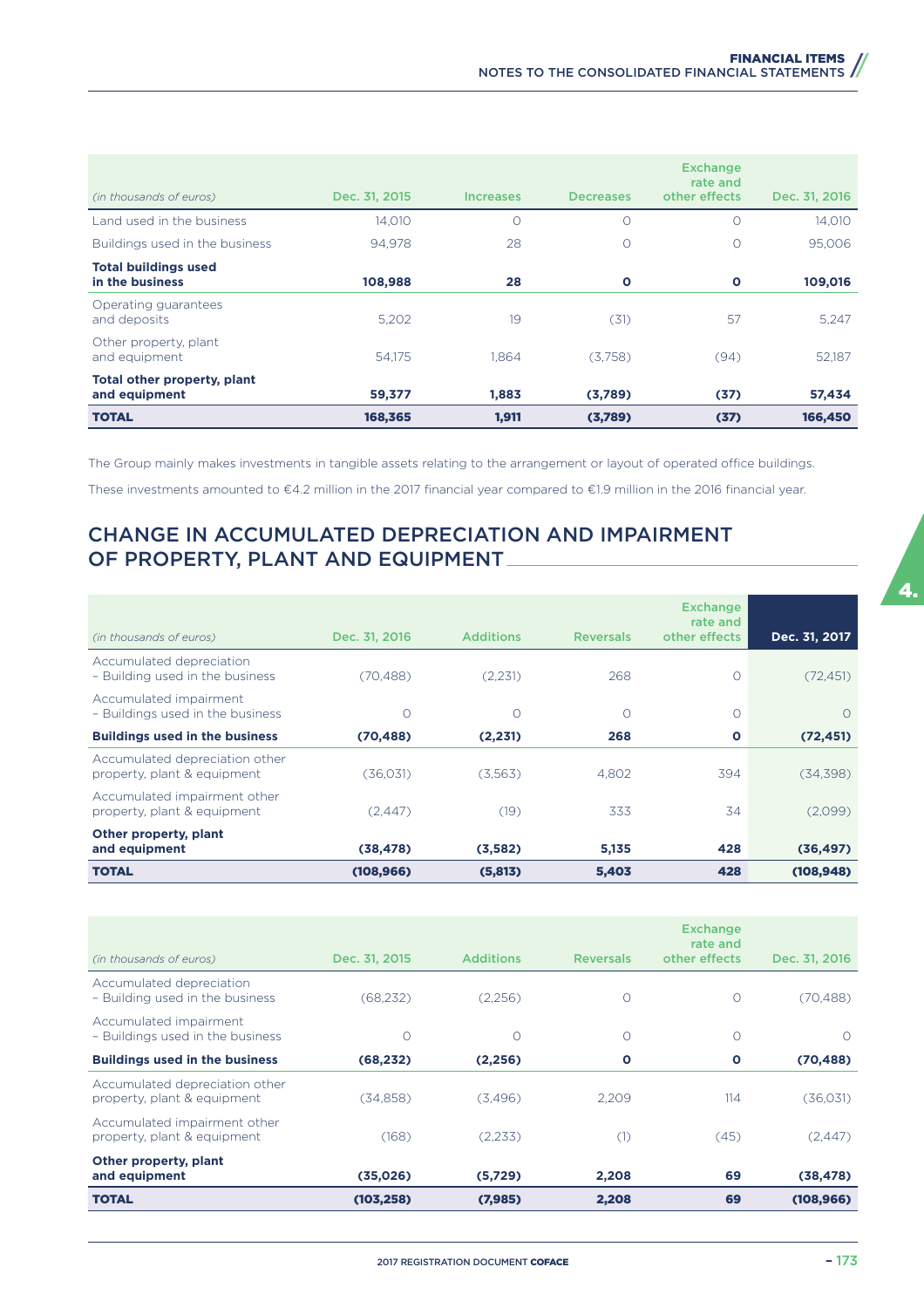#### MARKET VALUE OF BUILDINGS USED IN THE BUSINESS

| (in thousands of euros) | Dec. 31, 2017 | Dec. 31, 2016 |
|-------------------------|---------------|---------------|
| Carrying amount         | 35.344        | 38,528        |
| Market value            | 60.794        | 60,383        |
| <b>UNREALISED GAIN</b>  | 25,450        | 21,855        |

The buildings held by the COFACE Group do not represent any unrealised losses; no impairment is therefore recorded at December 31, 2017.

### **NOTE 7** */* Receivables arising from insurance and reinsurance operations

#### BREAKDOWN BY NATURE

|                                                        | Dec. 31, 2017 |                  |            |              |                  |            |
|--------------------------------------------------------|---------------|------------------|------------|--------------|------------------|------------|
| (in thousands of euros)                                | <b>Gross</b>  | <b>Provision</b> | <b>Net</b> | <b>Gross</b> | <b>Provision</b> | <b>Net</b> |
| Receivables from<br>policyholders and agents           | 303.603       | (33,601)         | 270,003    | 323.460      | (31.114)         | 292.346    |
| Earned premiums not written                            | 119.998       |                  | 119.998    | 127.962      |                  | 127,962    |
| Receivables arising from<br>reisurance operations, net | 105.129       | (289)            | 104.840    | 111.133      | (3,168)          | 107.965    |
| <b>TOTAL</b>                                           | 528,730       | (33,890)         | 494,840    | 562,555      | (34, 282)        | 528,273    |

#### BREAKDOWN BY AGE

|                                                                                     | Dec. 31, 2017 |           |                       |              |          |              |  |
|-------------------------------------------------------------------------------------|---------------|-----------|-----------------------|--------------|----------|--------------|--|
|                                                                                     |               |           |                       | <b>Due</b>   |          |              |  |
| (in thousands of euros)                                                             | Not due       | -3 months | 3 months<br>to 1 year | 1 to 5 years | +5 years | <b>Total</b> |  |
|                                                                                     |               |           |                       |              |          |              |  |
| <b>TOTAL RECEIVABLES</b><br><b>ARISING FROM INSURANCE</b><br><b>AND REINSURANCE</b> |               |           |                       |              |          |              |  |
| <b>OPERATIONS</b>                                                                   | 360,819       | 78,253    | 37,193                | 13,635       | 4,939    | 494,839      |  |
|                                                                                     |               |           |                       |              |          |              |  |
|                                                                                     |               |           | Dec. 31, 2016         |              |          |              |  |
|                                                                                     |               |           |                       | <b>Due</b>   |          |              |  |
| (in thousands of euros)                                                             | Not due       | -3 months | 3 months<br>to 1 year | 1 to 5 years | +5 years | <b>Total</b> |  |
| <b>TOTAL RECEIVABLES</b><br><b>ARISING FROM INSURANCE</b><br><b>AND REINSURANCE</b> |               |           |                       |              |          |              |  |
| <b>OPERATIONS</b>                                                                   | 385,919       | 68,846    | 55,268                | 12,035       | 6,205    | 528,273      |  |

The insurance business operates on a reverse production cycle: premiums are earned before claims are paid out. Furthermore, Coface primarily bills its clients on a monthly or quarterly basis, which allows it to recognise its receivables with a short-term maturity of less than or equal to three months.

Consequently, the risk of liquidity linked to insurance receivables is considered to be marginal.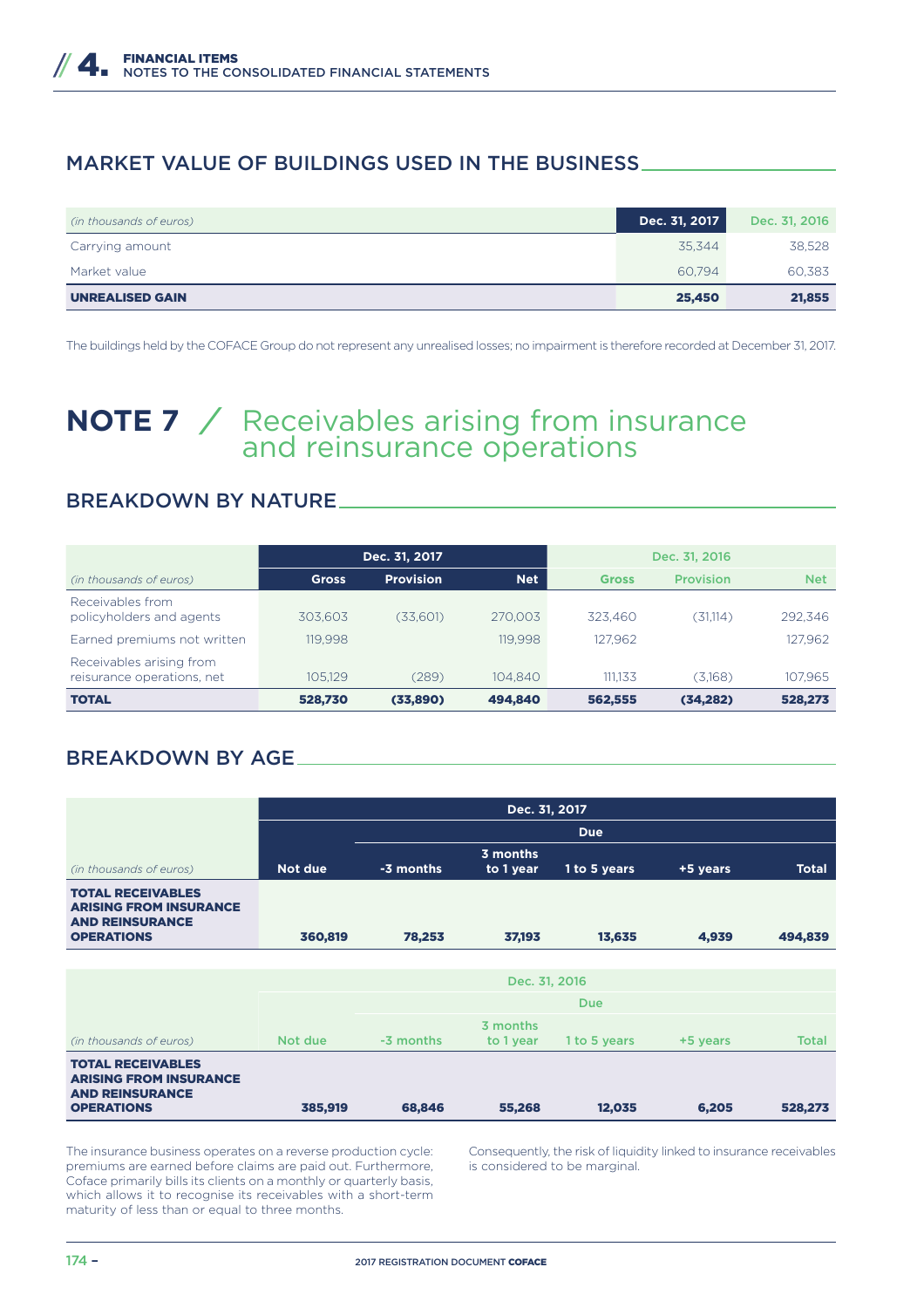### **NOTE 8** */* Other assets

| (in thousands of euros)                         | Dec. 31, 2017 | Dec. 31, 2016 |
|-------------------------------------------------|---------------|---------------|
| Deferred acquisition costs                      | 43.903        | 46,393        |
| Trade receivables arising from other activities | 47.640        | 14,849        |
| Current tax receivables                         | 60.286        | 69.126        |
| Other receivables                               | 139.913       | 138.246       |
| <b>TOTAL</b>                                    | 291,742       | 268,614       |

"Other receivables" mainly includes:

◆ receivables in factoring entities towards credit-insurance entities for €58 million;

◆ loans granted to non-consolidated Coface entities for €27 million.

### **NOTE 9** */* Cash and cash equivalents

| (in thousands of euros)  | Dec. 31, 2017 | Dec. 31, 2016 |
|--------------------------|---------------|---------------|
| Cash at bank and in hand | 236.813       | 289.434       |
| Cash equivalents         | 27.512        | 42.637        |
| <b>TOTAL</b>             | 264,325       | 332,071       |

Operational cash optimization continued during FY 2017, leading to a decrease of the cash amounts and an increase in long term investments. Cash and cash equivalents are all available; no amount is placed on escrow type accounts.

### **NOTE 10** */* Share capital

| <b>Ordinary shares</b>                           | <b>Number</b><br>of shares | Per value | Share capital<br>$(in \in)$ |
|--------------------------------------------------|----------------------------|-----------|-----------------------------|
| At December 31, 2016                             | 157,248,232                |           | 314.496.464                 |
| Nominal value decrease                           | $\overline{\phantom{a}}$   | ۰         |                             |
| <b>At December 31, 2017</b>                      | 157,248,232                |           | 314,496,464                 |
| Treasury shares deducted                         | $(510,536)^*$              |           | (1,021,072)                 |
| AT DECEMBER 31, 2017 (EXCLUDING TREASURY SHARES) | 156,737,696                | 2         | 313,475,392                 |

The amount declared to the AMF differed by 12,293 shares acquired December 28 and 29, 2017 and delivered January 2018.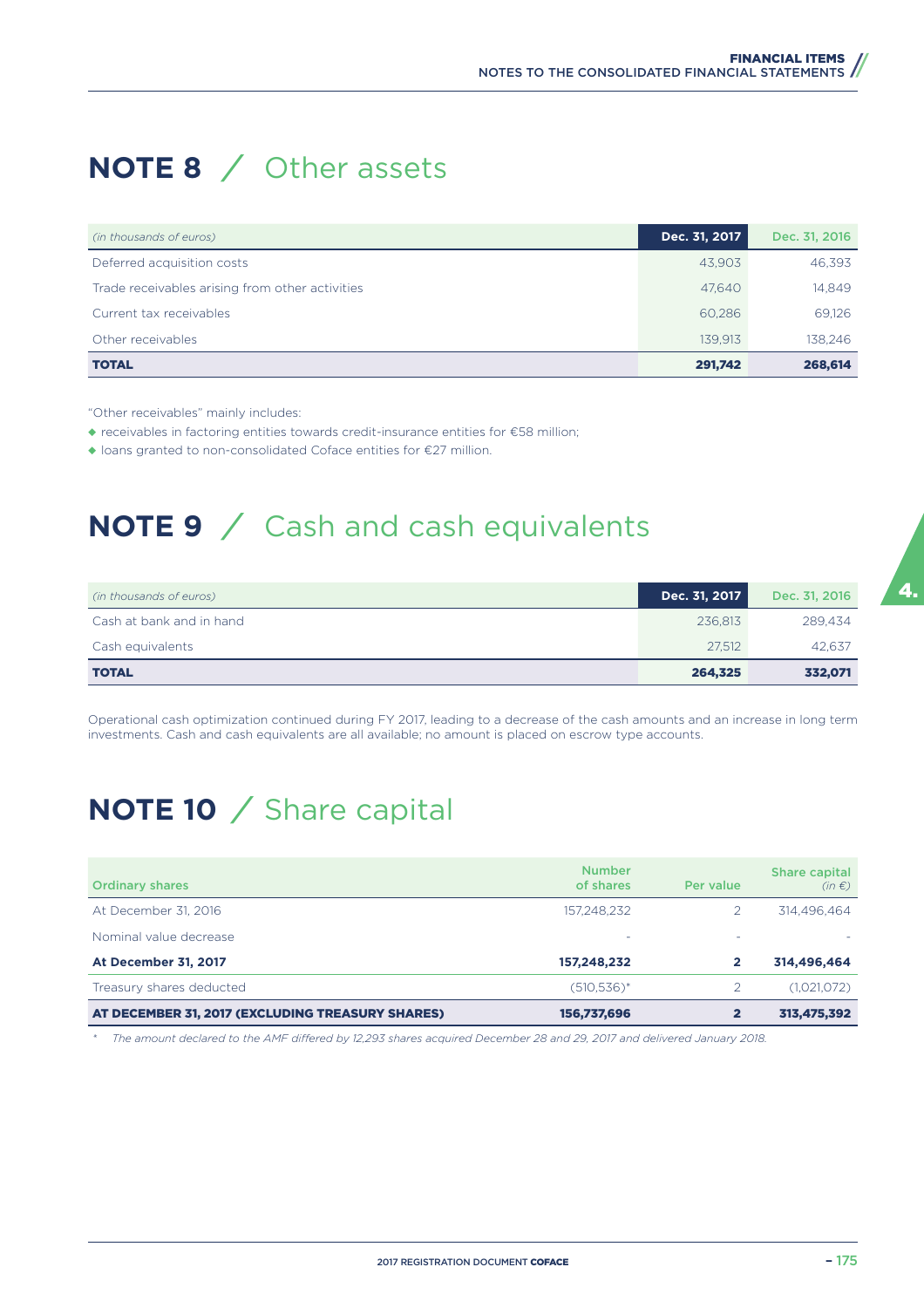|                                        | Dec. 31, 2017              |        | Dec. 31, 2016              |        |
|----------------------------------------|----------------------------|--------|----------------------------|--------|
| <b>Shareholders</b>                    | <b>Number</b><br>of shares | %      | <b>Number</b><br>of shares | %      |
| <b>Natixis</b>                         | 64.853.881                 | 41.38% | 64.853.881                 | 41.33% |
| <b>Public</b>                          | 91.883.815                 | 58.62% | 92.050.341                 | 58.67% |
| <b>TOTAL EXCLUDING TREASURY SHARES</b> | 156,737,696                | 100%   | 156,904,222                | 100%   |

The parent company of the COFACE Group is Natixis, which in turn is owned by BPCE, the central body of Banques Populaires and Caisses d'Epargne.

Natixis holds, at the end of December 2017, 41.38% of the COFACE Group's shares excluding treasury shares, and 41.24% including treasury shares.

## **NOTE 11** */* Share-based payments

#### ONGOING FREE SHARE PLANS

In connection with its stock market listing, the COFACE Group awarded free shares to certain beneficiaries (corporate officers and employees of COFACE SA subsidiaries).

| Plan                                    | <b>Allocation</b><br>date | <b>Number</b><br>of shares<br>granted | <b>Acquisition</b><br>period | <b>Acquisition</b><br>date | Availability<br>date | <b>Fair value</b><br>of the<br>share at the<br>allocation<br>date | <b>Net</b><br>expense<br>for the<br>year<br>$(in \in k)$ |
|-----------------------------------------|---------------------------|---------------------------------------|------------------------------|----------------------------|----------------------|-------------------------------------------------------------------|----------------------------------------------------------|
| Allotment of exceptional<br>free shares | June 26.<br>2014          | 43.269                                | 2 years                      | July 01.<br>2016           | July 01,<br>2018     | 10.4                                                              |                                                          |
| Long-term Incentive Plan 2014           | <b>June 26.</b><br>2014   | 78.842                                | 3 years                      | July 01,<br>2017           | July 01.<br>2019     | 10.4                                                              | (558)                                                    |
| Long-term Incentive Plan 2015           | Feb. 17.<br>2015          | 106.800                               | 3 years                      | Feb. 18.<br>2018           | Feb. 18.<br>2020     | 11.8                                                              | 346                                                      |
| Long-term Incentive Plan 2016           | Nov. 03.<br>2016          | 302.196                               | 3 years                      | Nov. 04.<br>2019           | Nov. 04.<br>2019     | 5.5                                                               | 563                                                      |
| Long-term Incentive Plan 2017           | Feb. 08.<br>2017          | 400.546                               | 3 years                      | Feb. 09.<br>2020           | Feb. 09,<br>2020     | 6.2                                                               | 632                                                      |

#### CHANGE IN THE NUMBER OF FREE SHARES

| Plan                                    | Number of<br>free shares at<br>Dec. 31, 2016 | Number of new<br>free share grants<br>in 2017 | Number of free<br>shares cancelled<br>in 2017 | Number of free<br>shares acquired<br>in 2017 | Number of<br>shares to be<br>acquired at<br>Dec. 31, 2017 |
|-----------------------------------------|----------------------------------------------|-----------------------------------------------|-----------------------------------------------|----------------------------------------------|-----------------------------------------------------------|
| Allotment of exceptional<br>free shares |                                              |                                               |                                               |                                              | $\Omega$                                                  |
| Long-term Incentive Plan 2014           | 78.842                                       |                                               | (78, 842)                                     |                                              | $\Omega$                                                  |
| Long-term Incentive Plan 2015           | 106,800                                      |                                               |                                               |                                              | 106,800                                                   |
| Long-term Incentive Plan 2016           | 302.196                                      |                                               |                                               |                                              | 302.196                                                   |
| Long-term Incentive Plan 2017           |                                              | 400.546                                       |                                               |                                              | 400.546                                                   |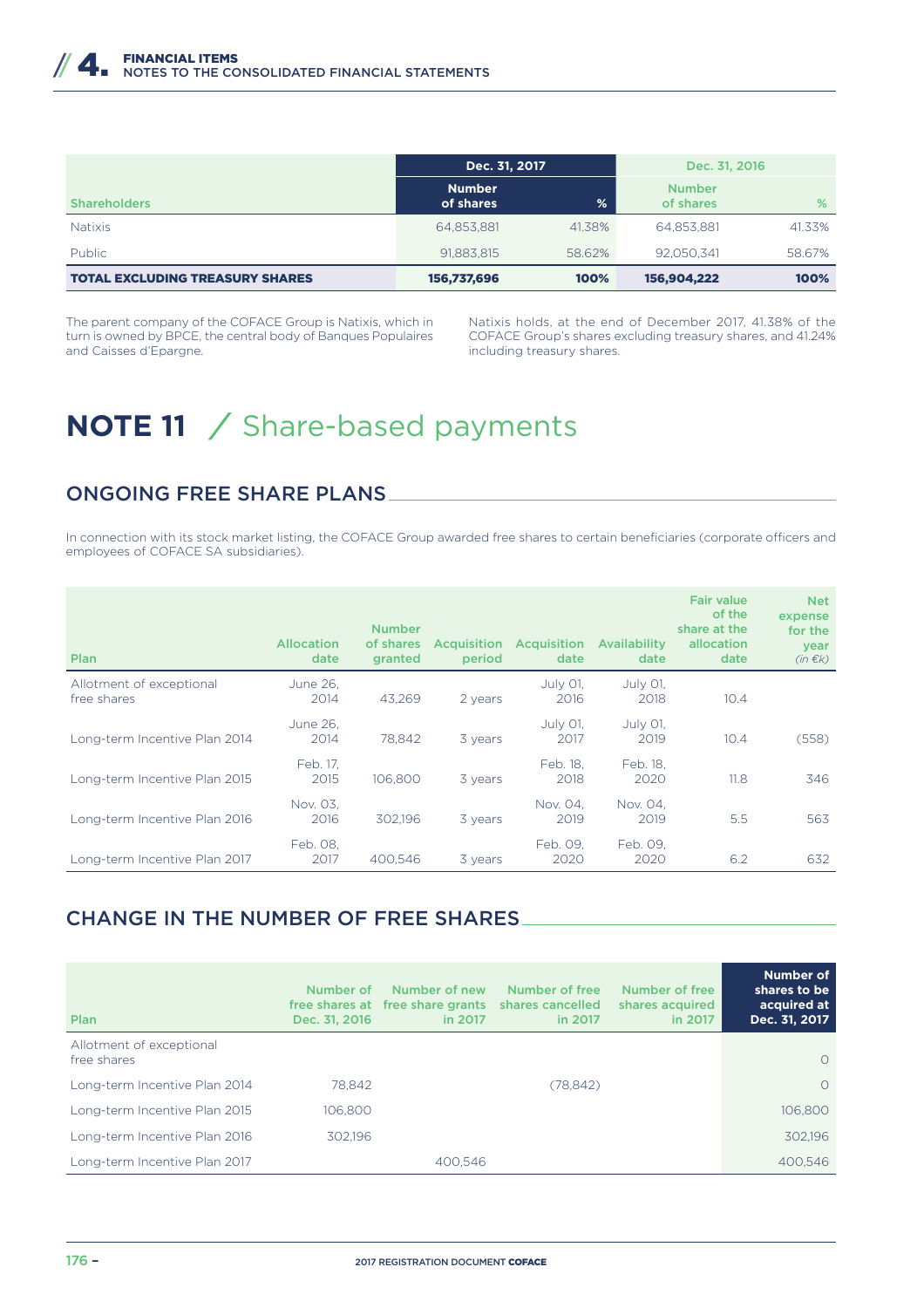The total number of shares allocated to the Long-term Incentive Plan 2017 amounts to 405,318 shares; only 400,546 shares were affected nominatively to beneficiaries including 366,146 shares and 34,400 performance units.

Performance units are awarded instead of free shares as soon as implementation of the free shares allocation appears complex

#### MEASUREMENT OF FREE SHARES

In accordance with IFRS 2 relating to "Share-based payments", the award of free shares to employees results in the recognition of an expense corresponding to the fair value of shares granted on the award date adjusted for unpaid dividends during the rights vesting period and transfer restrictions during the holding period, as well as the probability of the materialisation of the performance conditions.

or irrelevant in terms of the number of beneficiaries. These units are indexed on the share price and subject to the same conditions of presence and performance as the free shares but are valued and paid in cash at the end of the vesting period.

The vesting of free shares under the Long-term Incentive Plan is contingent on a presence requirement and achieving of objectives.

The plans were measured on the assumptions below:

- ◆ discount rate corresponding to a risk-free rate on the plans' duration;
- ◆ income distribution rate set at 60%;
- ◆ the lock-in value, which is calculated in consideration of a risk-free interest rate and a two-year borrowing rate.

Based on these assumptions, a total of €983 thousand was expensed under the implemented plans at December 31, 2017.

## **NOTE 12** */* Revaluation reserves

| (in thousands of euros)                                                                                                 | Investment<br><b>instruments</b> | Reserves - gains<br>and losses not<br>reclassifiable<br>to income<br>(IAS 19R) | Income<br>tax | <b>Revaluation</b><br>reserves<br>attributable<br>to owners of<br>the parent | Non-controlling<br>interests | <b>Revaluation</b><br><b>reserves</b> |
|-------------------------------------------------------------------------------------------------------------------------|----------------------------------|--------------------------------------------------------------------------------|---------------|------------------------------------------------------------------------------|------------------------------|---------------------------------------|
| <b>At January 1, 2017</b>                                                                                               | 139,686                          | (33,105)                                                                       | (13,763)      | 92,818                                                                       | 2,415                        | 95,233                                |
| Fair value adjustments on<br>available-for-sale financial assets<br>reclassified to income<br>Fair value adjustments on | (11,199)                         |                                                                                | 2.684         | (8,515)                                                                      | (1)                          | (8,516)                               |
| available-for-sale financial assets<br>recognised in equity                                                             | 23.128                           |                                                                                | (7, 913)      | 15.215                                                                       | (157)                        | 15,058                                |
| Change in reserves - gains<br>and losses not reclassificable<br>to income (IAS 19R)                                     |                                  | 968                                                                            | (1,821)       | (853)                                                                        | $\Omega$                     | (853)                                 |
| Transactions with shareholders                                                                                          | 2,373                            |                                                                                | 5             | 2,378                                                                        | (2,378)                      | $\Omega$                              |
| <b>AT DECEMBER 31, 2017</b>                                                                                             | 153,988                          | (32,137)                                                                       | (20, 808)     | 101,043                                                                      | (121)                        | 100,922                               |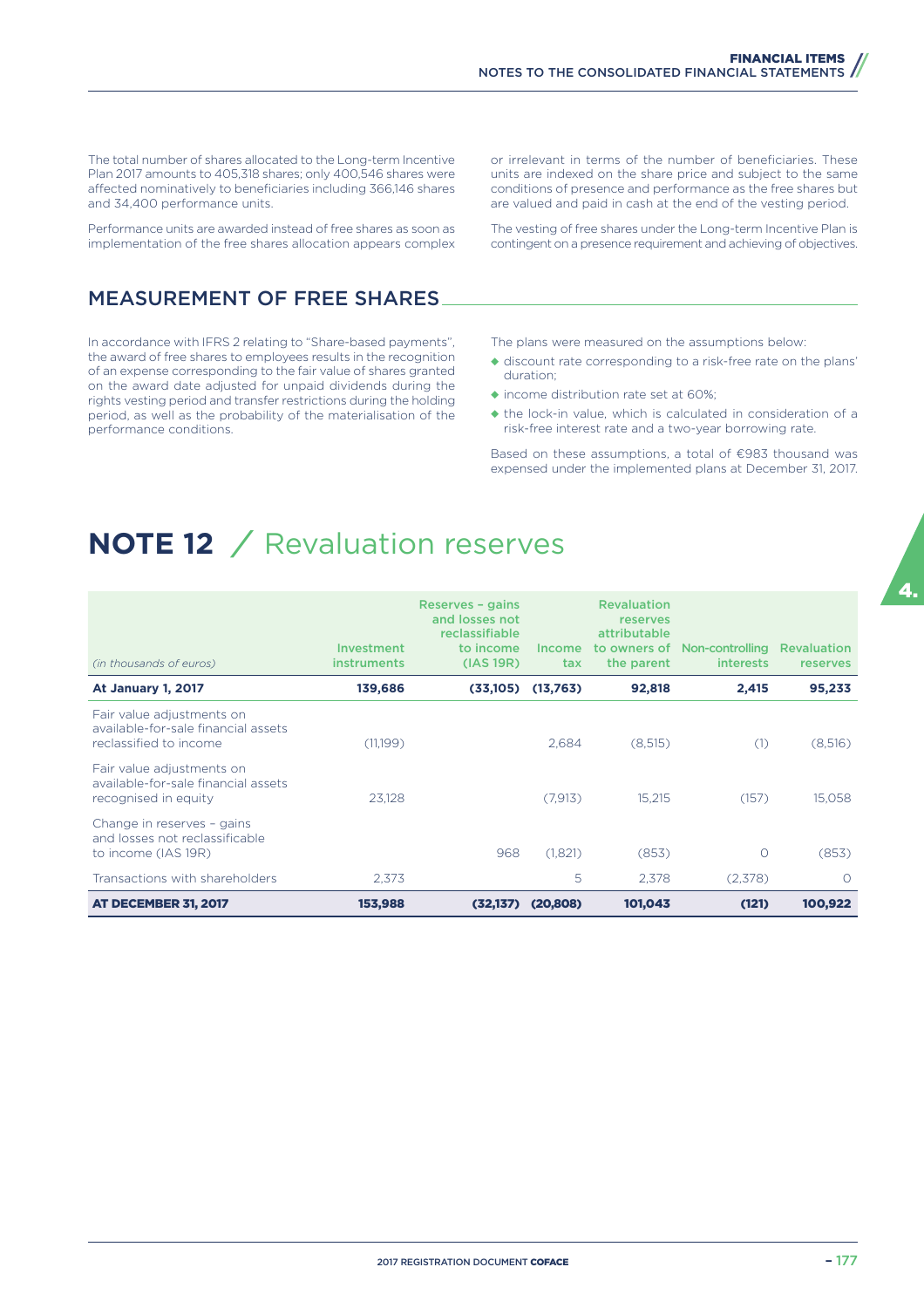| (in thousands of euros)                                                                    | Investment<br><b>instruments</b> | Reserves - gains<br>and losses not<br>reclassifiable<br>to income<br>(IAS 19R) | Income<br>tax | <b>Revaluation</b><br>reserves<br>attributable<br>to owners of<br>the parent | Non-controlling<br>interests | <b>Revaluation</b><br><b>reserves</b> |
|--------------------------------------------------------------------------------------------|----------------------------------|--------------------------------------------------------------------------------|---------------|------------------------------------------------------------------------------|------------------------------|---------------------------------------|
| <b>At January 1, 2016</b>                                                                  | 107,435                          | (25, 294)                                                                      | (5,267)       | 76,874                                                                       | 3,009                        | 79,883                                |
| Fair value adjustments on<br>available-for-sale financial assets<br>reclassified to income | 1.906                            |                                                                                | (1,328)       | 578                                                                          |                              | 578                                   |
| Fair value adjustments on<br>available-for-sale financial assets<br>recognised in equity   | 30.345                           |                                                                                | (9,601)       | 20.744                                                                       |                              | 20.150                                |
| Change in reserves - gains<br>and losses not reclassificable<br>to income (IAS 19R)        |                                  | (7,811)                                                                        | 2,433         | (5,378)                                                                      | (594)                        | (5,378)                               |
| Transactions with shareholders                                                             |                                  |                                                                                |               |                                                                              |                              |                                       |
| <b>AT DECEMBER 31, 2016</b>                                                                | 139,686                          | (33,105)                                                                       | (13,763)      | 92,818                                                                       | 2,415                        | 95,233                                |

# **NOTE 13** */* Provisions for liabilities and charges

| (in thousands of euros)                                              | Dec. 31, 2017 | Dec. 31, 2016 |
|----------------------------------------------------------------------|---------------|---------------|
| Provisions for disputes                                              | 5.652         | 9,683         |
| Provisions for pension and other post-employment benefit obligations | 66.141        | 71.798        |
| Other provisions for liabilities and charges                         | 49.923        | 69.593        |
| <b>TOTAL</b>                                                         | 121,716       | 151,074       |

| (in thousands of euros)                                | Dec. 31,<br>2016 | <b>Additions</b> | <b>Reversals</b><br>(utilised) | <b>Reversals</b><br>(surplus) | Reclassi-<br>fications | <b>Changes</b><br>in OCI | <b>Exchange</b><br>rate effects | Dec. 31,<br>2017 |
|--------------------------------------------------------|------------------|------------------|--------------------------------|-------------------------------|------------------------|--------------------------|---------------------------------|------------------|
| Provisions for employee                                | 7,005            | 246              | (1,347)                        | (714)                         | (2,080)                | O                        | (16)                            | 3,094            |
| Provisions for other disputes                          | 2,678            | 353              | $\circ$                        | $\circ$                       | (72)                   | O                        | (401)                           | 2,558            |
| <b>Provisions for disputes</b>                         | 9,683            | 599              | (1,347)                        | (714)                         | (2,152)                | $\mathbf{o}$             | (417)                           | 5,652            |
| <b>Provisions for pension</b>                          | 71,798           | 3,160            | (6, 466)                       | (1,032)                       | (4)                    | (1,026)                  | (289)                           | 66,141           |
| Provisions for liabilities                             | 15.786           | 1.480            | $\circ$                        | (3,057)                       | 0                      | $\circ$                  | (58)                            | 14,151           |
| Provisions for restructuring                           | 42,906           | 6,967            | (10, 589)                      | (8,446)                       |                        | $\circ$                  | (1)                             | 30,838           |
| Provisions for taxes (excl.<br>income taxes)           | 4,932            | 5,215            | (8,414)                        | $\circ$                       | 336                    | $\circ$                  | (24)                            | 2,045            |
| Other provisions for liabilities                       | 5.969            | 1,517            | (5,699)                        | (806)                         | 1.905                  | O                        | 3                               | 2,889            |
| <b>Other provisions</b><br>for liabilities and charges | 69,593           | 15,179           | (24,702)                       | (12,309)                      | 2,242                  | $\mathbf{o}$             | (80)                            | 49,923           |
| <b>TOTAL</b>                                           | 151,074          | 18,938           | (32, 515)                      | (14, 055)                     | 86                     | (1,026)                  | (786)                           | 121,716          |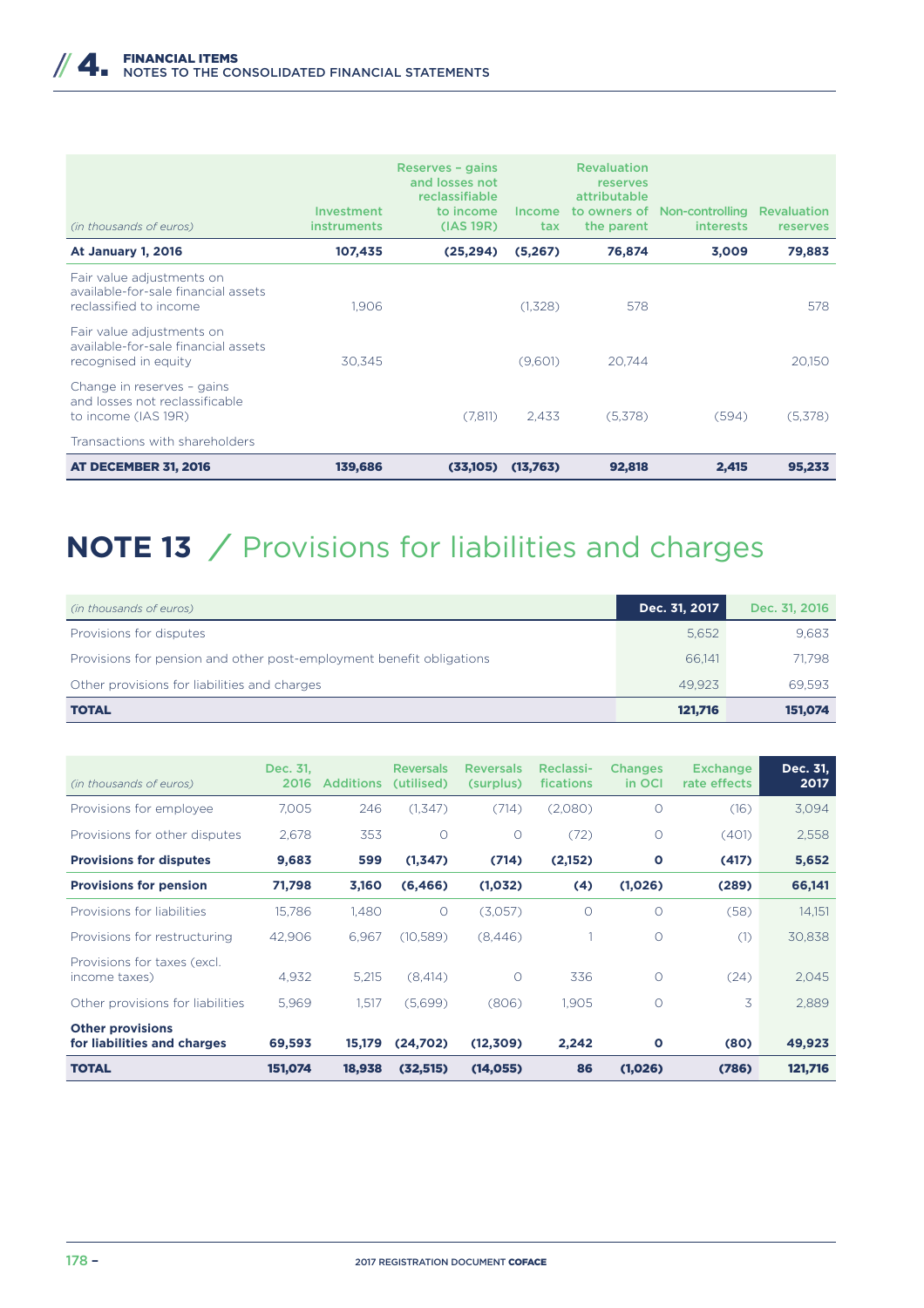| (in thousands of euros)                                | Dec. 31,<br>2015 | <b>Additions</b> | <b>Reversals</b><br>(utilised) | <b>Reversals</b><br>(surplus) | Reclassi-<br>fications | <b>Changes</b><br>in OCI | <b>Exchange</b><br>rate effects | Dec. 31,<br>2016 |
|--------------------------------------------------------|------------------|------------------|--------------------------------|-------------------------------|------------------------|--------------------------|---------------------------------|------------------|
| Provisions for tax disputes                            | 3,525            |                  |                                | (177)                         | (3,346)                |                          | (2)                             |                  |
| Provisions for employee                                | 5,683            | 4,059            | (2,334)                        | (423)                         |                        |                          | 20                              | 7,005            |
| Provisions for other disputes                          | 1,758            | 728              | (200)                          | (11)                          | (1)                    |                          | 404                             | 2,678            |
| <b>Provisions for disputes</b>                         | 10,966           | 4,787            | (2,534)                        | (611)                         | (3,347)                |                          | 422                             | 9,683            |
| <b>Provisions for pension</b>                          | 84,855           | 9,220            | (4,736)                        | (25, 414)                     | 1                      | 7,815                    | 57                              | 71,798           |
| Provisions for liabilities                             | 13,999           | 1,596            |                                | (164)                         |                        |                          | 357                             | 15,788           |
| Provisions for restructuring                           | 888              | 42,277           | (220)                          | (42)                          |                        |                          | 3                               | 42,906           |
| Provisions for taxes<br>(excl. income taxes)           |                  | 1,600            |                                |                               | 3,346                  |                          | (15)                            | 4,931            |
| Other provisions for liabilities                       | 3,527            | 2,580            |                                |                               | (125)                  |                          | (14)                            | 5,968            |
| <b>Other provisions</b><br>for liabilities and charges | 18,413           | 48,053           | (220)                          | (206)                         | 3,221                  |                          | 332                             | 69,593           |
| <b>TOTAL</b>                                           | 114.234          | 62,060           | (7,490)                        | (26, 231)                     | (125)                  | 7,815                    | 811                             | 151,074          |

Provisions for liabilities and charges mainly include provisions for pensions and other post-employment benefit obligations and provisions for restructuring.

The provisions for restructuring amount to €30.8 million at December 31, 2017. They are related to the implementation of the Fit to Win strategic plan for €18 million and a provision for vacant premises €12.3 million.

#### IMPLEMENTATION OF FIT TO WIN STRATEGIC PLAN

French entities contribute to the provisions for restructuring Fit to Win for €7.6 million. They are mainly composed of pre-retirement provisions for €5.8 million according to the plan showed to the employees' representative bodies on December 13, 2016 concerning 64 posts.

The 2016 assumptions have been reviewed with additional items linked to the implementation of the plan; leading to a reduction of the average cost per employee and the provision as well.

German entities have updated the 2016's restructuring provisions, which had been presented to employee representative bodies on November 30, 2016. At December 31, 2017, these provisions

#### PROVISIONS FOR VACANT PREMISES

Provisions for restructuring also include a provision on vacant premises and redevelopment of premises. This provision was initially constituted on the financial year 2016 following the transfer of State export guarantees to BPI France and the redevelopment of Bois-Colombes site. It was updated in 2017 and now amounts to €12.3 million.

amount to  $€8.2$  million affecting 45 posts. The calculation of the provision is based on an average salary according to the industry standard. It takes into account the staff seniority and other additional costs (cost of portage, cost of reinsertion and assessment of bonuses that can be negotiated individually).

The decrease in the provisions on the year 2017 is due to a reversal used to offset the cost of departures, and to a reversal of provisions which became irrelevant for €8 million. This reversal comes from two effects. On one hand, the number of posts affected by the plan has been reduced, and on the other hand, some departures did not have any additional costs.

The valuation of this provision is based on an assumption of vacant premises renting as from June 2018. This provision represents about one-third of the total surface earned with the site's redevelopment. The conditions selected are based on a market price and a rent-free period.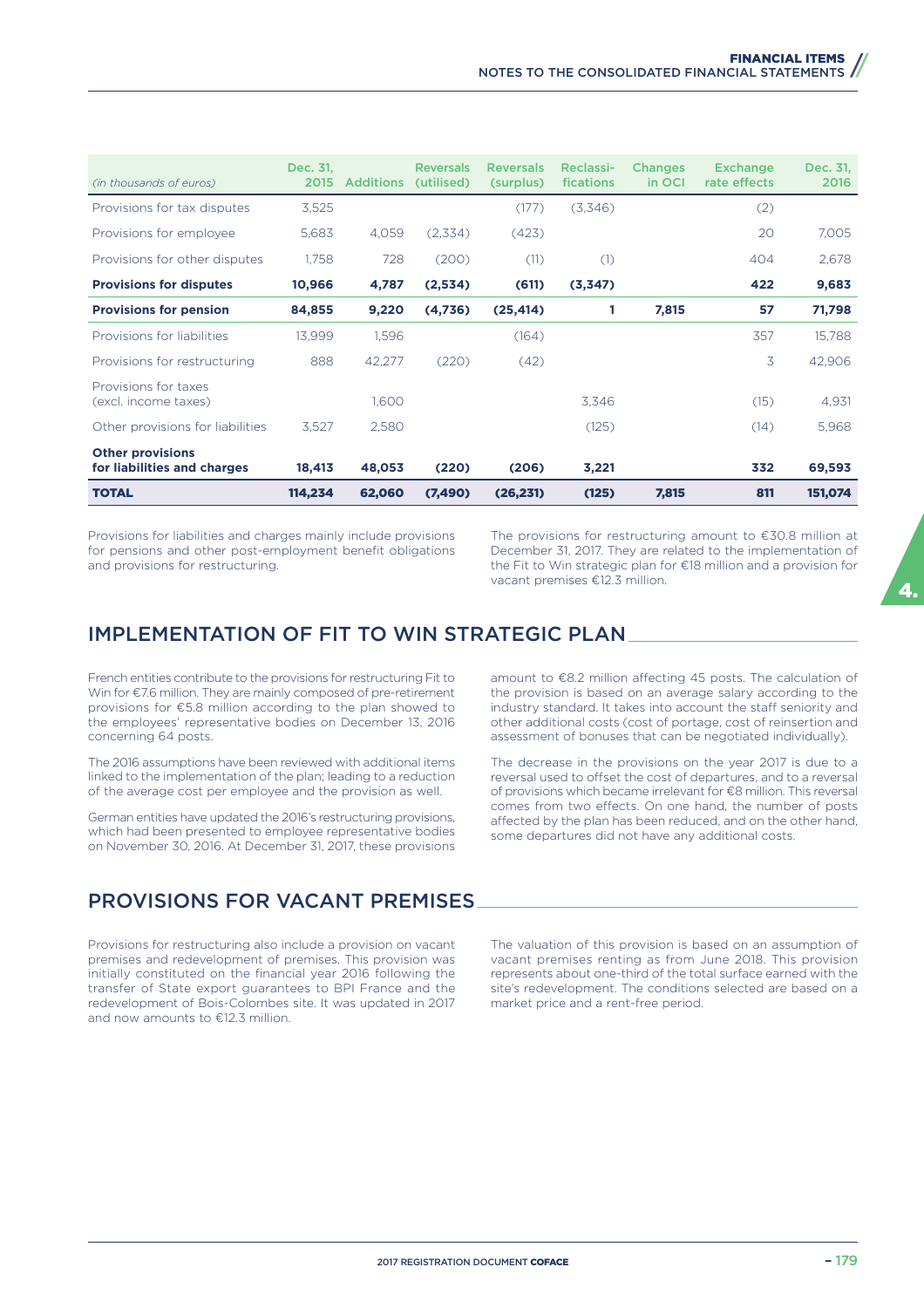## **NOTE 14** */* Employee benefits

| (in thousands of euros)                                                   | Dec. 31, 2017 | Dec. 31, 2016 |
|---------------------------------------------------------------------------|---------------|---------------|
| Present value of benefit obligation at January 1                          | 73,863        | 86,784        |
| Current service cost*                                                     | 2,191         | (18,665)      |
| Interest cost                                                             | (1,107)       | 1.408         |
| Actuarial (gains)/losses                                                  | (1,167)       | 9,219         |
| Benefits paid                                                             | (5,600)       | (4,949)       |
| Other                                                                     | 23            | 67            |
| <b>Present value of benefit obligation at December 31</b>                 | 68,203        | 73,864        |
| <b>Change in plan assets</b>                                              |               |               |
| <b>Fair value of plan assets at January 1</b>                             | 2,065         | 1,929         |
| Revaluation adjustments - Return on plan assets                           | (117)         | 135           |
| Employee contributions                                                    | $\circ$       | 110           |
| Employer contributions                                                    | 158           | 140           |
| Benefits paid                                                             | (225)         | (249)         |
| Other                                                                     | 181           | $\circ$       |
| <b>Fair value of plan assets at December 31</b>                           | 2,062         | 2,065         |
| <b>Reconciliation</b>                                                     |               |               |
| <b>Present value of benefit obligation at December 31</b>                 | 68,203        | 73,864        |
| Fair value of plan assets                                                 | 2.062         | 2.065         |
| (Liability)/Asset recognised in the balance sheet at December 31          | (66, 141)     | (71, 799)     |
| <b>Income statement</b>                                                   |               |               |
| Current service cost                                                      | 1.901         | 6.532         |
| Benefits paid including amounts paid in respect of settlements            | 289           | $\Omega$      |
| Interest cost                                                             | 1,079         | 1.408         |
| Interest income                                                           | (10)          | (38)          |
| Revaluation adjustments on other long-term benefits                       | (255)         | 1.306         |
| Other                                                                     | 155           | 13            |
| (Income)/Expenses recorded in the income statement                        | 3,160         | 9,221         |
| Changes recognised directly in equity not reclassifiable to income        |               |               |
| Revaluation adjustments arising in the year                               | (1,026)       | 7.815         |
| Revaluation adjustments recognised in equity not reclassifiable to income | (1,026)       | 7,815         |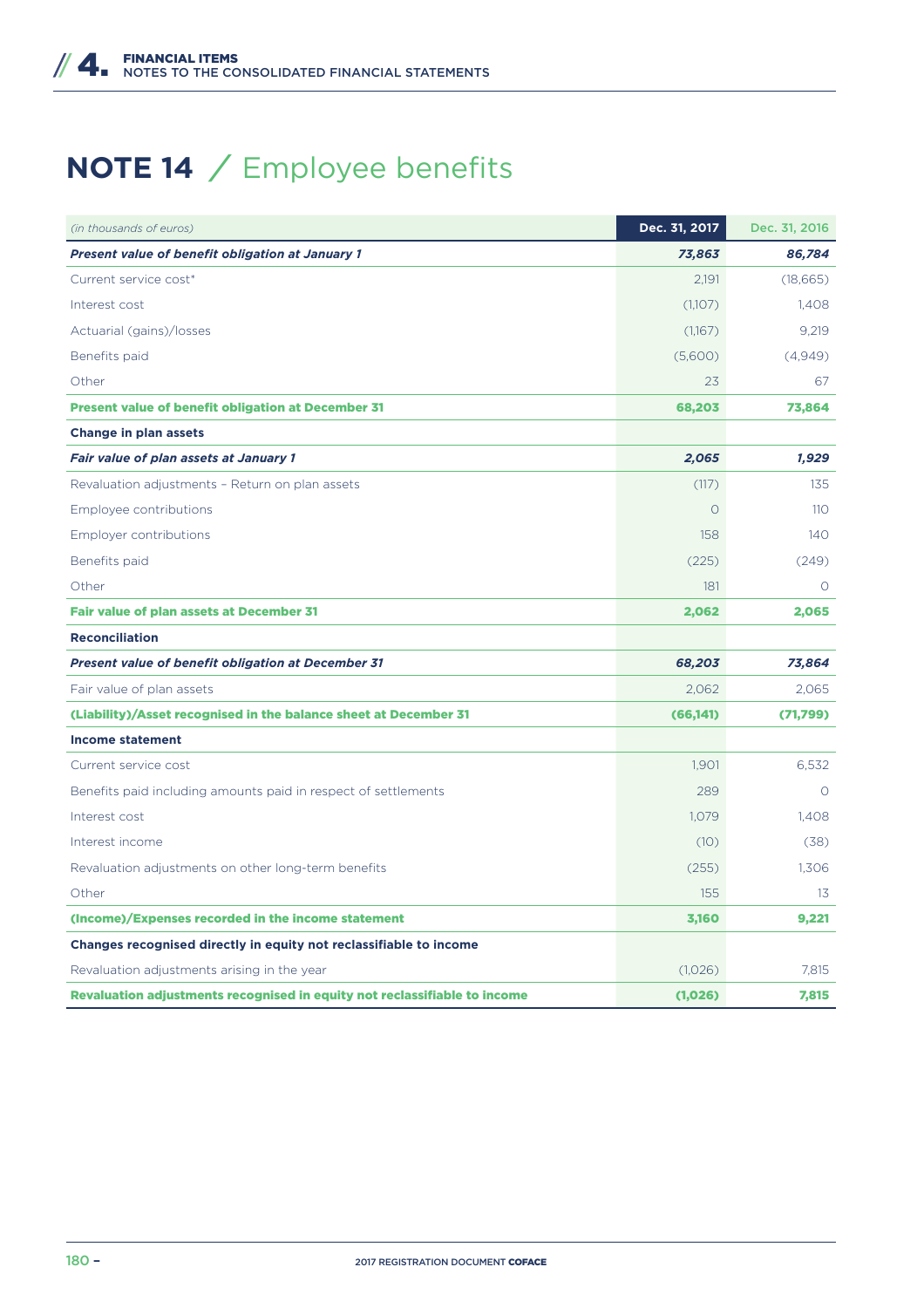|                                                                                     |                  |                | Dec. 31, 2017  |                  |              |              |
|-------------------------------------------------------------------------------------|------------------|----------------|----------------|------------------|--------------|--------------|
| (in thousands of euros)                                                             | <b>France</b>    | <b>Germany</b> | <b>Austria</b> | <b>Italy</b>     | <b>Other</b> | <b>Total</b> |
| <b>Present value of benefit obligation at January 1</b>                             | 18,329           | 29,099         | 19,757         | 3,666            | 3,011        | 73,863       |
| Current service cost                                                                | 729              | 1,343          | (249)          | 124              | 244          | 2,191        |
| Interest cost                                                                       | (274)            | (842)          | 119            | (110)            | $\circ$      | (1,107)      |
| Actuarial (gains)/losses                                                            | (570)            | (613)          | 331            | (315)            | $\circ$      | (1,167)      |
| Benefits paid                                                                       | (1,146)          | (2,645)        | (1,656)        | (153)            | $\circ$      | (5,600)      |
| Other                                                                               | 3                | (13)           | (143)          | $\circ$          | 175          | 23           |
| <b>Present value of benefit obligation at December 31</b>                           | 17,071           | 26,329         | 18,159         | 3,212            | 3,431        | 68,203       |
| <b>Change in plan assets</b>                                                        |                  |                |                |                  |              |              |
| Fair value of plan assets at January 1                                              | $\boldsymbol{o}$ | 1,339          | 907            | $\boldsymbol{o}$ | (181)        | 2,065        |
| Revaluation adjustments - Return on plan assets                                     | $\circ$          | (75)           | (42)           | $\circ$          | $\circ$      | (117)        |
| Employer contributions                                                              | $\circ$          | 15             | 143            | $\Omega$         | $\circ$      | 158          |
| Benefits paid                                                                       | $\circ$          | (57)           | (168)          | $\circ$          | $\circ$      | (225)        |
| Other                                                                               | $\circ$          | $\circ$        | $\circ$        | $\Omega$         | 181          | 181          |
| <b>Fair value of plan assets at December 31</b>                                     | $\bullet$        | 1,221          | 841            | $\mathbf{o}$     | $\bullet$    | 2,062        |
| <b>Reconciliation</b>                                                               |                  |                |                |                  |              |              |
| <b>Present value of benefit obligation at December 31</b>                           | 17,071           | 26,329         | 18,159         | 3,212            | 3,431        | 68,203       |
| Fair value of plan assets                                                           | $\circ$          | 1,221          | 841            | $\circ$          | $\circ$      | 2,062        |
| (Liability)/Asset recognised in the balance sheet<br>at December 31                 | (17, 071)        | (25, 108)      | (17, 318)      | (3,212)          | (3, 431)     | (66, 141)    |
| <b>Income statement</b>                                                             |                  |                |                |                  |              |              |
| Current service cost                                                                | 656              | 1,119          | 47             | 79               | $\circ$      | 1,901        |
| Benefits paid including amounts paid in respect<br>of settlements                   | $\circ$          | $\circ$        | 289            | $\circ$          | $\circ$      | 289          |
| Interest cost                                                                       | 165              | 183            | 45             | 155              | 531          | 1,079        |
| Interest income                                                                     | $\circ$          | (10)           | $\circ$        | $\Omega$         | $\circ$      | (10)         |
| Revaluation adjustments on other long-term benefits                                 | $\circ$          | (255)          | $\circ$        | $\circ$          | $\circ$      | (255)        |
| Other                                                                               | 0                | Ω              | 0              | 155              | 0            | 155          |
| (Income)/Expenses recorded in the income statement                                  | 821              | 1,037          | 381            | 389              | 531          | 3,160        |
| <b>Changes recognised directly in equity</b><br>not reclassifiable to income        |                  |                |                |                  |              |              |
| Revaluation adjustments arising in the year                                         | (570)            | (613)          | 331            | (315)            | 141          | (1,026)      |
| <b>Revaluation adjustments recognised in equity not</b><br>reclassifiable to income | (570)            | (613)          | 331            | (315)            | 141          | (1,026)      |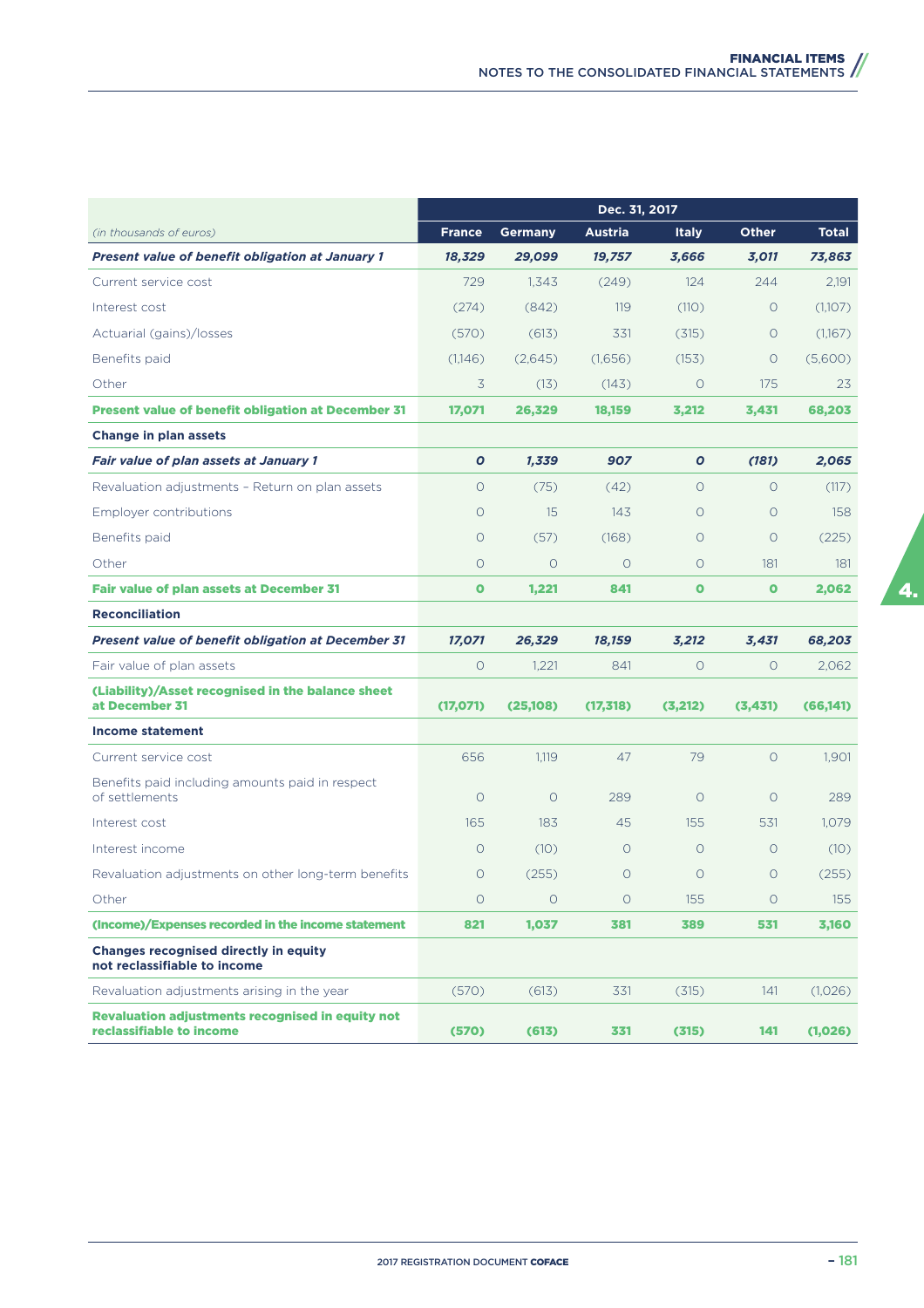|                                                                                     |               |          | Dec. 31, 2016  |              |                  |          |
|-------------------------------------------------------------------------------------|---------------|----------|----------------|--------------|------------------|----------|
| (in thousands of euros)                                                             | <b>France</b> | Germany  | <b>Austria</b> | <b>Italy</b> | Other            | Total    |
| Present value of benefit obligation at January 1                                    | 38,208        | 25,111   | 18,458         | 2,436        | 2,570            | 86,783   |
| Current service cost                                                                | (22, 379)     | 2,017    | 264            | 1,011        | 422              | (18,665) |
| Interest cost                                                                       | 570           | 459      | 339            | 41           | $\circ$          | 1,408    |
| Actuarial (gains)/losses                                                            | 3,475         | 3,617    | 1,757          | 349          | 20               | 9,219    |
| Benefits paid                                                                       | (1,543)       | (2,103)  | (1,065)        | (171)        | (66)             | (4,949)  |
| Other                                                                               | (2)           | (1)      | 4              | $\circ$      | 65               | 66       |
| Present value of benefit obligation at December 31                                  | 18,329        | 29,099   | 19,757         | 3,666        | 3,011            | 73,863   |
| <b>Change in plan assets</b>                                                        |               |          |                |              |                  |          |
| Fair value of plan assets at January 1                                              | $\mathbf{o}$  | 1,201    | 909            | О            | (181)            | 1,929    |
| <b>Revaluation adjustments - Return on plan assets</b>                              | O             | 128      | Z              | O            | $\boldsymbol{o}$ | 135      |
| Employer contributions                                                              | $\circ$       | 139      | 1              | 0            | $\circ$          | 140      |
| Benefits paid                                                                       | $\circ$       | (145)    | (103)          | O            | $\circ$          | (249)    |
| Other                                                                               | O             | $\circ$  | $\circ$        | $\circ$      | $\circ$          | $\circ$  |
| <b>Fair value of plan assets at December 31</b>                                     | $\bullet$     | 1,339    | 907            | $\bullet$    | (181)            | 2,065    |
| <b>Reconciliation</b>                                                               |               |          |                |              |                  |          |
| <b>Present value of benefit obligation at December 31</b>                           | 18,329        | 29,099   | 19,757         | 3,666        | 3,011            | 73,862   |
| Fair value of plan assets                                                           | $\circ$       | 1,339    | 907            | O            | (181)            | 2,065    |
| (Liability)/Asset recognised in the balance sheet<br>at December                    | (18, 329)     | (27,761) | (18, 850)      | (3,666)      | (3, 192)         | (71,798) |
| <b>Income statement</b>                                                             |               |          |                |              |                  |          |
| Current service cost                                                                | 2,818         | 2,017    | 264            | 1,011        | 422              | 6,532    |
| Interest cost                                                                       | 570           | 459      | 339            | 41           | $\circ$          | 1,408    |
| Interest income                                                                     | $\circ$       | (20)     | (18)           | $\circ$      | $\circ$          | (38)     |
| Revaluation adjustments on other long-term benefits                                 | (37)          | 1,263    | (12)           | 91           | $\circ$          | 1,306    |
| Other                                                                               | $\circ$       | $\circ$  | 5              | O            | 8                | 13       |
| (Income)/Expenses recorded in the income<br>statement                               | 3,351         | 3,718    | 578            | 1,143        | 430              | 9,220    |
| <b>Changes recognised directly in equity</b><br>not reclassifiable to income        |               |          |                |              |                  |          |
| Revaluation adjustments arising in the year                                         | 3,511         | 2,247    | 1,780          | 258          | 19               | 7,815    |
| <b>Revaluation adjustments recognised in equity</b><br>not reclassifiable to income | 3,511         | 2,247    | 1,780          | 258          | 19               | 7,815    |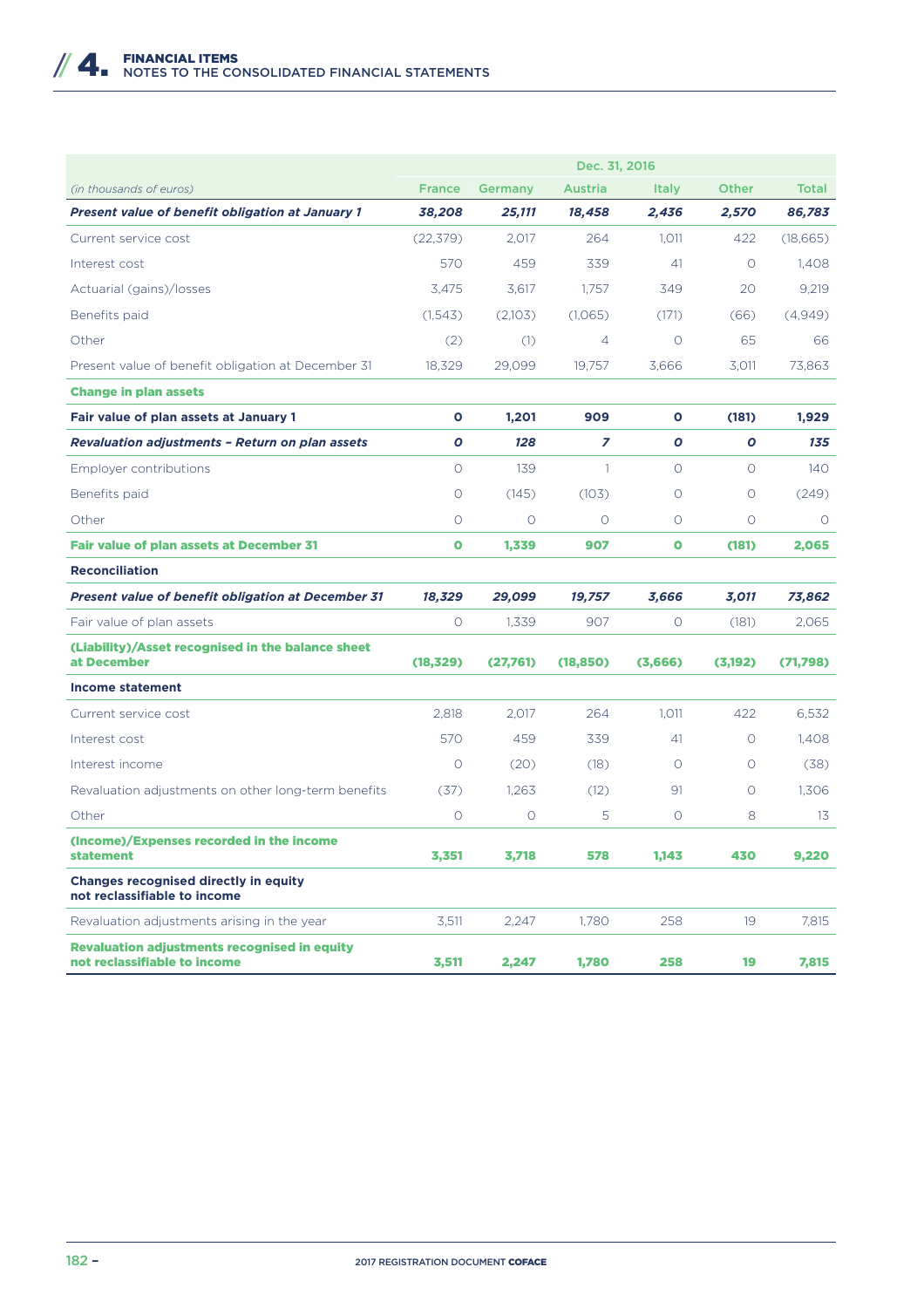### ACTUARIAL ASSUMPTIONS

The discount rate applied to the Group's employee benefit obligations is based on the Bloomberg Corporate AA curve for French entities and on a basket of international AA-rated corporate bonds for foreign entities.

|                                                         | Dec. 31, 2017 |                |                |              |  |  |
|---------------------------------------------------------|---------------|----------------|----------------|--------------|--|--|
|                                                         | <b>France</b> | <b>Germany</b> | <b>Austria</b> | <b>Italy</b> |  |  |
| Inflation rate                                          | 1.60%         | 1.60%          | 1.90%          | 1.60%        |  |  |
| Discount rate                                           |               |                |                |              |  |  |
| Supplementary retirement and other plans                | 0.10%         | 1.75%          | 1.75%          | N/A          |  |  |
| Statutory retirement benefits                           | 1.10%         | N/A            | 1.75%          | 1.75%        |  |  |
| Long-service awards                                     | 0.75%         | 1.75%          | 1.75%          | 1.75%        |  |  |
| Other benefits                                          | 1.60%         | 1.75%          | N/A            | 1.75%        |  |  |
| Rate of salary increases (including inflation)          | 1.90%         | 2.40%          | 3.00%          | 1.60%        |  |  |
| Rate of increase in medical costs (including inflation) | 4.10%         | N/A            | N/A            | 4.40%        |  |  |
| Average remaining working life until retirement         |               |                |                |              |  |  |
| Supplementary retirement and other plans                | 0.00          | 0.37           | 5.02           | 7.70         |  |  |
| Statutory retirement benefits                           | 15.80         | N/A            | 9.92           | 12.40        |  |  |
| Long-service awards                                     | 15.82         | 15.69          | 18.65          | 9.20         |  |  |
| Other benefits                                          | 0.00          | 2.28           | N/A            | N/A          |  |  |
| Term (years)                                            |               |                |                |              |  |  |
| Supplementary retirement and other plans                | 14.87         | 12.52          | 16.14          | 17.25        |  |  |
| Statutory retirement benefits                           | 11.92         | 0.00           | 9.06           | 10.10        |  |  |
| Long-service awards                                     | 8.18          | 10.41          | 9.86           | 10.72        |  |  |
| Other benefits                                          | N/A           | 1.39           | N/A            | N/A          |  |  |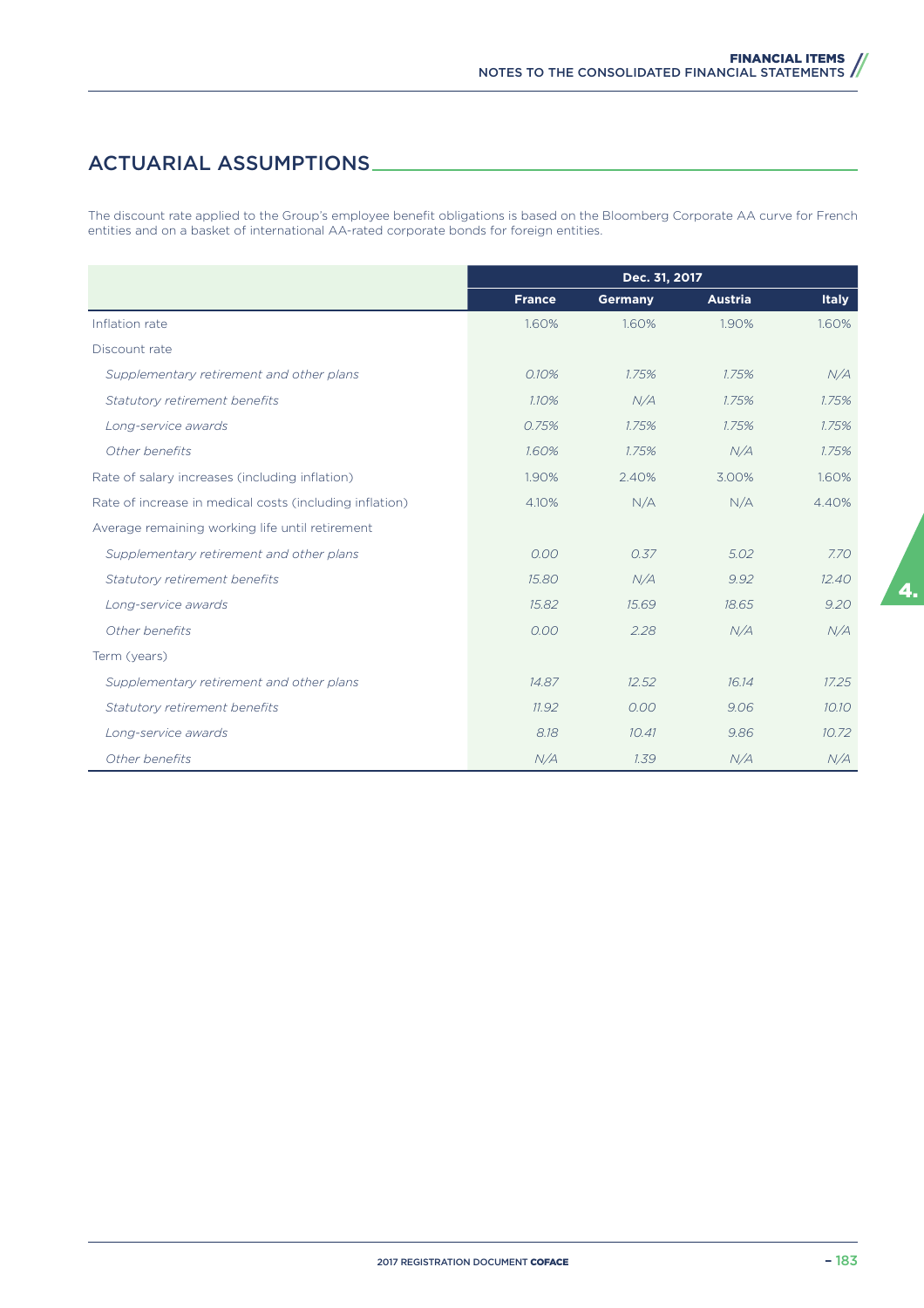|                                                         | Dec. 31, 2016 |           |                 |               |  |  |
|---------------------------------------------------------|---------------|-----------|-----------------|---------------|--|--|
|                                                         | <b>France</b> | Allemagne | <b>Autriche</b> | <b>Italie</b> |  |  |
| Inflation rate                                          | 1.60%         | 1.90%     | 1.90%           | 1.90%         |  |  |
| Discount rate                                           |               |           |                 |               |  |  |
| Supplementary retirement and other plans                | 0.10%         | 0.85%     | 0.85%           | 0.85%         |  |  |
| Statutory retirement benefits                           | 0.75%         | N/A       | 0.85%           | 0.85%         |  |  |
| Long-service awards                                     | 0.45%         | 0.85%     | 0.85%           | N/A           |  |  |
| Other benefits                                          | 1.55%         | 0.85%     | N/A             | 0.85%         |  |  |
| Rate of salary increases (including inflation)          | 1.90%         | 2.40%     | 3.00%           | 1.90%         |  |  |
| Rate of increase in medical costs (including inflation) | 4.10%         | N/A       | N/A             | 4.40%         |  |  |
| Average remaining working life until retirement         |               |           |                 |               |  |  |
| Supplementary retirement and other plans                | 0.00          | 7.28      | 7.11            | 11.37         |  |  |
| Statutory retirement benefits                           | 15.68         | N/A       | 8.42            | 13.37         |  |  |
| Long-service awards                                     | 15.68         | 18.52     | 14.61           | 14.70         |  |  |
| Other benefits                                          | 1.00          | 3.72      | N/A             | N/A           |  |  |
| Term (years)                                            |               |           |                 |               |  |  |
| Supplementary retirement and other plans                | 14.16         | 11.49     | 12.57           | 18.19         |  |  |
| Statutory retirement benefits                           | 10.40         | N/A       | 8.31            | 9.98          |  |  |
| Long-service awards                                     | 7.95          | 11.65     | 8.01            | 11.04         |  |  |
| Other benefits                                          | N/A           | 1.94      | N/A             | N/A           |  |  |

### SENSITIVITY TESTS ON THE DEFINED BENEFIT OBLIGATION

|                                                                | Dec. 31, 2017                                         |                                                   |                                 |                       |  |  |  |  |
|----------------------------------------------------------------|-------------------------------------------------------|---------------------------------------------------|---------------------------------|-----------------------|--|--|--|--|
|                                                                | <b>Post-employment defined</b><br>benefit obligations |                                                   | <b>Other long-term benefits</b> |                       |  |  |  |  |
|                                                                | <b>Supplementary</b><br>retirement and<br>other plans | <b>Statutory</b><br>retirement<br><b>benefits</b> | Long-service<br>awards          | <b>Other benefits</b> |  |  |  |  |
| 1% change in the discount rate                                 | $(12.28)\%$                                           | (9.87)%                                           | $(9.11)$ %                      | $(1.34)$ %            |  |  |  |  |
| -1% change in the discount rate                                | 15.43%                                                | 11.74%                                            | 10.69%                          | 1.38%                 |  |  |  |  |
| 1% change in the inflation rate                                | 7.93%                                                 | 9.20%                                             | 1.22%                           | 1.12%                 |  |  |  |  |
| -1% change in the inflation rate                               | $(6.60)\%$                                            | $(7.86)\%$                                        | (1.40)%                         | $(1.11)$ %            |  |  |  |  |
| 1% change in rate of increase in medical costs                 | 15.93%                                                | $0.00\%$                                          | $0.00\%$                        | 0.00%                 |  |  |  |  |
| -1% change in rate of increase in medical costs                | $(13.12)\%$                                           | $0.00\%$                                          | 0.00%                           | 0.00%                 |  |  |  |  |
| 1% change in rate of salary increase<br>(including inflation)  | 10.86%                                                | 10.98%                                            | 2.30%                           | 1.12%                 |  |  |  |  |
| -1% change in rate of salary increase<br>(including inflation) | $(9.05)\%$                                            | $(9.42)\%$                                        | $(2.34)$ %                      | $(1.11)$ %            |  |  |  |  |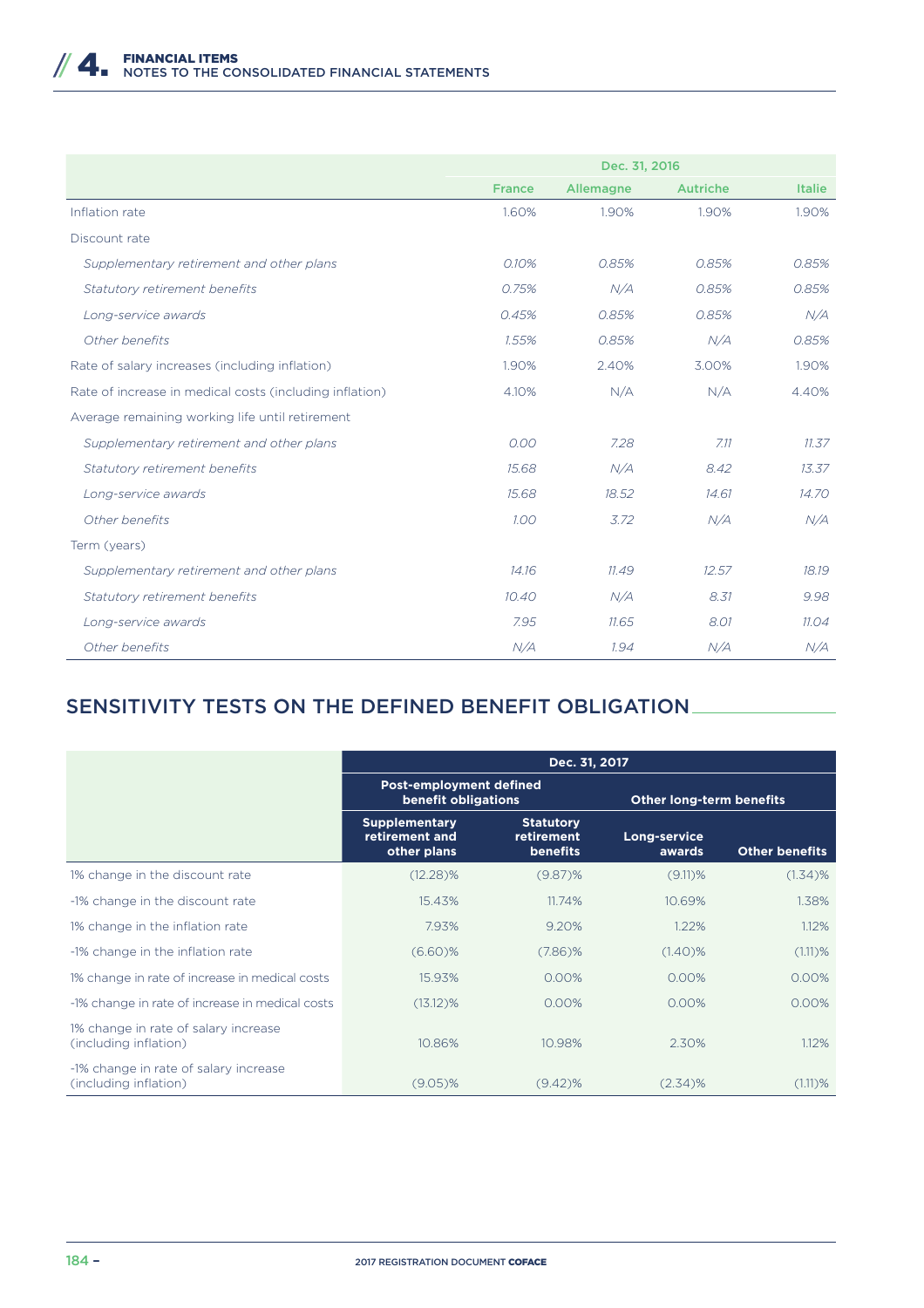|                                                                | Dec. 31, 2016                                  |                                                   |                          |                       |  |
|----------------------------------------------------------------|------------------------------------------------|---------------------------------------------------|--------------------------|-----------------------|--|
|                                                                | Post-employment defined<br>benefit obligations |                                                   | Other long-term benefits |                       |  |
|                                                                | Supplementary<br>retirement and<br>other plans | <b>Statutory</b><br>retirement<br><b>benefits</b> | Long-service<br>awards   | <b>Other benefits</b> |  |
| 1% change in the discount rate                                 | (12.27)%                                       | $(9.56)$ %                                        | $(9.49)$ %               | (1.52)%               |  |
| -1% change in the discount rate                                | 15.20%                                         | 11.32%                                            | 11.17%                   | 1.57%                 |  |
| 1% change in the inflation rate                                | 1.30%                                          | 11.04%                                            | 11.53%                   | 1.01%                 |  |
| -1% change in the inflation rate                               | $(1.17)$ %                                     | $(9.49)$ %                                        | $(10.31)\%$              | (1.00)%               |  |
| 1% change in rate of increase in medical costs                 | 8.78%                                          | 8.52%                                             | 0.00%                    | 1.01%                 |  |
| -1% change in rate of increase in medical costs                | (7.22)%                                        | $(7.31)$ %                                        | 0.00%                    | (1.00)%               |  |
| 1% change in rate of salary increase<br>(including inflation)  | 16.74%                                         | 0.00%                                             | 0.00%                    | 0.00%                 |  |
| -1% change in rate of salary increase<br>(including inflation) | $(13.82)\%$                                    | 0.00%                                             | 0.00%                    | 0.00%                 |  |

### **NOTE 15** */* Financing liabilities

| (in thousands of euros)                                     | Dec. 31, 2017 | Dec. 31, 2016 |
|-------------------------------------------------------------|---------------|---------------|
| Due within one year                                         |               |               |
| $\triangle$ Finance leases                                  |               | 2,291         |
| • Subordinated debt (interest and amortization of expenses) | 11,254        |               |
| <b>Total</b>                                                | 11,254        | 2,291         |
| Due between one and five years                              |               |               |
| ◆ Subordinated debt (amortization of expenses)              | (1,642)       |               |
| <b>Total</b>                                                | (1,642)       |               |
| Due beyond five years                                       |               |               |
| $\triangle$ Subordinated debt                               | 378,622       | 387,753       |
| <b>Total</b>                                                | 378,622       | 387,753       |
| <b>TOTAL</b>                                                | 388,234       | 390,044       |

On March 27, 2014, COFACE SA issued a subordinated debt in the form of bonds for a nominal amount of €380 million (corresponding to 3,800 bonds with a nominal unit value of €100,000), maturing on March 27, 2024 (10 years), with an annual interest rate of 4.125%.

The per-unit bond issue price was €99,493.80, and the net amount received by COFACE SA was €376.7 million, net of placement fees and directly-attributable transaction costs.

These securities are irrevocably and unconditionally guaranteed on a subordinated basis by Compagnie française d'assurance pour le commerce extérieur, the COFACE Group's main operating entity.

On March 25, 2014, a joint guarantee was issued by Compagnie française d'assurance pour le commerce extérieur for €380 million, in favour of the investors in COFACE SA's subordinated bonds, applicable until the extinction of all liabilities in respect of said investors.

As at December 31, 2017, the debt presented on the line "Subordinated borrowings" of the balance sheet, amounting to €388,234 thousand, is composed of:

- ◆ nominal amount of bonds: €380,000 thousand;
- ◆ reduced by the debt issuance costs and the issue premium for €3,522 thousand;
- ◆ increased by accrued interest of €11,756 thousand.

The impact on consolidated income statement income as at December 31, 2017 mainly includes the interest related to the period for €16,156 thousand.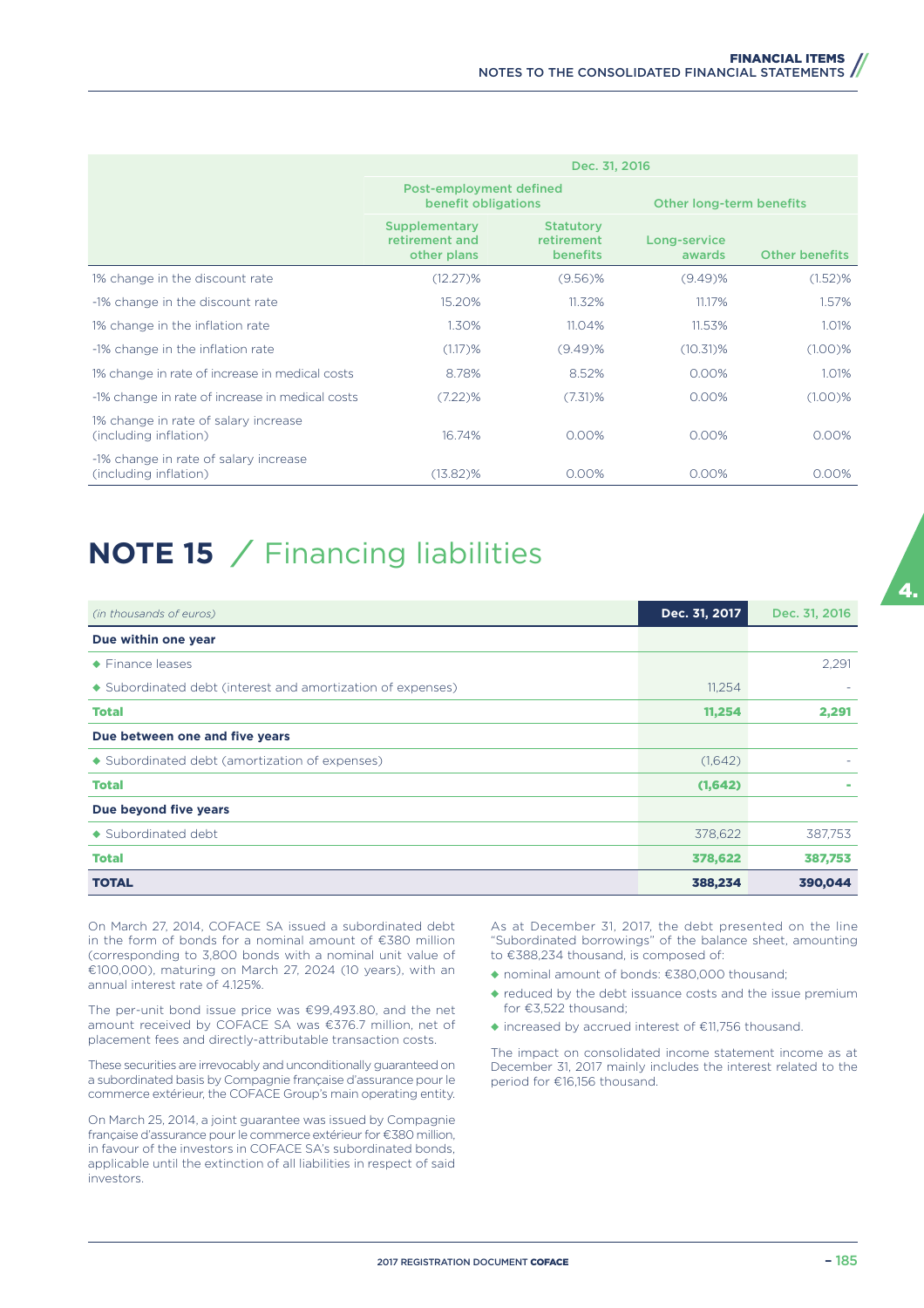### **NOTE 16** */* Liabilities relating to insurance contracts

| (in thousands of euros)                                     | Dec. 31, 2017 | Dec. 31, 2016 |
|-------------------------------------------------------------|---------------|---------------|
| Provisions for unearned premiums                            | 271,227       | 275,860       |
| Claims reserves                                             | 1.265.601     | 1,275,230     |
| Provisions for premium refunds                              | 145.430       | 127.159       |
| Liabilities relating to insurance contracts                 | 1,682,258     | 1,678,249     |
| Provisions for unearned premiums                            | (61,584)      | (47,986)      |
| Claims reserves                                             | (309,120)     | (266,756)     |
| Provisions for premium refunds                              | (34, 474)     | (26,605)      |
| <b>Reinsurers' share of technical insurance liabilities</b> | (405, 178)    | (341, 347)    |
| <b>NET TECHNICAL PROVISIONS</b>                             | 1,277,080     | 1,336,902     |

Provisions for claims include provisions to cover claims incurred but not reported and shortfalls in estimated provisions for claims reported. These amounted to €781 million at December 31, 2017.

### **NOTE 17** */* Payables arising from banking sector activities

| (in thousands of euros)                              | Dec. 31, 2017 | Dec. 31, 2016 |
|------------------------------------------------------|---------------|---------------|
| Amounts due to banking sector companies              | 568.711       | 452.144       |
| Amounts due to customers of banking sector companies | 322.064       | 366.363       |
| Debt securities                                      | 1.636.941     | 1,591,184     |
| <b>TOTAL</b>                                         | 2,527,716     | 2,409,691     |

The lines "Amounts due to banking sector companies" and "Debt securities" correspond to sources of refinancing for the Group's factoring entities – Coface Finanz (Germany) and Coface Factoring Poland.

## **NOTE 18** */* Deferred tax

| (in thousands of euros)                                          | Dec. 31, 2017 | Dec. 31, 2016 |
|------------------------------------------------------------------|---------------|---------------|
| Deferred tax assets                                              | (79,516)      | (71, 973)     |
| Deferred tax liabilities                                         | 113.595       | 104.500       |
| <b>NET DEFERRED TAX - LIABILITIES</b>                            | 34,079        | 32,527        |
| Temporary differences                                            | (26,984)      | (23,510)      |
| Provisions for pensions and other employment benefit obligations | (10,751)      | (14, 452)     |
| Tax loss carry forwards                                          | (7.752)       | (9,348)       |
| Cancellation of the claims equalization provision                | 79.566        | 79,837        |
| <b>NET DEFERRED TAX - LIABILITIES</b>                            | 34,079        | 32,527        |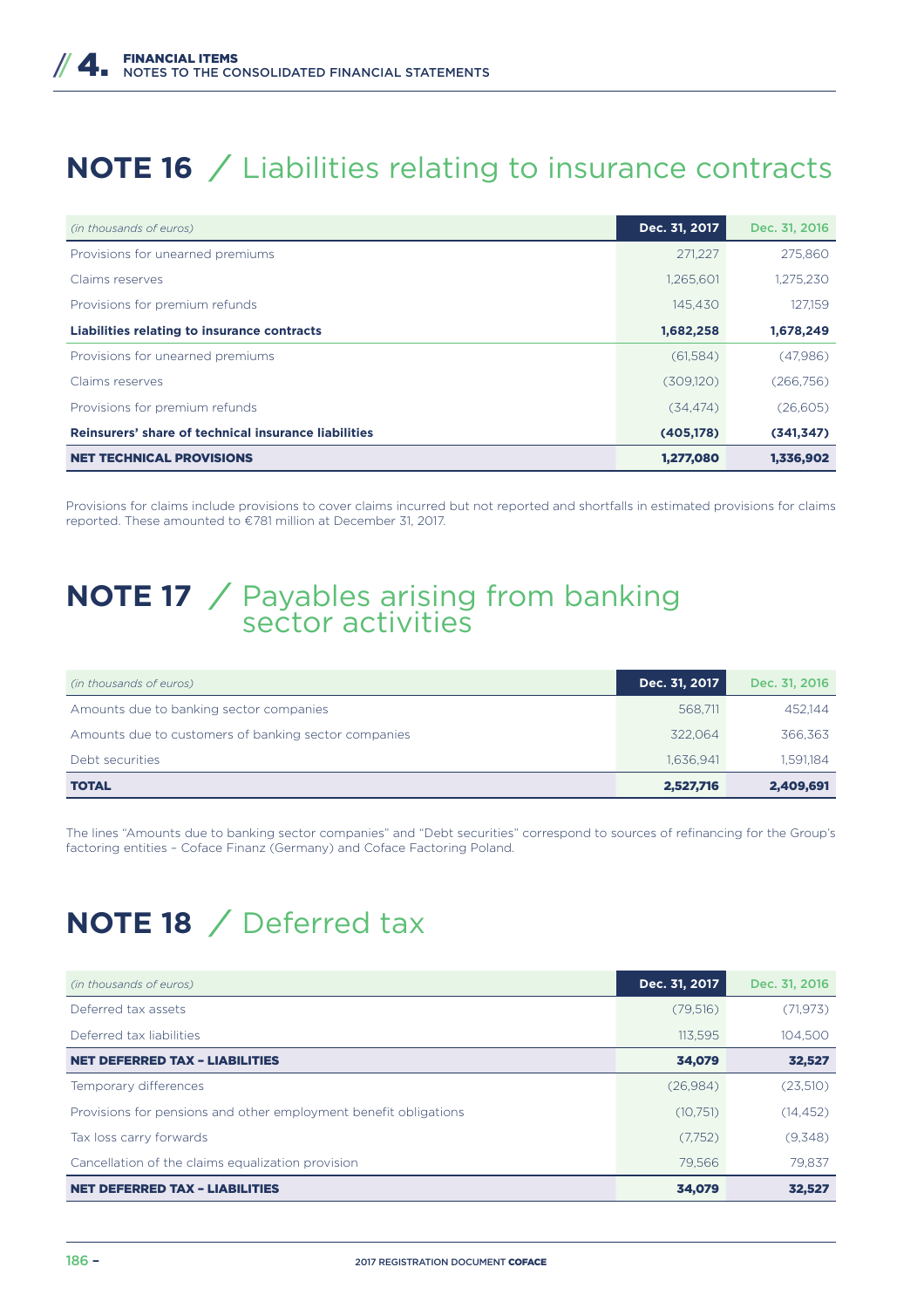Deferred tax assets and liabilities must be assessed at the rate applicable on the date on which the asset will be realized or the liabilities will be settled.

In France, the finance law for 2017 predicted a decline in the current common law rate from 33.33% to 25% progressively between 2019 and 2022. This future rate change has been taken

into account in the valuation of deferred taxes of the French entities of the COFACE Group.

Each entity is compensating deferred tax assets and liabilities whenever it is legally authorized to compensate due tax assets and liabilities.

#### CHANGES IN DEFERRED TAX BALANCES BY REGION

Deferred taxes with positive signs are deferred tax liabilities. On the other hand, those with negative signs are deferred tax assets.

| (in thousands of euros) | Dec. 31, 2016 | Change<br>through<br>income | <b>Revaluation</b><br>adjustment on AFS<br>investments | Change in<br>currency<br>impact | <b>Other</b><br>movements | Dec. 31,<br>2017 |
|-------------------------|---------------|-----------------------------|--------------------------------------------------------|---------------------------------|---------------------------|------------------|
| Northern Europe         | 68,120        | (12,684)                    | (80)                                                   | 0                               | 192                       | 55,548           |
| Western Europe          | (9,456)       | 14.269                      | 4,100                                                  | (191)                           | 1.840                     | 10,562           |
| <b>Central Europe</b>   | 164           | (374)                       | (48)                                                   | (45)                            | (83)                      | (386)            |
| Mediterranean & Africa  | (10, 802)     | (4, 427)                    | 0                                                      | 88                              | 211                       | (14,930)         |
| North America           | (2,880)       | 2.550                       | (205)                                                  | 317                             | (3)                       | (221)            |
| Latin America           | (3,842)       | 124                         | 1.413                                                  | 835                             | (1,771)                   | (3,241)          |
| Asia-Pacific            | (8,777)       | (5,205)                     | (22)                                                   | 751                             | $\circ$                   | (13, 253)        |
| <b>TOTAL</b>            | 32,527        | (5,747)                     | 5,158                                                  | 1,755                           | 386                       | 34,079           |

| (in thousands of euros) | Dec. 31, 2015 | Change<br>through<br>income | <b>Revaluation</b><br>adjustment on AFS<br>investments | Change in<br>currency<br>impact | Other<br>movements | Dec. 31,<br>2016 |
|-------------------------|---------------|-----------------------------|--------------------------------------------------------|---------------------------------|--------------------|------------------|
| Northern Europe         | 114.897       | (46,115)                    | 44                                                     |                                 | (706)              | 68,120           |
|                         |               |                             |                                                        |                                 |                    |                  |
| Western Europe          | (16, 193)     | (1, 925)                    | 9,824                                                  | 48                              | (1,210)            | (9,456)          |
| Central Europe          | (480)         | 1.002                       | (29)                                                   | 115                             | (445)              | 164              |
| Mediterranean & Africa  | (5,587)       | (5,120)                     |                                                        | (23)                            | (72)               | (10, 802)        |
| North America           | 902           | (3,625)                     | (116)                                                  | (40)                            |                    | (2,880)          |
| Latin America           | 803           | (4,432)                     | 1.209                                                  | (1, 422)                        |                    | (3,842)          |
| Asia-Pacific            | (7,614)       | (674)                       |                                                        | (489)                           |                    | (8,777)          |
| <b>TOTAL</b>            | 86,728        | (60, 889)                   | 10,932                                                 | (1, 811)                        | (2, 433)           | 32,527           |

The "Other movements" column mainly includes deferred taxes on changes in retirement benefits recognised as equity not reclassifiable to income.

4.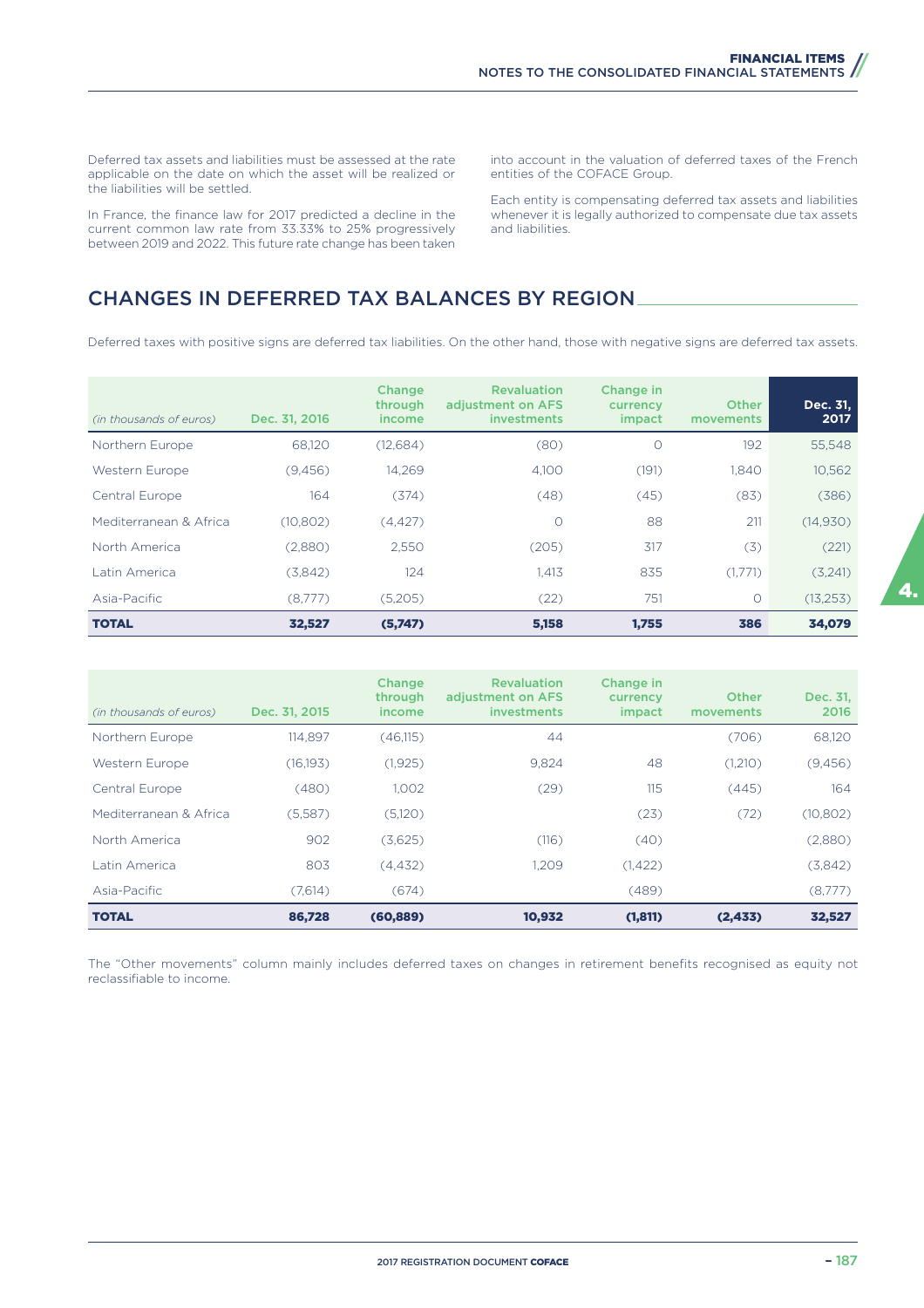#### DEFERRED TAXES RELATED TO LOSS CARRY

The breakdown by region of deferred taxes assets linked to tax deficits is as follows

| (in thousands of euros)               | Dec. 31, 2017 | Dec. 31, 2016 |
|---------------------------------------|---------------|---------------|
| Northern Europe                       | 0             | 907           |
| Western Europe                        | 173           | 1,174         |
| Central Europe                        | 953           | 676           |
| Mediterranean & Africa                | 580           | 581           |
| North Africa                          | 244           | 4,117         |
| Latin America                         | $\circ$       | 1,193         |
| Asia-Pacific                          | 5,802         | 700           |
| <b>NET DEFERRED TAX - LIABILITIES</b> | 7,752         | 9,348         |

The recognition of deferred tax assets on loss carry is subject to a case-by-case recoverability analysis, taking into account the forecasts of the results of each entity. Deferred tax assets on losses are recognized at the level of entity's income tax results estimated for the period from 2017 to 2022, *i.e*. a recoverability horizon of five years.

This recognition results from a business tax plan prepared by each entity on the basis of the business plan approved by the management.

### **NOTE 19** */* Payables arising from insurance and reinsurance

| (in thousands of euros)                                           | Dec. 31, 2017 | Dec. 31, 2016 |
|-------------------------------------------------------------------|---------------|---------------|
| Guarantee deposits received from policyholders and other          | 4,520         | 3.461         |
| Amounts due to policyholders and agents                           | 120,908       | 112,786       |
| Payables arising from insurance and inward reinsurance operations | 125,428       | 116,247       |
| Amounts due to reinsurers                                         | 75.279        | 71.350        |
| Deposits received from reinsurers                                 | 4.023         | 4.314         |
| Payable arising from ceded reinsurance operations                 | 79,302        | 75,664        |
| <b>TOTAL</b>                                                      | 204,730       | 191,911       |

## **NOTE 20** */* Other liabilities

| (in thousands of euros)                    | Dec. 31, 2017 | Dec. 31, 2016 |
|--------------------------------------------|---------------|---------------|
| <b>Current tax payables</b>                | 76,996        | 110,847       |
| <b>Derivatives and related liabilities</b> | 267           | 7,508         |
| Accrued personnel costs                    | 51,545        | 47,538        |
| Sundry payables                            | 226.704       | 171,023       |
| Deferred income                            | 8,338         | 7.908         |
| Other accruals                             | 18,338        | 30,537        |
| <b>Other payables</b>                      | 304,925       | 257,006       |
| <b>TOTAL</b>                               | 382,188       | 375,361       |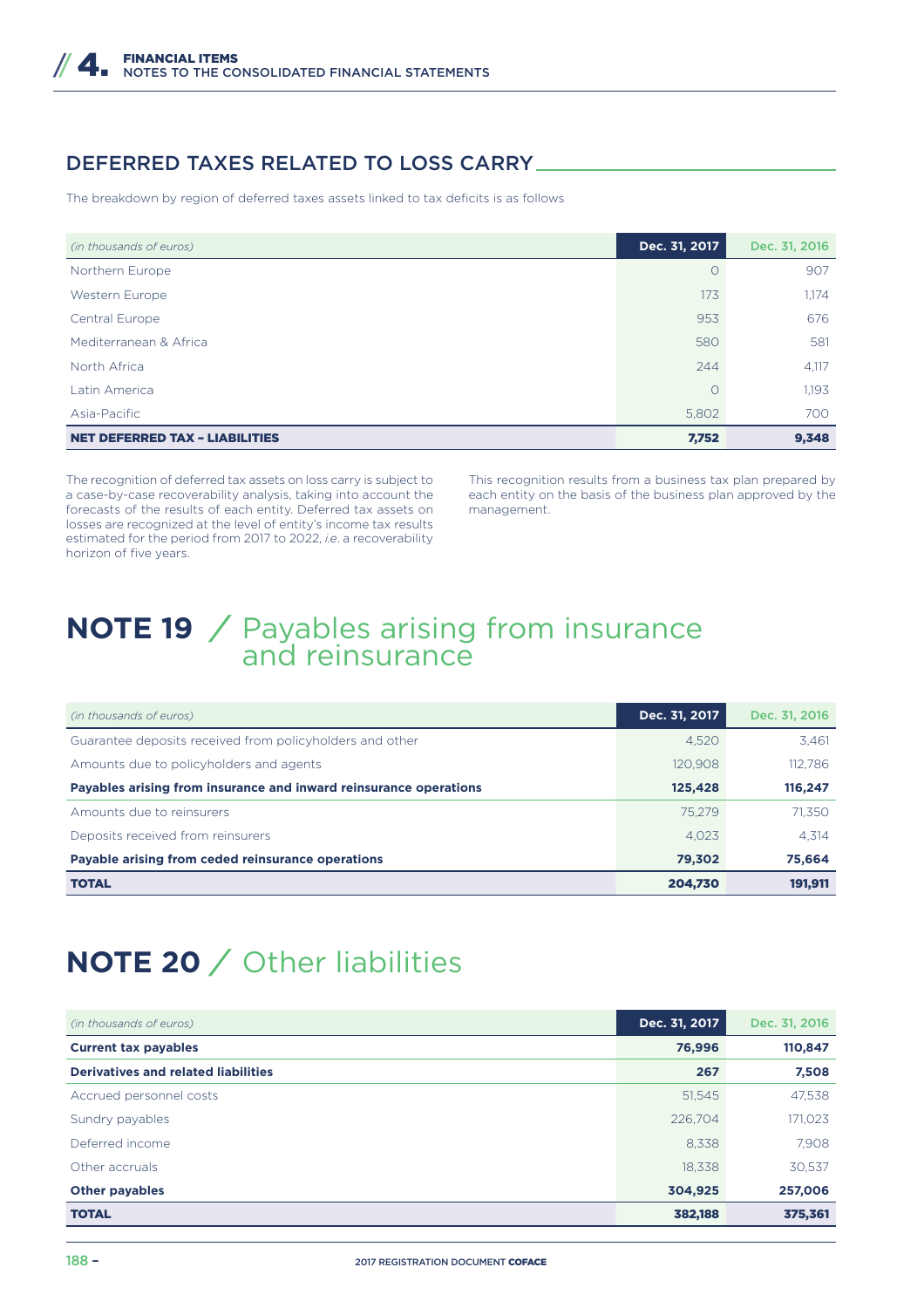### **NOTES TO THE CONSOLIDATED PROFIT AND LOSSES**

## **NOTE 21** */* Revenue

#### CONSOLIDATED REVENUE COMPOSITION

| (in thousands of euros)                               | Dec. 31, 2017 | Dec. 31, 2016 |
|-------------------------------------------------------|---------------|---------------|
| Premiums - direct business                            | 1,137,778     | 1,120,765     |
| Premiums - inward reinsurance                         | 81.834        | 81,675        |
| <b>Gross written premiums</b>                         | 1.219.612     | 1.202.440     |
| <b>Premium refunds</b>                                | (98, 954)     | (92, 876)     |
| <b>Change of provisions for unearned premiums</b>     | (10, 961)     | 5,576         |
| <b>Earned premiums</b>                                | 1,109,697     | 1,115,140     |
| <b>Fees and commission income</b>                     | 128,914       | 128,795       |
| Net income from banking activities                    | 72,043        | 70,619        |
| Other insurance-related services                      | 4,382         | 5,882         |
| Remuneration of public procedures management services | 574           | 53.361        |
| <b>Business information and other services</b>        | 27.436        | 25,170        |
| Receivables management                                | 11,886        | 12,330        |
| <b>Income from other activities</b>                   | 44,279        | 96,743        |
| <b>Revenue or income from other activities</b>        | 245,236       | 296,157       |
| <b>CONSOLIDATED REVENUE</b>                           | 1,354,933     | 1,411,297     |

#### CONSOLIDATED REVENUE BY COUNTRY OF INVOICING

| (in thousands of euros)     | Dec. 31, 2017 | Dec. 31, 2016 |
|-----------------------------|---------------|---------------|
| Northern Europe             | 303,872       | 307,320       |
| Western Europe              | 280.785       | 327,176       |
| Central Europe              | 127,708       | 121,259       |
| Mediterranean & Africa      | 348,021       | 331,864       |
| North America               | 121,894       | 136,119       |
| Latin America               | 75,715        | 77,743        |
| Asia-Pacific                | 96,938        | 109,816       |
| <b>CONSOLIDATED REVENUE</b> | 1,354,933     | 1,411,297     |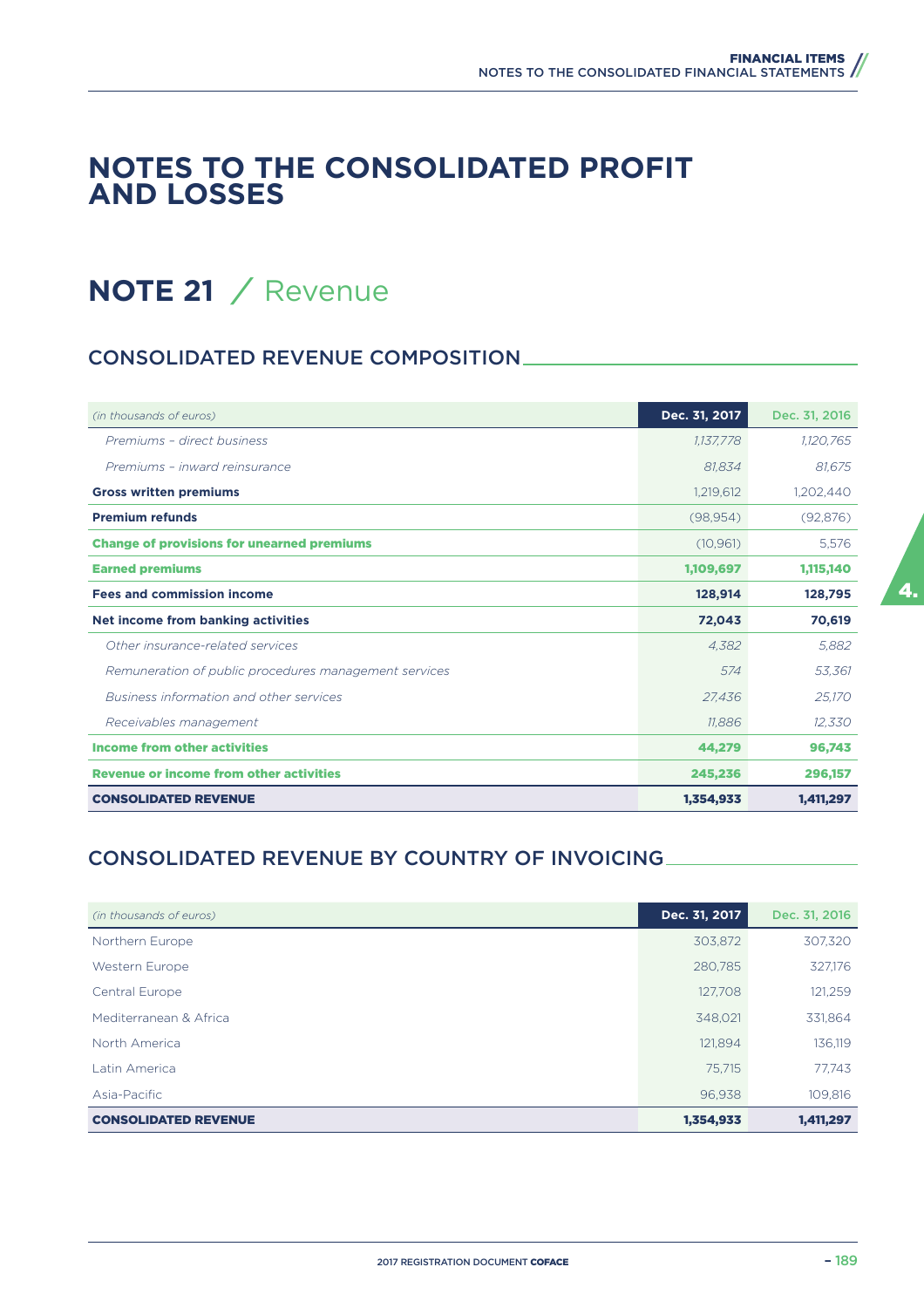#### CONSOLIDATED REVENUE BY ACTIVITY

| (in thousands of euros)                                     | Dec. 31, 2017 | Dec. 31, 2016 |
|-------------------------------------------------------------|---------------|---------------|
| Earned premiums - Credit                                    | 1,029,499     | 1,039,916     |
| Earned premiums - Single Risk                               | 27,190        | 24,451        |
| <b>Earned premiums - Credit insurance</b>                   | 1,056,689     | 1,064,367     |
| <b>Fees and commission income</b>                           | 128,914       | 128,795       |
| <b>Other insurance-related services</b>                     | 4,382         | 5,882         |
| Remuneration of public procedures management services       | 574           | 53,361        |
| <b>Revenue of credit insurance activity</b>                 | 1,190,559     | 1,252,405     |
| <b>Earned premiums - Guarantees</b>                         | 53,008        | 50,773        |
| Financing fees                                              | 39,472        | 35,545        |
| Factoring fees                                              | 33.884        | 35.557        |
| Other                                                       | (1,314)       | (483)         |
| <b>Net income from banking activities (factoring)</b>       | 72,043        | 70,619        |
| Business information and other services                     | 27,436        | 25,170        |
| Receivables management                                      | 11.886        | 12.330        |
| Revenue of business information and other services activity | 39,322        | 37,500        |
| <b>CONSOLIDATED REVENUE</b>                                 | 1,354,933     | 1,411,297     |

### **NOTE 22** */* Claim expenses

| (in thousands of euros)        | Dec. 31, 2017 | Dec. 31, 2016 |
|--------------------------------|---------------|---------------|
| Paid claims, net of recoveries | (502, 446)    | (535, 995)    |
| Claims handling expenses       | (26,607)      | (25, 139)     |
| Change in claims reserves      | (41.810)      | (144, 521)    |
| <b>TOTAL</b>                   | (570, 863)    | (705, 655)    |

#### CLAIMS EXPENSES BY PERIOD OF OCCURRENCE

|                                | Dec. 31, 2017 |                |            |              |          | Dec. 31, 2016 |  |
|--------------------------------|---------------|----------------|------------|--------------|----------|---------------|--|
| (in thousands of euros)        | <b>Gross</b>  | <b>Outward</b> | <b>Net</b> | <b>Gross</b> | Outward  | <b>Net</b>    |  |
| Claims expenses - current year | (797,900)     | 196.781        | (601,119)  | (782,164)    | 167.717  | (614,447)     |  |
| Claims expenses - prior years  | 227.037       | (40,980)       | 186.057    | 76.509       | (23.514) | 52,995        |  |
| <b>TOTAL</b>                   | (570, 863)    | 155,801        | (415,062)  | (705, 655)   | 144,203  | (561, 452)    |  |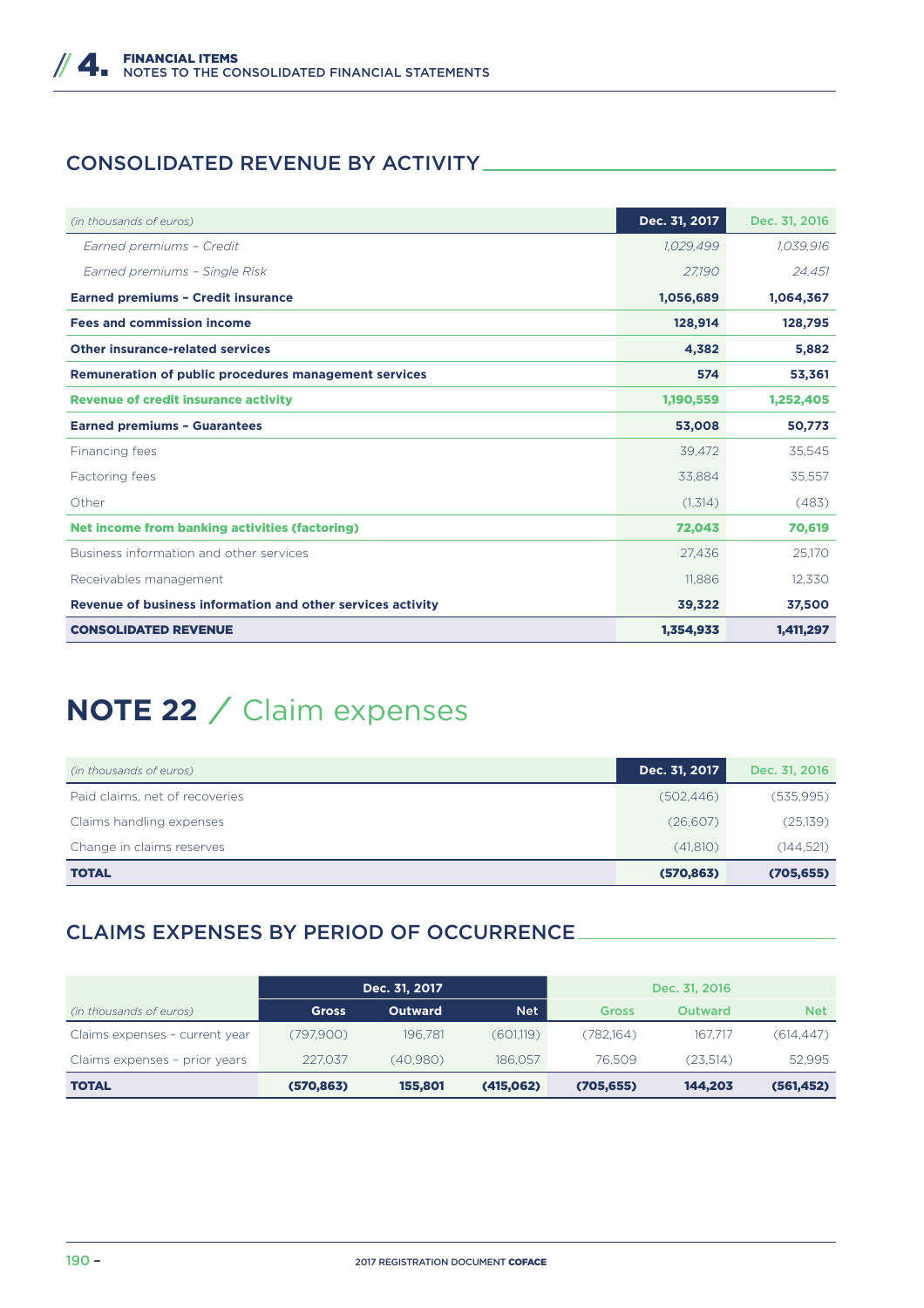### **NOTE 23** */* Overheads by function

| (in thousands of euros)                                  | Dec. 31, 2017 | Dec. 31, 2016 |
|----------------------------------------------------------|---------------|---------------|
| Acquisition costs                                        | (262, 607)    | (255, 289)    |
| Administrative costs                                     | (253, 532)    | (275,095)     |
| Other operating expenses                                 | (70, 816)     | (83,004)      |
| Expenses from banking activities, excluding cost of risk | (13,779)      | (13,193)      |
| Expenses from other activities                           | (53,130)      | (44,379)      |
| <b>Operating expenses</b>                                | (653, 864)    | (670, 960)    |
| <b>Investment management expenses</b>                    | (2,141)       | (2,659)       |
| <b>Claims handling expenses</b>                          | (26,607)      | (25, 139)     |
| <b>TOTAL</b>                                             | (682, 612)    | (698,758)     |
| of which employee profit-sharing                         | (4,662)       | (5,118)       |

Total overheads includes general insurance expenses (by function), expenses from other activities and expenses from banking activities. This stood at €682,612 thousand as at December 31, 2017 *versus* €698,758 thousand as at December 31, 2016.

In the income statement, claims handling expenses are included in "Claims expenses" and investment management expenses are shown in "Investment income, net of management expenses (excluding finance costs)".

### **NOTE 24** */* Expenses from banking activities

| (in thousands of euros)                         | Dec. 31, 2017 | Dec. 31, 2016 |
|-------------------------------------------------|---------------|---------------|
| Charges to allowances for receivables           | (3,490)       | (15, 129)     |
| Reversal of allowances for receivables          | 38            | 10,965        |
| Losses on receivables not covered by allowances | (1,031)       | (58)          |
| Cost of risk                                    | (4, 483)      | (4,222)       |
| <b>Operating expenses</b>                       | (13,779)      | (13, 193)     |
| <b>TOTAL EXPENSES FROM BANKING ACTIVITIES</b>   | (18, 262)     | (17, 415)     |

"Cost of risk" corresponds to the risk-related expense on credit insurance operations conducted by factoring companies, which includes net additions to provisions, receivables written off during the year, and recoveries of amortised receivables.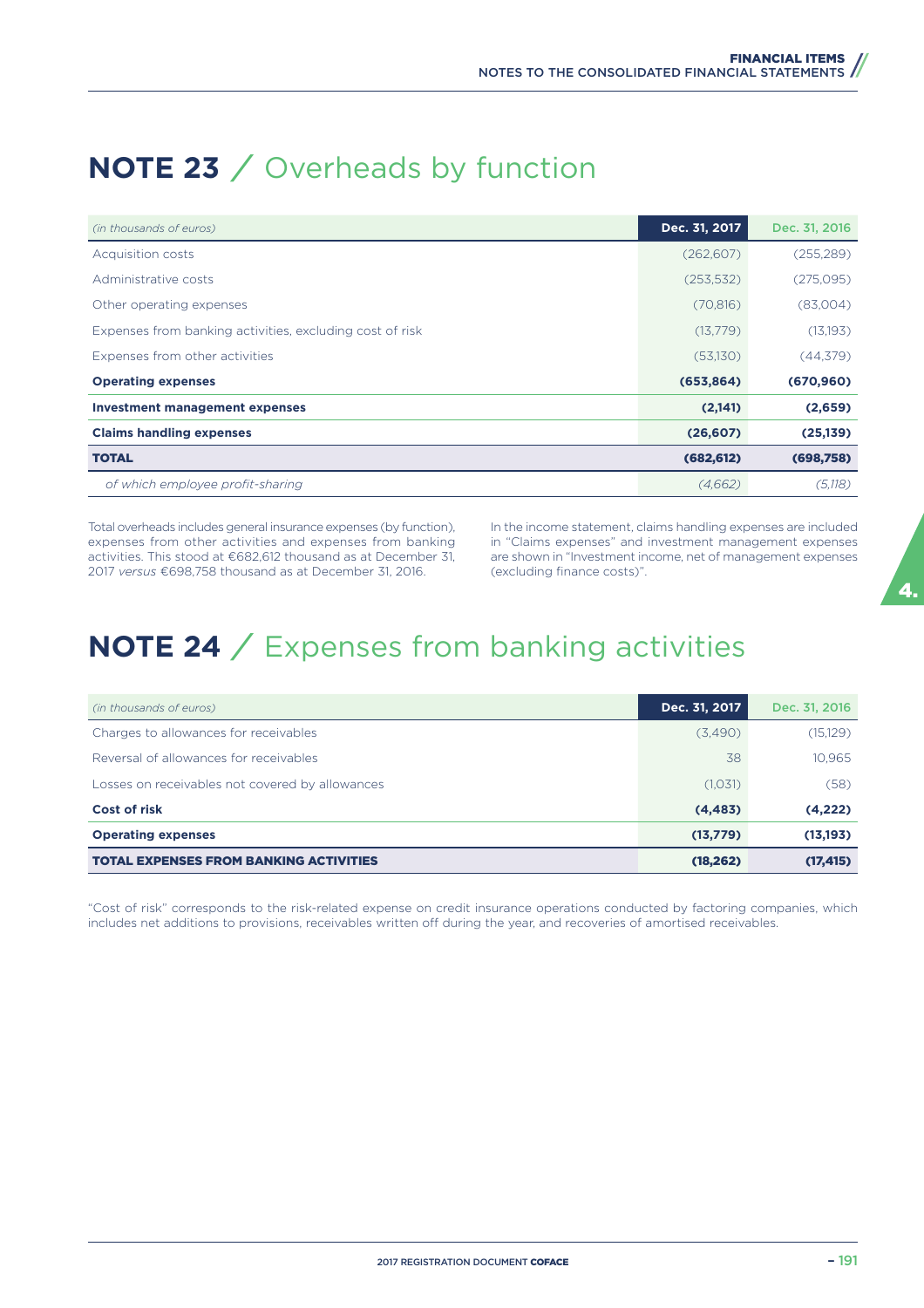### **NOTE 25** */* Income and expenses from ceded reinsurance

| (in thousands of euros)                       | Dec. 31, 2017 | Dec. 31, 2016 |
|-----------------------------------------------|---------------|---------------|
| Ceded claims                                  | 112.655       | 124,553       |
| Change in claims provisions net of recoveries | 43,153        | 19,649        |
| Commissions paid by reinsurers                | 119.767       | 95.738        |
| Income from ceded reinsurance                 | 275,575       | 239,940       |
| Ceded premiums                                | (315, 203)    | (249,702)     |
| Change in unearned premiums provisions        | 13.658        | (7,837)       |
| <b>Expenses from ceded reinsurance</b>        | (301, 545)    | (257, 539)    |
| <b>TOTAL</b>                                  | (25, 970)     | (17,599)      |

### **NOTE 26** */* Investment income, net of management expenses (excluding finance costs)

| (in thousands of euros)                                                       | Dec. 31, 2017 | Dec. 31, 2016 |
|-------------------------------------------------------------------------------|---------------|---------------|
| Investment income                                                             | 43.621        | 43.780        |
| Change in financial instruments at fair value though income                   | 1,541         | (7,850)       |
| o/w hedged by currency derivatives on "Colombes" and "Lausanne" mutual funds  | 64            | (7.032)       |
| Netgains on disposals                                                         | 4.059         | 1.105         |
| o/w hedged by currency derivatives on "Colombes" and "Lausanne" mutual funds  | (68)          | (63)          |
| Additions to/(reversals from) impairment                                      | 1,620         | (2,294)       |
| Net foreign exchange gains                                                    | 8,041         | 16.472        |
| o/w hedged by currency derivatives on "Colombes" and "Lausanne" mutual funds* | (5,267)       | 2,584         |
| Investment management expenses                                                | (3,601)       | (3,180)       |
| <b>TOTAL</b>                                                                  | 55,281        | 48.032        |

*\* The Colombes and Lausanne funds foreign exchange result covered by derivatives amounts to -€5,267 thousand; they break down into €1,790 thousand in realized profit and -€7,057 thousand in unrealized losses.*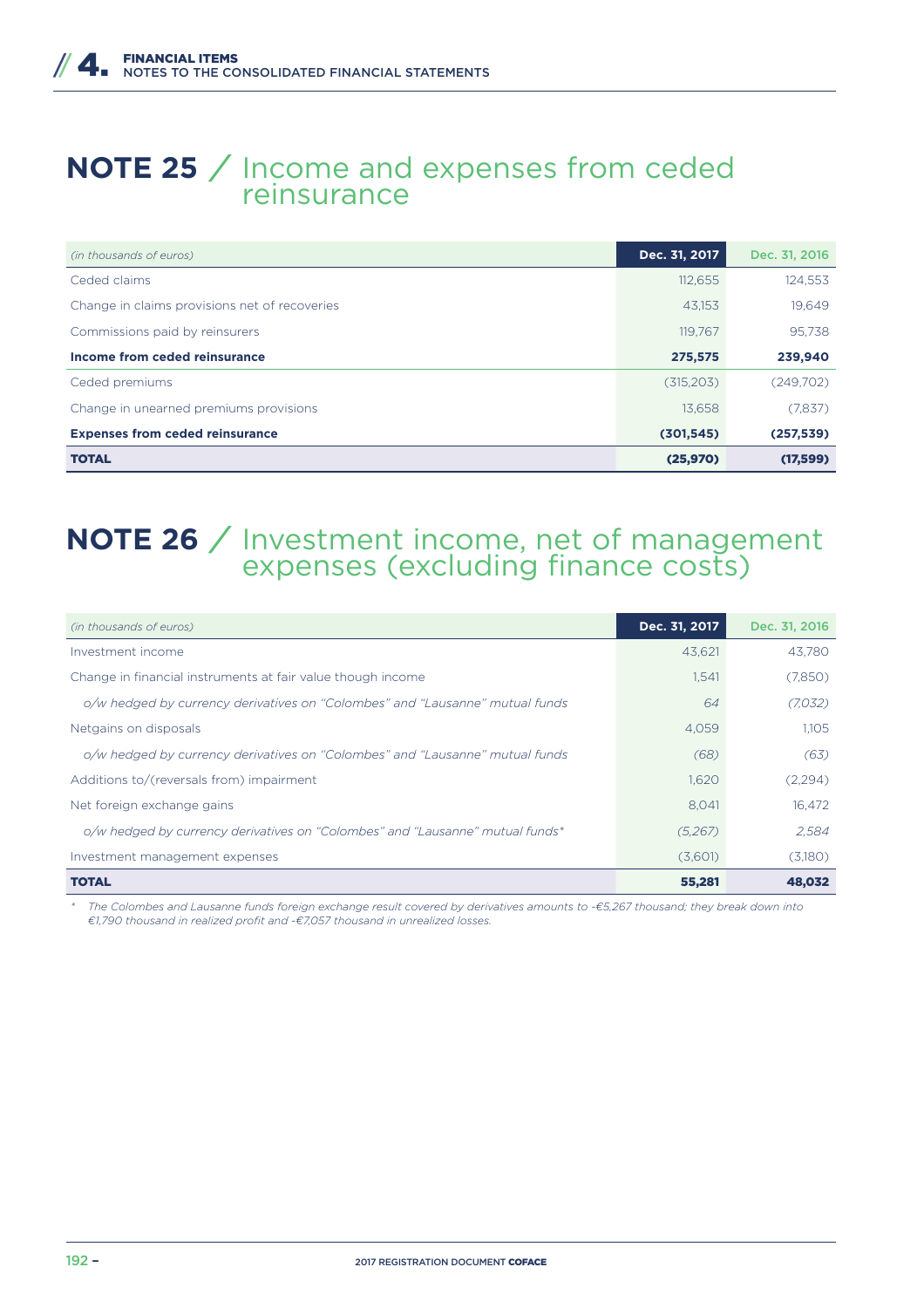#### INVESTMENT INCOME BY CLASS

| (in thousands of euros)                   | Dec. 31, 2017 | Dec. 31, 2016 |
|-------------------------------------------|---------------|---------------|
| Equities                                  | 6,688         | 1,610         |
| Fixed income                              | 36.821        | 37,462        |
| Investment properties                     | 6,337         | 4.424         |
| Sub-total                                 | 49,846        | 43,496        |
| Associated and non consolidated companies | 4,515         | 1.447         |
| Exchange rate - change profit/loss        | 4,521         | 6.270         |
| Financial and investment charges          | (3,601)       | (3,180)       |
| <b>TOTAL</b>                              | 55,281        | 48.032        |

### **NOTE 27** */* Other operating income and expenses

| (in thousands of euros)                                               | Dec. 31, 2017 | Dec. 31, 2016 |
|-----------------------------------------------------------------------|---------------|---------------|
| State export guarantees management transfer                           |               | (13,693)      |
| Fit to Win restructuring charges                                      | (6,650)       | (38,626)      |
| Provision for the compensation of American agents                     | (1,783)       | (1,678)       |
| Other operating expenses                                              | (614)         | (948)         |
| <b>Total other operating expenses</b>                                 | (9,047)       | (54, 945)     |
| Gain on State export quarantees management transfer                   |               | 77.200        |
| Transfer of liabilities related to State export guarantees management |               | 11,450        |
| Reversal of provisions on strategic plan Fit to Win                   | 8,446         |               |
| Gain linked to alignment of social benefits with market standards     |               | 19,209        |
| Other operating income                                                | 10            | 582           |
| <b>Total other operating income</b>                                   | 8,456         | 108,441       |
| <b>TOTAL</b>                                                          | (591)         | 53,496        |

Other operating income and expenses concern mainly restructuration fees related to the strategic plan Fit to Win:

- ◆ other operating income include reversal of provisions which became irrelevant for €8.4 million in German entities. This reversal comes from two effects. On one hand, the number of posts affected by the plan has been reduced, and on the other hand, some departures did not have any additional costs;
- ◆ other operating expenses include an increase of the provision on vacant premises and redevelopment of premises in France for €3.6 million and also cost in several entities in France and international.

Other operating expenses also include compensation of American agents for €1.8 million.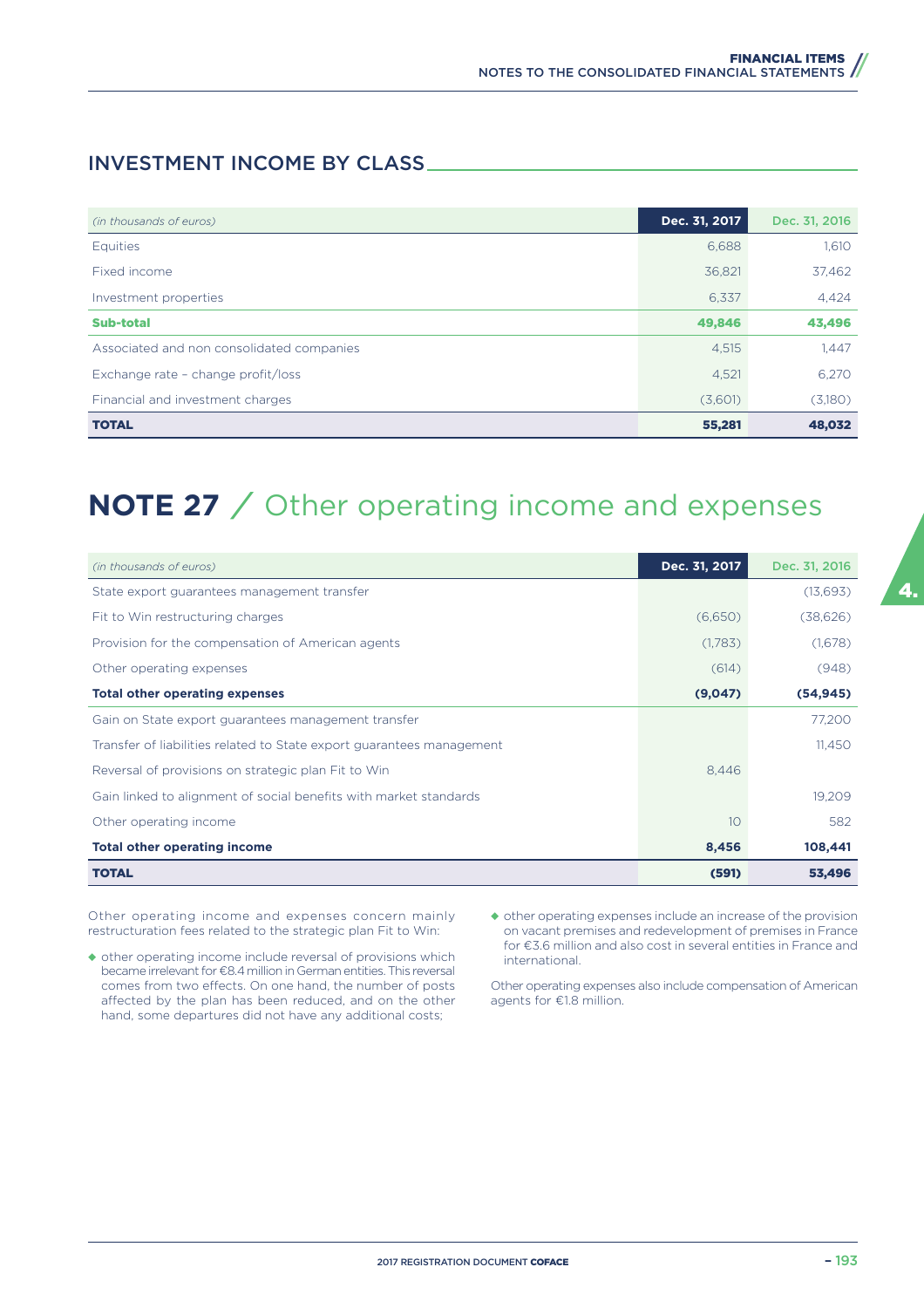### **NOTE 28** */* Share in net income of associates

| (in thousands of euros) | Dec. 31, 2017 | Dec. 31, 2016 |
|-------------------------|---------------|---------------|
| Cofacredit              | 2.369         | (5,838)       |
| <b>TOTAL</b>            | 2,369         | (5,838)       |

Coface's share in net income of Cofacredit is €2,369 thousand of revenue.

## **NOTE 29** */* Income tax expense

| (in thousands of euros) | Dec. 31, 2017 | Dec. 31, 2016 |
|-------------------------|---------------|---------------|
| Income tax              | (63,022)      | (109, 123)    |
| Deferred tax            | 7.371         | 60.999        |
| <b>TOTAL</b>            | (55, 651)     | (48, 124)     |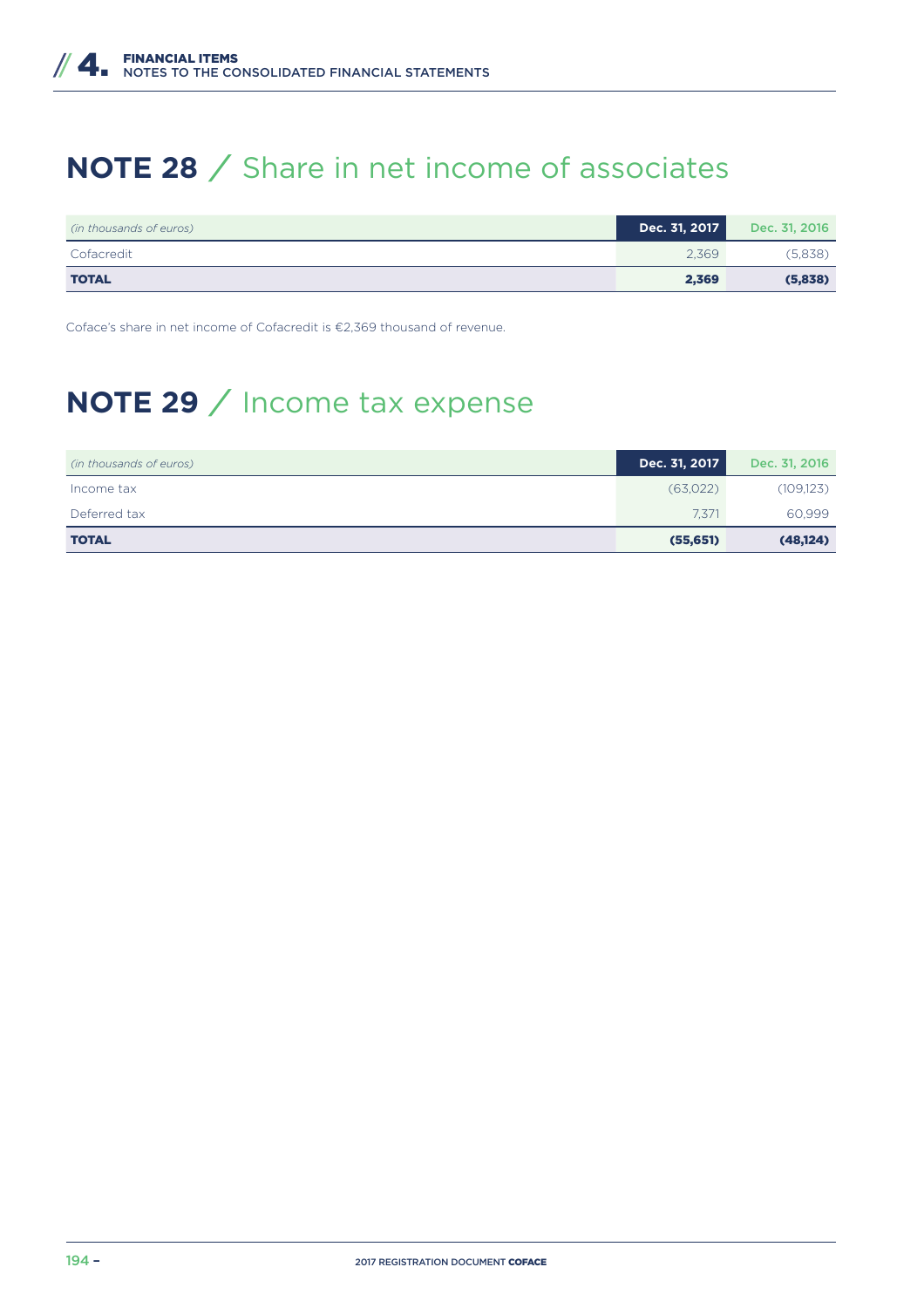### TAX PROOF

| (in thousands of euros)                                                     | Dec. 31, 2017 |            | Dec. 31, 2016 |             |
|-----------------------------------------------------------------------------|---------------|------------|---------------|-------------|
| Net income for the year                                                     | 83,213        |            | 41,531        |             |
| Non-controlling interests                                                   | 159           |            | (523)         |             |
| Income tax expense for the year                                             | (55,651)      |            | (48, 124)     |             |
| Share of net income of associates                                           | 2,369         |            | (5,838)       |             |
| Pre-tax income for the year and before share in net income<br>of associates | 136,336       |            | 96,016        |             |
| Tax rate                                                                    |               | 34.43%     |               | 34.43%      |
| Theoretical tax                                                             | (46.940)      |            | (33,058)      |             |
| Tax expense presented in the consolidation income statement                 | (55,651)      | 40.82%     | (48, 124)     | 50.12%      |
| <b>Difference</b>                                                           | 8,711         | 6.39%      | 15,066        | 15.69%      |
| Impact of differences between Group tax rates<br>and local tax rates        | 18,137        | 13.30%     | 8.663         | 9.02%       |
| Specific local taxes                                                        | (2,589)       | (1.90)%    | (3,167)       | (3.30)%     |
| o/w French corporate value added tax (CVAE)                                 | (873)         | $(0.64)$ % | (2.132)       | (2.22)%     |
| Tax losses for which no deferred tax assets<br>have been recognised         | (14, 397)     | (10.56)%   | (14,065)      | $(14.65)\%$ |
| Utilisation of previously unrecognised tax loss carryforwards               | 2.943         | 2.16%      | 681           | 0.71%       |
| Dividends paid in France non deductible for tax purposes (5%)               | (301)         | $(0.22)$ % | (466)         | $(0.49)$ %  |
| Tax on dividends paid by COFACE SA (3%)                                     | 2,162         | 1.59%      | (1,999)       | $(2.08)\%$  |
| Tax audit in France                                                         | (12, 382)     | $(9.08)\%$ |               |             |
| Liability method impact                                                     | 566           | 0.42%      |               |             |
| Other differences                                                           | (2,850)       | (2.09)%    | (4,713)       | $(4.91)$ %  |

The effective income tax rate decreased from 50.1% at December 31, 2016 to 40.8% at December 31, 2017.

The negative impact of the tax assessment is offset by the increase in the net income from entities located in countries with a lower tax rate than the French rate.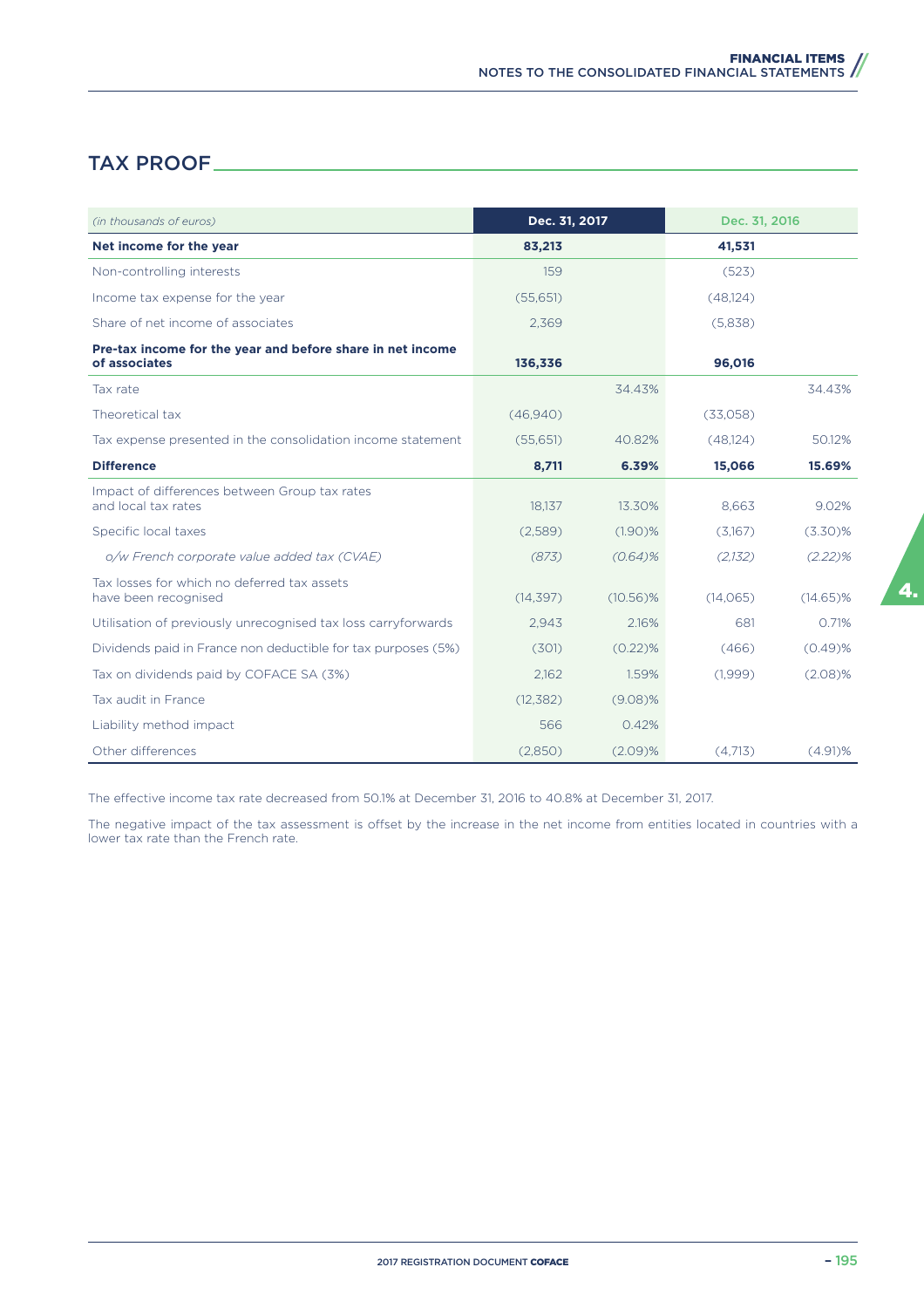### **OTHER INFORMATION**

### **NOTE 30** */* Breakdown of net income by segment

Premiums, claims and commissions are monitored by country of invoicing. In the case of direct business, the country of invoicing is that in which the issuer of the invoice is located and for inward reinsurance, the country of invoicing is that in which the ceding insurer is located.

Geographic segmentation by billing location does not necessarily match the debtor's location.

Reinsurance income, which is calculated and recognised for the whole Group at the level of Compagnie française d'assurance pour le commerce extérieur and Coface Re, has been reallocated at the level of each region.

Income taxes by segment have been calculated based on this monitoring framework.

#### ANALYSIS OF DECEMBER 31, 2017 NET INCOME BY SEGMENT

| (in thousands of euros)                                         | <b>Northern</b><br><b>Europe</b> | Western<br><b>Europe</b> | <b>Central</b><br><b>Europe</b> |  |
|-----------------------------------------------------------------|----------------------------------|--------------------------|---------------------------------|--|
| <b>Revenue</b>                                                  | 300,171                          | 281,683                  | 131,063                         |  |
| o/w Earned premium                                              | 195.611                          | 243,592                  | 100,493                         |  |
| o/w Factoring                                                   | 62,011                           |                          | 10,032                          |  |
| o/w Other insurance-related services                            | 42,549                           | 38.091                   | 20,538                          |  |
| Claims-related expenses (including claims handling costs)       | (111, 964)                       | (131, 528)               | (49, 815)                       |  |
| Cost of risk                                                    | (4,516)                          |                          | 33                              |  |
| Commissions                                                     | (21, 254)                        | (36, 732)                | (7,848)                         |  |
| Other internal general expenses                                 | (118, 739)                       | (90,020)                 | (45,880)                        |  |
| Underwriting income before reinsurance*                         | 43,698                           | 23,402                   | 27,553                          |  |
| Income/(loss) on ceded reinsurance                              | (2,654)                          | 12.665                   | (1,215)                         |  |
| Other operating income and expenses                             | 8.000                            | (5,583)                  | 50                              |  |
| Net financial income excluding finance costs                    | 6,105                            | 23,519                   | 4,316                           |  |
| Finance costs                                                   | (263)                            | 1,244                    | (17)                            |  |
| <b>Operating income including finance costs</b>                 | 54,886                           | 55,248                   | 30,687                          |  |
| Share in net income of associates                               |                                  | 2,369                    |                                 |  |
| Net income before tax                                           | 54,886                           | 57,617                   | 30,687                          |  |
| Income tax expense                                              | (17,168)                         | (45,585)                 | (5,867)                         |  |
| <b>Consolidated net income before Non-controlling interests</b> | 37,718                           | 12,031                   | 24,820                          |  |
| Non-controlling interests                                       | (1)                              | $\mathbf{1}$             | (1)                             |  |
| <b>NET INCOME FOR THE PERIOD</b>                                | 37,716                           | 12,032                   | 24,819                          |  |

*\* Underwriting income before reinsurance is a key financial indicator used by the COFACE Group to analyse the performance of its businesses. Underwriting income before reinsurance corresponds to the sum of revenue, claims expenses, expenses from banking activities, cost of risk, policy acquisition costs, administrative costs, and other current operating expenses, and expenses from other activities.*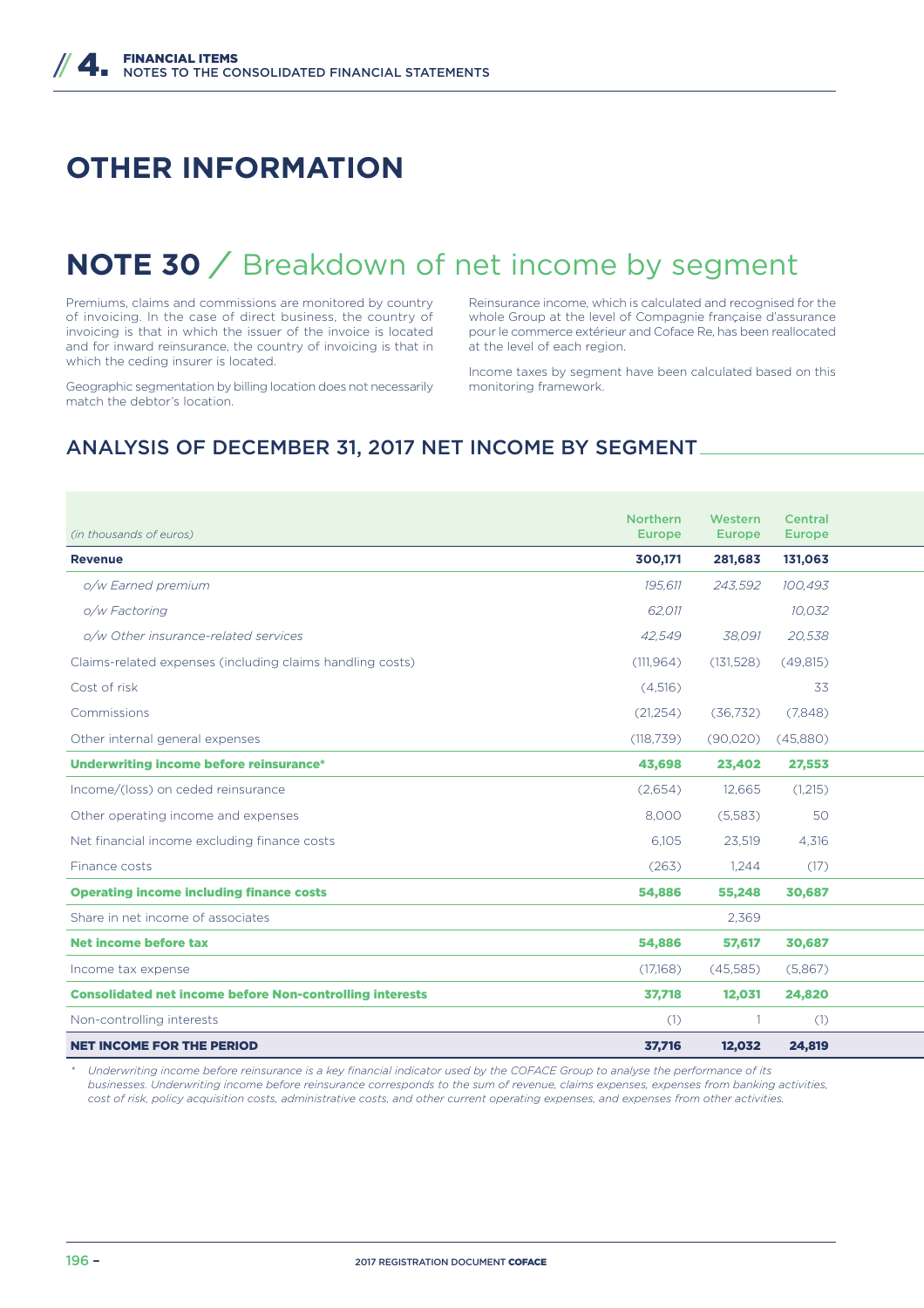| Mediterranean<br>& Africa | <b>North</b><br><b>America</b> | Latin<br><b>America</b> | <b>Asia-Pacific</b> | Group<br>reinsurance | Cogeri   | <b>Holding</b><br>company<br>costs | Inter-zone  | <b>Group total</b> |
|---------------------------|--------------------------------|-------------------------|---------------------|----------------------|----------|------------------------------------|-------------|--------------------|
| 349,840                   | 121,894                        | 75,715                  | 96,938              | 983,541              | 28,066   |                                    | (1,013,978) | 1,354,933          |
| 294,817                   | 108,741                        | 72,554                  | 93,888              | 983,541              |          |                                    | (983, 540)  | 1,109,697          |
|                           |                                |                         |                     |                      |          |                                    |             | 72,043             |
| 55,023                    | 13,153                         | 3.161                   | 3,050               |                      | 28,066   |                                    | (30, 438)   | 173,193            |
| (142, 586)                | (53,310)                       | (26,040)                | (50, 496)           | (494,583)            |          | (2,941)                            | 492,400     | (570, 863)         |
|                           |                                |                         |                     |                      |          |                                    |             | (4,483)            |
| (37,805)                  | (26,177)                       | (9,846)                 | (19, 828)           | (325, 210)           |          |                                    | 327.042     | (157, 658)         |
| (114, 653)                | (34, 678)                      | (26,788)                | (34, 913)           |                      | (27.446) | (35,337)                           | 32,248      | (496, 207)         |
| 54,795                    | 7,729                          | 13,041                  | (8, 298)            | 163,748              | 620      | (38, 278)                          | (162, 288)  | 125,723            |
| (18, 337)                 | 792                            | (6,719)                 | (8,046)             | (166, 203)           |          |                                    | 163,747     | (25,970)           |
| (1,054)                   | (1,783)                        | (219)                   |                     |                      |          |                                    |             | (589)              |
| 10,319                    | 1,652                          | 7,023                   | 4,892               |                      | (588)    | (893)                              | (1,064)     | 55,281             |
| (550)                     | (1,007)                        | (1,044)                 | (602)               |                      | (142)    | (16,156)                           | 428         | (18,109)           |
| 45,173                    | 7,383                          | 12,081                  | (12,054)            | (2, 455)             | (110)    | (55, 327)                          | 825         | 136,337            |
|                           |                                |                         |                     |                      |          |                                    |             | 2.369              |
| 45,173                    | 7,383                          | 12,081                  | (12, 054)           | (2, 455)             | (110)    | (55, 327)                          | 825         | 138,706            |
| (5,846)                   | (3,073)                        | (7,119)                 | 4,387               | 845                  | 38       | 19.049                             | 4,689       | (55,651)           |
| 39,327                    | 4,310                          | 4,962                   | (7,667)             | (1,610)              | (72)     | (36, 278)                          | 5,513       | 83,054             |
| (2)                       | $\circ$                        | 162                     | $\circ$             | $\circ$              | $\circ$  | $\circ$                            | $\circ$     | 159                |
| 39,325                    | 4,310                          | 5,125                   | (7,667)             | (1,610)              | (72)     | (36, 278)                          | 5,513       | 83,213             |

 $\overline{a}$ 

÷,

Ξ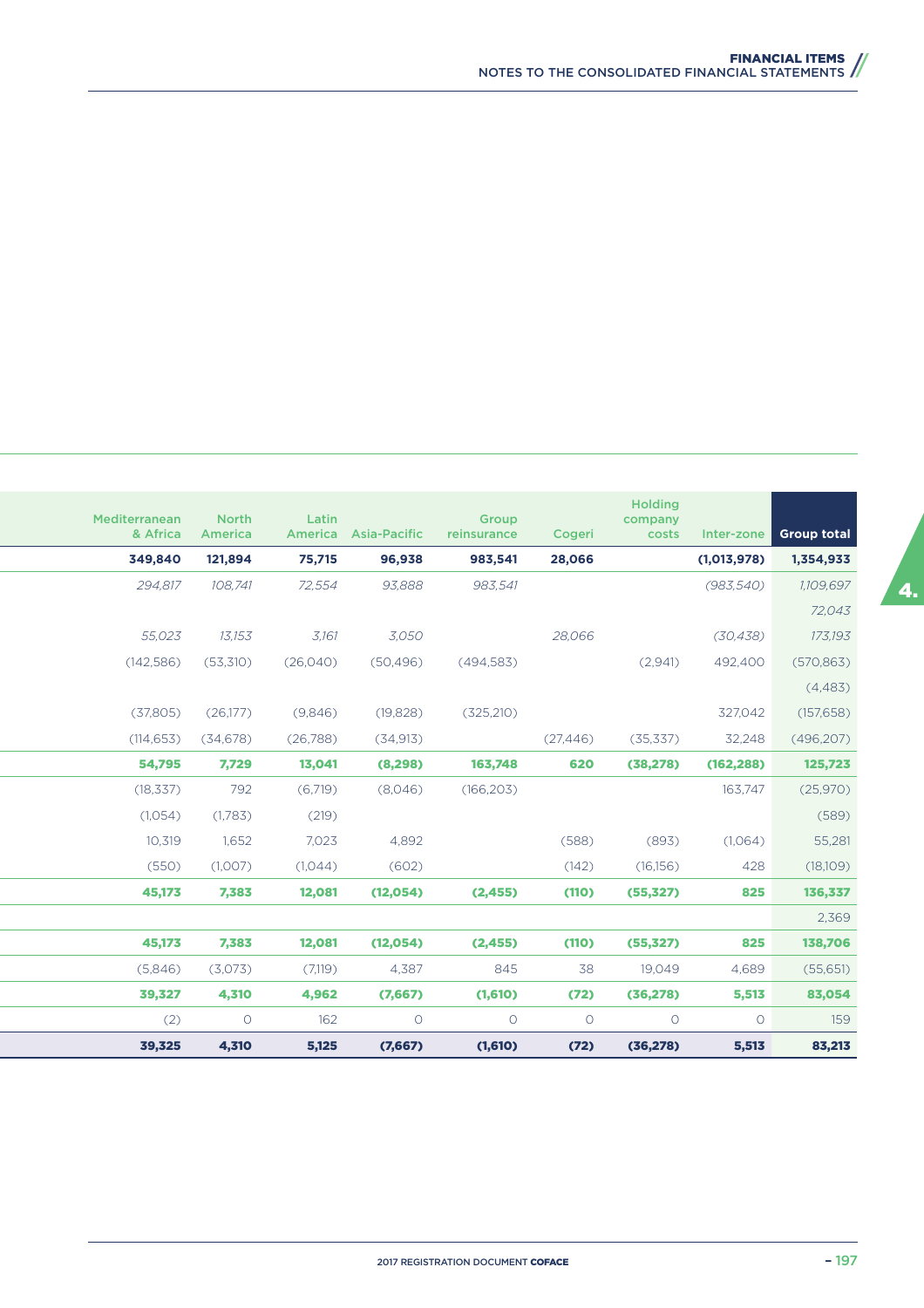#### ANALYSIS OF DECEMBER 31, 2016 NET INCOME BY SEGMENT

| (in thousands of euros)                                         | <b>Northern</b><br><b>Europe</b> | Western<br><b>Europe</b> | <b>Central</b><br><b>Europe</b> |  |
|-----------------------------------------------------------------|----------------------------------|--------------------------|---------------------------------|--|
| <b>Revenue</b>                                                  | 303,075                          | 330,682                  | 124,228                         |  |
| o/w Earned premium                                              | 196.940                          | 235.849                  | 95,820                          |  |
| o/w Factoring                                                   | 61.619                           |                          | 9,000                           |  |
| o/w Other insurance-related services                            | 44.516                           | 94.833                   | 19.408                          |  |
| Claims-related expenses (including claims handling costs)       | (115, 260)                       | (90, 754)                | (48,175)                        |  |
| Cost of risk                                                    | (4,040)                          |                          | (183)                           |  |
| Commissions                                                     | (20,970)                         | (34, 469)                | (6,198)                         |  |
| Other internal general expenses                                 | (118, 426)                       | (134, 123)               | (40,212)                        |  |
| Underwriting income before reinsurance*                         | 44,379                           | 71,337                   | 29,459                          |  |
| Income/(loss) on ceded reinsurance                              | 5.479                            | (33,052)                 | (2,860)                         |  |
| Other operating income and expenses                             | (20, 208)                        | 78,069                   | (1,718)                         |  |
| Net financial income excluding finance costs                    | 7,859                            | 17,275                   | 5,071                           |  |
| Finance costs                                                   | (458)                            | 555                      | (175)                           |  |
| <b>Operating income including finance costs</b>                 | 37,051                           | 134,184                  | 29,778                          |  |
| Share in net income of associates                               |                                  | (5,838)                  |                                 |  |
| <b>Net income before tax</b>                                    | 37,051                           | 128,345                  | 29,778                          |  |
| Income tax expense                                              | (12,212)                         | (47,740)                 | (5,848)                         |  |
| <b>Consolidated net income before Non-controlling interests</b> | 24,839                           | 80,605                   | 23,930                          |  |
| Non-controlling interests                                       |                                  | (3)                      | (474)                           |  |
| <b>NET INCOME FOR THE PERIOD</b>                                | 24.838                           | 80,602                   | 23,456                          |  |

*\* Underwriting income before reinsurance is a key financial indicator used by the COFACE Group to analyse the performance of its businesses. Underwriting income before reinsurance corresponds to the sum of revenue, claims expenses, expenses from banking activities, cost of risk, policy acquisition costs, administrative costs, and other current operating expenses, and expenses from other activities.*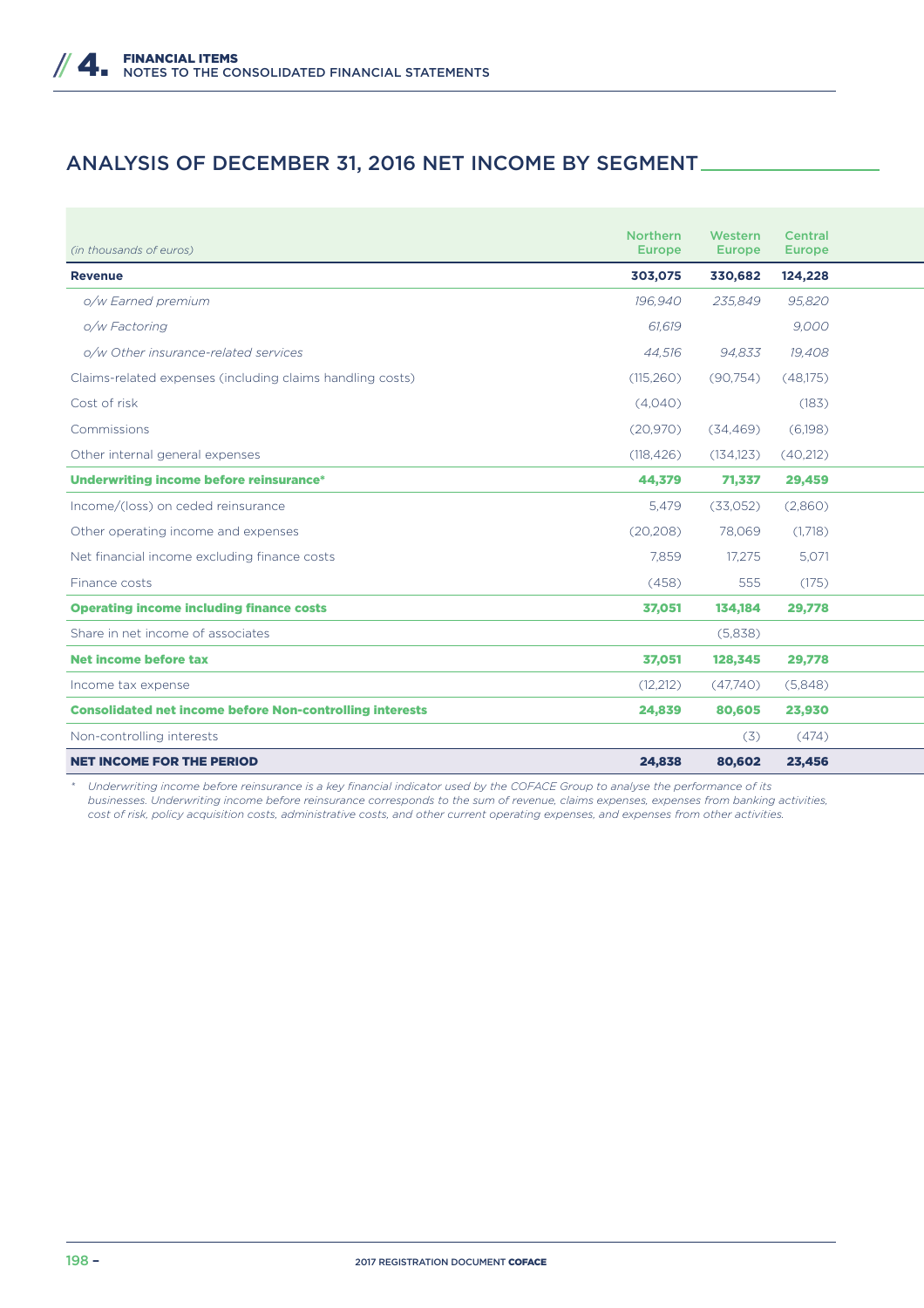| Mediterranean<br>& Africa | <b>North</b><br><b>America</b> | Latin<br><b>America</b> | <b>Asia-Pacific</b> | Group<br>reinsurance | Cogeri   | <b>Holding</b><br>company<br>costs | Inter-zone | <b>Group total</b> |
|---------------------------|--------------------------------|-------------------------|---------------------|----------------------|----------|------------------------------------|------------|--------------------|
| 334,044                   | 136,119                        | 77,743                  | 109,801             | 955,662              | 27,421   |                                    | (987, 479) | 1,411,297          |
| 282,146                   | 122,911                        | 74,812                  | 106,647             | 955,662              |          |                                    | (955, 647) | 1,115,140          |
|                           |                                |                         |                     |                      |          |                                    |            | 70,619             |
| 51,899                    | 13,207                         | 2,931                   | 3,154               |                      | 27,421   |                                    | (31, 832)  | 225,538            |
| (140, 409)                | (104, 473)                     | (45,067)                | (156, 576)          | (660, 657)           |          | (3,404)                            | 659,122    | (705, 655)         |
|                           |                                |                         |                     |                      |          |                                    |            | (4,222)            |
| (34, 350)                 | (30, 423)                      | (8,573)                 | (22,755)            | (263,984)            |          |                                    | 268,318    | (153, 404)         |
| (97, 951)                 | (30, 553)                      | (21,506)                | (31,964)            |                      | (27,654) | (45,359)                           | 30,192     | (517, 557)         |
| 61,333                    | (29, 331)                      | 2,597                   | (101, 495)          | 31,020               | (232)    | (48,763)                           | (29, 847)  | 30,459             |
| (2,924)                   | 718                            | (3,109)                 | 17,512              | (30, 368)            |          |                                    | 31,005     | (17,599)           |
| (302)                     | (1,678)                        | (668)                   |                     |                      |          |                                    |            | 53,496             |
| 8,997                     | 737                            | 7,670                   | 2,451               |                      | 157      | (1,043)                            | (1,141)    | 48,032             |
| (407)                     | (1,029)                        | (337)                   | (207)               |                      | (162)    | (16, 136)                          | (17)       | (18, 373)          |
| 66,697                    | (30, 583)                      | 6,154                   | (81,739)            | 653                  | (237)    | (65, 942)                          |            | 96,014             |
|                           |                                |                         |                     |                      |          |                                    |            | (5,838)            |
| 66,697                    | (30, 583)                      | 6,154                   | (81,739)            | 653                  | (237)    | (65, 942)                          |            | 90,178             |
| (20, 985)                 | 10,086                         | 725                     | 3,803               | (225)                | 82       | 22,703                             | 1,488      | (48, 124)          |
| 45,712                    | (20, 497)                      | 6,878                   | (77, 935)           | 428                  | (155)    | (43, 237)                          | 1,488      | 42,054             |
| (2)                       | $\overline{1}$                 | (47)                    | 4                   |                      |          |                                    |            | (523)              |
| 45,710                    | (20, 497)                      | 6,831                   | (77, 933)           | 428                  | (155)    | (43, 237)                          | 1,488      | 41,531             |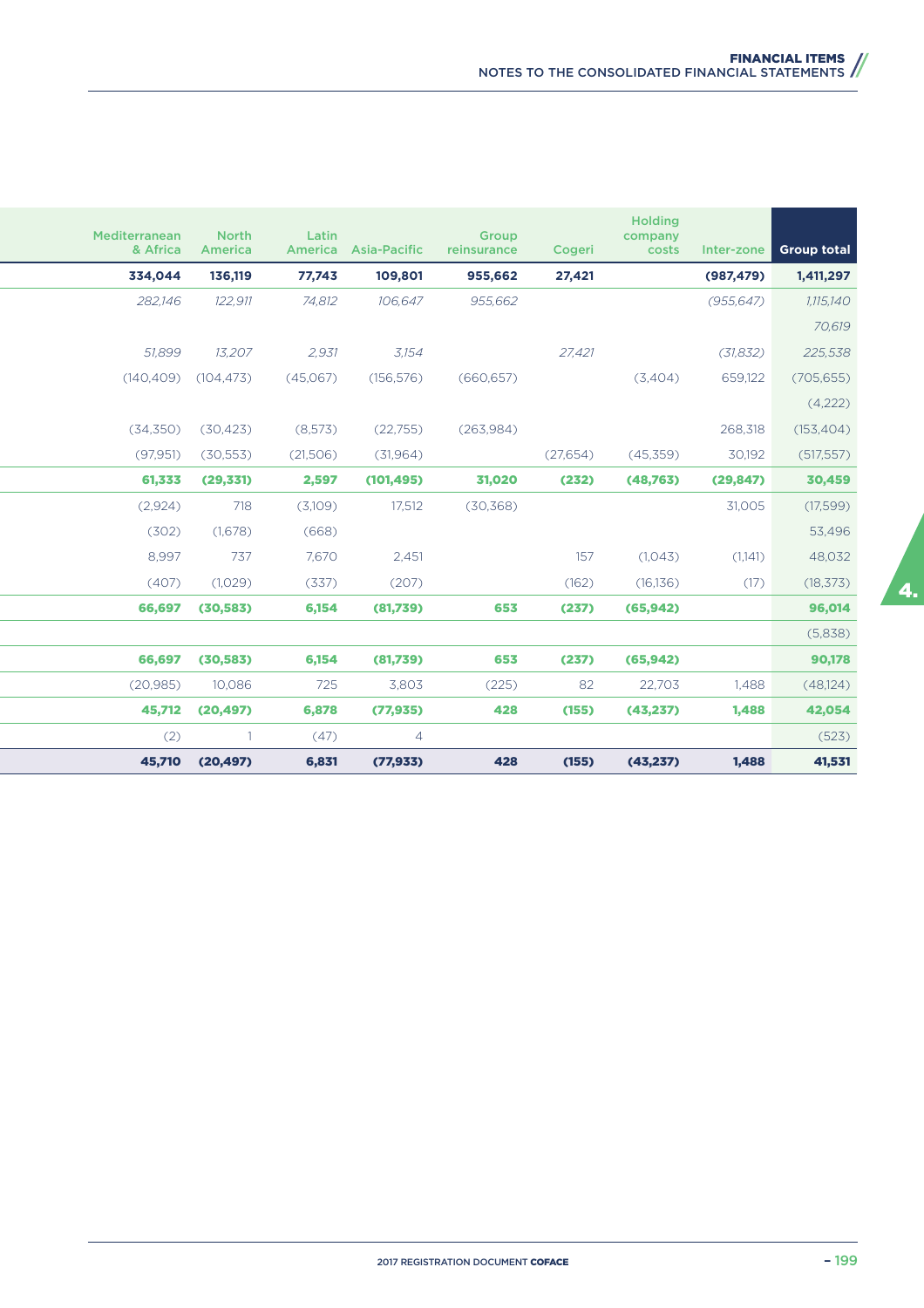#### **NOTE 31** */* Earnings per share

|                                   | Dec. 31, 2017               |                                                     |                                               |
|-----------------------------------|-----------------------------|-----------------------------------------------------|-----------------------------------------------|
|                                   | Average number<br>of shares | <b>Net income</b><br>for the period<br>$(in \in k)$ | <b>Earnings per</b><br>share (in $\epsilon$ ) |
| Basic earnings per share          | 156,820,959                 | 83.213                                              | 0.53                                          |
| Dilutive instruments              | $\Omega$                    |                                                     |                                               |
| <b>DILUTED EARNINGS PER SHARE</b> | 156,820,959                 | 83,213                                              | 0.53                                          |

|                                   | Average number<br>of shares | Net income<br>for the period<br>$(in \in k)$ | <b>Earnings per</b><br>share (in $\epsilon$ ) |
|-----------------------------------|-----------------------------|----------------------------------------------|-----------------------------------------------|
| Basic earnings per share          | 156,927,932                 | 41.531                                       | 0.26                                          |
| Dilutive instruments              | $\Omega$                    |                                              |                                               |
| <b>DILUTED EARNINGS PER SHARE</b> | 156,927,932                 | 41,531                                       | 0.26                                          |

Coface implemented with BNP Paribas Arbitrage on February 9, 2016 a contingent capital line of €100 million for a period of three years (that can be reduced to two years at the discretion of Coface), available in one tranche and that can be exercised should certain extreme events occur (significant increase in the loss or deterioration of the solvency ratio)<sup>(1)</sup>. In the event of one of the extreme events planned for in the documentation occurring, Coface would benefit from a capital increase for a maximum amount of €100 million. The amount of the capital increase which could be carried out in accordance with the terms described herein shall not in any case exceed 10% of the share capital over the 12 months preceding the day on which the price of the share issuance is determined.

The potential dilutive effect of the contingent equity line arranged with BNP Paribas depends on the probability of occurrence of the extreme trigger events described above and on Coface's share price at the time of their occurrence.

By way of illustration, the following table summarises the potential dilutive impact of the operation under different scenarios for a shareholder who holds 1% of the share capital prior to the operation (calculated on the basis of the number of shares comprised in the share capital as at December 31, 2017)

|                                                                                                      |                 |                                | <b>Percentage interest</b><br>of the shareholder |                               |
|------------------------------------------------------------------------------------------------------|-----------------|--------------------------------|--------------------------------------------------|-------------------------------|
| Share issuance price                                                                                 | <b>Scenario</b> | Number of new<br>shares issued | Non-diluted<br>basis                             | <b>Diluted</b><br>basis $(1)$ |
| Average of the volume weighted average share<br>price over 3 days preceding exercise of the warrants | No trigger      |                                | 1000%                                            | 1.000%                        |
| of €8.9188 (issuance price = €8.2945) <sup>(2)</sup>                                                 | Trigger event   | 12.056.164                     | 1.000%                                           | 0.929%                        |

*(1) Based on the dilution of share capital as of December 31, 2015 which would result from the exercise of all existing stock options, exercisable or not and final acquisition of all the outstanding shares granted free of charge.*

*(2) In the event of a share issuance on the day of the warrants issuance.*

*<sup>(1)</sup> See the press release date February 9, 2016 "COFACE SA implements contingent equity line of up to €100 million".*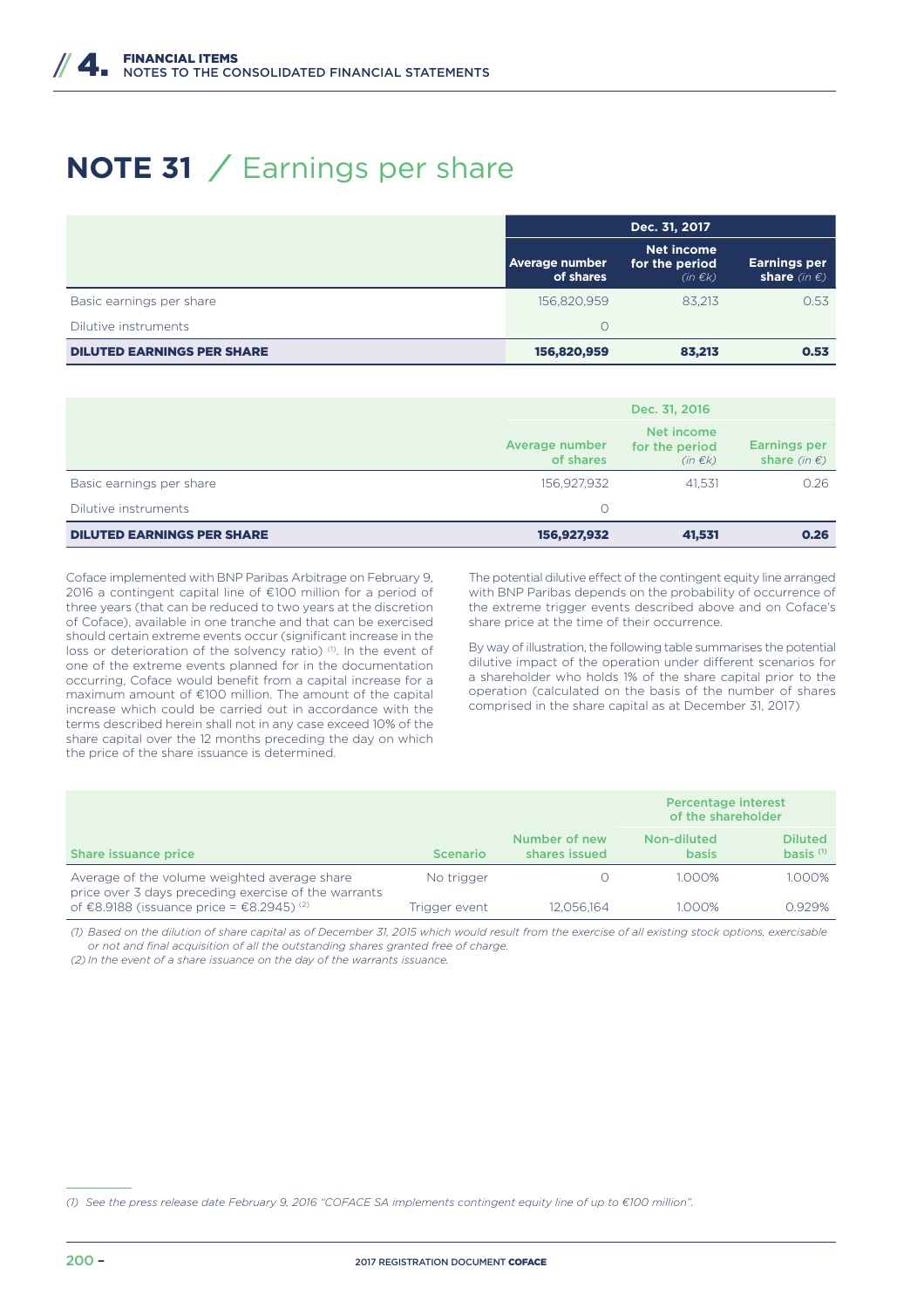#### **NOTE 32** */* Group's headcount

| (in full time equivalent) | Dec. 31, 2017 | Dec. 31, 2016 |
|---------------------------|---------------|---------------|
| Northern Europe           | 632           | 686           |
| <b>Western Europe</b>     | 945           | 1,160         |
| Central Europe            | 480           | 468           |
| Mediterranean & Africa    | 596           | 607           |
| North America             | 124           | 113           |
| Latin America             | 216           | 217           |
| Asia-Pacific              | 134           | 127           |
| <b>TOTAL</b>              | 3,127         | 3,378         |

At December 31, 2017, the number of employees of fully consolidated companies was 3,127 full-time equivalents *versus* 3,378 at December 31, 2016, down -7% (-251 FTEs) year-on-year. This decrease in staff is mainly due to the transfer of the State export guarantees.

## **NOTE 33** */* Related parties

At the end of December 2017, Natixis holds 41.38% of the COFACE Group's shares excluding treasury shares, and 41.24% including treasury shares.

|                | Number of shares | %       |
|----------------|------------------|---------|
| <b>Natixis</b> | 64,853,881       | 41.38%  |
| Public         | 91,883,815       | 58.62%  |
| <b>TOTAL</b>   | 156,737,696      | 100.00% |

#### RELATIONS BETWEEN THE GROUP'S CONSOLIDATED ENTITIES AND RELATED PARTIES

The COFACE Group's main transactions with related parties concern Natixis and its subsidiaries.

The main related-party transactions are as follows:

- $\triangle$  financing of a portion of the factoring activity by Natixis SA;
- ◆ financial investments with the BPCE and Natixis groups;
- ◆ Coface's credit insurance coverage made available to entities related to Coface;
- ◆ recovery of insurance receivables carried out by entities related to Coface on behalf of Coface;
- ◆ rebilling of general and administrative expenses, including overheads, personnel expenses, etc.

4.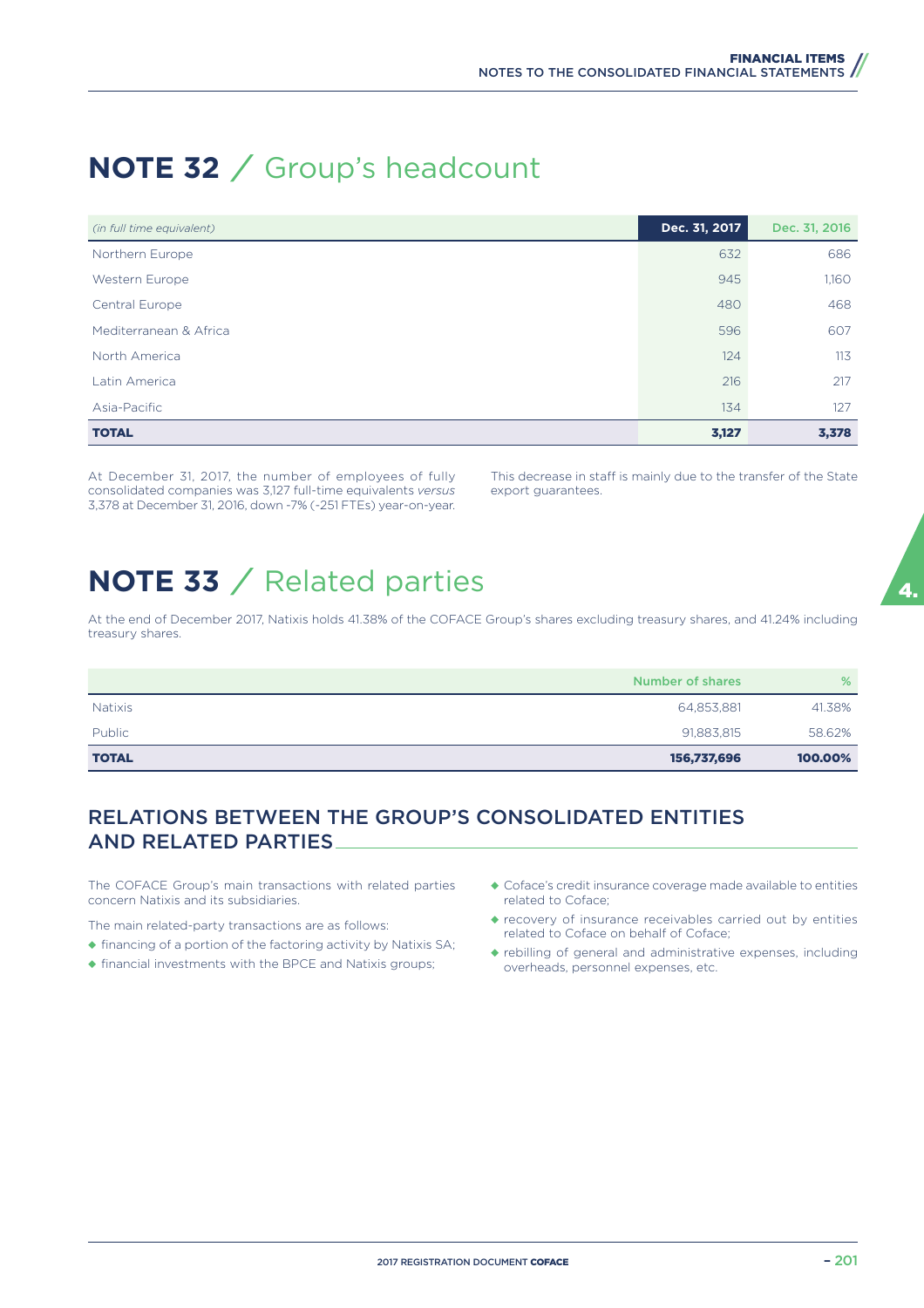These transactions are broken down below:

| <b>Current operating income</b>                  |                   | Dec. 31, 2017         |                   |
|--------------------------------------------------|-------------------|-----------------------|-------------------|
| (in thousands of euros)                          | <b>Natixis SA</b> | <b>Natixis Factor</b> | <b>Ellisphere</b> |
| Revenue (net banking income, after cost of risk) | (2, 427)          |                       | $\bigcirc$        |
| Claims expenses                                  |                   |                       | $\Omega$          |
| Expenses from other activities                   | (8)               | (1)                   | (18)              |
| Policy acquisition costs                         |                   | 10                    | $\bigcirc$        |
| Administrative costs                             | (60)              | 79                    | $\bigcirc$        |
| Other current operating income and expenses      |                   | (1)                   | ∩                 |
| <b>OPERATING INCOME/(LOSS)</b>                   | (2, 492)          | 94                    | (18)              |

| Related-party receivables and payables      | Dec. 31, 2017     |                   |                       |                   |  |
|---------------------------------------------|-------------------|-------------------|-----------------------|-------------------|--|
| (in thousands of euros)                     | <b>BPCE group</b> | <b>Natixis SA</b> | <b>Natixis Factor</b> | <b>Ellisphere</b> |  |
| <b>Financial investments</b>                | 5,855             | 39,966            |                       | O                 |  |
| <b>Other assets</b>                         | O                 | O                 | 6                     | 14                |  |
| <b>Cash and cash equivalents</b>            | O                 | 11,819            | $\Omega$              | O                 |  |
| Liabilities relating to insurance contracts | O                 | O                 | $\Omega$              | O                 |  |
| Amounts due to banking sector companies     | Ω                 | 149.544           |                       | $\bigcirc$        |  |
| <b>Other liabilities</b>                    | $\Omega$          | O                 | O                     | 58                |  |

The €149,544 thousand in financing liabilities due to banking sector companies, at the end of December 2017, corresponds to borrowings taken out with Natixis to finance the factoring business.

| <b>Current operating income</b>                  |                   | Dec. 31, 2016         |                   |
|--------------------------------------------------|-------------------|-----------------------|-------------------|
| (in thousands of euros)                          | <b>Natixis SA</b> | <b>Natixis Factor</b> | <b>Ellisphere</b> |
| Revenue (net banking income, after cost of risk) | (2,220)           |                       |                   |
| Claims expenses                                  | $\Omega$          |                       |                   |
| Expenses from other activities                   | $\circ$           |                       | (175)             |
| Policy acquisition costs                         |                   | 25                    | $\bigcirc$        |
| Administrative costs                             | (24)              | 13                    | $\bigcap$         |
| Other current operating income and expenses      | $\Omega$          | 9                     | Ω                 |
| <b>OPERATING INCOME/(LOSS)</b>                   | (2, 243)          | 50                    | (175)             |

| Related-party receivables and payables      | Dec. 31, 2016     |                   |                       |                   |  |  |
|---------------------------------------------|-------------------|-------------------|-----------------------|-------------------|--|--|
| (in thousands of euros)                     | <b>BPCE</b> group | <b>Natixis SA</b> | <b>Natixis Factor</b> | <b>Ellisphere</b> |  |  |
| <b>Financial investments</b>                | 11,667            | 70,056            |                       |                   |  |  |
| <b>Other assets</b>                         |                   |                   | 56                    |                   |  |  |
| <b>Cash and cash equivalents</b>            |                   | 1,102             |                       |                   |  |  |
| Liabilities relating to insurance contracts |                   |                   |                       |                   |  |  |
| Amounts due to banking sector companies     |                   | 127.014           |                       |                   |  |  |
| <b>Other liabilities</b>                    |                   | 60                |                       | 45                |  |  |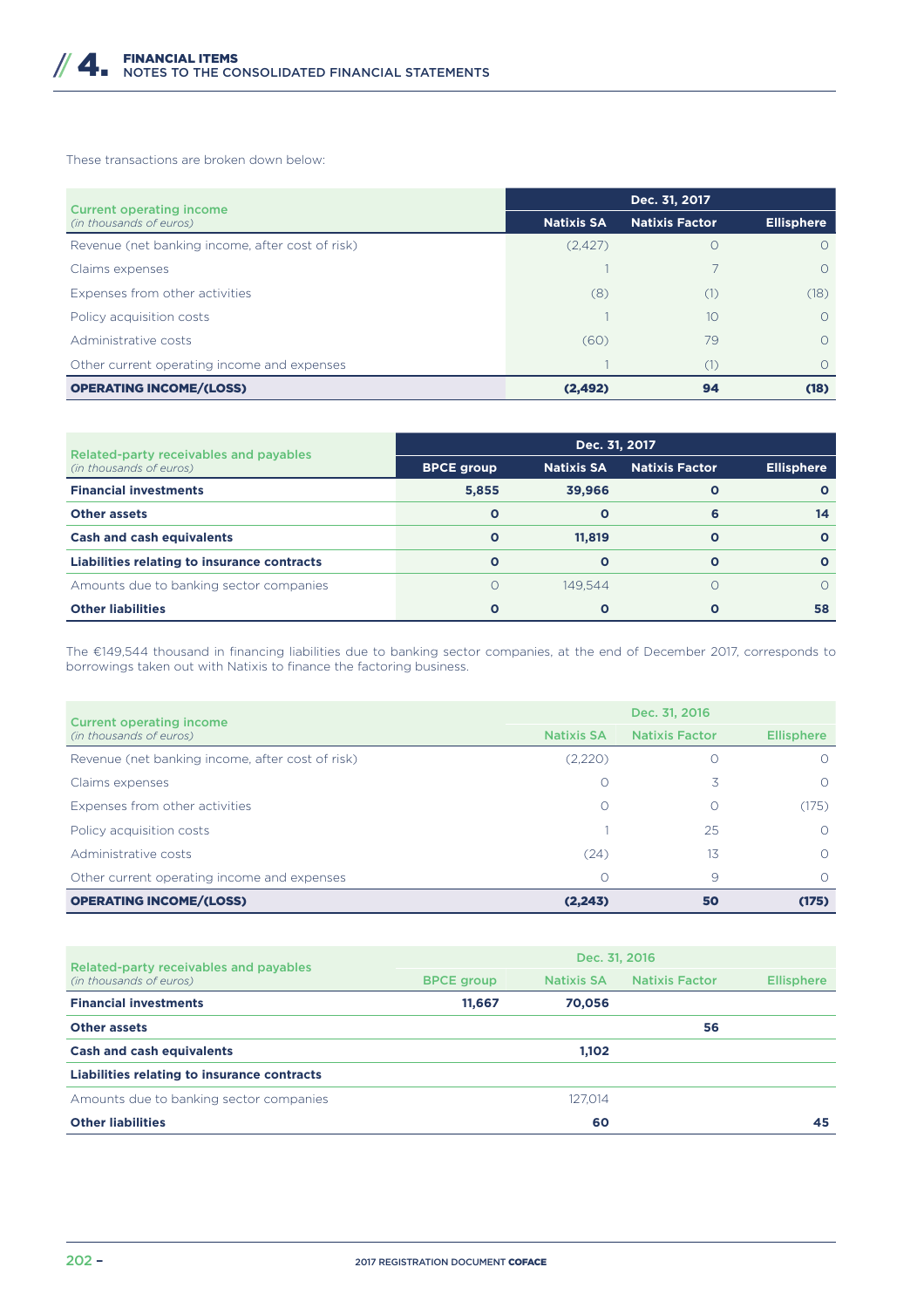## **NOTE 34** */* Key management compensation

| (in thousands of euros)                                                   | Dec. 31, 2017 | Dec. 31, 2016 |
|---------------------------------------------------------------------------|---------------|---------------|
| Short-term benefits                                                       | 3.188         | 3.249         |
| (gross salaries and wages, incentives, benefits in kind and annual bonus) |               |               |
| Other long-term benefits                                                  | 870           | 738           |
| Statutory termination benefits                                            |               | 1,979         |
| Share-based payment                                                       |               | 266           |
| <b>TOTAL</b>                                                              | 4,058         | 6,232         |

The Group Management Committee is composed of seven members on December 31, 2017 and of the Coface CEO.

The line "Other long-term benefits" corresponds to the free performance shares' allocation (value at allocation date).

A total of €216.7 thousand was paid out in directors' fees to the members of the Board of Directors, the Audit Committee, and the Compensation Committee in 2017.

## **NOTE 35** */* Breakdown of audit fees

|                                                 | <b>KPMG</b> |      |          | <b>Deloitte</b> |         |       | <b>Total</b> |      |          |      |         |      |
|-------------------------------------------------|-------------|------|----------|-----------------|---------|-------|--------------|------|----------|------|---------|------|
| (in thousands of euros)                         | 2017        | %    | 2016     | %               | 2017    | %     | 2016         | %    | 2017     | %    | 2016    | %    |
| <b>Statutory and IFRS Audit</b>                 |             |      |          |                 |         |       |              |      |          |      |         |      |
| COFACE SA                                       | (266)       | 20%  | (228)    | 16%             | (309)   | 15%   | (204)        | 12%  | (575)    | 17%  | (432)   | 14%  |
| <b>Subsidiaries</b>                             | (950)       | 72%  | (957)    | 68%             | (1,737) |       | 83% (1,459)  | 86%  | (2,687)  | 79%  | (2,416) | 78%  |
| <b>Sub-total</b>                                | (1,216)     | 92%  | (1,185)  | 85%             | (2,046) | 98%   | (1,663)      | 98%  | (3,262)  | 96%  | (2,848) | 92%  |
| <b>Other fees than Statutory and IFRS Audit</b> |             |      |          |                 |         |       |              |      |          |      |         |      |
| <b>COFACE SA</b>                                | (42)        | 3%   | $\Omega$ | 0%              | (22)    | $1\%$ | $\circ$      | 0%   | (64)     | 2%   | $\circ$ | O%   |
| Subsidiaries                                    | (63)        | 5%   | (216)    | 15%             | (21)    | 1%    | (30)         | 2%   | (84)     | 2%   | (246)   | 8%   |
| <b>Sub-total</b>                                | (105)       | 8%   | (216)    | 15%             | (43)    | 2%    | (30)         | 2%   | (148)    | 4%   | (246)   | 8%   |
| <b>TOTAL</b>                                    | (1.321)     | 100% | (1.401)  | 100%            | (2,089) | 100%  | (1,693)      | 100% | (3, 410) | 100% | (3,094) | 100% |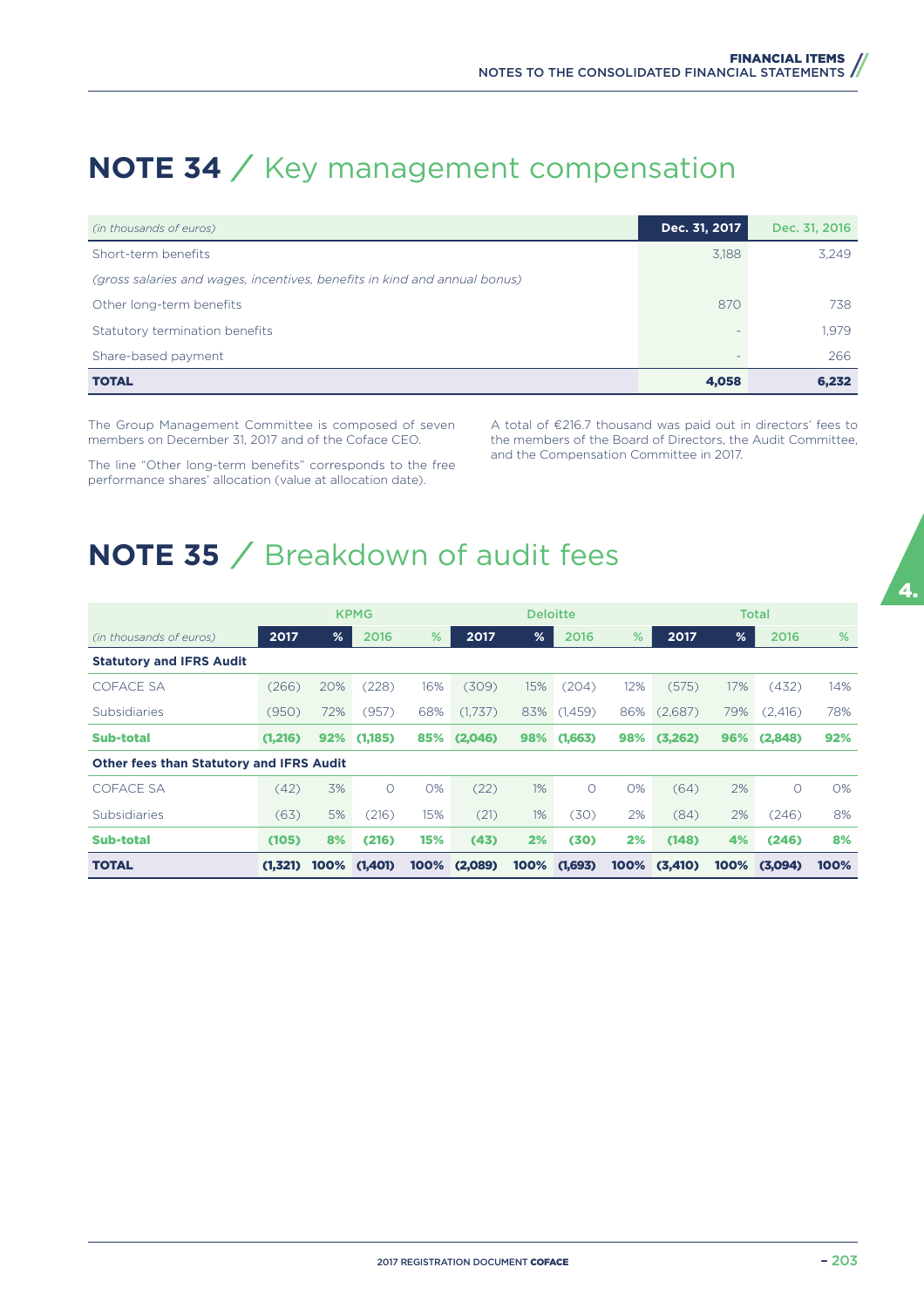## **NOTE 36 / Off-balance sheet commitments**

|                                                      | Dec. 31, 2017 |                             |                            |  |
|------------------------------------------------------|---------------|-----------------------------|----------------------------|--|
| (in thousands of euros)                              | <b>Total</b>  | <b>Related to financing</b> | <b>Related to activity</b> |  |
| <b>Commitments given</b>                             | 1,085,684     | 1,047,117                   | 38,567                     |  |
| Endorsements and letters of credit                   | 1.047.117     | 1,047,117                   |                            |  |
| Property guarantees                                  | 7,500         |                             | 7,500                      |  |
| Financial commitments in respect of equity interests | 31,067        |                             | 31,067                     |  |
| <b>Commitments received</b>                          | 1,366,164     | 962,506                     | 403,658                    |  |
| Endorsements and letters of credit                   | 138,598       |                             | 138,598                    |  |
| Guarantees                                           | 162,194       |                             | 162,194                    |  |
| Credit lines linked to commercial paper              | 700,000       | 700,000                     |                            |  |
| Credit lines linked to factoring                     | 262,506       | 262,506                     |                            |  |
| Contingent capital                                   | 100,000       |                             | 100,000                    |  |
| Financial commitments in respect of equity interests | 2,866         |                             | 2,866                      |  |
| <b>Guarantees received</b>                           | 318,779       |                             | 318,779                    |  |
| Securities lodged as collateral by reinsurers        | 318,779       |                             | 318,779                    |  |
| <b>Financial market transactions</b>                 | 95,501        |                             | 95,501                     |  |

The endorsements and letters of credit correspond mainly to:

◆ a joint guarantee of €380,000 thousand in favour of the investors in COFACE SA subordinated notes(10 year maturity); The securities lodged as collateral by reinsurers concern Coface Re for €254,135 thousand and Compagnie française pour le commerce extérieur for €64,644 thousand.

◆ a joint guarantee of €667,116 thousand given to banks financing the factoring business.

|                                                      | Dec. 31, 2016 |                             |                            |
|------------------------------------------------------|---------------|-----------------------------|----------------------------|
| (in thousands of euros)                              | <b>Total</b>  | <b>Related to financing</b> | <b>Related to activity</b> |
| <b>Commitments given</b>                             | 955,126       | 944,303                     | 10,823                     |
| Endorsements and letters of credit                   | 944,303       | 944.303                     |                            |
| Property guarantees                                  | 7,500         |                             | 7,500                      |
| Financial commitments in respect of equity interests | 3,323         |                             | 3,323                      |
| <b>Commitments received</b>                          | 1,270,697     | 886,936                     | 383,761                    |
| Endorsements and letters of credit                   | 136,964       |                             | 136,964                    |
| Guarantees                                           | 143,997       |                             | 143,997                    |
| Credit lines linked to commercial paper              | 600,000       | 600,000                     |                            |
| Credit lines linked to factoring                     | 286,936       | 286,936                     |                            |
| Contingent capital                                   | 100,000       |                             | 100,000                    |
| Financial commitments in respect of equity interests | 2,800         |                             | 2,800                      |
| <b>Guarantees received</b>                           | 302,893       |                             | 302,893                    |
| Securities lodged as collateral by reinsurers        | 302,893       |                             | 302,893                    |
| <b>Financial market transactions</b>                 | 58,533        |                             | 58,533                     |